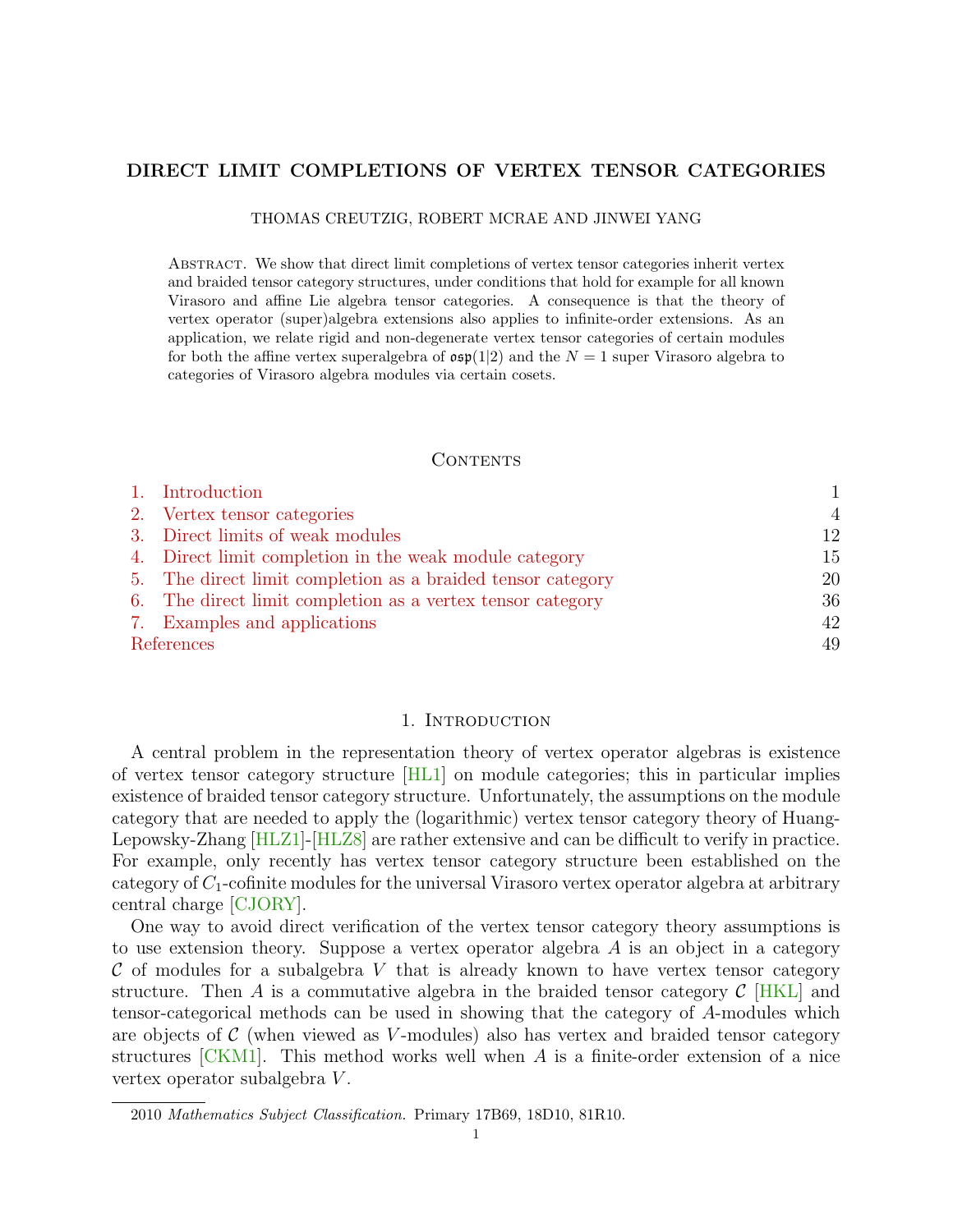However, it often occurs that A is not actually an object of C but is rather, for example, an infinite direct sum of modules in  $\mathcal{C}$ . For example, the singlet W-algebras  $[Ad1]$  are infinite direct sums of irreducible  $C_1$ -cofinite modules for their Virasoro subalgebras. The usual tensor-categorical method for handling such examples is to realize  $A$  as an object in the ind-completion of C (see for example **EGNO**, Remark 7.8.2); if C is semisimple, this agrees with the direct sum completion  $\mathcal{C}_{\oplus}$  of [\[AR\]](#page-48-2). The ind-completion Ind( $\mathcal{C}$ ), as constructed in references such as [\[KS\]](#page-50-1), is the full subcategory of direct limits in the category of contravariant functors from C to sets, into which C embeds by the Yoneda Lemma. Or, when C is a  $\mathbb{C}$ linear abelian category, we can use the category of contravariant functors from  $\mathcal C$  to  $\mathbb C$ -vector spaces. But unfortunately, this ind-completion is not suitable for studying vertex operator algebra extensions. The problem is that if we want the category of A-modules in  $Ind(\mathcal{C})$ to have the correct vertex algebraic tensor category structure, then the underlying tensor category structure on  $Ind(\mathcal{C})$  must also be vertex algebraically natural. In particular, objects of Ind(C) must be genuine V-modules of a sort, and the tensor product on  $\text{Ind}(\mathcal{C})$  must satisfy the intertwining operator universal property of [\[HLZ3,](#page-49-6) Definition 4.15].

In this paper, we construct an alternative direct limit completion (which we also denote Ind( $\mathcal{C}$ ) of a vertex tensor category  $\mathcal C$  that is suitable for studying representations of an extension algebra A. Especially, we show that under suitable conditions,  $\text{Ind}(\mathcal{C})$  has vertex and braided tensor category structures as described in the tensor category theory of [\[HLZ1\]](#page-49-1)- [\[HLZ8\]](#page-50-0). Instead of realizing  $\text{Ind}(\mathcal{C})$  within the category of contravariant functors from  $\mathcal C$  to vector spaces, we use the ambient category of weak V-modules: we define  $\text{Ind}(\mathcal{C})$  to be the full subcategory of weak modules whose objects are isomorphic to direct limits of inductive systems into C. Equivalently,  $\text{Ind}(\mathcal{C})$  is the category of generalized V-modules (in the sense of  $[HLZ1,$  Definition 2.12) which are the unions of submodules that are objects of C. Now here is our main theorem:

<span id="page-1-0"></span>**Theorem 1.1.** Let V be a vertex operator algebra, C a category of grading-restricted generalized V-modules, and  $\text{Ind}(\mathcal{C})$  the category of generalized V-modules that are the unions of their C-submodules. Assume also that:

- (1) The vertex operator algebra V is an object of  $\mathcal{C}$ .
- (2) The category  $\mathcal C$  is closed under submodules, quotients, and finite direct sums.
- (3) Every module in  $\mathcal C$  is finitely generated.
- (4) The category C admits  $P(z)$ -vertex and braided tensor category structures as described in Section [2.](#page-3-0)
- (5) For any intertwining operator  $\mathcal Y$  of type  $\binom{X}{W_1 W_2}$  where  $W_1$ ,  $W_2$  are modules in  $\mathcal C$  and X is a generalized V-module in  $\text{Ind}(\mathcal{C})$ , the submodule  $\text{Im }\mathcal{Y} \subseteq X$  is an object of  $\mathcal{C}$ .

Then  $Ind(C)$  also admits  $P(z)$ -vertex and braided tensor category structures, as described in Section [2,](#page-3-0) that extend those on  $\mathcal{C}.$ 

Much of the construction of the tensor category  $\text{Ind}(\mathcal{C})$  in the proof of this theorem goes quite naturally. For example, we realize the tensor product  $X_1 \widehat{\boxtimes} X_2$  of two direct limits in Ind(C) as a direct limit of tensor products  $W_1 \boxtimes W_2$ , where  $W_1 \subseteq X_1$  and  $W_2 \subseteq X_2$  are C-submodules. The most difficult part of the construction is the associativity isomorphisms: since  $X_1 \widehat{\boxtimes} (X_2 \widehat{\boxtimes} X_3)$  and  $(X_1 \widehat{\boxtimes} X_2) \widehat{\boxtimes} X_3$  are two different iterated direct limits, we need a kind of "Fubini's Theorem" (Proposition [5.4](#page-23-0) below) that shows both are isomorphic to a suitable multiple direct limit.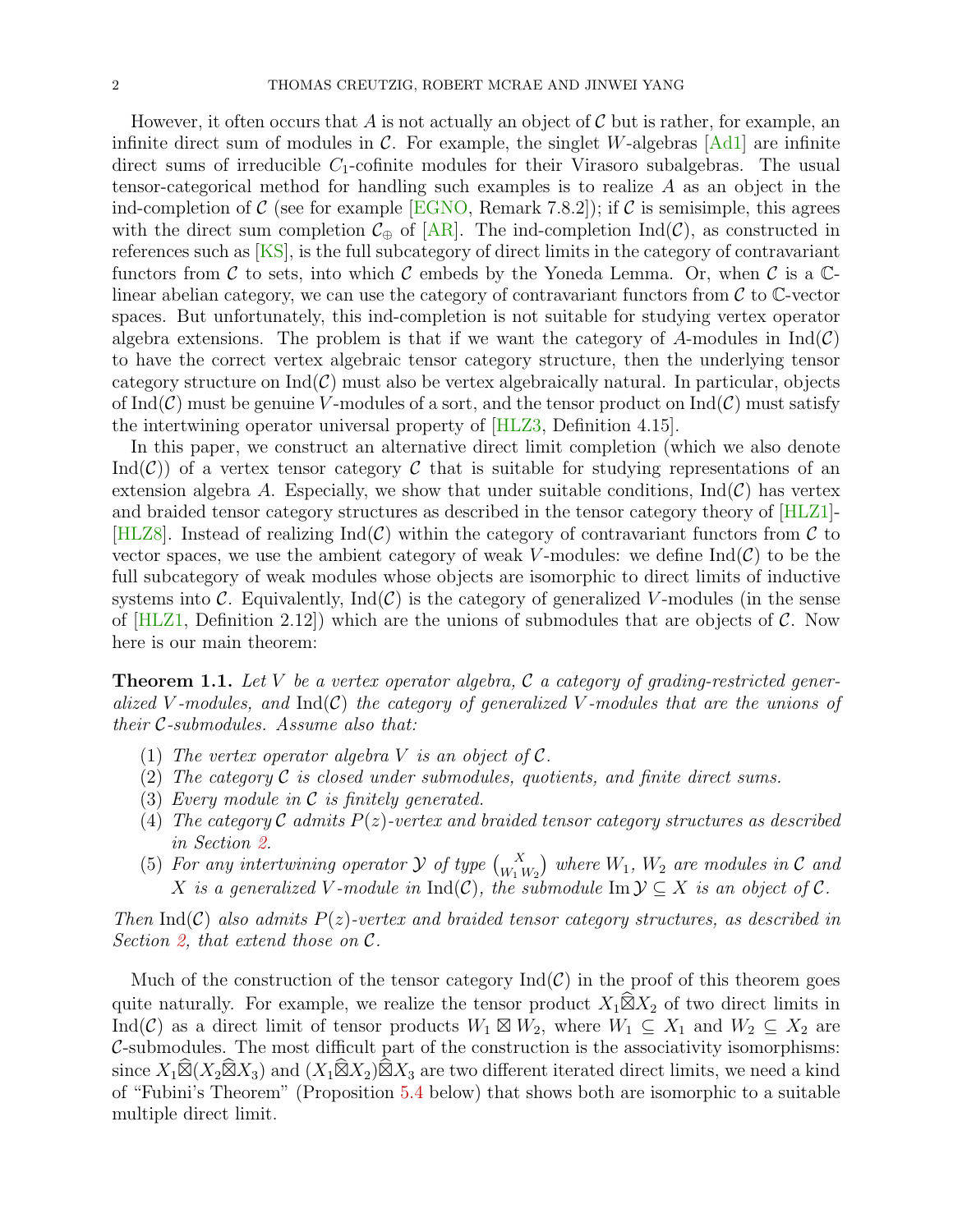Although the conditions of Theorem [1.1](#page-1-0) may appear extensive, they hold in many examples. In particular, recent results in  $\left[CIORY, CY\right]$  show that if the category of  $C_1$ -cofinite modules is closed under contragredient modules, then it has the vertex and braided tensor category structures of [\[HLZ1\]](#page-49-1)-[\[HLZ8\]](#page-50-0). We verify the remaining conditions of Theorem [1.1](#page-1-0) in Theorem [7.1](#page-41-1) below to conclude:

<span id="page-2-0"></span>**Theorem 1.2.** Suppose the category  $\mathcal{C}_V^1$  of  $C_1$ -cofinite grading-restricted generalized modules for a vertex operator algebra V is closed under contragredient modules. Then  $\mathcal{C}_{V}^{1}$  satisfies the conditions of Theorem [1.1,](#page-1-0) so that  $\text{Ind}(\mathcal{C}_V^1)$  admits vertex and braided tensor category structures extending those on  $\mathcal{C}_V^1$ .

Once Theorems [1.1](#page-1-0) and [1.2](#page-2-0) are established, we have applications to infinite-order extensions of V in Ind( $\mathcal{C}$ ). These are vertex operator algebras A which contain V as a vertex operator subalgebra, that is,  $V$  conformally embeds into  $A$  since they share the same conformal vector. Although the extension results in [\[HKL,](#page-49-3) [CKM1\]](#page-49-4) are stated for categories of generalized modules with grading restrictions that modules in  $\text{Ind}(\mathcal{C})$  almost never satisfy, these grading-restriction conditions are not used in essential ways. Thus we get the following two results almost immediately (see Theorems [7.5](#page-43-0) and [7.7](#page-44-0) below):

<span id="page-2-1"></span>**Theorem 1.3.** Let  $(V, Y, 1, \omega)$  be a vertex operator algebra and C a category of gradingrestricted generalized V -modules that satisfies the conditions of Theorem [1.1.](#page-1-0) Then the following two categories are isomorphic:

- (1) Vertex operator algebras  $(A, Y, \mathbf{1}_A, \omega_A)$  such that:
	- A is a V-module in Ind(C) with vertex operator  $Y_A: V \otimes A \to A((x)),$
	- $Y_A(v, x) = Y(v_{-1}\mathbf{1}_A, x)$  for  $v \in V$ , and
	- $\omega_A = L(-2) \mathbf{1}_A \quad (=\omega_{-1} \mathbf{1}_A).$
- (2) Commutative associative algebras  $(A, \mu_A, \iota_A)$  in the braided tensor category  $\text{Ind}(\mathcal{C})$ such that A is  $\mathbb{Z}$ -graded by  $L(0)$ -eigenvalues and satisfies the grading restriction conditions.

**Theorem 1.4.** Let V be a vertex operator algebra, C a category of grading-restricted generalized V -modules that satisfies the conditions of Theorem [1.1,](#page-1-0) A a vertex operator algebra that satisfies the conditions of Theorem [1.3\(](#page-2-1)1), and  $\text{Rep}^0 A$  the category of generalized A-modules X which are objects of Ind(C) as V-modules with respect to the vertex operator  $Y_X(\iota_A(\cdot), x)$ . Then  $\text{Rep}^0 A$  has vertex and braided tensor category structures as described in Section [2.](#page-3-0)

We aim to apply these results to two classes of vertex operator algebras whose representation categories are neither finite nor semisimple. The first class is affine vertex algebras and W-algebras at specific levels. Already the simple affine vertex algebra of  $\mathfrak{sl}_2$  at non-integral admissible level admits uncountably many inequivalent simple modules, most of which fail to satisfy grading restrictions such as finite-dimensional conformal weight spaces and lower bounds on conformal weight. Such properties have prevented the construction of vertex tensor categories for these vertex operator algebras so far, except for the  $\beta\gamma$ -ghost vertex algebra [\[AW\]](#page-48-3) and the well-behaved subcategory of grading-restricted modules for many affine vertex algebras [\[CHY,](#page-49-8) [Cr,](#page-48-4) [CY\]](#page-49-7). The second class of vertex operator algebras is those that still have uncountably many inequivalent simple modules, but these modules have finite-dimensional weight spaces and lower-bounded conformal weights. Prototypical examples are the singlet algebras [\[Ad1\]](#page-48-1) and cosets of affine vertex algebras and W-algebras, such as the Heisenberg coset of the simple affine vertex algebra of  $\mathfrak{sl}_2$  at admissible level  $[ACR]$ .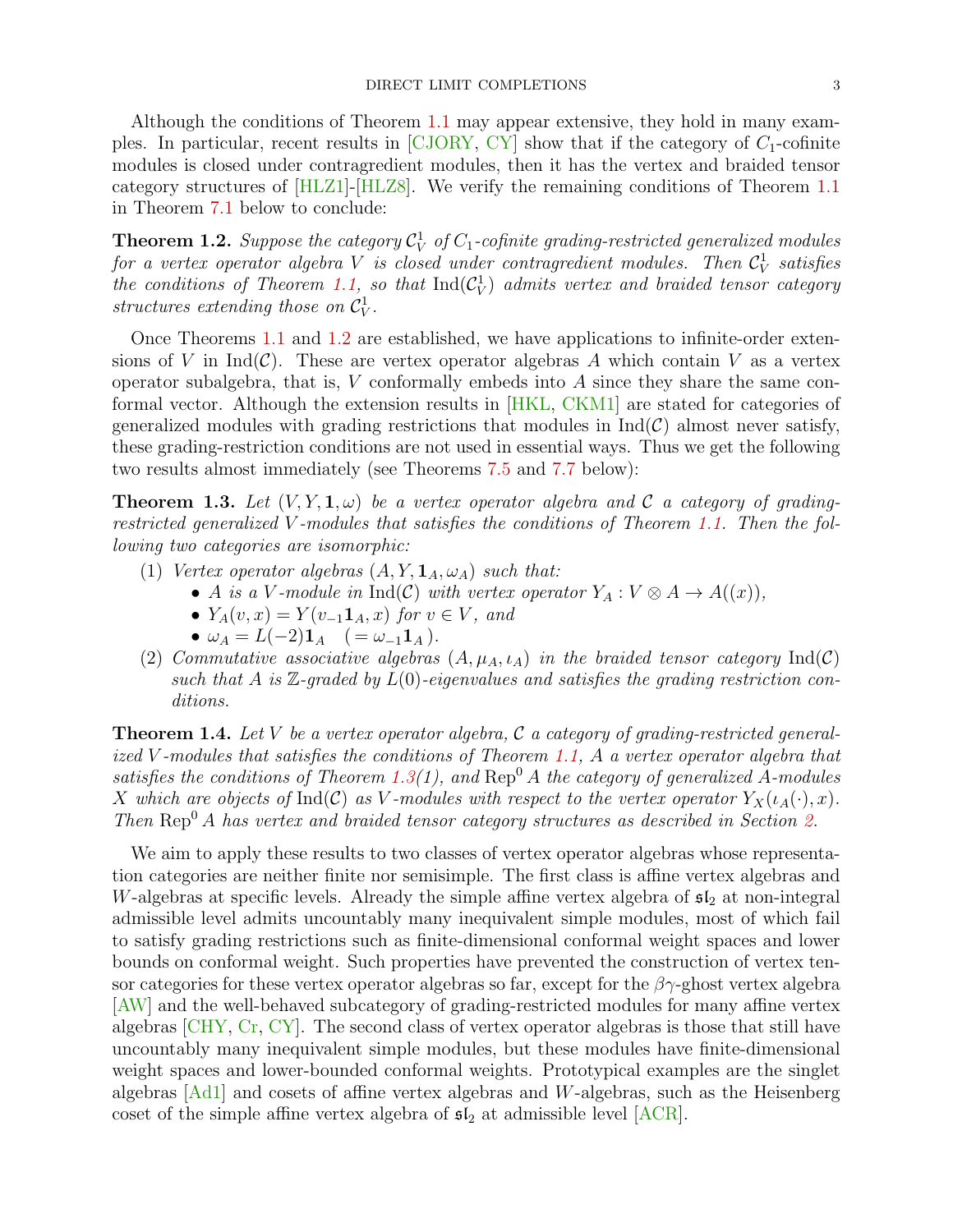We can now use the direct limit completion to study these non-finite, non-semisimple module categories. Concretely, the singlet algebra  $\mathcal{M}(p)$  for  $p \geq 2$  is an infinite direct sum of C<sub>1</sub>-cofinite modules for the Virasoro algebra at central charge  $1 - 6(p-1)^2/p$ , and the same is true for the triplet algebra  $W(p)$  which at the same time is also an infinite direct sum of irreducible  $\mathcal{M}(p)$ -modules. It turns out that all triplet modules lie in the direct limit completion of the category of  $C_1$ -cofinite Virasoro modules. Moreover, certain subregular W-algebras of type A, called  $\mathcal{B}_p$  algebras, are infinite-order extensions of the tensor product of  $\mathcal{M}(p)$  with a rank-one Heisenberg algebra. Our main results allow us to study categories of  $\mathcal{B}_{p^-}$  and  $\mathcal{M}(p)$ -modules that lie in the direct limit completion of  $C_1$ -cofinite Virasoro modules (times Fock modules for the Heisenberg algebra in the  $\mathcal{B}_p$  case). In the singlet case, we will characterize this category thoroughly, that is, we will compute its fusion ring and prove rigidity, in [\[CMY\]](#page-49-9).

In this paper, we present one detailed application in Example [7.11.](#page-45-0) Using coset constructions from  $\text{[CGL]}$  $\text{[CGL]}$  $\text{[CGL]}$ , we show that certain categories of modules for the  $N = 1$  super Virasoro algebra at generic central charge and for the affine vertex superalgebra of  $\mathfrak{osp}(1|2)$  at generic level are equivalent to certain categories of  $C_1$ -cofinite modules for Virasoro vertex algebras.

The remainder of this paper is organized as follows. In Section [2,](#page-3-0) we recall the definitions of various classes of module for a vertex operator algebra, the description of braided tensor categories of modules for a vertex operator algebra from [\[HLZ1\]](#page-49-1)-[\[HLZ8\]](#page-50-0), and properties of the category of  $C_1$ -cofinite modules for a vertex operator algebra. In Section [3,](#page-11-0) we recall the definition of direct limit in a category and discuss the existence and properties of direct limits in the category of weak modules for a vertex operator algebra. In Section [4,](#page-14-0) we present the definition of direct limit completion  $\text{Ind}(\mathcal{C})$  of a category of modules  $\mathcal C$  for a vertex operator algebra, and we show that  $Ind(\mathcal{C})$  is a C-linear abelian category if C is. In Section [5,](#page-19-0) we show that if C is a braided tensor category, then under suitable conditions,  $\text{Ind}(\mathcal{C})$  is also a braided tensor category with twist that contains  $\mathcal C$  as a braided tensor subcategory. In Section [6,](#page-35-0) we show that if C is a vertex tensor category, then under suitable conditions,  $\text{Ind}(\mathcal{C})$  is also a vertex tensor category, with structure isomorphisms described as in Section [2.](#page-3-0) Finally, in Section [7,](#page-41-0) we demonstrate sufficient conditions for the category of  $C_1$ -cofinite modules for a vertex operator algebra to satisfy the conditions of Theorem [1.1,](#page-1-0) and we apply these sufficient conditions to Virasoro and affine vertex operator algebras. We also explain the application of Theorem [1.1](#page-1-0) to vertex operator (super)algebra extensions and present several examples of extensions that can be studied using direct limit completions.

# 2. Vertex tensor categories

<span id="page-3-0"></span>We use the definition of vertex operator algebra from [\[FLM,](#page-49-11) [LL\]](#page-50-2). We will work with the following categories of modules for a vertex operator algebra:

**Definition 2.1.** Let  $V$  be a vertex operator algebra.

• A weak V-module is a vector space W equipped with a vertex operator

$$
Y_W : V \to (\text{End } W) [[x, x^{-1}]]
$$

$$
v \mapsto Y_W(v, x) = \sum_{n \in \mathbb{Z}} v_n x^{-n-1}
$$

satisfying the following properties: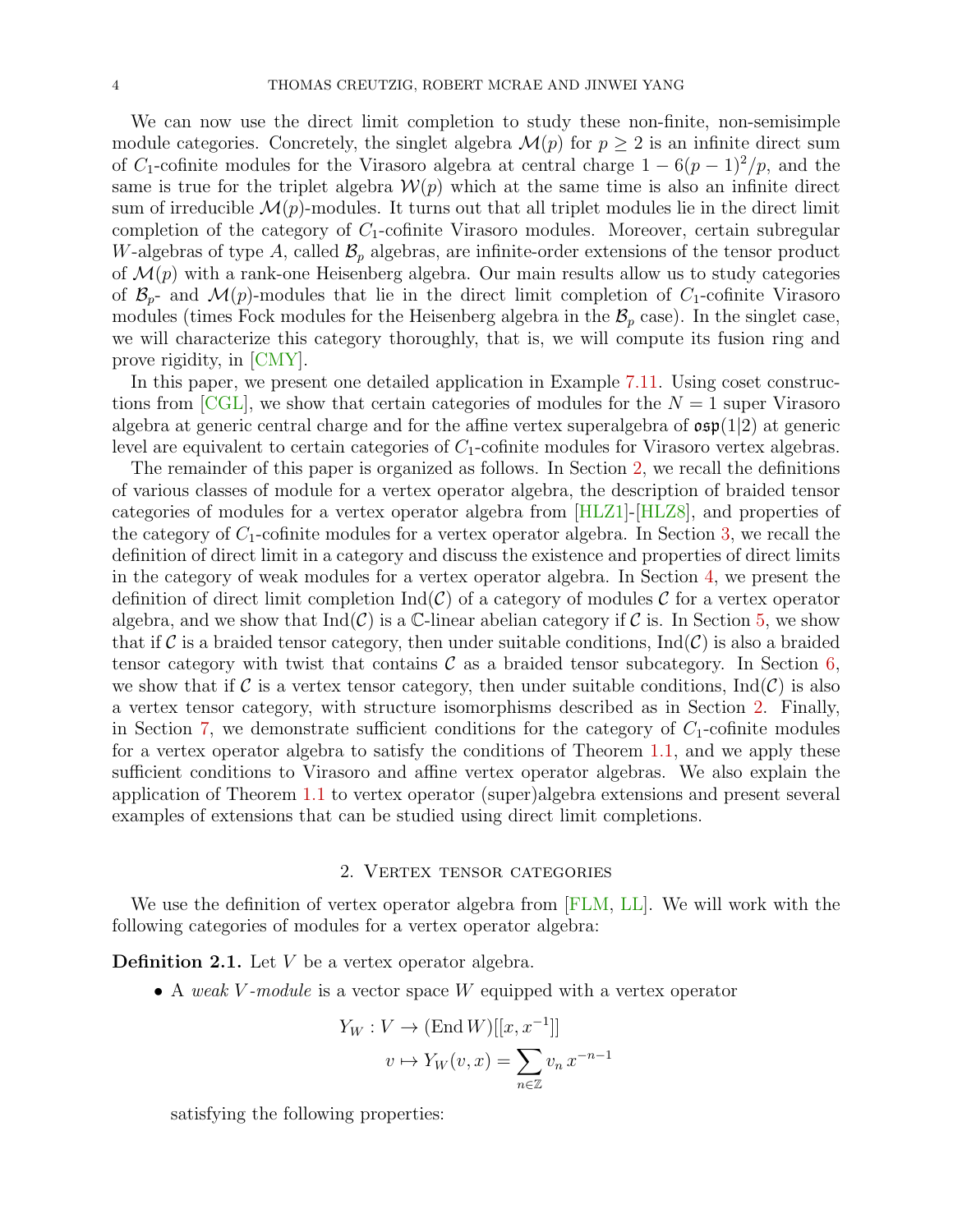- (1) Lower truncation: for all  $v \in V$  and  $w \in W$ ,  $v_n w = 0$  for  $n \in \mathbb{N}$  sufficiently large.
- (2) The vacuum property:  $Y_W(1, x) = \text{Id}_W$ .
- (3) The *Jacobi identity*: For  $v_1, v_2 \in V$ ,

$$
x_0^{-1}\delta\left(\frac{x_1 - x_2}{x_0}\right)Y_W(v_1, x_1)Y_W(v_2, x_2) - x_0^{-1}\delta\left(\frac{x_2 - x_1}{-x_0}\right)Y_W(v_2, x_2)Y_W(v_1, x_1)
$$
  
=  $x_2^{-1}\delta\left(\frac{x_1 - x_0}{x_2}\right)Y_W(Y(v_1, x_0)v_2, x_2).$ 

(4) The  $L(-1)$ -derivative property: For  $v \in V$ ,

$$
Y_W(L(-1)v, x) = \frac{d}{dx} Y_W(v, x).
$$

• A weak V-module W is  $\mathbb{N}$ -gradable if there is an  $\mathbb{N}$ -grading

<span id="page-4-0"></span>
$$
W=\bigoplus_{n\in\mathbb{N}}W(n)
$$

such that for homogeneous  $v \in V$ , with conformal weight wt v,

$$
2.1)
$$

$$
(2.1) \t v_m W(n) \subseteq W(\text{wt } v + n - m - 1)
$$

for  $m \in \mathbb{Z}$ .

• A generalized V-module is a weak V-module that is graded by generalized  $L(0)$ eigenvalues:  $W = \bigoplus_{h \in \mathbb{C}} W_{[h]}$  where

$$
W_{[h]} = \{ w \in W \mid (L(0) - h)^N \cdot w = 0 \text{ for } N \in \mathbb{N} \text{ sufficiently large} \}.
$$

- A generalized V-module  $W = \bigoplus_{h \in \mathbb{C}} W_{[h]}$  is grading restricted if:
	- (1) For any  $h \in \mathbb{C}$ ,  $W_{[h]}$  is finite dimensional.
	- (2) For any  $h \in \mathbb{C}$ ,  $W_{[h+n]} = 0$  for  $n \in \mathbb{Z}$  sufficiently negative.

Remark 2.2. The N-grading on an N-gradable weak V-module need not be unique, and we do not treat such a grading as part of the data of a weak module. That is, V -homomorphisms between N-gradable weak V -modules need not preserve N-gradings.

Remark 2.3. We will sometimes use the term "V -module" as an abbreviation for "gradingrestricted generalized V-module."

<span id="page-4-1"></span>**Remark 2.4.** Any V-module is N-gradable. To see why, note that the second restriction on generalized  $L(0)$ -eigenspaces for a V-module W implies that for any coset  $\mu \in \mathbb{C}/\mathbb{Z}$  such that  $W_{[h]} \neq 0$  for some  $h \in \mu$ , there is some  $h_{\mu} \in \mu$  with minimal real part such that  $W_{[h_\mu]} \neq 0$ . For a coset  $\mu$  such that  $W_{[h]} = 0$  for all  $h \in \mu$ , we can pick  $h_\mu \in \mu$  arbitrarily. Then  $W = \bigoplus_{n \in \mathbb{N}} W(n)$  where

$$
W(n) = \bigoplus_{\mu \in \mathbb{C}/\mathbb{Z}} W_{[h_{\mu}+n]}
$$

for  $n \in \mathbb{N}$ .

We will consider categories of generalized V-modules that admit braided tensor category structure induced from vertex tensor category structure as in [\[HLZ1\]](#page-49-1)-[\[HLZ8\]](#page-50-0). The tensor product bifunctor of such a braided tensor category is defined in terms of (logarithmic) intertwining operators among  $V$ -modules, whose definition we now recall: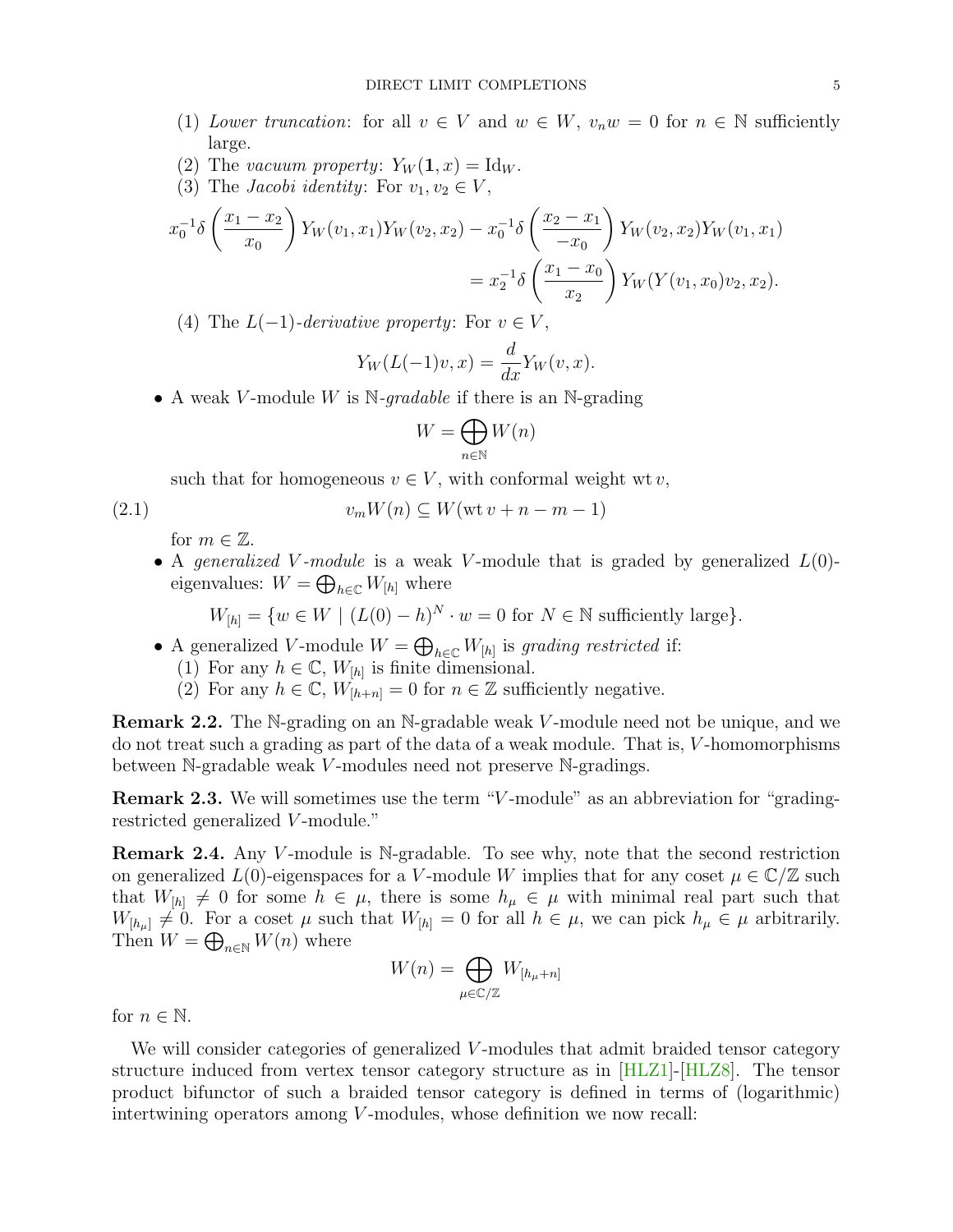**Definition 2.5.** Let  $W_1$ ,  $W_2$ , and  $W_3$  be a triple of (weak) modules for a vertex operator algebra V. An *intertwining operator* of type  $\binom{W_3}{W_1 W_2}$  is a linear map

$$
\mathcal{Y}: W_1 \otimes W_2 \to W_3[\log x] \{x\}
$$
  

$$
w_1 \otimes w_2 \to \mathcal{Y}(w_1, x)w_2 = \sum_{h \in \mathbb{C}} \sum_{k \in \mathbb{N}} (w_1)_{h,k} w_2 x^{-h-1} (\log x)^k
$$

that satisfies the following properties:

(1) Lower truncation: for any  $h \in \mathbb{C}$ ,  $w_1 \in W_1$ , and  $w_2 \in W_2$ ,

$$
(w_1)_{h+n,k}w_2=0
$$

for  $n \in \mathbb{N}$  sufficiently large, independent of k.

(2) The Jacobi identity: for  $v \in V$  and  $w_1 \in W_1$ ,

$$
x_0^{-1}\delta\left(\frac{x_1 - x_2}{x_0}\right)Y_{W_3}(v, x_1)\mathcal{Y}(w_1, x_2) - x_0^{-1}\delta\left(\frac{x_2 - x_1}{-x_0}\right)\mathcal{Y}(w_1, x_2)Y_{W_2}(v, x_1)
$$
  
=  $x_2^{-1}\delta\left(\frac{x_1 - x_0}{x_2}\right)\mathcal{Y}(Y_{W_1}(v, x_0)w_1, x_2).$ 

(3) The  $L(-1)$ -derivative property: For  $v \in V$ ,

$$
\mathcal{Y}(L(-1)v, x) = \frac{d}{dx}\mathcal{Y}(v, x).
$$

For (weak) V-modules  $W_1$ ,  $W_2$ , and  $W_3$ , we use  $\mathcal{V}_{W_1}^{W_3}$  $\binom{W_3}{W_1,W_2}$  to denote the vector space of intertwining operators of type  $\binom{W_3}{W_1 W_2}$ . We say that an intertwining operator  $\mathcal Y$  of type  $\binom{W_3}{W_1\,W_2}$  is *surjective* if

$$
W_3 = \text{span}\{(w_1)_{h,k}w_2 \, | \, w_1 \in W_1, w_2 \in W_2, h \in \mathbb{C}, k \in \mathbb{N}\}.
$$

We will use Im Y to denote the above span of the  $(w_1)_{h,k}w_2$ , so that Y is surjective if  $W_3 = \text{Im }\mathcal{Y}.$ 

We now discuss the braided tensor category structure on a category of generalized Vmodules induced from vertex tensor category structure as in [\[HLZ8\]](#page-50-0); see also the expositions in [\[HL2\]](#page-49-12) and [\[CKM1\]](#page-49-4) for more details. The data of a vertex tensor category, as defined in [\[HL1\]](#page-49-0), includes a family of tensor product bifunctors parametrized by elements of the moduli space of Riemann spheres with two positively-oriented punctures, one negatively-oriented puncture, and local coordinates at the punctures. However, to describe the induced braided tensor category structure, we only need to use the  $P(z)$ -tensor products, where  $P(z)$  is the sphere with positively-oriented punctures at 0 and  $z \in \mathbb{C}^{\times}$ , negatively-oriented puncture at  $\infty$ , and standard coordinates at each puncture. For any  $z_1, z_2 \in \mathbb{C}^{\times}$ , the  $P(z_1)$ - and  $P(z_2)$ -tensor products are isomorphic via natural parallel transport isomorphisms associated to homotopy classes of continuous paths in  $\mathbb{C}^{\times}$  from  $z_1$  to  $z_2$ . For this reason, it is possible to choose, say, a  $P(1)$ -tensor product bifunctor  $\boxtimes$  and then use it to realize all other  $P(z)$ -tensor products. We shall implicitly do so here to simplify the discussion.

Suppose  $\mathcal C$  is a category of (not-necessarily-grading-restricted) generalized modules for a vertex operator algebra  $V$  that admits the braided tensor category structure of  $[HLZ8]$ .

• If  $W_1$  and  $W_2$  are objects of C, the tensor product module  $W_1 \boxtimes W_2$  is an object of C characterized by a universal property: There is an intertwining operator  $\mathcal{Y}_{W_1,W_2}$  of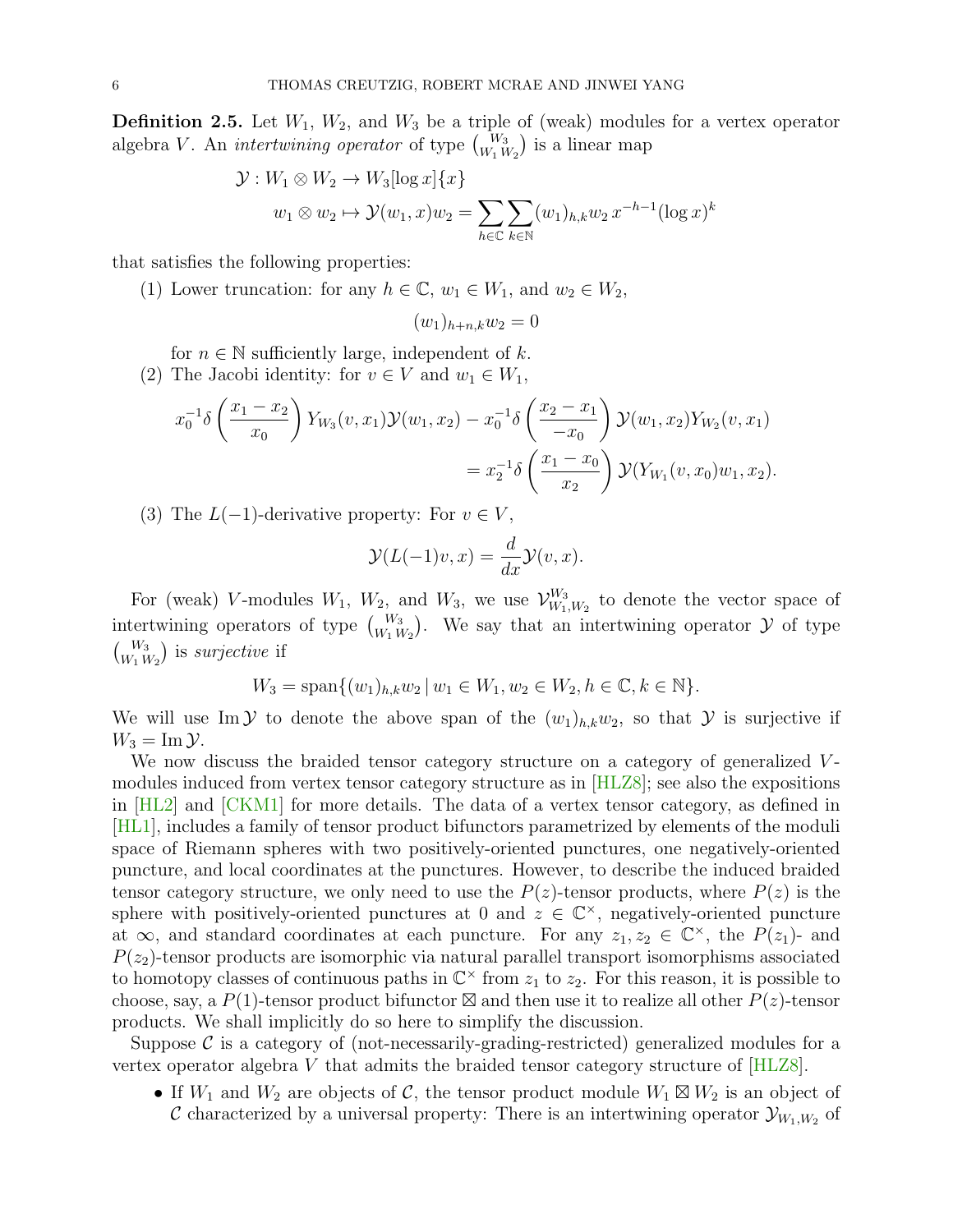type  $\binom{W_1 \boxtimes W_2}{W_1 \oplus W_2}$  $\binom{W_1 \boxtimes W_2}{W_1 W_2}$  such that if  $\mathcal Y$  is any intertwining operator of type  $\binom{W_3}{W_1 W_2}$  where  $W_3$ is an object of  $\mathcal{C}$ , then there is a unique V-module homomorphism

$$
f:W_1\boxtimes W_2\to W_3
$$

such that  $\mathcal{Y} = f \circ \mathcal{Y}_{W_1, W_2}$ . In other words, the linear map

$$
Hom_V(W_1 \boxtimes W_2, W_3) \to \mathcal{V}_{W_1, W_2}^{W_3}
$$

$$
f \mapsto f \circ \mathcal{Y}_{W_1, W_2}
$$

is an isomorphism. It is not hard to see from the universal property of  $(W_1 \boxtimes$  $W_2, \mathcal{Y}_{W_1, W_2}$ ) that the intertwining operator  $\mathcal{Y}_{W_1, W_2}$  must be surjective (see for instance [\[HLZ3,](#page-49-6) Proposition 4.23]).

• For morphisms  $f_1: W_1 \to \widetilde{W}_1$  and  $f_2: W_2 \to \widetilde{W}_2$ , the tensor product morphism

$$
f_1 \boxtimes f_2: W_1 \boxtimes W_2 \to \widetilde{W}_1 \boxtimes \widetilde{W}_2
$$

is the unique V-module homomorphism guaranteed by the universal property of  $(W_1 \boxtimes$  $W_2, \mathcal{Y}_{W_1, W_2}$  such that

$$
\mathcal{Y}_{\widetilde{W}_1,\widetilde{W}_2}\circ (f_1\otimes f_2)=(f_1\boxtimes f_2)\circ \mathcal{Y}_{W_1,W_2}.
$$

• The unit object of the braided tensor category  $\mathcal C$  is V, and for a generalized module W in C, the left and right unit isomorphisms  $l_W : V \boxtimes W \to W$  and  $r_W : W \boxtimes V \to W$ satisfy

$$
l_W(\mathcal{Y}_{V,W}(v,x)w) = Y_W(v,x)w
$$

and

$$
r_W(\mathcal{Y}_{W,V}(w,x)v) = e^{xL(-1)}Y_W(v,-x)w
$$

for  $v \in V$ ,  $w \in W$ . Because  $\mathcal{Y}_{V,W}$  and  $\mathcal{Y}_{W,V}$  are surjective,  $l_W$  and  $r_W$  are completely determined by these relations.

• For generalized modules  $W_1$  and  $W_2$  in  $\mathcal{C}$ , the braiding isomorphism  $\mathcal{R}_{W_1,W_2}: W_1 \boxtimes$  $W_2 \to W_2 \boxtimes W_1$  is characterized by

$$
\mathcal{R}_{W_1,W_2}(\mathcal{Y}_{W_1,W_2}(w_1,x)w_2) = e^{xL(-1)}\mathcal{Y}_{W_2,W_1}(w_2,e^{\pi i}x)w_1
$$

for  $w_1 \in W_1$ ,  $w_2 \in W_2$ .

• There is also a twist  $\theta$  on  $\mathcal{C}$ , a natural automorphism of the identity functor, given by  $\theta_W = e^{2\pi i L(0)}$ . The twist satisfies  $\theta_V = \text{Id}_V$  and the balancing equation

$$
\theta_{W_1 \boxtimes W_2} = \mathcal{R}_{W_2,W_1} \circ \mathcal{R}_{W_1,W_2} \circ (\theta_{W_1} \boxtimes \theta_{W_2})
$$

for modules  $W_1$ ,  $W_2$  in  $\mathcal{C}$ .

The description of the associativity isomorphisms in  $\mathcal C$  requires some preparation. First of all, the existence of associativity isomorphisms depends on, among other conditions, the convergence of products and iterates of intertwining operators among generalized modules in  $\mathcal{C}$ . To explain what this means, we first define for any generalized V-module W the graded dual  $W' = \bigoplus_{h \in \mathbb{C}} W_{[h]}^*$  and the algebraic completion  $\overline{W} = \prod_{h \in \mathbb{C}} W_{[h]}$ . Note that there is an obvious embedding  $\overline{W} \subseteq (W')^*$  (and this embedding is a linear isomorphism if and only if each  $W_{[h]}$  is finite dimensional). For any  $h \in \mathbb{C}$ , let  $\pi_h : \overline{W} \to W_{[h]}$  denote the projection.

Remark 2.6. If a generalized module W satisfies the grading restriction condition that for any  $h \in \mathbb{C}$ ,  $W_{[h+n]} = 0$  for  $n \in \mathbb{Z}$  sufficiently negative, then the graded dual W' has the structure of a generalized V-module, called the *contragredient* of W (see [\[FHL,](#page-49-13) Section 5]).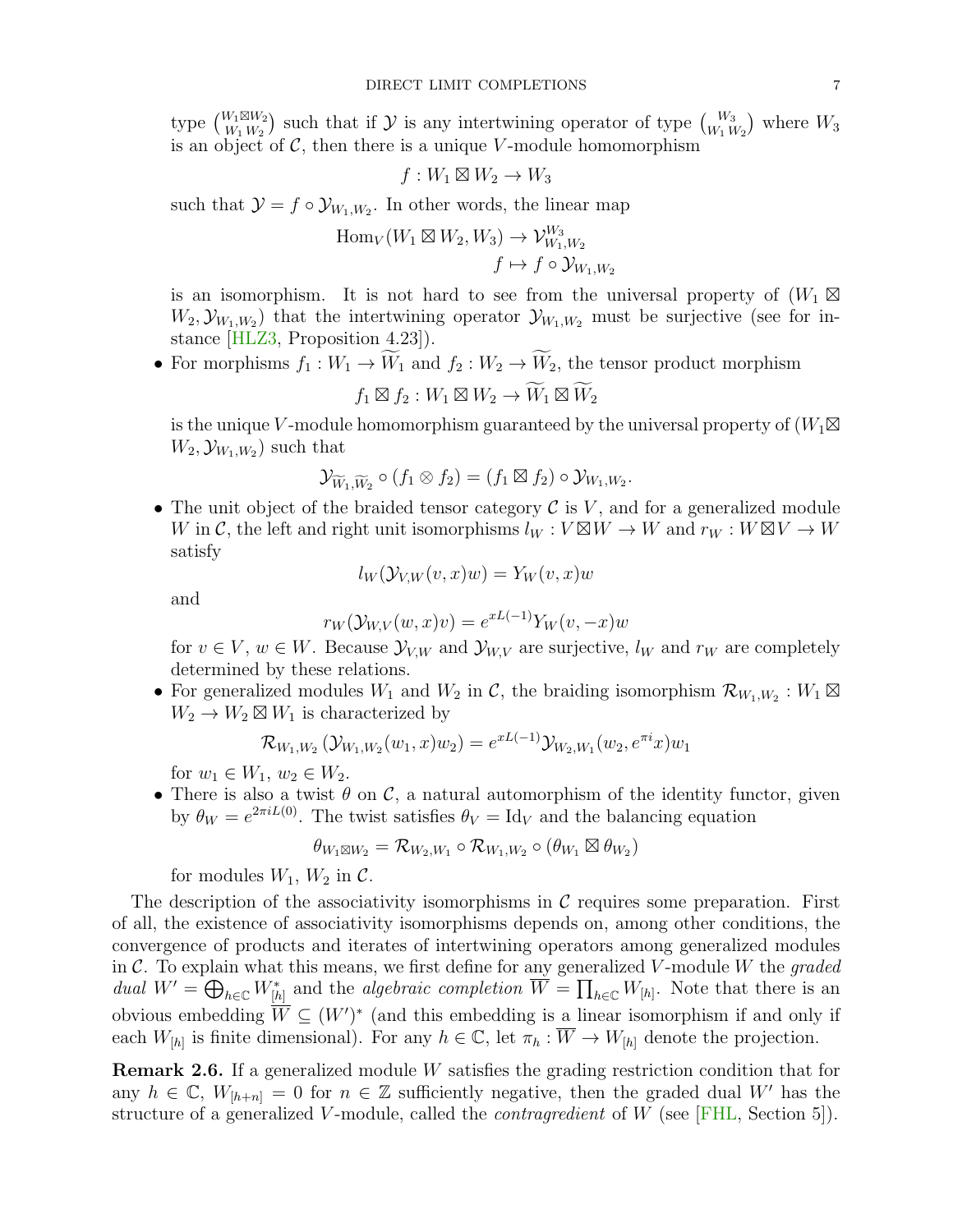Now take intertwining operators  $\mathcal{Y}_1$  of type  $\binom{W_4}{W_1 M_1}$  and  $\mathcal{Y}_2$  of type  $\binom{M_1}{W_2 W_3}$  where  $W_1, W_2,$  $W_3$ ,  $W_4$ , and  $M_1$  are generalized modules in C. We say that the product of  $\mathcal{Y}_1$  and  $\mathcal{Y}_2$  is convergent if for  $w_1 \in W_1$ ,  $w_2 \in W_2$ ,  $w_3 \in W_3$ , and  $z_1, z_2 \in \mathbb{C}^\times$  such that  $|z_1| > |z_2| > 0$ , the series of linear functionals

$$
\sum_{h \in \mathbb{C}} \langle \cdot, \mathcal{Y}_1(w_1, z_1) \pi_h \left( \mathcal{Y}_2(w_2, z_2) w_3 \right) \rangle
$$

on  $W'_4$  converges absolutely to an element of  $\overline{W_4}$  (via the embedding of  $\overline{W_4}$  into  $(W'_4)^*$ ). The substitution of non-zero complex numbers for formal variables in intertwining operators is accomplished using (any) choice of branches of logarithm. If the product of intertwining operators converges, we denote the limit of the series by

$$
\mathcal{Y}_1(w_1,z_1)\mathcal{Y}_2(w_2,z_2)w_3 \in \overline{W_4};
$$

if we wish to emphasize that we are using the choices  $\ell_1(z_1)$  and  $\ell_2(z_2)$  of branch of logarithm, we denote the product by

$$
\mathcal{Y}_1(w_1, e^{\ell_1(z_1)})\mathcal{Y}_2(w_2, e^{\ell_2(z_2)})w_3.
$$

Similarly, the iterate of intertwining operators  $\mathcal{Y}^1$  of type  $\binom{W_4}{M_2 W_3}$  and  $\mathcal{Y}^2$  of type  $\binom{M_2}{W_2 W_3}$ converges if for  $w_1 \in W_1$ ,  $w_2 \in W_2$ ,  $w_3 \in W_3$ , and  $z_0, z_2 \in \mathbb{C}^\times$  such that  $|z_2| > |z_0| > 0$ , the series of linear functionals

$$
\sum_{h\in\mathbb{C}}\left\langle\cdot,\mathcal{Y}^1(\pi_h\left(\mathcal{Y}^2(w_1,z_0)w_2\right),z_2)w_3\right\rangle
$$

on  $W'_4$  converges absolutely to an element of  $\overline{W_4}$ .

The convergence of products and iterates of intertwining operators is essential for the existence of suitable associativity isomorphisms in  $\mathcal{C}$ . In fact, when associativity isomorphisms exist, they are described as follows:

• For generalized modules  $W_1, W_2$ , and  $W_3$  in C, the associativity isomorphism

$$
\mathcal{A}_{W_1,W_2,W_3}: W_1 \boxtimes (W_2 \boxtimes W_3) \to (W_1 \boxtimes W_2) \boxtimes W_3
$$

is characterized by the equality

$$
\langle w', \overline{\mathcal{A}_{W_1,W_2,W_3}}(\mathcal{Y}_{W_1,W_2 \boxtimes W_3}(w_1, e^{\ln r_1}) \mathcal{Y}_{W_2,W_3}(w_2, e^{\ln r_2}) w_3) \rangle = \langle w', \mathcal{Y}_{W_1 \boxtimes W_2,W_3}(\mathcal{Y}_{W_1,W_2}(w_1, e^{\ln (r_1 - r_2)}) w_2), e^{\ln r_2}) w_3 \rangle
$$

for any  $w_1 \in W_1, w_2 \in W_2, w_3 \in W_3, w' \in ((W_1 \boxtimes W_2) \boxtimes W_3)'$ , and  $r_1, r_2 \in \mathbb{R}$  such that  $r_1 > r_2 > r_1 - r_2 > 0$ . Here,  $\overline{\mathcal{A}_{W_1,W_2,W_3}}$  is the obvious extension of  $\mathcal{A}_{W_1,W_2,W_3}$  to algebraic completions, and  $\ln r$  for  $r \in \mathbb{R}_+$  is the real-valued branch of logarithm.

Remark 2.7. As explained in [\[CKM1,](#page-49-4) Proposition 3.32], the above relation for the associativity isomorphism  $\mathcal{A}_{W_1,W_2,W_3}$  holds for every  $r_1, r_2 \in \mathbb{R}$  which satisfy  $r_1 > r_2 > r_1 - r_2 > 0$ . Indeed, this relation shows that the multivalued analytic functions on  $|z_1| > |z_2| > 0$  and  $|z_2| > |z_1 - z_2| > 0$  determined, respectively, by the product of  $\mathcal{A}_{W_1,W_2,W_3} \circ \mathcal{Y}_{W_1,W_2 \boxtimes W_3}, \mathcal{Y}_{W_2,W_3}$ and by the iterate of  $\mathcal{Y}_{W_1 \boxtimes W_2, W_3}$ ,  $\mathcal{Y}_{W_1, W_2}$  have equal restrictions to their common domain.

**Remark 2.8.** For the full vertex tensor category structure on  $\mathcal{C}$ , one can take the  $P(z)$ tensor product  $W_1 \boxtimes_{P(z)} W_2$  for each  $z \in \mathbb{C}^\times$  to be the module  $W_1 \boxtimes W_2$ , which satisfies a universal property with respect to the  $P(z)$ -intertwining map

$$
\mathcal{Y}_{W_1,W_2}(\cdot,z)\cdot:W_1\otimes W_2\to\overline{W_1\boxtimes W_2}.
$$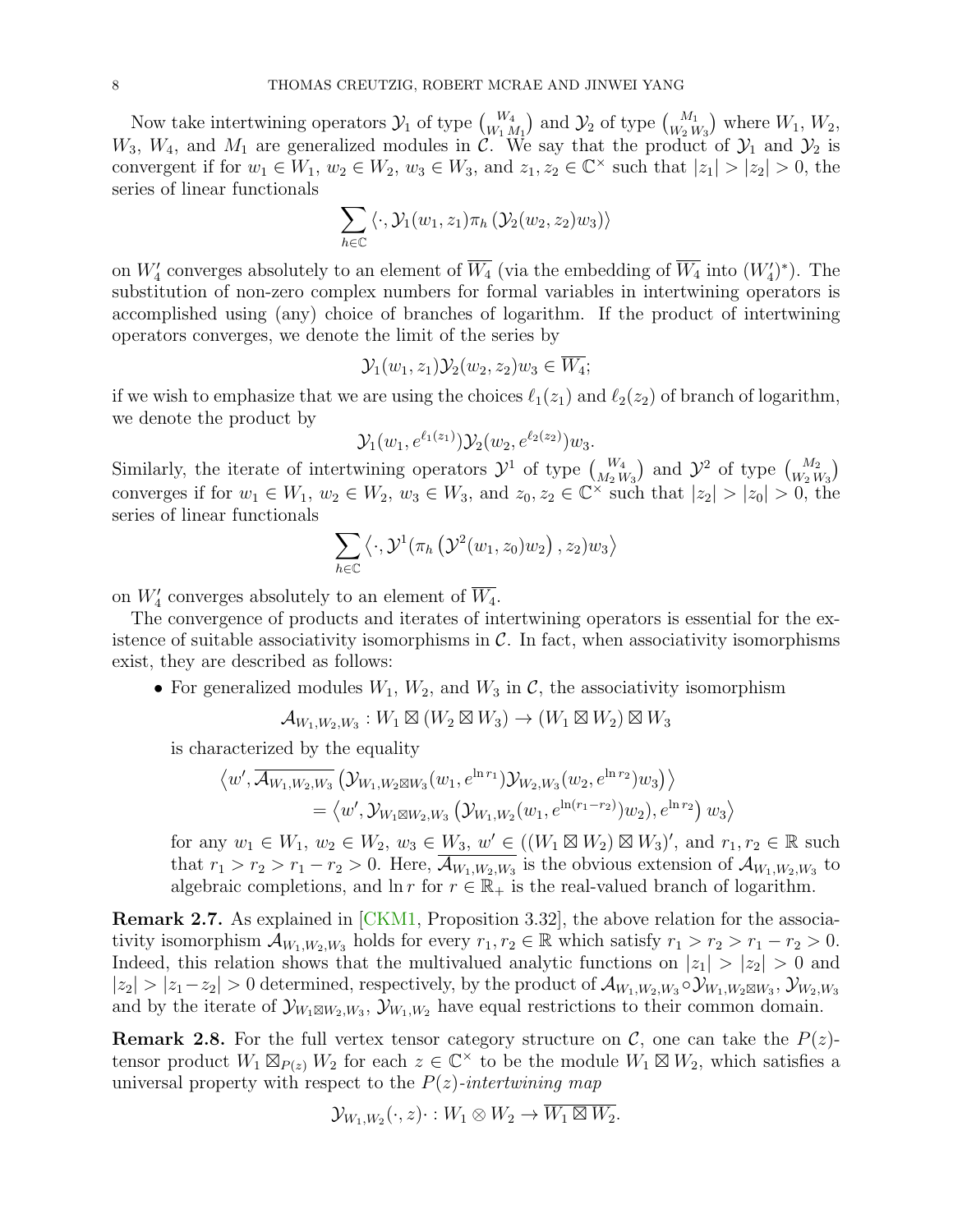As before, the substitution  $x \mapsto z$  is accomplished using a choice of branch for log z.

The question of whether a category  $\mathcal C$  of modules for a vertex operator admits braided tensor category structure as described above is usually rather difficult: the most difficult part is showing the existence of associativity isomorphisms. Perhaps the most natural category of grading-restricted generalized V -modules to consider for vertex tensor category structure is the category of  $C_1$ -cofinite modules:

**Definition 2.9.** Let V be a vertex operator algebra and W an N-gradable weak V-module. Define the vector subspace

$$
C_1(W) = \operatorname{span}\bigg\{v_{-1}w \mid v \in \bigoplus_{n \ge 1} V_{(n)}, w \in W\bigg\}.
$$

Then we say that W is  $C_1$ -cofinite if  $\dim W/C_1(W) < \infty$ . We use  $C_V^1$  to denote the category of  $C_1$ -cofinite grading-restricted generalized V-modules.

The category  $\mathcal{C}_V^1$  has good vertex algebraic properties: Huang showed in [\[Hu\]](#page-49-14) that compositions of intertwining operators among  $C_1$ -cofinite modules satisfy regular-singular-point differential equations and hence are convergent, and in [\[Mi1\]](#page-50-3), Miyamoto showed (also using differential equations) that  $C_1$ -cofinite modules are closed under tensor products. However, it is not clear in general that  $C_V^1$  has good algebraic properties: especially, it is not clear in general that  $\mathcal{C}_V^1$  is closed under submodules and contragredients. Nevertheless, recent results in  $\overline{CJORY}$ , Section 4 (see especially the proof of Theorem 4.2.5) and  $\overline{CY}$ , Section 3 (see especially the proof of Theorem 3.3.4) show that if  $C_V^1$  is in fact closed under contragredients, then it admits braided tensor category structure as described in this section:

<span id="page-8-2"></span>**Theorem 2.10.** Let V be a vertex operator algebra and assume that the category  $\mathcal{C}_V^1$  of  $C_1$ cofinite grading-restricted generalized V-modules is closed under contragredients. Then  $C_V^1$ admits the vertex and braided tensor category structures of [\[HLZ1\]](#page-49-1)-[\[HLZ8\]](#page-50-0).

We end this section with some basic results on  $C_1$ -cofinite modules that we will use later:

<span id="page-8-1"></span>**Proposition 2.11.** Any  $C_1$ -cofinite  $\mathbb{N}$ -gradable weak V-module is finitely generated.

*Proof.* Suppose  $W = \bigoplus_{n \in \mathbb{N}} W(n)$  is a  $C_1$ -cofinite N-gradable weak V-module and let T be a finite-dimensional subspace of W such  $W = T + C_1(W)$ . We may assume that T is graded, and moreover since  $W(0)$  is finite dimensional by [\[Mi1,](#page-50-3) Lemma 6], we may assume that T contains  $W(0)$ . We will show that W is generated by T, that is,  $W = \langle T \rangle$ .

We prove that  $W(n) \subseteq \langle T \rangle$  by induction on n with the base case  $n = 0$  handled by the assumption  $W(0) \subseteq T$ . So take  $n > 0$  and assume  $W(m) \subseteq \langle T \rangle$  for  $m < n$ . For any  $w \in W(n)$ , we have

(2.2) 
$$
w = w' + \sum_{i} v_{-1}^{(i)} w^{(i)}
$$

for  $w' \in T$ ,  $v^{(i)} \in V$ , and  $w^{(i)} \in W$ . Since w is homogeneous and T is graded, we may assume that  $w' \in T \cap W(n)$  and also that each  $v^{(i)}$  is homogeneous (of positive weight). Then by  $(2.1)$ , the  $w^{(i)}$  are homogeneous in the N-grading of W with degree

<span id="page-8-0"></span>
$$
\deg w^{(i)} = n - (\text{wt } v^{(i)} - (-1) - 1) < n,
$$

so each  $w^{(i)} \in \langle T \rangle$  by induction. Then  $(2.2)$  shows  $w \in \langle T \rangle$  as well.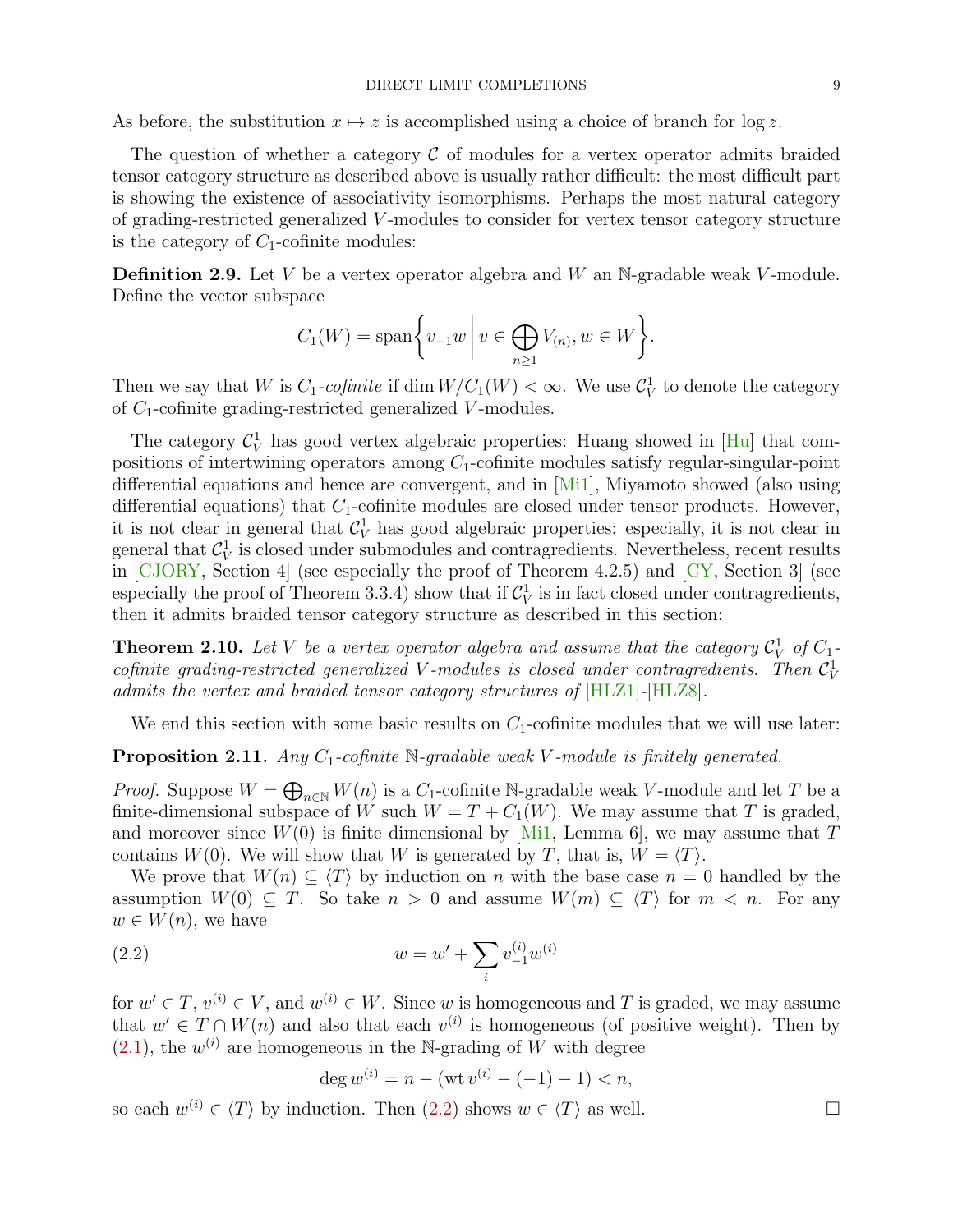<span id="page-9-1"></span>**Proposition 2.12.** The category of  $C_1$ -cofinite  $\mathbb{N}$ -gradable weak V-modules equals  $C_V^1$ .

*Proof.* Remark [2.4](#page-4-1) shows that every module in  $C_V^1$  is N-gradable. Conversely, if  $W =$  $\bigoplus_{n\in\mathbb{N}}W(n)$  is a C<sub>1</sub>-cofinite N-gradable weak V-module, [\[Mi1,](#page-50-3) Lemma 6] shows that every  $W(n)$  is finite dimensional. Since  $W(n)$  is also  $L(0)$ -invariant, each  $W(n)$  decomposes as the direct sum of  $L(0)$ -generalized eigenspaces, so  $W = \bigoplus_{h \in \mathbb{C}} W_{[h]}$  where  $W_{[h]}$  is the  $L(0)$ -generalized eigenspace with generalized eigenvalue h.

 $\bigoplus_{n=0}^{N} W(n)$  for some sufficiently large N. Let  $\{h_i\}_{i=1}^I$  be the finitely many generalized Now Proposition [2.11](#page-8-1) shows that W is generated by the finite-dimensional subspace  $T =$ eigenvalues for  $L(0)$  acting on T. Since T generates  $\overline{W}$ ,  $W(n)$  for  $n > N$  is spanned by vectors of the form  $v_m w'$  for  $v \in V$  and  $w' \in T$  (see [\[LL,](#page-50-2) Proposition 4.5.6]). We may assume that v is  $L(0)$ -homogeneous and that w' is both  $L(0)$ -homogeneous (with generalized  $L(0)$ -eigenvalue  $h_i$ ) and homogeneous in the N-gradation of W (with degree deg w'). Such a vector  $v_m w'$  has generalized  $L(0)$ -eigenvalue

(2.3) wt vmw <sup>0</sup> = h<sup>i</sup> + wt v − m − 1

and N-degree

<span id="page-9-0"></span>deg  $v_m w' = n = \deg w' + \text{wt } v - m - 1,$ 

so that in particular wt  $v - m - 1 = n - \deg w'$ . Thus

$$
0 < \text{wt } v - m - 1 \le n,
$$

and combined with [\(2.3\)](#page-9-0), this shows that the generalized eigenvalues of  $L(0)$  acting on  $W(n)$ for  $n > N$  have the form  $h_i + k$  for  $0 < k \leq n$ . In particular, all generalized  $L(0)$ -eigenvalues on W are contained in  $\bigcup_{i=1}^{I} \{h_i + \mathbb{N}\}\$ , and moreover, any  $W_{[h_i+m]}$  is contained in the finitedimensional subspace  $\bigoplus_{n=0}^{N+m} W(n)$ . This proves the grading-restriction conditions showing that W is a grading-restricted generalized V-module.  $\square$ 

Finally, the following results are key for applying our main results on direct limit completions to  $\mathcal{C}_V^1$ :

**Lemma 2.13.** Suppose  $W_1$  is a  $V$ -module in  $C_V^1$ ,  $W_2$  is a finitely-generated grading-restricted generalized V-module,  $X$  is a generalized V-module, and  $Y$  is an intertwining operator of type  $\begin{pmatrix} X \\ W_1 W_2 \end{pmatrix}$ . Then  $\text{Im } \mathcal{Y}$  is  $\mathbb{N}\text{-}gradable$ .

*Proof.* Since  $W_1$  and  $W_2$  are finitely generated, their conformal weights lie in finitely many cosets of  $\mathbb{C}/\mathbb{Z}$ . Thus they are both N-gradable as in Remark [2.4](#page-4-1) with finite-dimensional homogeneous subspaces. Let  $T_1$  be a finite-dimensional graded (with respect to the Ngrading) subspace of  $W_1$  such that  $W_1 = T_1 + C_1(W_1)$ ; then  $W_1(0) \subseteq T_1$ . We first consider the case that  $W_2$  is generated by  $W_2(0)$ .

From the finite-dimensionality of  $T_1$  and  $W_2(0)$ , the lower truncation of the intertwining operator  $\mathcal{Y}$ , and the  $L(0)$ -conjugation formula

$$
y^{L(0)}\mathcal{Y}(u_1,x)u_2 = \mathcal{Y}(y^{L(0)}u_1,xy)y^{L(0)}u_2
$$

for  $u_1 \in T_1$ ,  $u_2 \in W_2(0)$  (see [\[HLZ2,](#page-49-15) Proposition 3.36(b)]), we find that

$$
\operatorname{Im} \mathcal{Y}|_{T_1 \otimes W_2(0)} \subseteq \bigoplus_{\mu \in \mathbb{C}/\mathbb{Z}} \bigoplus_{n \in \mathbb{N}} X_{[h_\mu + n]}
$$

for suitable  $h_{\mu} \in \mu$ . Denoting this graded subspace of X by  $\widetilde{X}$ , the argument of Remark [2.4](#page-4-1) implies that it is enough to show that Im  $\mathcal{Y} \subseteq \widetilde{X}$ .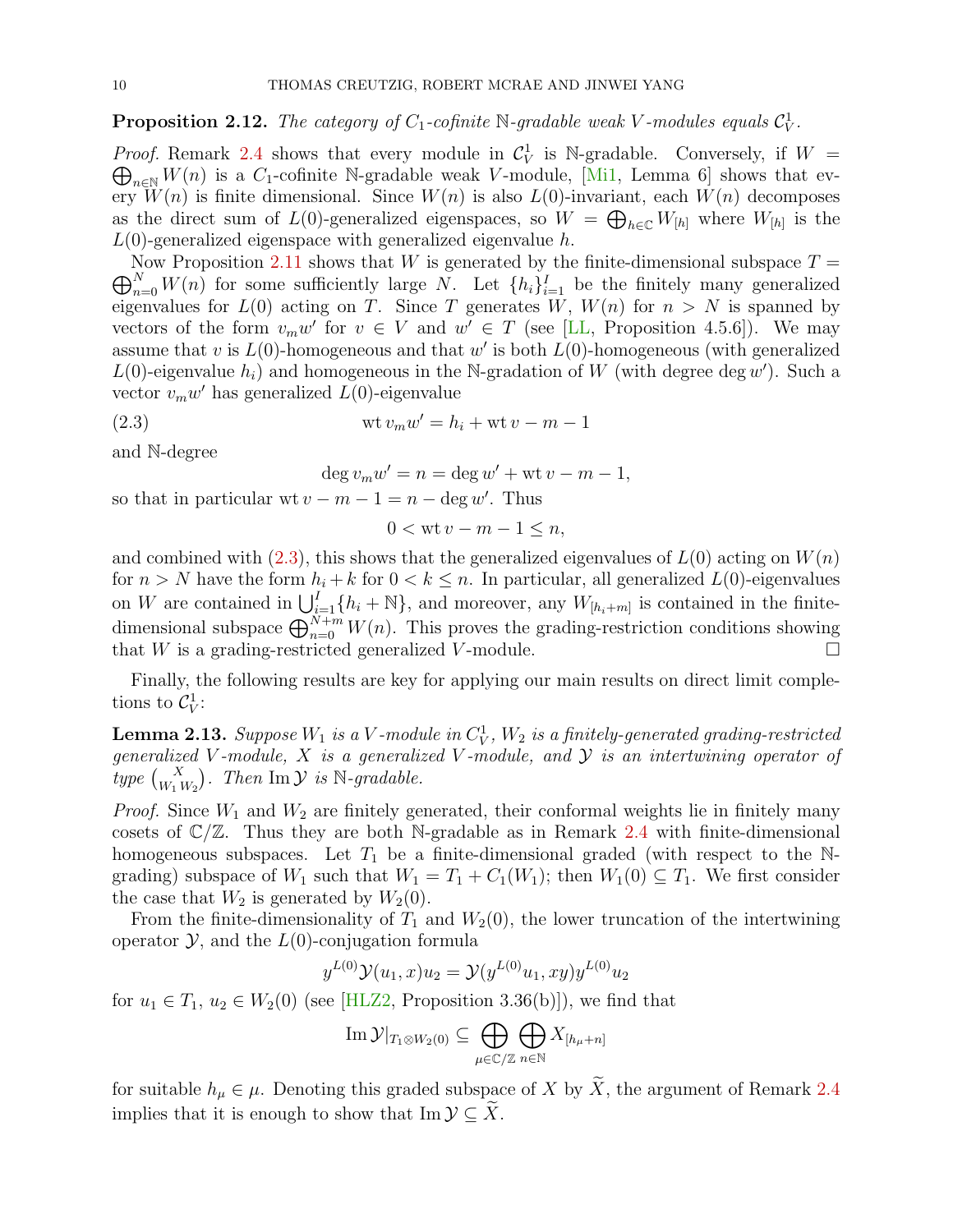We first show that Im  $\mathcal{Y}|_{W_1(n)\otimes W_2(0)} \subseteq \widetilde{X}$  by induction on n. The base case holds because  $W_1(0) \subseteq T_1$ . Then for  $w_1 \in W_1(n)$  with  $n > 0$ , we may assume either  $w_1 \in T_1$  or  $w_1 = v_{-1}u_1$ for homogeneous  $v \in V$  of weight wt  $v > 0$  and homogeneous  $u_1 \in W_1$  of degree  $\deg u_1$  such that

$$
wt v + \deg u_1 = n.
$$

In the first case, there is nothing to prove, and in the second weak associativity for intertwining operators (which follows from the Jacobi identity) implies

$$
(x_0 + x_2)^{\text{wt} \, v} Y_X(v, x_0 + x_2) \mathcal{Y}(u_1, x_2) u_2 = (x_0 + x_2)^{\text{wt} \, v} \mathcal{Y}(Y_{W_1}(v, x_0) u_1, x_2) u_2
$$

for  $u_2 \in W_2(0)$ . Extracting the constant term in  $x_0$  leads to

$$
\mathcal{Y}(v_{-1}u_1, x_2)u_2 = \sum_{i \geq 0} v_{\text{wt }v-1-i} x_2^{i-\text{wt }v} \mathcal{Y}(u_1, x_2)u_2 - \sum_{i=1}^{\text{wt }v} {(\text{wt }v) \choose i} x_2^{-i} \mathcal{Y}(v_{-1+i}u_1, x_2)u_2.
$$

Since  $v_{\text{wt }v-1-i}$  is an operator of degree i for all  $i \geq 0$  and since

$$
\deg v_{-1+i}u_1 = \operatorname{wt} v + \deg u_1 - i < n
$$

for  $1 \leq i \leq w$ t v, the induction hypothesis implies that the coefficients of  $\mathcal{Y}(v_{-1}u, x_2)$  lie in  $\widetilde{X}$ . This completes the proof that Im  $\mathcal{Y}|_{W_1 \otimes W_2(0)} \subseteq \widetilde{X}$ .

Now under the assumption that  $W_2(0)$  generates  $W_2$ ,  $W_2$  is the linear span of vectors  $v_nu_2$  for  $u_2 \in W_2(0)$ , homogeneous  $v \in V$ , and  $n \in \mathbb{Z}$  such that wt  $v - n - 1 \geq 0$  (see [\[LL,](#page-50-2) Proposition 4.5.6]). The commutator formula for intertwining operators then implies

$$
\mathcal{Y}(w_1, x)v_n u_2 = v_n \mathcal{Y}(w_1, x)u_2 - \sum_{i \geq 0} {n \choose i} x^{n-i} \mathcal{Y}(v_i w_1, x)u_2 \in \widetilde{X}[\log x] \{x\}
$$

since  $v_n$  is an operator with non-negative degree. This proves that Im  $\mathcal Y$  is a generalized submodule of X with lower-bounded conformal weights, and is thus  $\mathbb{N}$ -gradable, when  $W(0)$ generates  $W_2$ .

Now for general finitely-generated  $W_2$ , there is a finite filtration

$$
0 = W_2^{(0)} \subseteq W_2^{(1)} \subseteq \cdots \subseteq W_2^{(n)} = W_2
$$

of N-graded submodules such that the successive quotients  $W_2^{(i)}$  $N_2^{(i)}/W_2^{(i-1)}$  are N-gradable Vmodules generated by their finite-dimensional degree-0 subspaces. Thus we can prove the lemma by induction on the length n of the filtration, having already handled the case  $n = 1$ .

For finitely-generated  $W_2$  with N-grading, let  $\widetilde{W}_2$  denote the submodule generated by  $W_2(0)$ . We have shown that  $\text{Im }\mathcal{Y}|_{W_1 \otimes \widetilde{W}_2}$  is a generalized submodule  $X \subseteq X$  with lowerbounded conformal weights. Also,  $\mathcal Y$  induces an intertwining operator

$$
\widetilde{\mathcal{Y}}: W_1 \otimes (W_2/\widetilde{W}_2) \to (X/\widetilde{X})[\log x]\{x\}.
$$

By induction, Im  $\widetilde{\mathcal{Y}}$  is a generalized submodule of  $X/\widetilde{X}$  with lower-bounded conformal weights. Then because we have an exact sequence

$$
0 \longrightarrow \widetilde{X} \longrightarrow \operatorname{Im} \mathcal{Y} \longrightarrow \operatorname{Im} \widetilde{\mathcal{Y}} \longrightarrow 0,
$$

we see that Im  $\mathcal Y$  has lower-bounded conformal weights and is thus N-gradable by the argument of Remark [2.4.](#page-4-1)

Now we conclude the following variant of the Key Theorem of [\[Mi1\]](#page-50-3):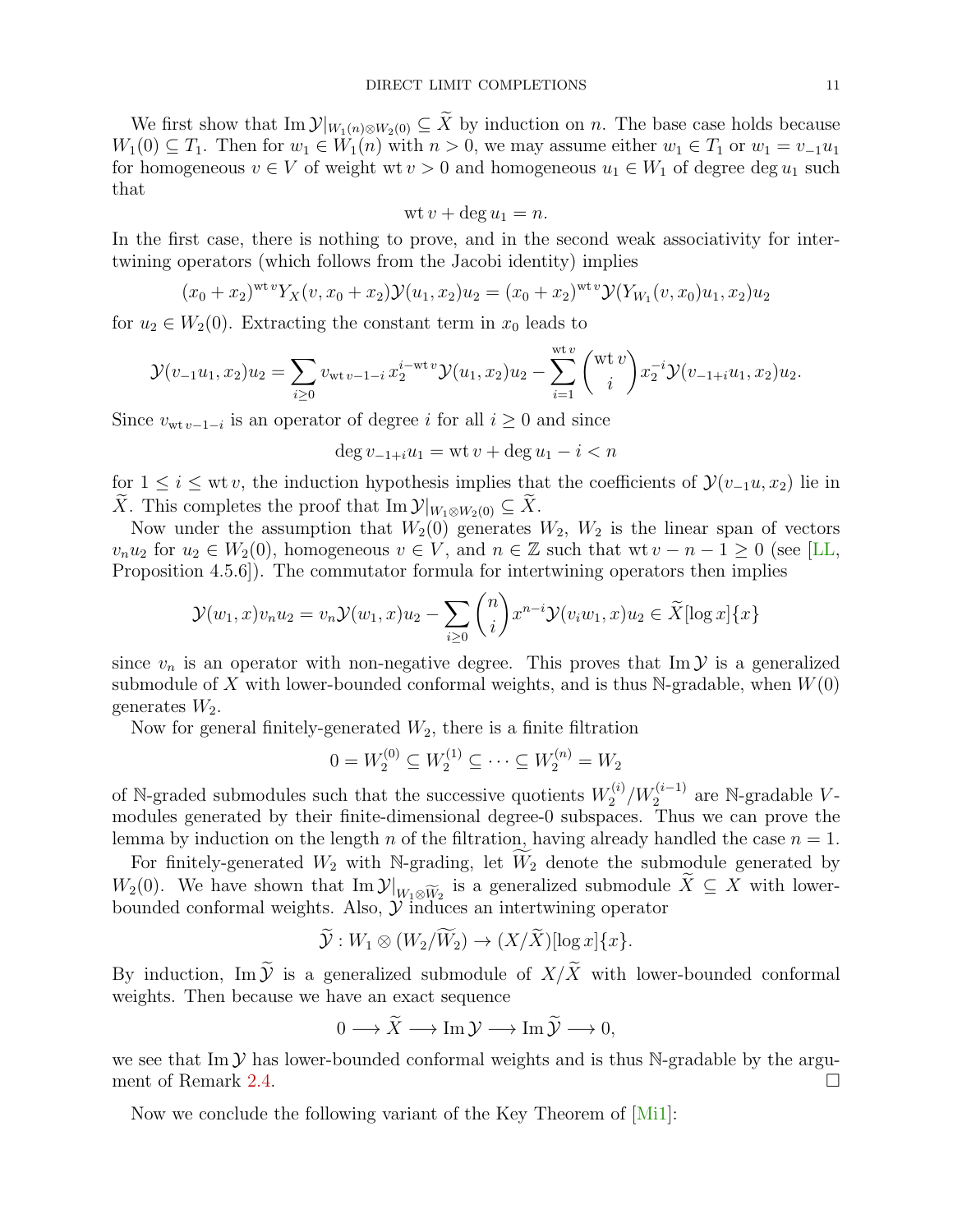<span id="page-11-3"></span>**Corollary 2.14.** Suppose  $W_1$ ,  $W_2$  are V-modules in  $C_V^1$ , X is a generalized V-module, and  $\mathcal Y$  is an intertwining operator of type  $\binom{X}{W_1\,W_2}$ . Then  $\mathrm{Im}\,\mathcal Y$  is a module in  $\mathcal C_V^1$ .

*Proof.* By Proposition [2.11,](#page-8-1)  $W_1$  and  $W_2$  satisfy the hypotheses of the preceding lemma, so Im  $\mathcal Y$  is N-gradable. Then Im  $\mathcal Y$  is also  $C_1$ -cofinite by [\[Mi1,](#page-50-3) Key Theorem]. Finally, Proposition [2.12](#page-9-1) shows Im  $\mathcal Y$  is a grading-restricted generalized module in  $\mathcal C^1_V$ . <sup>1</sup> — ⊡

# 3. Direct limits of weak modules

<span id="page-11-0"></span>In this section, we recall the definition of direct limit (in any category) and discuss the basic properties of direct limits in the category of weak modules for a vertex operator algebra.

**Definition 3.1.** A *directed set* is a non-empty set I with a reflexive and transitive binary relation  $\leq$  such that for any  $i, j \in I$ , there exists  $k \in I$  such that  $i \leq k$  and  $j \leq k$ .

<span id="page-11-1"></span>**Remark 3.2.** To any directed set  $(I, \leq)$ , we can associate a small category with object set I and Hom $(i, j)$  non-empty (and a singleton) if and only if  $i \leq j$ .

<span id="page-11-2"></span>**Remark 3.3.** If  $(I, \leq)$  is a directed set, then for any finite subset  $\{i_n\}_{n=1}^N \subseteq I$ , there exists  $k \in I$  such that  $i_n \leq k$  for all  $1 \leq n \leq N$ .

Now we define direct limits in any category  $\mathcal{C}$ :

**Definition 3.4.** Let  $\mathcal{C}$  be a category.

• A direct (or inductive) system is a functor  $\alpha : I \to \mathcal{C}$ , where I is the category associated to a directed set  $(I, \leq)$  as in Remark [3.2.](#page-11-1) If  $i, j \in I$  such that  $i \leq j$ , then we use  $f_i^j$  $\alpha(i) \to \alpha(j)$  to denote the morphism  $\alpha(i \to j)$  in C. Thus

$$
f_i^i = \mathrm{Id}_{\alpha(i)}
$$

for any  $i \in I$  and

$$
f_j^k \circ f_i^j = f_i^k
$$

if  $i \leq j \leq k$  in I.

• A target of a direct system  $\alpha: I \to \mathcal{C}$  is an object X in C together with morphisms  $\psi_i : \alpha(i) \to X$  such that

$$
\psi_i = \psi_j \circ f_i^j
$$

for any  $i \leq j$  in I.

• A direct (or inductive) limit of a direct system  $\alpha : I \to \mathcal{C}$  is a target  $(\lim_{\alpha} \alpha, {\{\phi_i\}_{i\in I}})$ satisfying the following universal property: for any target  $(X, \{\psi_i\}_{i\in I})$ , there is a unique morphism  $F : \lim \alpha \to X$  such that the diagram



commutes for all  $i \in I$ .

We now fix a vertex operator algebra V and let  $W$  denote the full category of weak V-modules. Note that  $W$  is a C-linear abelian category; recall that this means:

- (1) Morphism sets are C-vector spaces such that composition is bilinear.
- (2) There is a zero object 0.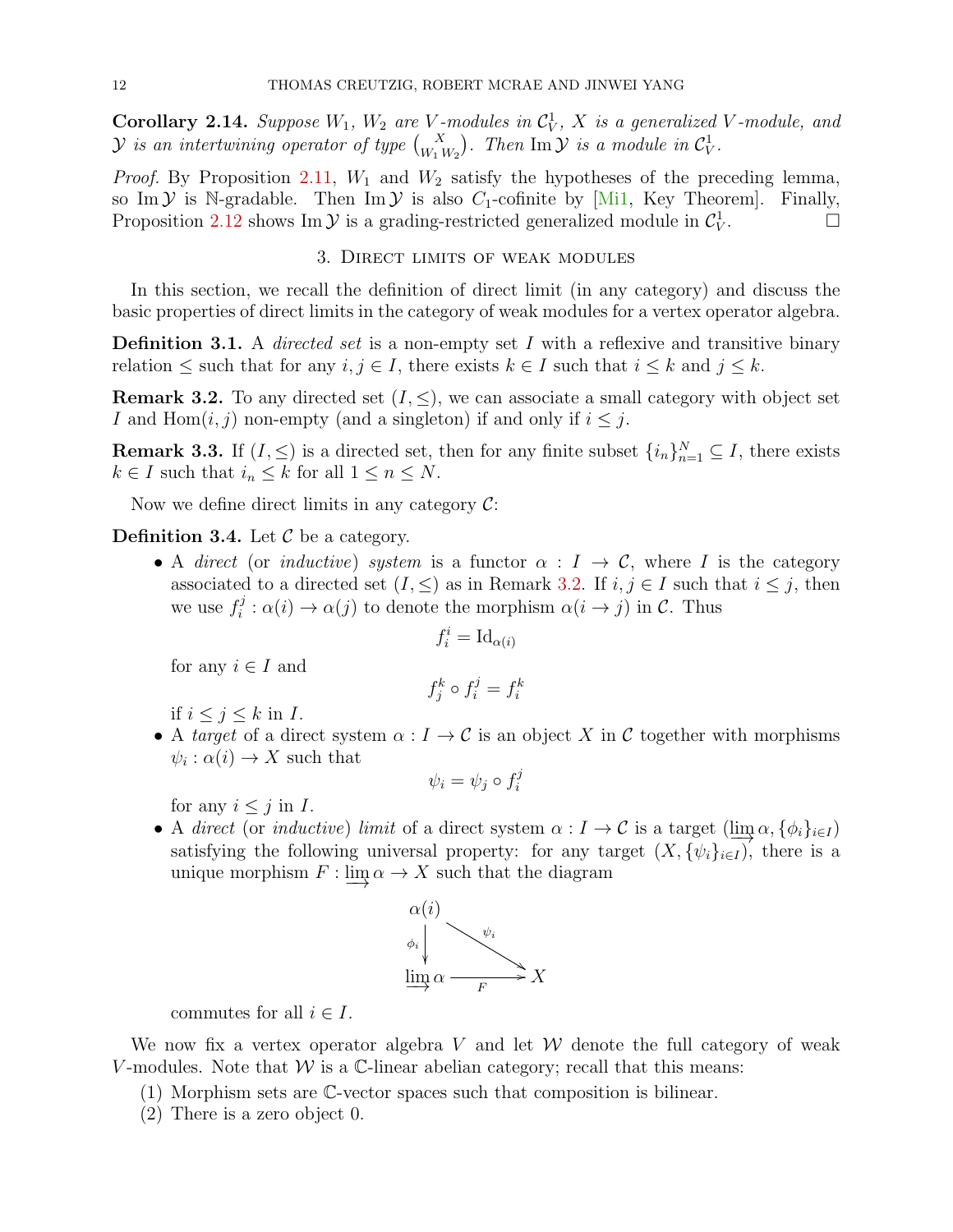- (3) Any finite set of objects  $\{W_n\}$  has a biproduct. Recall that this is an object  $\bigoplus W_n$ together with projection morphisms  $p_n : \bigoplus W_n \to W_n$  and inclusion morphisms  $q_n: W_n \to \bigoplus W_n$  such that  $p_m \circ q_n = \delta_{m,n} \mathrm{Id}_{W_n}$  and  $\sum q_n \circ p_n = \mathrm{Id}_{\bigoplus W_n}$ . A biproduct is both a product and a coproduct of the  $W_n$ .
- (4) Every morphism has a kernel and cokernel.
- (5) Every monomorphism is a kernel and every epimorphism is a cokernel.

In addition,  $W$  is closed under arbitrary coproducts since any direct sum of weak  $V$ -modules is a weak V-module in the obvious way. As above, for any direct sum  $\bigoplus_{i\in I} W(i)$  in W, we will use  $q_i$  to denote the inclusion of  $W(i)$  into the direct sum and  $p_i$  to denote the projection from the direct sum to  $W(i)$ .

<span id="page-12-0"></span>**Proposition 3.5.** The category W of weak V-modules contains a direct limit of any direct system  $\alpha : I \to W$ .

Proof. We can use the construction of direct limits in the category of vector spaces. For a direct system  $\alpha : I \to W$ , we set  $\alpha(i) = W(i)$  for  $i \in I$  and define

$$
\varinjlim \alpha = \bigoplus_{i \in I} W(i) / K_{\alpha}
$$

where

$$
K_{\alpha} = \sum_{i \in I} \sum_{j \ge i} \text{span}\{q_i(w_i) - q_j(f_i^j(w_i)) \mid w_i \in W(i)\}.
$$

We define  $\phi_i: W(i) \to \varinjlim \alpha$  for  $i \in I$  to be  $q_i$  followed by projection onto the quotient. Then it is immediate from the definition of  $K_{\alpha}$  that  $\phi_j \circ f_i^j = \phi_i$  for any  $i \leq j$  in I.

Since the  $W(i)$  are weak V-modules, the direct sum  $\bigoplus_{i\in I} W(i)$  has the structure of a weak V-module such that the  $q_i$  are V-homomorphisms. Also,  $K_{\alpha}$  is a weak V-submodule, because if  $q_i(w_i) - q_j(f_i^j)$  $i^{\prime}(w_i)$  is a spanning vector of  $K_{\alpha}$ , then

$$
Y_{\bigoplus_{i \in I} W(i)}(v, x) \left( q_i(w_i) - q_j(f_i^j(w_i)) \right) = q_i \left( Y_{W(i)}(v, x) w_i \right) - q_j \left( f_i^j(Y_{W(i)}(v, x) w_i) \right)
$$

for  $v \in V$ , so that the coefficients of powers of x are still spanning vectors of  $K_{\alpha}$ . Thus the quotient  $\lim_{n \to \infty} \alpha$  is a weak V-module and  $\phi_i$  for each  $i \in I$  is a V-homomorphism.

Now we show that  $(\lim_{\alpha_1} \alpha, \{\phi_i\}_{i\in I})$  is actually a direct limit of  $\alpha$ . Thus suppose  $(X, \{\psi_i\}_{i\in I})$ is a target of  $\alpha$  and define

$$
F = \sum_{i \in I} \psi_i \circ p_i : \bigoplus_{i \in I} W(i) \to X.
$$

If  $q_i(w_i) - q_j(f_i^j)$  $i^{\prime\prime}(w_i)$  is a spanning vector for  $K_{\alpha}$ , then

$$
F(q_i(w_i) - q_j(f_i^j(w_i))) = \psi_i(w_i) - \psi_j(f_i^j(w_i)) = 0,
$$

so F descends to a well-defined homomorphism  $\overline{F}$  : lim $\alpha \to X$  such that

$$
\overline{F} \circ \phi_i = F \circ q_i = \psi_i
$$

for  $\in I$ . That  $\overline{F}$  is the unique homomorphism such that  $\overline{F} \circ \phi_i = \psi_i$  follows because  $\underline{\lim}_{\Delta} \alpha$  is spanned by the images of the  $\phi_i$ . . The contract of the contract of  $\Box$ 

In the realization of  $(\lim_{\alpha} \alpha, {\{\phi_i\}_{i\in I}})$  given in the preceding proof, lim $\alpha$  is the sum of the images of the  $\phi_i$ . In fact, from the universal property, any realization of the direct limit will be the sum of the images of the  $\phi_i$ . From properties of directed sets, we can say more: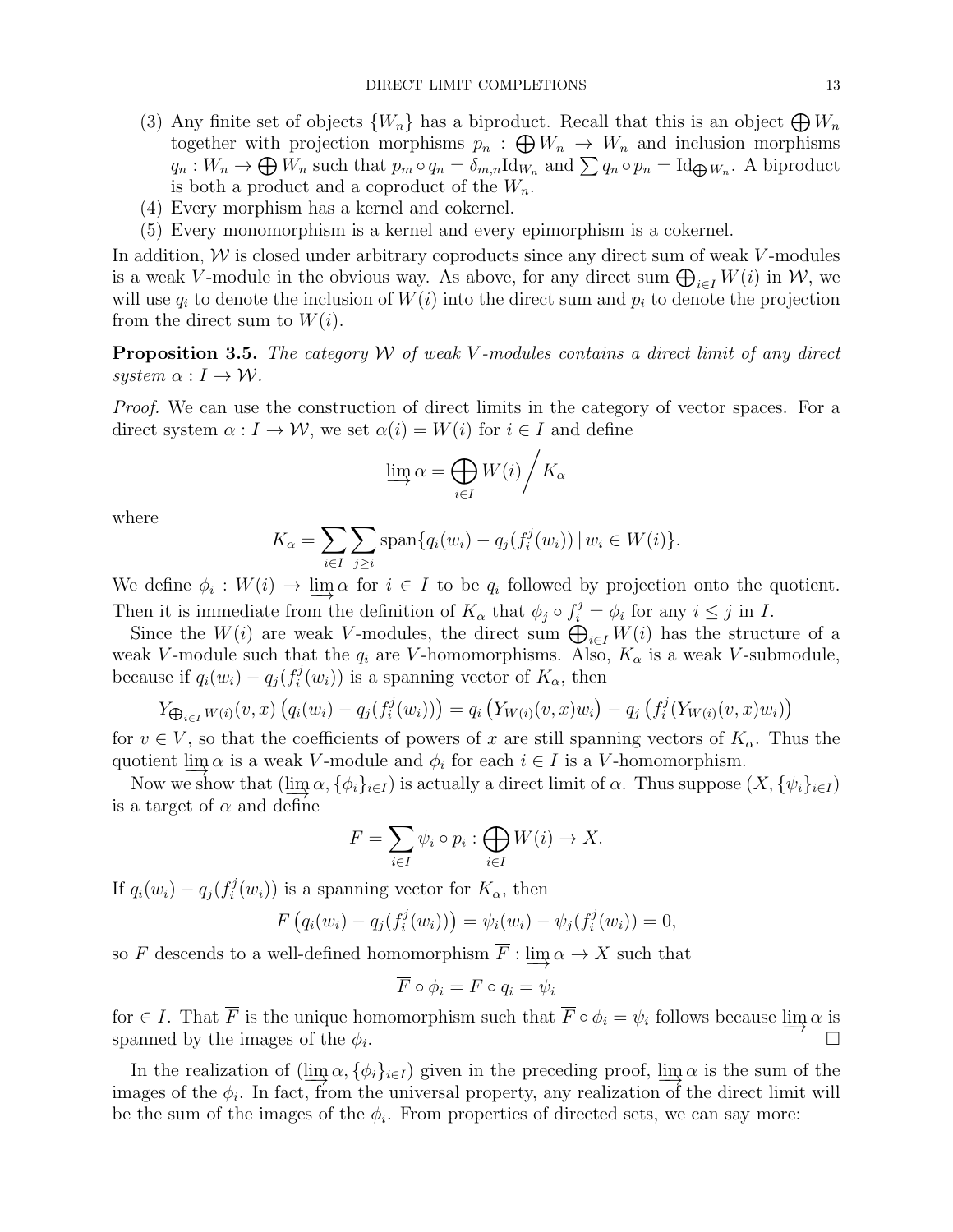<span id="page-13-2"></span>**Proposition 3.6.** For any direct limit  $(\lim_{\alpha} \alpha, \{\phi_i\}_{i\in I})$  of a direct system  $\alpha : I \to W$ ,

$$
\varinjlim \alpha = \bigcup_{i \in I} \operatorname{Im} \phi_i.
$$

*Proof.* We have seen that any vector  $b \in \lim_{N \to \infty} \alpha$  can be written  $\phi_{i_1}(w_1) + \ldots + \phi_{i_N}(w_N)$  for finitely many  $i_1, \ldots, i_N \in I$  and  $w_n \in W(i_n)$  for  $1 \leq n \leq N$ . By Remark [3.3,](#page-11-2) there is some  $k \in I$  such that  $i_n \leq k$  for each n. Then

$$
b = \sum_{n=1}^{N} \phi_{i_n}(w_n) = \sum_{n=1}^{N} \phi_k(f_{i_n}^k(w_n)) \in \text{Im } \phi_k.
$$

This shows that  $\underline{\lim}_{\alpha} \alpha \subseteq \bigcup_{i \in I} \text{Im } \phi_i$ , and the reverse inclusion is obvious.  $\square$ 

<span id="page-13-3"></span>Later, we will need a characterization of the kernels of the  $\phi_i$  associated to a direct limit: **Lemma 3.7.** For any direct limit  $(\lim_{\alpha} \alpha, {\{\phi_i\}}_{i\in I})$  of a direct system  $\alpha : I \to W$ ,

$$
\operatorname{Ker} \phi_i = \bigcup_{j \ge i} \operatorname{Ker} f_i^j,
$$

recalling that the  $f_i^j$ <sup>3</sup> are the morphisms  $\alpha(i \rightarrow j)$  in W.

*Proof.* If  $i \leq j$  for some  $j \in I$ , then Ker  $f_i^j \subseteq \text{Ker } \phi_i$  because  $\phi_j \circ f_i^j = \phi_i$ . Conversely, we need to show that if  $w_i \in \text{Ker } \phi_i$ , then  $w_i \in \text{Ker } f_i^k$  for some  $k \geq i$  in I. We may use the realization of the direct limit  $\lim_{\Delta x \to 0} \alpha$  from the proof of Proposition [3.5,](#page-12-0) so that  $w_i \in \text{Ker } \phi_i$  if and only if  $q_i(w_i) \in K_\alpha$ , that is, if and only if

<span id="page-13-0"></span>
$$
q_i(w_i) = \sum_{n=1}^{N} (q_{i_n}(w_n) - q_{j_n}(f_{i_n}^{j_n}(w_n)))
$$

for certain  $i_n, j_n \in I$  such that  $i_n \leq j_n$  and  $w_n \in W(i_n)$ .

By using the notation  $w_{N+n} = -f_{i_n}^{j_n}$  $i_n^{j_n}(w_n)$ ,  $i_{N+n} = j_n$  for  $n \in \{1, \ldots, N\}$ , we may rewrite

(3.1) 
$$
q_i(w_i) = \sum_{n=1}^{2N} q_{i_n}(w_n).
$$

Moreover, by Remark [3.3,](#page-11-2) there is some  $k \in I$  such that  $i \leq k$  and  $j_n \leq k$  for  $1 \leq n \leq N$ . Then we get

<span id="page-13-1"></span>(3.2) 
$$
\sum_{n=1}^{2N} f_{i_n}^k(w_n) = \sum_{n=1}^N \left( f_{i_n}^k(w_n) - f_{j_n}^k(f_{i_n}^{j_n}(w_n)) \right) = 0.
$$

By applying the projection  $p_j$  to [\(3.1\)](#page-13-0) for  $j \in I$ , we see that

$$
\sum_{i_n=j} w_n = \delta_{i,j} w_i
$$

.

Thus using [\(3.2\)](#page-13-1), we conclude

$$
0 = \sum_{n=1}^{2N} f_{i_n}^k(w_n) = \sum_{j \le k} \sum_{i_n = j} f_j^k(w_n) = \sum_{j \le k} f_j^k(\delta_{i,j} w_i) = f_i^k(w_i).
$$
  
er  $f_i^k$ .

That is,  $w_i \in \text{Ker } f_i^k$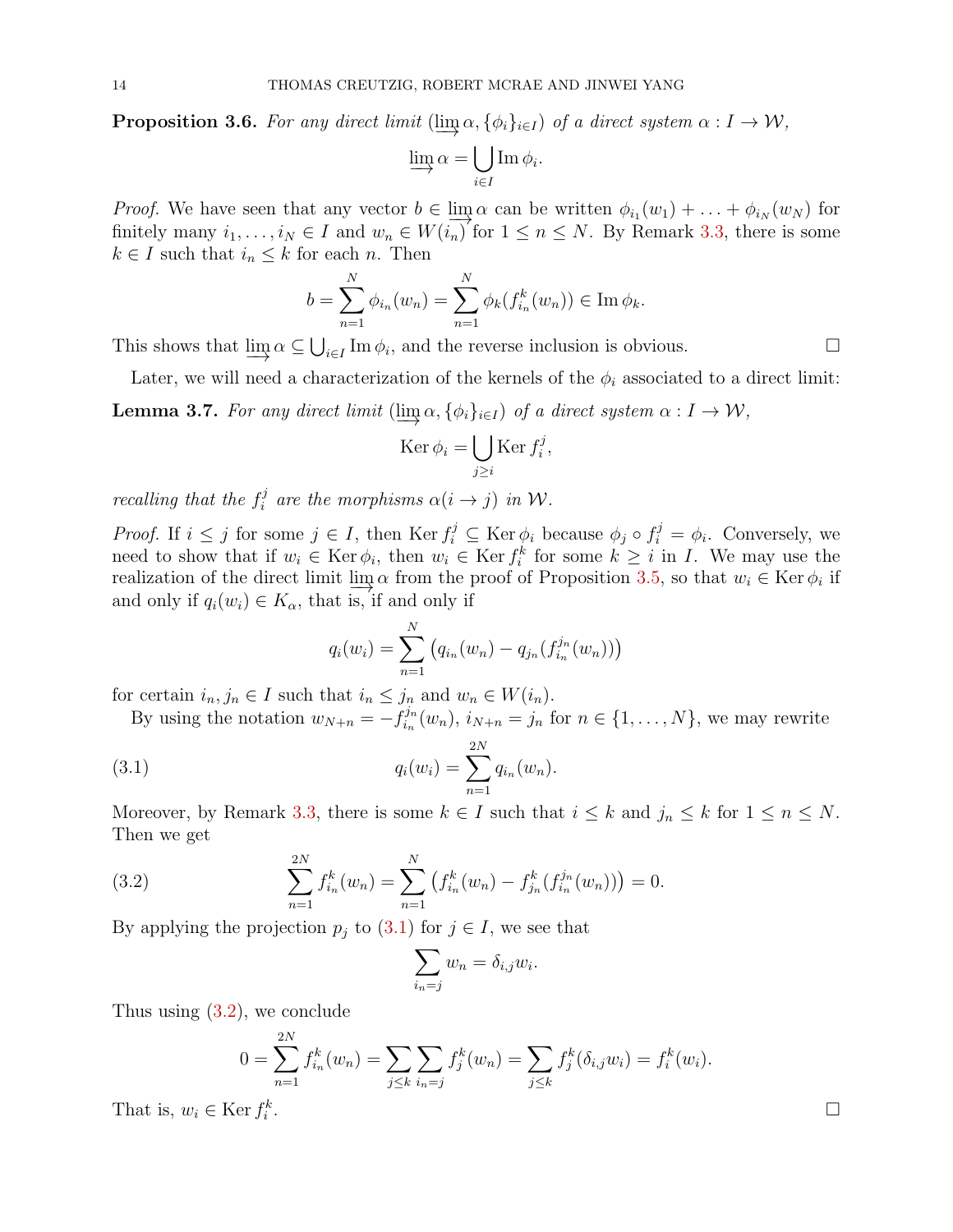#### DIRECT LIMIT COMPLETIONS 15

#### 4. Direct limit completion in the weak module category

<span id="page-14-0"></span>In this section, we will define the direct limit completion  $\text{Ind}(\mathcal{C})$  of a category  $\mathcal C$  of gradingrestricted generalized modules for a vertex operator algebra in the category  $W$  of weak modules. The work here is motivated by the ind-completion constructions of, for example [\[KS,](#page-50-1) Chapter 6], but it is important to note that here we are using the ambient category W of weak modules rather than the Yoneda category  $\mathcal{C}^{\wedge}$  of contravariant functors from  $\mathcal{C}$ to vector spaces. By [\[KS,](#page-50-1) Proposition 2.7.1], there will be an essentially surjective functor from the ind-completion of [\[KS,](#page-50-1) Chapter 6] to the category  $\text{Ind}(\mathcal{C})$  defined here, but it is not clear whether this functor will be fully faithful.

We now fix a category of  $V$ -modules that satisfies the following conditions:

<span id="page-14-1"></span>**Assumption 4.1.** Assume that  $\mathcal{C}$  is a full (sub)category of grading-restricted generalized V -modules such that:

- (1) The zero module 0 is an object of  $\mathcal{C}$ .
- (2) The category  $\mathcal C$  is closed under submodules, quotients, and finite direct sums.
- (3) Every module in  $\mathcal C$  is finitely generated.

The first two assumptions on C guarantee that C is an abelian category, while the third is used in the following two lemmas that we will need in the next section:

<span id="page-14-2"></span>**Lemma 4.2.** Suppose (lim $\alpha, {\phi_i}_{i\in I}$ ) is the direct limit in W of a direct system  $\alpha : I \to C$ . If  $W \subseteq \lim \alpha$  is any V-submodule that is an object of C, then  $W \subseteq \lim \phi_i$  for some  $i \in I$ .

*Proof.* Since  $\lim_{n \to \infty} \alpha = \bigcup_{i \in I} \text{Im } \phi_i$  by Proposition [3.6,](#page-13-2) the finitely many generators of W are contained in  $\sum_{n=1}^{N} \text{Im } \phi_{j_n}$  for finitely may  $j_n \in I$ . Thus

$$
W \subseteq \sum_{n=1}^{N} \operatorname{Im} \phi_{j_n} \subseteq \operatorname{Im} \phi_i
$$

where  $i \in I$  is such that  $j_n \leq i$  for each n.

<span id="page-14-3"></span>**Lemma 4.3.** If  $(\lim \alpha, {\varphi_i}_{i\in I})$  is the direct limit in W of a direct system  $\alpha: I \to C$ , then for each  $i \in I$ ,

$$
\operatorname{Ker} \phi_i = \operatorname{Ker} f_i^j
$$

for some  $j \in I$ .

*Proof.* By Lemma [3.7,](#page-13-3) Ker  $\phi_i = \bigcup_{j \geq i} \text{Ker } f_i^j$ <sup>3</sup>. Since Ker  $\phi_i \subseteq W(i)$  is a submodule of a module in  $\mathcal{C}$ , it is itself a module in  $\tilde{\mathcal{C}}$  and is finitely generated. Thus there are finitely many  $j_1, \ldots, j_N \in I$  such that

$$
\operatorname{Ker} \phi_i \subseteq \sum_{n=1}^N \operatorname{Ker} f_i^{j_n} \subseteq \operatorname{Ker} f_i^j
$$

,

where  $j \in I$  is such that  $j_n \leq j$  for each n. Since obviously  $\text{Ker } f_i^j \subseteq \text{Ker } \phi_i$ , we get  $\operatorname{Ker} \phi_i = \operatorname{Ker} f_i^j$ i .

We now introduce the direct limit completion of  $\mathcal C$  in  $\mathcal W$ :

**Definition 4.4.** The direct limit completion of C in W is the full subcategory  $\text{Ind}(\mathcal{C})$  of objects in W which are isomorphic to direct limits of direct systems  $\alpha : I \to C$ .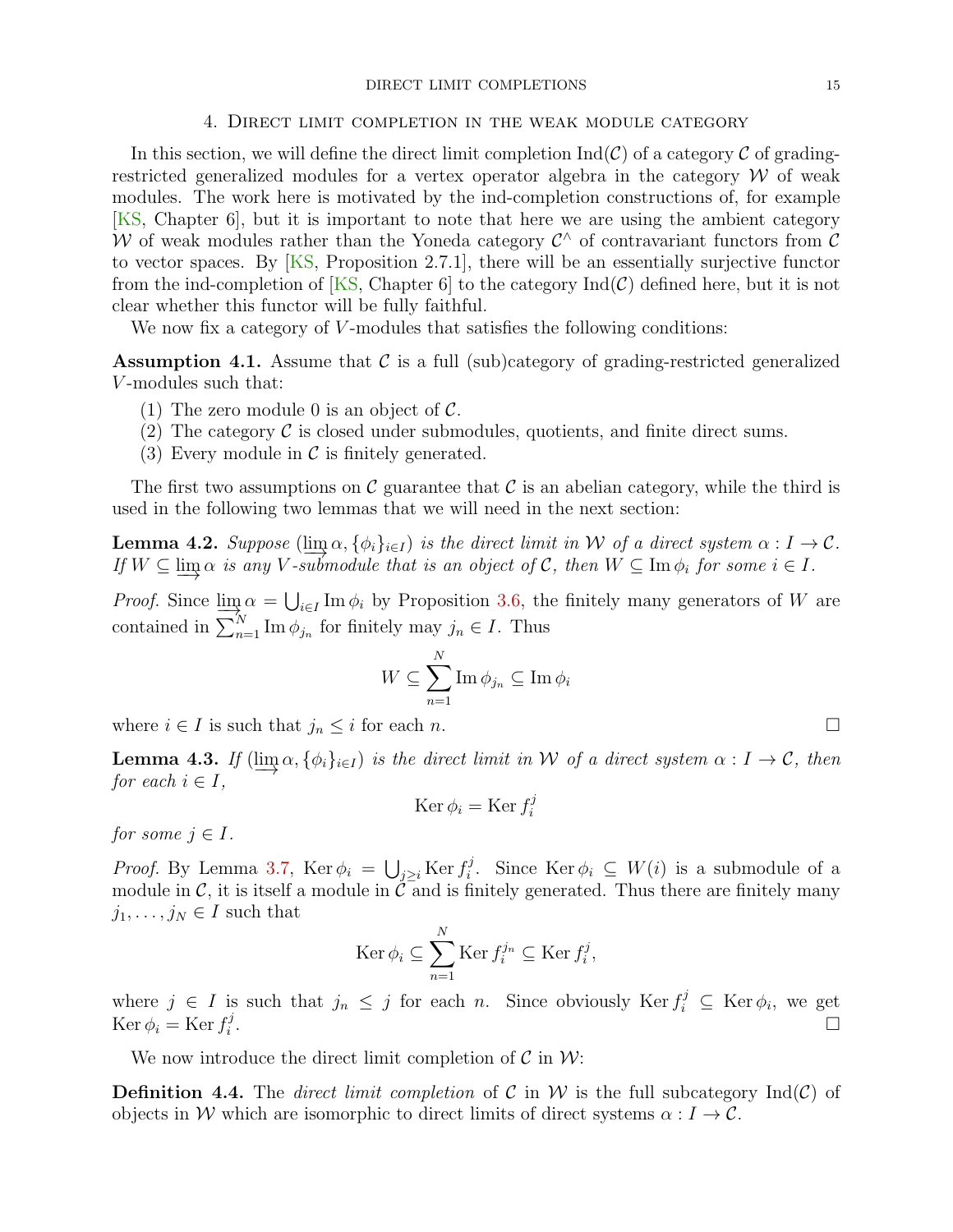We would like to realize objects of  $Ind(\mathcal{C})$  as direct limits in a canonical way. For any weak V-module X, let  $I_X$  denote the set of V-submodules which are objects of  $\mathcal{C}$ ;  $I_X$  is non-empty because by assumption 0 is an object of C. Then  $(I_X, \subseteq)$  is a directed set because if  $W_1, W_2$ are two C-submodules of X, then so is  $W_1 + W_2$ : it is a quotient of  $W_1 \oplus W_2$ , and C is closed under finite direct sums and quotients by assumption. Thus for any weak V -module X, we can define an inductive system  $\alpha_X : I_X \to \mathcal{C}$  such that  $\alpha_X(W) = W$  for C-submodules  $W \subseteq X$ , and such that  $f_W^W : W \to W$  is the inclusion map for C-submodules  $W \subseteq W \subseteq X$ .

We would like to show that if X is an object of Ind(C), then X is isomorphic to  $\lim_{\alpha} \alpha_X$ . Indeed, defining  $i_W : W \to X$  for any  $W \in I_X$  to be the inclusion,  $(X, \{i_W\}_{W \in I_X}\})$  is a target of  $\alpha_X$ . Thus by the universal property of  $\lim_{X \to \infty} \alpha_X$ , we have a unique V-homomorphism  $Q_X : \lim_{X \to X} \alpha_X \to X$  such that



commutes for  $W \in I_X$ .

<span id="page-15-1"></span>**Proposition 4.5.** The V-homomorphism  $Q_X$  is injective for every weak V-module X and is surjective if and only if X is an object of  $\mathrm{Ind}(\mathcal{C})$ .

*Proof.* We use Proposition [3.6.](#page-13-2) For  $b \in \text{Ker } Q_X$ , we have  $b = \phi_W(w)$  for some C-submodule  $W \in I_X$  and  $w \in W$ , so that

$$
0 = Q_X(b) = Q_X(\phi_W(w)) = i_W(w).
$$

Since  $i_W$  is injective,  $w = 0$  and  $b = \phi_W(w) = 0$  as well. Thus Ker  $Q_X = 0$ .

Now if X is not an object of Ind(C), then  $Q_X$  is not surjective because  $Q_X$  cannot be an isomorphism. On the other hand, if X is an object of  $\text{Ind}(\mathcal{C})$ , then Proposition [3.6](#page-13-2) implies that X is the union of submodules which are objects of  $\mathcal C$  (because  $\mathcal C$  is closed under quotients). In other words, for any  $b \in X$ ,  $b = i_W(w)$  for some C-submodule  $W \in I_X$  and  $w \in W$ . Thus

$$
b = i_W(w) = Q_X(\phi_W(w))
$$

and we conclude  $\text{Im } Q_X = X$ .

The second paragraph of the above proof shows that  $Q_X$  is surjective (and therefore an isomorphism) precisely when X is the union of submodules which are objects of  $\mathcal{C}$ . Every vector in such a weak module  $X$  is an element of a (grading-restricted) generalized submodule, and hence is the sum of generalized  $L(0)$ -eigenvectors. So X is actually a generalized module (see  $|HLZ1$ , Remark 2.13). We can rephrase these observations as an alternative characterization of  $Ind(\mathcal{C})$ :

<span id="page-15-0"></span>**Proposition 4.6.** The category  $\text{Ind}(\mathcal{C})$  is the full subcategory of generalized V-modules that are unions of submodules which are objects of C.

This proposition shows in particular that C itself is a subcategory of  $\text{Ind}(\mathcal{C})$  (as it should be). In fact, when W is an object of C, it is easy to show that the inverse of  $Q_W$  is  $\phi_W : W \to \text{lim}\,\alpha_W$ . We can also use the characterization of Ind(C) in the proposition to show that  $Ind(\mathcal{C})$  is an abelian category: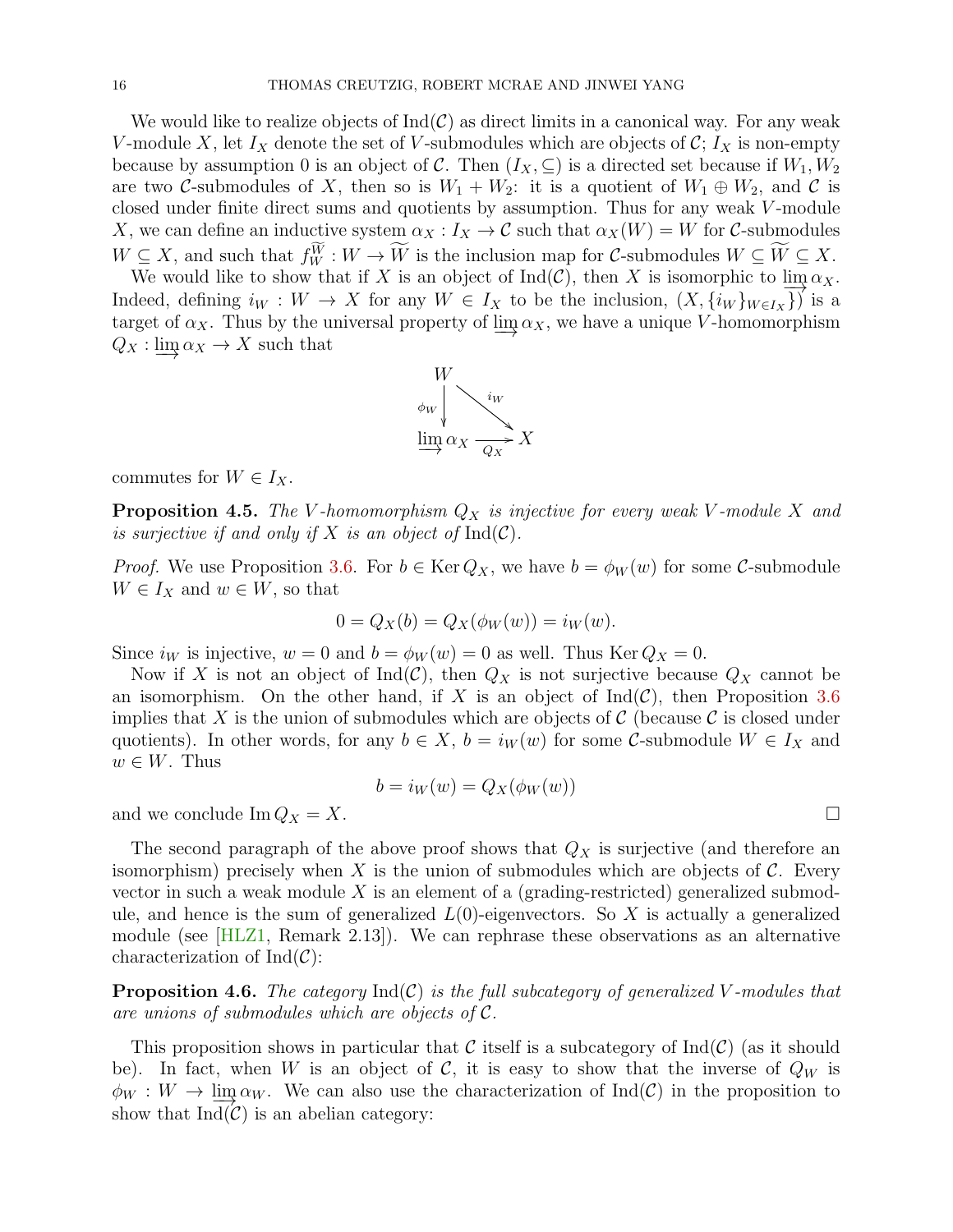<span id="page-16-1"></span>**Proposition 4.7.** The direct limit completion  $\text{Ind}(\mathcal{C})$  is a  $\mathbb{C}\text{-linear abelian category and is}$ closed under arbitrary coproducts.

*Proof.* Using Proposition [4.6,](#page-15-0) any direct sum of generalized modules in  $Ind(\mathcal{C})$  is still a union of C-submodules and hence is still an object of  $\text{Ind}(\mathcal{C})$ . Then to show that  $\text{Ind}(\mathcal{C})$  is abelian, in particular closed under kernels and cokernels, we just need to show that  $\text{Ind}(\mathcal{C})$  is closed under submodules and quotients.

Suppose  $\widetilde{X}$  is any submodule of a generalized module X in Ind(C). By Proposition [4.6,](#page-15-0) any  $b \in \widetilde{X}$  is contained in a C-submodule  $W \subseteq X$ . Since C is closed under submodules,  $W \cap \tilde{X}$  is a C-submodule of  $\tilde{X}$  that contains b. It follows that  $\tilde{X}$  is a union of submodules from  $\mathcal C$  and thus is an object of Ind $(\mathcal C)$ .

Now consider the quotient  $X/X$  where X is a generalized module in Ind(C). For any  $b+\widetilde{X}\in X/\widetilde{X}$ , there is a C-submodule  $W\subseteq X$  such that  $b\in W$ , so that  $b+\widetilde{X}\in (W+\widetilde{X})/\widetilde{X}\cong$  $W/W \cap \tilde{X}$ . Since C is closed under quotients,  $b + \tilde{X}$  is contained in a C-submodule of  $X/\tilde{X}$ and we conclude that  $X/\widetilde{X}$  is the union of its C-submodules. Consequently,  $X/\widetilde{X}$  is an object of Ind(C), so that Ind(C) is closed under quotients. object of  $Ind(\mathcal{C})$ , so that  $Ind(\mathcal{C})$  is closed under quotients.

We have now seen that abelian category structure on  $\mathcal C$  extends to abelian category structure on  $\text{Ind}(\mathcal{C})$ . In the next section, we will show how to extend braided tensor category structure on C to Ind(C). In preparation for this, we conclude this section by describing how to extend any functor of the form

$$
\mathcal{F}: \mathcal{C}^n \to \mathcal{C},
$$

for  $n \in \mathbb{Z}_+$ , to a functor  $\mathcal{W}^n \to \text{Ind}(\mathcal{C})$ ; for example, in the next section we will take  $n = 2$  and F a tensor product bifunctor on C. For such a functor F and for weak modules  $X_1, \ldots, X_n$ , we define the direct system

$$
\alpha_{\mathcal{F};X_1,\dots,X_n}: I_{X_1} \times \dots \times I_{X_n} \to \mathcal{C}
$$

on objects by

$$
\alpha_{\mathcal{F};X_1,\ldots,X_n}(W_1,\ldots,W_n)=\mathcal{F}(W_1,\ldots,W_n)
$$

for  $W_k \in I_{X_{k}, k} = 1, \ldots, n$ . For C-submodules  $W_k \subseteq W_k$ ,  $k = 1, \ldots, n$ , in  $I_{X_k}$ , we define the morphism  $f_{W_1,...,W_n}^{W_1,...,W_n} = \alpha_{\mathcal{F};X_1,...,X_n}((W_1,...,W_n) \to (\widetilde{W}_1,...,\widetilde{W}_n))$  to be

(4.1) 
$$
f_{W_1,\ldots,W_n}^{\widetilde{W}_1,\ldots,\widetilde{W}_n} = \mathcal{F}(f_{W_1}^{\widetilde{W}_1},\ldots,f_{W_n}^{\widetilde{W}_n}).
$$

We can now define a functor  $\hat{\mathcal{F}} : \mathcal{W}^n \to \text{Ind}(\mathcal{C})$  on objects by

<span id="page-16-0"></span>
$$
\mathcal{F}(X_1,\ldots,X_n)=\varinjlim \alpha_{\mathcal{F};X_1,\ldots,X_n}.
$$

We also need to define  $\widehat{\mathcal{F}}(F_1, \ldots, F_n)$  for morphisms  $F_k : X_k \to \widetilde{X}_k$  in  $\mathcal{W}, k = 1, \ldots, n$ . For this, observe that  $F_k(W_k) = \text{Im}(F_k \circ i_{W_k})$  is a quotient of  $W_k$  and hence a C-submodule of  $X_k$ . Thus if we use  $F_k|_{W_k}: W_k \to F_k(W_k)$  to denote the C-morphism induced by  $F_k \circ i_{W_k}$ , we can attempt to define  $\widehat{\mathcal{F}}(F_1, \ldots, F_n)$  to be the unique homomorphism such that

$$
\mathcal{F}(W_1, \ldots, W_n) \xrightarrow{\mathcal{F}(F_1|_{W_1}, \ldots, F_n|_{W_n})} \mathcal{F}(F_1(W_1), \ldots, F_n(W_n))
$$
\n
$$
\phi_{W_1, \ldots, W_n} \downarrow \qquad \qquad \phi_{F_1(W_1), \ldots, F_n(W_n)}
$$
\n
$$
\xrightarrow{\text{lim}} \alpha_{\mathcal{F}; X_1, \ldots, X_n} \xrightarrow{\widehat{\mathcal{F}}(F_1, \ldots, F_n)} \text{lim } \alpha_{\mathcal{F}; \widetilde{X}_1, \ldots, \widetilde{X}_n}
$$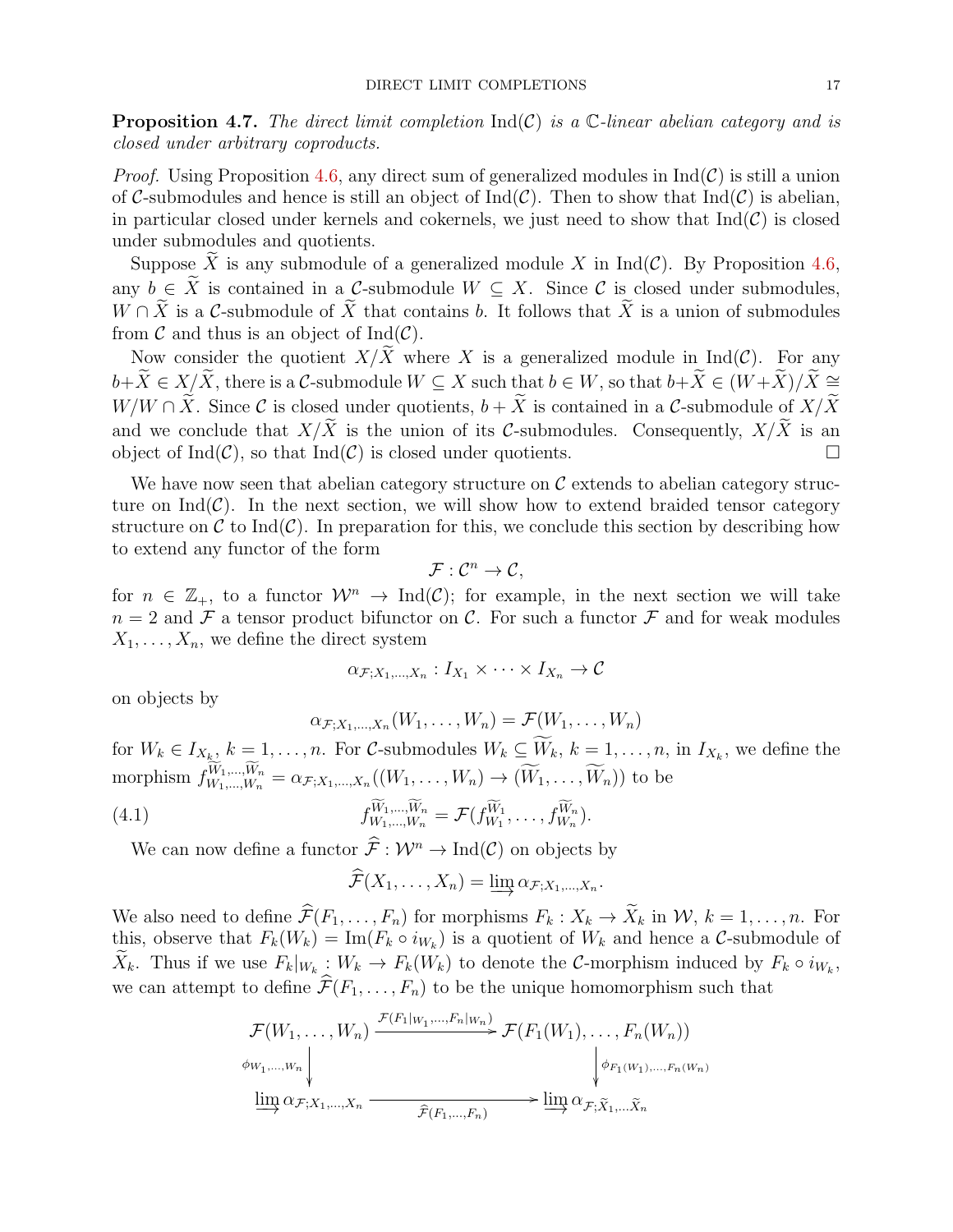commutes for  $(W_1, \ldots, W_n) \in I_{X_1} \times \cdots \times I_{X_n}$ . From the universal property of the direct limit  $\varinjlim \alpha_{\mathcal{F};X_1,\dots,X_n}$ , the morphism  $\mathcal{F}(F_1,\dots,F_n)$  will indeed exist provided that

$$
\left(\varinjlim \alpha_{\mathcal{F}; \widetilde{X}_1, \ldots, \widetilde{X}_n}, \{\phi_{\mathcal{F}_1(W_1), \ldots, F_n(W_n)} \circ \mathcal{F}(F_1|_{W_1}, \ldots F_n|_{W_n})\}_{(W_1, \ldots, W_n) \in I_{X_1} \times \cdots \times I_{X_n}}\right)
$$

is a target of the direct system  $\alpha_{\mathcal{F};X_1,\dots,X_n}$ . That is, we need to show

$$
\phi_{F_1(\widetilde{W}_1),\ldots,F_n(\widetilde{W}_n)} \circ \mathcal{F}(F_1|_{\widetilde{W}_1},\ldots,F_n|_{\widetilde{W}_n}) \circ f_{W_1,\ldots,W_n}^{\widetilde{W}_1,\ldots,\widetilde{W}_n}
$$
\n
$$
= \phi_{F_1(W_1),\ldots,F_n(W_n)} \circ \mathcal{F}(F_1|_{W_1},\ldots,F_n|_{W_n})
$$

whenever  $W_k \subseteq W_k$  are C-submodules in  $I_{X_k}$  for  $k = 1, ..., n$ . Using [\(4.1\)](#page-16-0), this follows from

$$
\phi_{F_1(\widetilde{W}_1),\ldots,F_n(\widetilde{W}_n)} \circ \mathcal{F}(F_1|_{\widetilde{W}_1},\ldots,F_n|_{\widetilde{W}_n}) \circ \mathcal{F}\left(f_{W_1}^{\widetilde{W}_1},\ldots,f_{W_n}^{\widetilde{W}_n}\right)
$$
\n
$$
= \phi_{F_1(\widetilde{W}_1),\ldots,F_n(\widetilde{W}_n)} \circ \mathcal{F}\left(F_1|_{\widetilde{W}_1} \circ f_{W_1}^{\widetilde{W}_1},\ldots,F_n|_{\widetilde{W}_n} \circ f_{W_n}^{\widetilde{W}_n}\right)
$$
\n
$$
= \phi_{F_1(\widetilde{W}_1),\ldots,F_n(\widetilde{W}_n)} \circ \mathcal{F}\left((f_{F_1(W_1)}^{F_1(\widetilde{W}_1)} \circ F_1|_{W_1},\ldots,f_{F_n(W_n)}^{F_n(\widetilde{W}_n)} \circ F_n|_{W_n}\right)
$$
\n
$$
= \phi_{F_1(\widetilde{W}_1),\ldots,F_n(\widetilde{W}_n)} \circ \mathcal{F}\left(f_{F_1(W_1)}^{F_1(\widetilde{W}_1)},\ldots,f_{F_n(W_n)}^{F_n(\widetilde{W}_n)}\right) \circ \mathcal{F}(F_1|_{W_1},\ldots,F_n|_{W_n})
$$
\n
$$
= \phi_{F_1(W_1),\ldots,F_n(W_n)} \circ \mathcal{F}(F_1|_{W_1},\ldots,F_n|_{W_n}),
$$

so  $\widehat{\mathcal{F}}(F_1, \ldots, F_n)$  is well defined.

To verify that F is actually a functor, we first observe that  $\mathcal{F}(\mathrm{Id}_{X_1}, \ldots, \mathrm{Id}_{X_n})$  satisfies

$$
\mathcal{F}(\mathrm{Id}_{X_1},\ldots,\mathrm{Id}_{X_n})\circ\phi_{W_1,\ldots,W_n}=\phi_{W_1,\ldots,W_n}\circ\mathcal{F}(\mathrm{Id}_{W_1},\ldots,\mathrm{Id}_{W_n})=\phi_{W_1,\ldots,W_n}
$$

for all  $(W_1, \ldots, W_n) \in I_{X_1} \times \cdots \times I_{X_n}$  and thus is the identity on  $\underline{\lim}_{X} \alpha_{\mathcal{F}, X_1, \ldots, X_n}$ . Then, for two composable morphisms  $(F_1, \ldots, F_n)$  and  $(G_1, \ldots, G_n)$  in  $\mathcal{W}^n$ , we have

$$
\hat{\mathcal{F}}(F_1, ..., F_n) \circ \hat{\mathcal{F}}(G_1, ..., G_n) \circ \phi_{W_1, ..., W_n}
$$
\n
$$
= \hat{\mathcal{F}}(F_1, ..., F_n) \circ \phi_{G_1(W_1), ..., G_n(W_n)} \circ \mathcal{F}(G_1|_{W_1}, ..., G_n|_{W_n})
$$
\n
$$
= \phi_{F_1(G_1(W_1)), ..., F_n(G_n(W_n))} \circ \mathcal{F}(F_1|_{G_1(W_1)}, ..., F_n|_{G_n(W_n)}) \circ \mathcal{F}(G_1|_{W_1}, ..., G_n|_{W_n})
$$
\n
$$
= \phi_{(F_1 \circ G_1)(W_1), ..., (F_n \circ G_n)(W_n)} \circ \mathcal{F}((F_1 \circ G_1)|_{W_1}, ..., (F_n \circ G_n)|_{W_n})
$$
\n
$$
= \hat{\mathcal{F}}(F_1 \circ G_1, ..., F_n \circ G_n) \circ \phi_{W_1, ..., W_n}
$$

for all  $(W_1, \ldots, W_n) \in I_{X_1} \times \cdots \times I_{X_n}$ , and thus we must have

$$
\widehat{\mathcal{F}}(F_1,\ldots,F_n)\circ \widehat{\mathcal{F}}(G_1,\ldots,G_n)=\widehat{\mathcal{F}}(F_1\circ G_1,\ldots,F_n\circ G_n).
$$

This proves that  $\hat{\mathcal{F}} : \mathcal{W}^n \to \text{Ind}(\mathcal{C})$  indeed satisfies the properties of a functor.

We have now shown that a functor  $\mathcal{F}: \mathcal{C}^n \to \mathcal{C}$  can be extended to a functor  $\widehat{\mathcal{F}}: \mathcal{W}^n \to$ Ind(C). We can also extend any natural transformation  $\Psi : \mathcal{F} \to \mathcal{G}$  between two functors  $\mathcal{F}, \mathcal{G}: \mathcal{C}^n \to \mathcal{C}$  to a natural transformation  $\widehat{\Psi}: \widehat{\mathcal{F}} \to \widehat{\mathcal{G}}$ . Indeed, for objects  $X_1, \ldots, X_n$  in  $\mathcal{W},$ we define

$$
\widehat{\Psi}_{X_1,\ldots,X_n} : \widehat{\mathcal{F}}(X_1,\ldots,X_n) \to \widehat{\mathcal{G}}(X_1,\ldots,X_n)
$$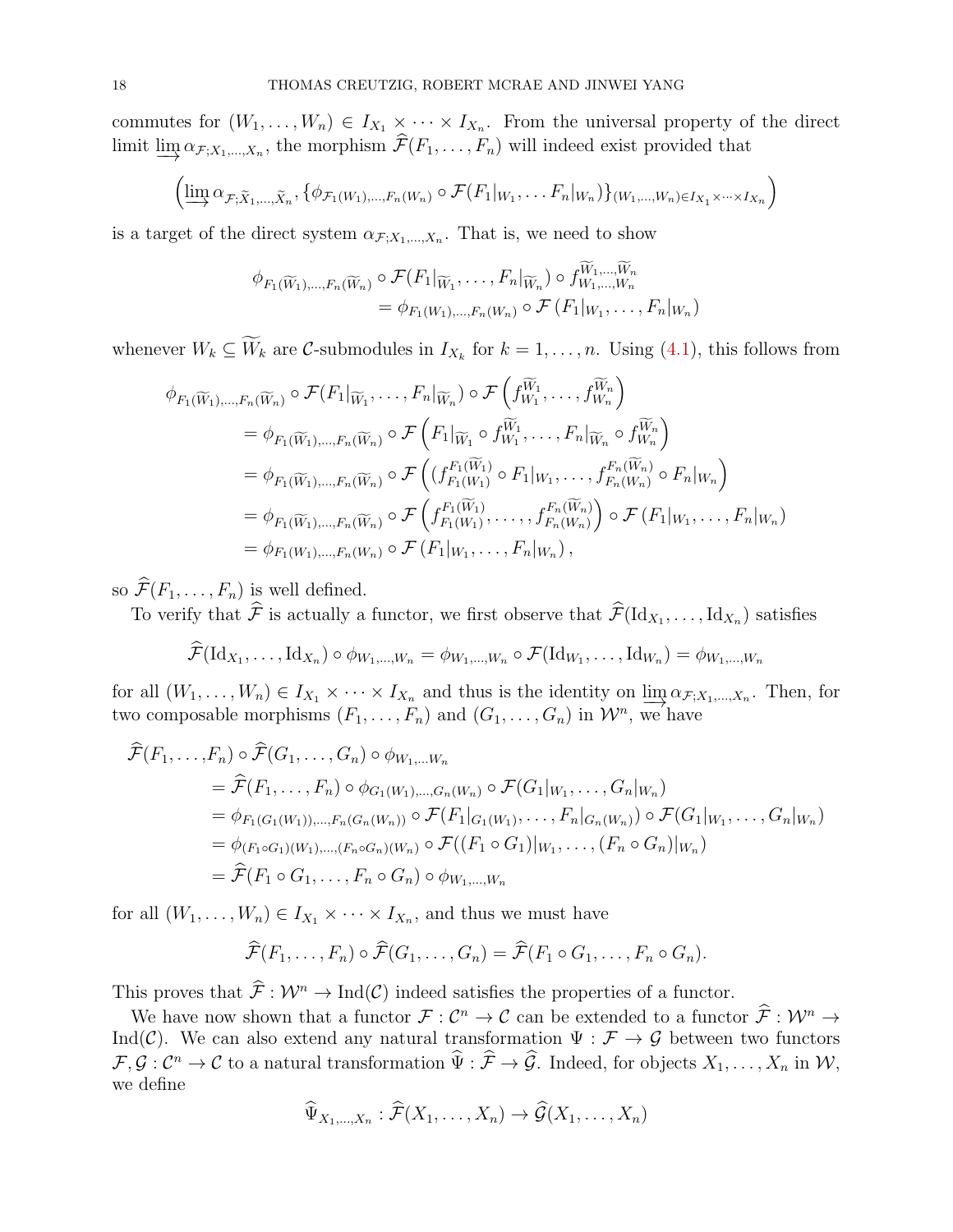to be the unique morphism such that the diagram

$$
\mathcal{F}(W_1, \ldots, W_n) \xrightarrow{\Psi_{W_1, \ldots, W_n}} \mathcal{G}(W_1, \ldots, W_n)
$$
\n
$$
\phi_{W_1, \ldots, W_n} \downarrow \qquad \qquad \downarrow \psi_{W_1, \ldots, W_n}
$$
\n
$$
\varinjlim \alpha_{\mathcal{F}; X_1, \ldots, X_n} \xrightarrow{\widehat{\Psi}_{X_1, \ldots, X_n}} \varinjlim \alpha_{\mathcal{G}; X_1, \ldots, X_n}
$$

commutes for all  $(W_1, \ldots, W_n) \in I_{X_1} \times \cdots \times I_{X_n}$ . The existence and uniqueness of  $\Psi_{X_1, \ldots, X_n}$ follows from the universal property of the direct limit  $\varinjlim \alpha_{\mathcal{F};X_1,\dots,X_n}$  together with the calculation

$$
\psi_{\widetilde{W}_1,\dots,\widetilde{W}_n} \circ \Psi_{\widetilde{W}_1,\dots,\widetilde{W}_n} \circ \mathcal{F}(f_{W_1}^{W_n},\dots,f_{W_n}^{W_n})
$$
\n
$$
= \psi_{\widetilde{W}_1,\dots,\widetilde{W}_n} \circ \mathcal{G}(f_{W_1}^{\widetilde{W}_1},\dots,f_{W_n}^{\widetilde{W}_n}) \circ \Psi_{W_1,\dots,W_n}
$$
\n
$$
= \psi_{W_1,\dots,W_n} \circ \Psi_{W_1,\dots,W_n},
$$

where  $W_k \subseteq W_k$  are C-submodules in  $I_{X_k}$  for each k. To show that  $\Psi$  is actually a natural transformation, let  $F_k : X_k \to \tilde{X}_k$ ,  $k = 1, ..., n$ , be morphisms in W and consider the commutative diagrams

$$
\mathcal{F}(W_1, \ldots, W_n) \xrightarrow{\Psi_{W_1, \ldots, W_n}} \mathcal{G}(W_1, \ldots, W_n) \xrightarrow{\mathcal{G}(F_1|_{W_1}, \ldots, F_n|_{W_n})} \mathcal{G}(F_1(W_1), \ldots, F_n(W_n))
$$
\n
$$
\downarrow \psi_{W_1, \ldots, W_n} \downarrow \qquad \qquad \downarrow \psi_{F_1(W_1), \ldots, F_n(W_n)}
$$
\n
$$
\underline{\lim}_{\longrightarrow} \alpha_{\mathcal{F}; X_1, \ldots, X_n} \xrightarrow{\widehat{\Psi}_{X_1, \ldots, X_n}} \underline{\lim}_{\longrightarrow} \alpha_{\mathcal{G}; X_1, \ldots, X_n} \xrightarrow{\widehat{\mathcal{G}}(F_1, \ldots, F_n)} \underline{\lim}_{\longrightarrow} \alpha_{\mathcal{G}; \widetilde{X}_1, \ldots, \widetilde{X}_n}
$$

and

$$
\mathcal{F}(W_1, \ldots, W_n) \xrightarrow{\mathcal{F}(F_1|_{W_1} \ldots F_n|_{W_n})} \mathcal{F}(F_1(W_1), \ldots, F_n(W_n)) \xrightarrow{\Psi_{F_1(W_1), \ldots, F_n(W_n)}} \mathcal{G}(F_1(W_1), \ldots, F_n(W_n))
$$
\n
$$
\downarrow \psi_{F_1(W_1), \ldots, F_n(W_n)} \downarrow \qquad \psi_{F_1(W_1), \ldots, F_n(W_n)} \downarrow \psi_{F_1(W_1), \ldots, F_n(W_n)} \downarrow
$$
\n
$$
\varinjlim \alpha_{\mathcal{F}; X_1, \ldots, X_n} \xrightarrow{\widehat{\mathcal{F}}(F_1, \ldots, F_n)} \varinjlim \alpha_{\mathcal{F}; \widetilde{X}_1, \ldots, \widetilde{X}_n} \xrightarrow{\widehat{\Psi}_{\widetilde{X}_1, \ldots, \widetilde{X}_n}} \varinjlim \alpha_{\mathcal{G}; \widetilde{X}_1, \ldots, \widetilde{X}_n}
$$

for any  $(W_1, \ldots, W_n) \in I_{X_1} \times \cdots \times I_{X_n}$ . The top rows of both diagrams are identical because Ψ is a natural transformation, so we get

$$
\widehat{\mathcal{G}}(F_1,\ldots,F_n)\circ \widehat{\Psi}_{X_1,\ldots,X_n}\circ \phi_{W_1,\ldots,W_n}=\widehat{\Psi}_{\widetilde{X}_1,\ldots,\widetilde{X}_n}\circ \widehat{\mathcal{F}}(F_1,\ldots,F_n)\circ \phi_{W_1,\ldots,W_n}
$$

for all  $(W_1, \ldots, W_n) \in I_{X_1} \times \cdots \times I_{X_n}$ , and thus also

$$
\widehat{\mathcal{G}}(F_1,\ldots,F_n)\circ \widehat{\Psi}_{X_1,\ldots,X_n}=\widehat{\Psi}_{\widetilde{X}_1,\ldots,\widetilde{X}_n}\circ \widehat{\mathcal{F}}(F_1,\ldots,F_n)
$$

since the direct limit  $\varinjlim \alpha_{\mathcal{F};X_1,\dots,X_n}$  is spanned by the images of the  $\phi_{W_1,\dots,W_n}$ . This proves that  $\widehat{\Psi}$  is a natural transformation.

The first example of a functor  $\mathcal{F}: \mathcal{C}^n \to \mathcal{C}$  that we would like to consider is the identity functor  $\text{Id}_{\mathcal{C}} : \mathcal{C} \to \mathcal{C}$ . In this case,  $\widehat{\text{Id}}_{\mathcal{C}} : \mathcal{W} \to \text{Ind}(\mathcal{C})$  is defined on objects by

$$
\mathrm{Id}_{\mathcal{C}}(X)=\varinjlim \alpha_X,
$$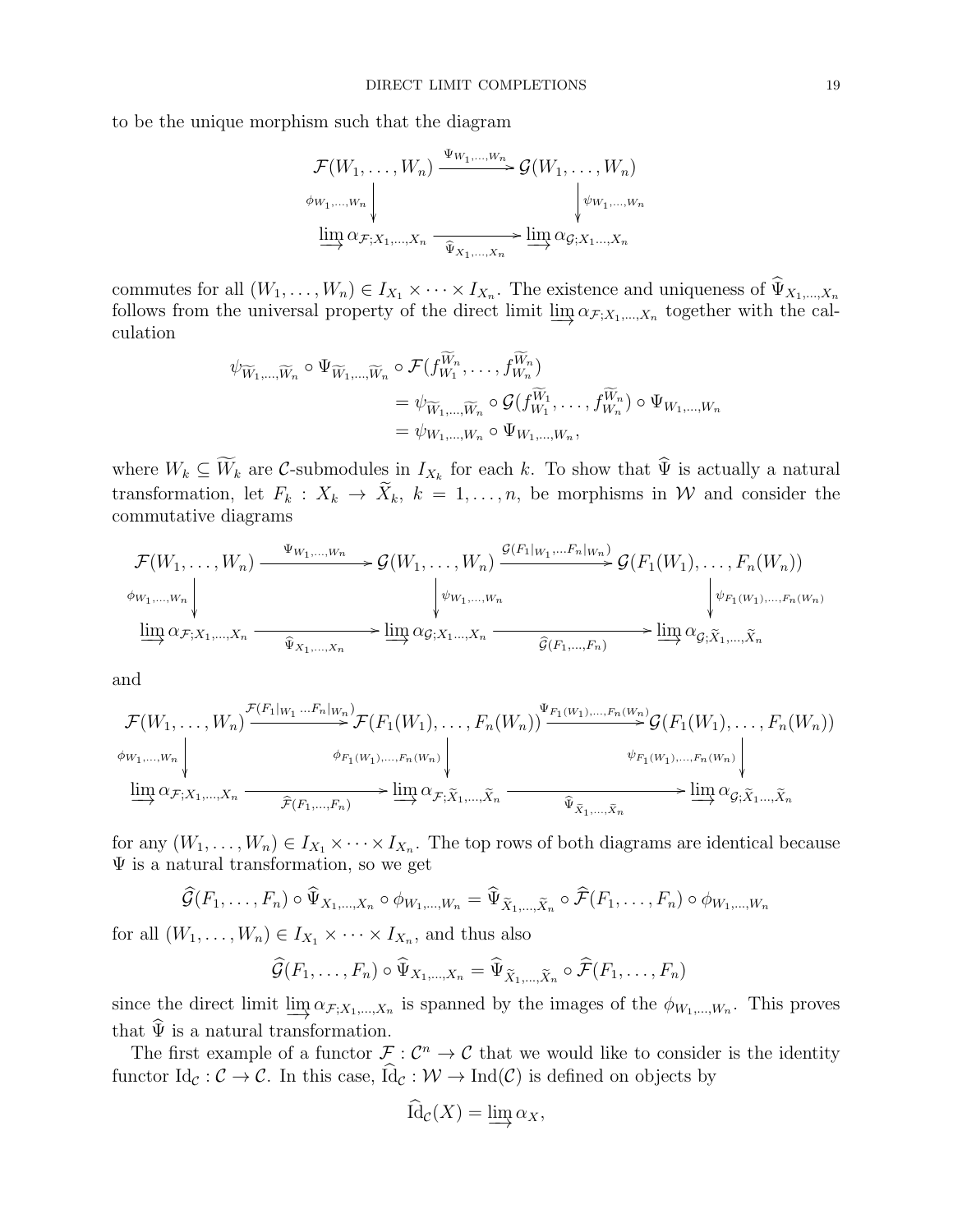while for a morphism  $F: X \to \tilde{X}$  in  $\mathcal{W}$ ,  $\widehat{Id}_{\mathcal{C}}(F)$  is characterized by the commutativity of



for all  $W \in I_X$ . The morphisms  $Q_X : \lim_{X \to \infty} \alpha_X \to X$  in Proposition [4.5](#page-15-1) for weak modules X determine a natural transformation  $Q : \widehat{Id}_c \to Id_{\mathcal{W}}$ : to show this, we use commutative diagrams



for any morphism  $F: X \to \tilde{X}$  and for  $W \in I_X$ . Then  $Q_{\tilde{X}} \circ \widehat{Id}_{\mathcal{C}}(F) = F \circ Q_X$  as required since

$$
i_{F(W)} \circ F|_{W} = F \circ i_{W}.
$$

<span id="page-19-0"></span>for all  $W \in I_X$ . By Proposition [4.5,](#page-15-1) Q is a natural isomorphism when restricted to Ind(C).

5. The direct limit completion as a braided tensor category

We continue to work under Assumption [4.1](#page-14-1) and now additionally impose:

<span id="page-19-1"></span>**Assumption 5.1.** The category  $\mathcal C$  of grading-restricted generalized V-modules satisfies:

- (1) The vertex operator algebra V is an object of  $\mathcal{C}$ .
- (2) The category C is a braided tensor category with unit object V. We will use  $\boxtimes$  to denote the tensor product bifunctor on  $C$ , l and r for the left and right unit isomorphisms,  $\mathcal A$  for the associativity isomorphisms, and  $\mathcal R$  for the braiding isomorphisms.
- (3) The braided tensor category C has a twist natural isomorphism  $\theta$ : Id<sub>C</sub>  $\rightarrow$  Id<sub>C</sub> such that  $\theta_V = \text{Id}_V$  and the balancing equation

$$
\theta_{W_1 \boxtimes W_2} = \mathcal{R}_{W_2,W_1} \circ \mathcal{R}_{W_1,W_2} \circ (\theta_{W_1} \boxtimes \theta_{W_2})
$$

holds for modules  $W_1$ ,  $W_2$  in  $\mathcal{C}$ .

(4) For any module W in C, the functors  $W \boxtimes \bullet$  and  $\bullet \boxtimes W$  are right exact.

Remark 5.2. For this section, we do not assume that the braided tensor category structure on  $\mathcal C$  is necessarily the vertex algebraic one of [\[HLZ8\]](#page-50-0) described in Section [2.](#page-3-0) In fact, the results of this section hold for more general abelian categories  $\mathcal C$  and  $\mathcal W$  satisfying suitable assumptions. If the braided tensor category structure on  $\mathcal C$  is indeed the vertex algebraic one, the right exactness of  $W \boxtimes \bullet$  and  $\bullet \boxtimes W$  are automatic [\[HLZ3,](#page-49-6) Proposition 4.26].

Our goal in this section is to extend the braided tensor category structure on  $\mathcal C$  to  $\text{Ind}(\mathcal C)$ in a natural way. To obtain a tensor product bifunctor on  $\text{Ind}(\mathcal{C})$ , and indeed on W, we notice that  $\boxtimes : \mathcal{C} \times \mathcal{C} \to \mathcal{C}$  induces

$$
\widehat{\boxtimes} : \mathcal{W} \times \mathcal{W} \to \mathrm{Ind}(\mathcal{C}),
$$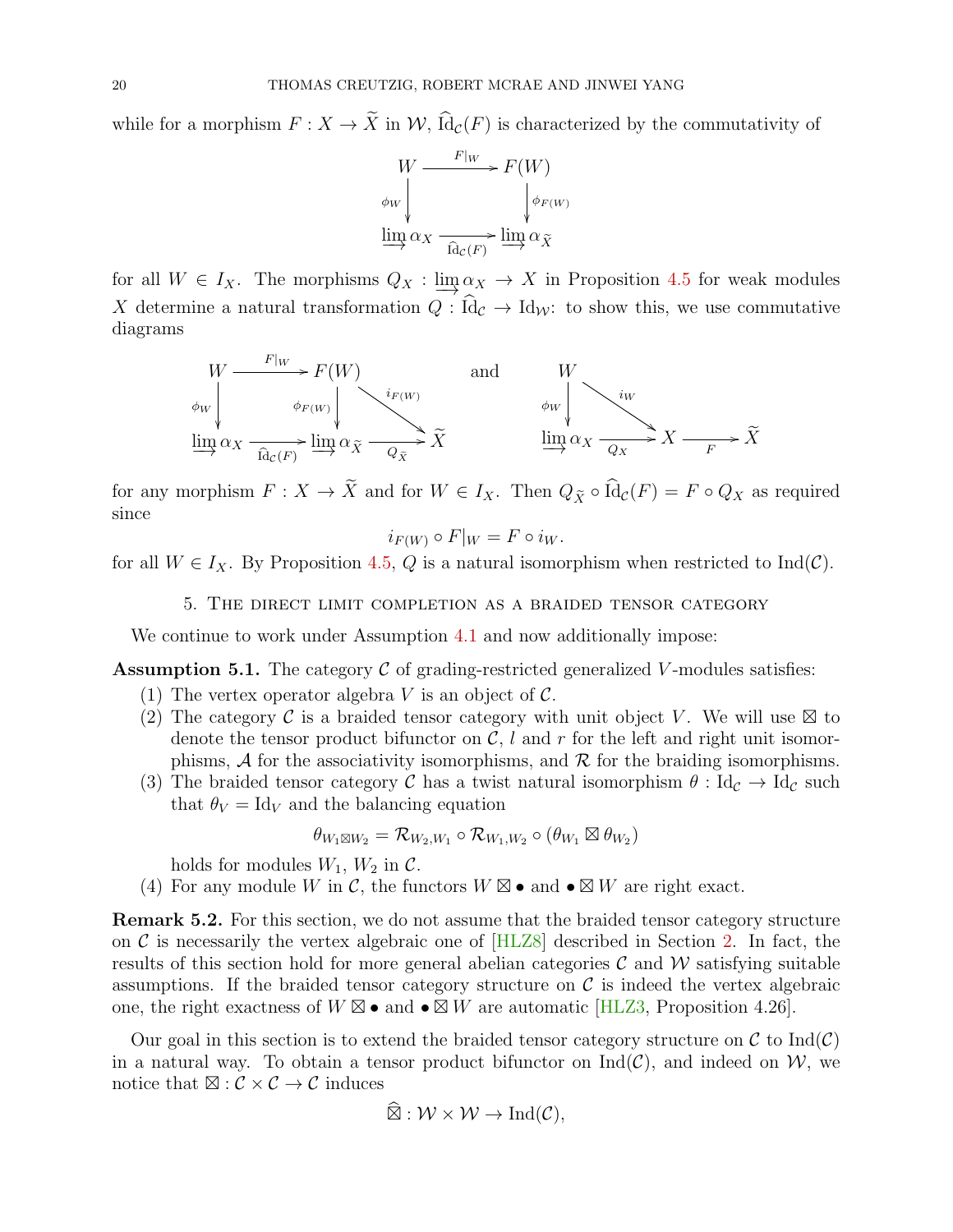as described at the end of the preceding section. For objects  $X_1, X_2$  in W, we use the notation  $\alpha_{X_1} \boxtimes \alpha_{X_2}$  for the direct system  $\alpha_{\boxtimes, X_1, X_2}$  of the preceding section, so that by definition,

$$
X_1 \widehat{\boxtimes} X_2 = \varinjlim \alpha_{X_1} \boxtimes \alpha_{X_2}.
$$

Then the tensor product of morphisms  $F_1: X_1 \to \tilde{X}_1$  and  $F_2: X_2 \to \tilde{X}_2$  in W is characterized by the commutative diagrams

$$
W_1 \boxtimes W_2 \xrightarrow{F_1|_{W_1} \boxtimes F_2|_{W_2}} F_1(W_1) \boxtimes F_2(W_2)
$$
  

$$
\phi_{W_1, W_2} \downarrow \phi_{F_1(W_1), F_2(W_2)}
$$
  

$$
\underline{\lim}_{X_1} \alpha_{X_1} \boxtimes \alpha_{X_2} \xrightarrow{F_1 \widehat{\boxtimes} F_2} \underline{\lim}_{X_1} \alpha_{\tilde{X}_1} \boxtimes \alpha_{\tilde{X}_2}
$$

for C-submodules  $W_1 \subseteq X_1$  and  $W_2 \subseteq X_2$ .

We proceed to construct unit, associativity, braiding, and twist isomorphisms on  $\text{Ind}(\mathcal{C})$ . We will see that the braiding on  $\text{Ind}(\mathcal{C})$  can be obtained simply as the natural isomorphism  $\mathcal R$  induced from the braiding isomorphisms in  $\mathcal C$ , as described in the previous section. The unit and associativity isomorphisms on  $\text{Ind}(\mathcal{C})$  cannot quite be obtained in this way, so we will need additional notation: we will denote them using fraktur fonts to distinguish them from the structure isomorphisms of the original braided tensor category  $\mathcal{C}$ . Actually, we will construct unit, associativity, and braiding homomorphisms on the entire weak module category W, but the left and right unit homomorphisms  $\mathfrak{l}_X$  and  $\mathfrak{r}_X$  will not be isomorphisms unless X is an object of  $Ind(\mathcal{C})$ . For example, the definition of  $\widehat{\boxtimes}$  shows that  $V \widehat{\boxtimes} X = 0$  if X is a weak V-module whose only C-submodule is 0, so in this case  $\mathfrak{l}_X$  would be 0.

The unit object of  $\text{Ind}(\mathcal{C})$  will be V, just as in  $\mathcal{C}$ . For a weak module X, we would like to define left and right unit morphisms  $\mathfrak{l}_X : V \widehat{\boxtimes} X \to X$  and  $\mathfrak{r}_X : X \widehat{\boxtimes} V \to X$  to be the unique morphisms such that the diagrams

$$
U \boxtimes W \xrightarrow{i_U \boxtimes \text{Id}_W} V \boxtimes W \qquad \text{and} \qquad W \boxtimes U \xrightarrow{\text{Id}_W \boxtimes i_U} W \boxtimes V
$$
  
\n
$$
\phi_{U,W} \downarrow \qquad \qquad \downarrow i_W \circ l_W \qquad \qquad \phi_{W,U} \downarrow \qquad \qquad \downarrow i_W \circ r_W
$$
  
\n
$$
\lim_{\longrightarrow} \alpha_V \boxtimes \alpha_X \xrightarrow{\qquad \qquad \downarrow} X \qquad \qquad \lim_{\longrightarrow} \alpha_X \boxtimes \alpha_V \xrightarrow{\qquad \qquad \downarrow} X
$$

commute for all objects  $(U, W) \in I_V \times I_X$ . The universal property of  $\varinjlim \alpha_V \boxtimes \alpha_X$  guarantees that  $\mathfrak{l}_X$  will exist provided

$$
(X, \{i_W \circ l_W \circ (i_U \boxtimes \mathrm{Id}_W)\}_{(U,W) \in I_V \times I_X})
$$

is a target of the direct system  $\alpha_V \boxtimes \alpha_X$ . This follows from the calculation

<span id="page-20-0"></span>
$$
i_{\widetilde{W}} \circ l_{\widetilde{W}} \circ (i_{\widetilde{U}} \boxtimes \mathrm{Id}_{\widetilde{W}}) \circ (f_U^{\widetilde{U}} \boxtimes f_W^{\widetilde{W}}) = i_{\widetilde{W}} \circ l_{\widetilde{W}} \circ (i_U \boxtimes f_W^{\widetilde{W}})
$$
  

$$
= i_{\widetilde{W}} \circ f_W^{\widetilde{W}} \circ l_W \circ (i_U \boxtimes \mathrm{Id}_W)
$$
  

$$
= i_W \circ l_W \circ (i_U \boxtimes \mathrm{Id}_W)
$$

for any  $U \subseteq \widetilde{U}$  in  $I_V$  and  $W \subseteq \widetilde{W}$  in  $I_X$ , and  $\mathfrak{r}_X$  is similarly well defined.

To show that  $\mathfrak{l}: V \widehat{\boxtimes} \bullet \to \mathrm{Id}_{\mathcal{W}}$  is a natural transformation, we need to show that

(5.1) 
$$
\mathfrak{l}_{\widetilde{X}} \circ (\mathrm{Id}_V \widehat{\boxtimes} F) = F \circ \mathfrak{l}_X
$$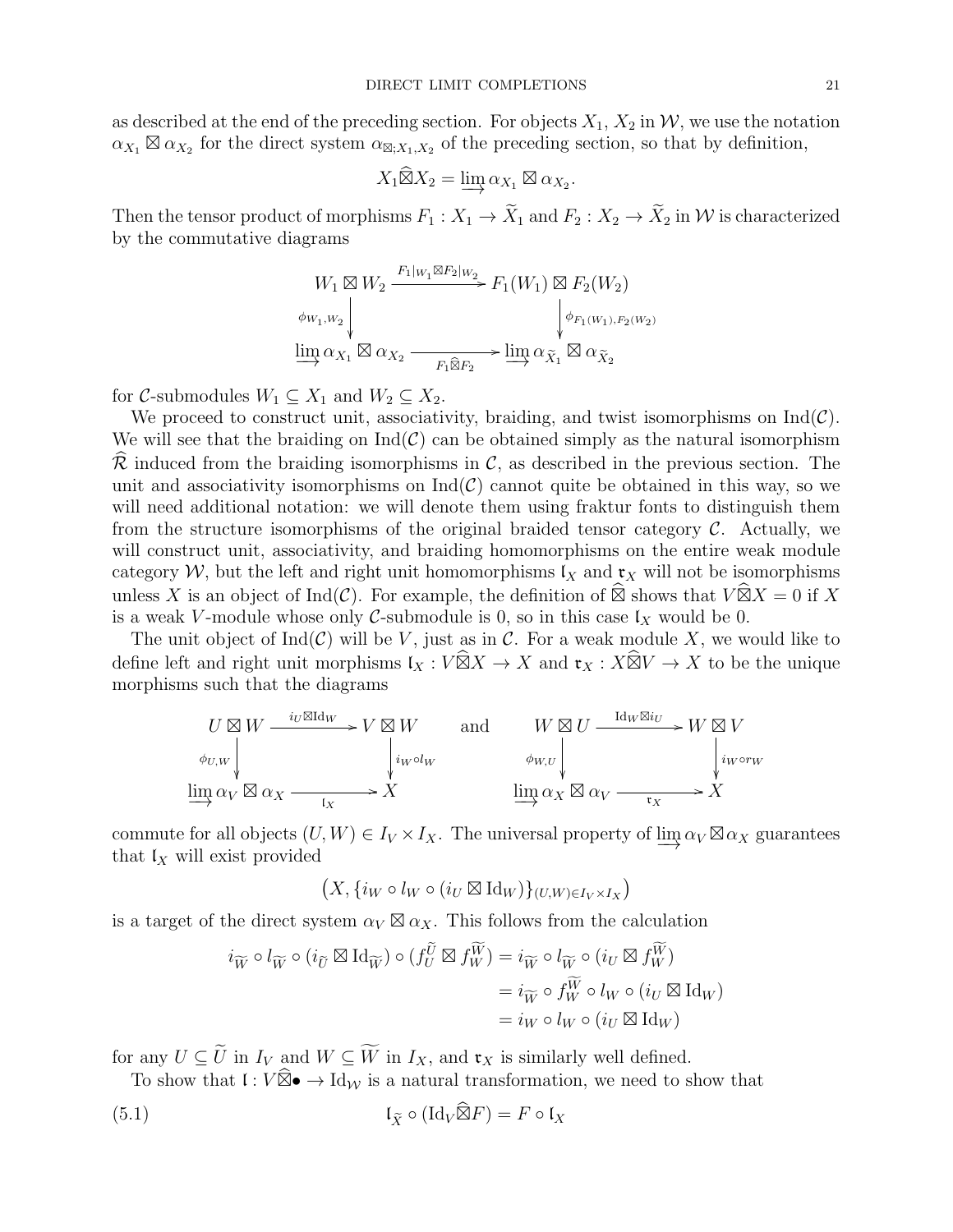for any morphism  $F: X \to \tilde{X}$  in W. Using the commutative diagram

$$
U \boxtimes W \xrightarrow{\mathrm{Id}_U \boxtimes F|_W} U \boxtimes F(W) \xrightarrow{i_U \boxtimes \mathrm{Id}_{F(W)}} V \boxtimes F(W)
$$
  
\n
$$
\phi_{U,W} \downarrow \qquad \phi_{U,F(W)} \downarrow \qquad \qquad \downarrow i_{F(W)} \circ l_{F(W)}
$$
  
\n
$$
\varinjlim_{\alpha_V} \alpha_V \boxtimes \alpha_X \xrightarrow{\mathrm{Id}_V \widehat{\boxtimes} F} \varinjlim_{\alpha_V} \alpha_V \boxtimes \alpha_{\tilde{X}} \xrightarrow{\mathrm{Id}_{\tilde{X}}} \tilde{X}
$$

for  $(U, W) \in I_V \times I_X$ , we get

$$
\begin{aligned} \mathfrak{l}_{\widetilde{X}} \circ (\mathrm{Id}_{V} \widehat{\boxtimes} F) \circ \phi_{U,W} &= i_{F(W)} \circ l_{F(W)} \circ (i_{U} \boxtimes F|_{W}) \\ &= i_{F(W)} \circ F|_{W} \circ l_{W} \circ (i_{U} \boxtimes \mathrm{Id}_{W}) \\ &= F \circ i_{W} \circ l_{W} \circ (i_{U} \boxtimes \mathrm{Id}_{W}) \\ &= F \circ \mathfrak{l}_{X} \circ \phi_{U,W} \end{aligned}
$$

for all  $(U, W) \in I_V \times I_X$ , which proves  $(5.1)$  since  $\varinjlim \alpha_V \boxtimes \alpha_X$  is spanned by the images of the  $\phi_{U,W}$ . The proof that  $\mathfrak{r} : \mathfrak{D} \mathfrak{D} \to \mathrm{Id}_W$  is a natural transformation is similar.

Although  $\mathfrak{l}_X$  and  $\mathfrak{r}_X$  cannot be isomorphisms when X is not in Ind(C), we do have:

**Proposition 5.3.** For any weak V-module X,  $\mathfrak{l}_X$  and  $\mathfrak{r}_X$  are injective. If X is an object of Ind(C), then  $\mathfrak{t}_X$  and  $\mathfrak{r}_X$  are also surjective.

*Proof.* We give the proofs for  $\mathfrak{l}_X$ , since the proofs for  $\mathfrak{r}_X$  are essentially the same. To show that  $I_X$  is injective, suppose  $I_X(b) = 0$  for  $b \in V \widehat{\boxtimes} X$ . We may assume that  $b = \phi_{U,W}(\widetilde{w})$  for  $U \subset V$  in  $I_Y \subset X$  in  $I_Y$  and  $\widetilde{w} \in U \boxtimes W$ . Then  $U \subseteq V$  in  $I_V$ ,  $W \subseteq X$  in  $I_X$ , and  $\widetilde{w} \in U \boxtimes W$ . Then

$$
0 = \mathfrak{l}_X(b) = \mathfrak{l}_X(\phi_{U,W}(\widetilde{w})) = (i_W \circ l_W \circ (i_U \boxtimes \mathrm{Id}_W))(\widetilde{w}) = (i_W \circ l_W) ((f^V_U \boxtimes f^W_W)(\widetilde{w})) .
$$

Since  $i_W \circ l_W$  is injective, this means  $(f_U^V \boxtimes f_W^W)(\widetilde{w}) = 0$ , and then

$$
b = \phi_{U,W}(\widetilde{w}) = (\phi_{V,W} \circ (f^V_U \boxtimes f^W_W))(\widetilde{w}) = 0
$$

as well. Thus Kerl $_X = 0$ .

To show that  $\mathfrak{l}_X$  is surjective when X is in  $\mathrm{Ind}(\mathcal{C})$ , suppose  $b \in X$ . Since X is a union of C-submodules by Proposition [4.6,](#page-15-0) we have  $b = i_W(w)$  for some  $W \in I_X$  and  $w \in W$ . Then because  $l_W$  is surjective,  $w = l_W(\widetilde{w})$  for some  $\widetilde{w} \in V \boxtimes W$ , so

$$
b = i_W(l_W(\widetilde{w})) = \mathfrak{l}_X(\phi_{V,W}(\widetilde{w})) \in \text{Im } \mathfrak{l}_X.
$$

Thus  $\text{Im } \mathfrak{l}_X = X.$ 

The next task is to construct natural associativity isomorphisms in  $\text{Ind}(\mathcal{C})$  (and indeed in W). The triple tensoring functors  $\boxtimes \circ (\text{Id}_{\mathcal{C}} \times \boxtimes), \boxtimes \circ (\boxtimes \times \text{Id}_{\mathcal{C}}) : \mathcal{C} \times \mathcal{C} \times \mathcal{C} \to \mathcal{C}$  induce functors  $W \times W \times W \rightarrow \text{Ind}(\mathcal{C})$ ; we denote them by

$$
(X_1, X_2, X_3) \mapsto \varinjlim \alpha_{X_1} \boxtimes (\alpha_{X_2} \boxtimes \alpha_{X_3}), \qquad (X_1, X_2, X_3) \mapsto \varinjlim (\alpha_{X_1} \boxtimes \alpha_{X_2}) \boxtimes \alpha_{X_3}
$$

on objects. Moreover, as in the previous section, there is a natural isomorphism  $\widehat{\mathcal{A}}$  between these two functors induced by the natural associativity isomorphism  $\mathcal{A}: \mathbb{Z} \circ (\mathrm{Id}_{\mathcal{C}} \times \mathbb{Z}) \to$  $\boxtimes \circ (\boxtimes \times \text{Id}_{\mathcal{C}})$ . However, these two functors from  $\mathcal{W} \times \mathcal{W} \times \mathcal{W}$  to  $\text{Ind}(\mathcal{C})$  are not equal to

$$
(X_1, X_2, X_3) \mapsto X_1 \widehat{\boxtimes} (X_2 \widehat{\boxtimes} X_3), \qquad (X_1, X_2, X_3) \mapsto (X_1 \widehat{\boxtimes} X_2) \widehat{\boxtimes} X_3.
$$

To get associativity isomorphisms on  $W$ , we need an analogue of Fubini's Theorem showing that the two iterated tensor products are isomorphic to the two multiple tensor products.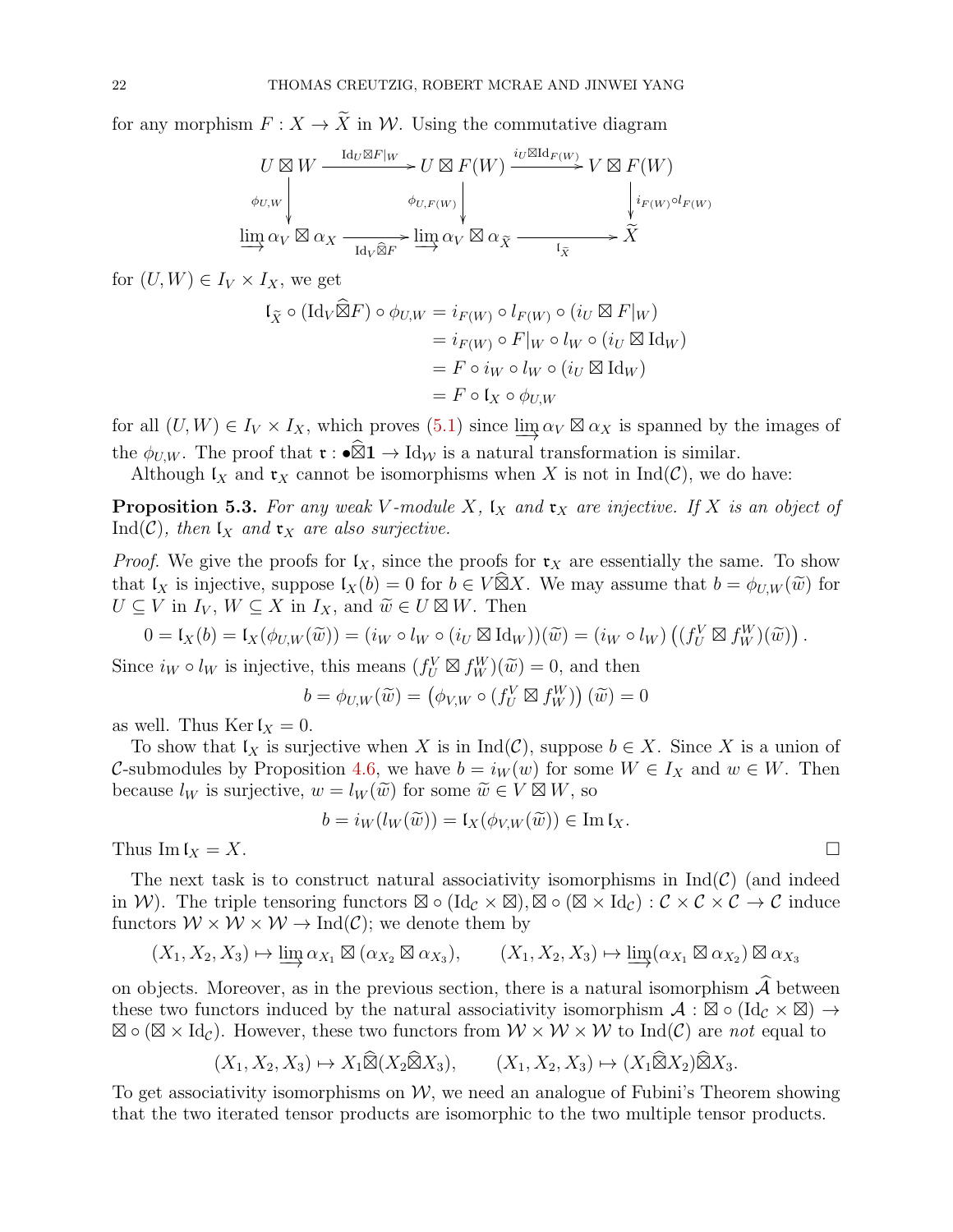We first need to construct natural transformations

$$
T_{X_1,(X_2,X_3)}: \varinjlim \alpha_{X_1} \boxtimes (\alpha_{X_2} \boxtimes \alpha_{X_3}) \to X_1 \widehat{\boxtimes} (X_2 \widehat{\boxtimes} X_3) \quad (\quad = \varinjlim \alpha_{X_1} \boxtimes \alpha_{X_2 \widehat{\boxtimes} X_3} \quad)
$$

$$
T_{(X_1,X_2),X_3}: \varinjlim (\alpha_{X_1} \boxtimes \alpha_{X_2}) \boxtimes \alpha_{X_3} \to (X_1 \widehat{\boxtimes} X_2) \widehat{\boxtimes} X_3 \quad (\quad = \varinjlim \alpha_{X_1 \widehat{\boxtimes} X_2} \boxtimes \alpha_{X_3} \quad )
$$

Actually, for proving the pentagon axiom later, we need more general homomorphisms. For weak modules  $X_1, X_2$  and a direct system  $\alpha : I \to \mathcal{C}$ , we define the direct systems

$$
\alpha \boxtimes (\alpha_{X_1} \boxtimes \alpha_{X_2}) : I \times I_{X_1} \times I_{X_2} \to C
$$
  

$$
(i, W_1, W_2) \mapsto W(i) \boxtimes (W_1 \boxtimes W_2)
$$
  

$$
f_{i, W_1, W_2}^{j, \widetilde{W}_1, \widetilde{W}_2} = f_i^j \boxtimes f_{W_1}^{\widetilde{W}_1} \boxtimes f_{W_2}^{\widetilde{W}_2}
$$

and

$$
\alpha \boxtimes \alpha_{X_1 \widehat{\boxtimes} X_2} : I \times I_{X_1 \widehat{\boxtimes} X_2} \to \mathcal{C}
$$
  
\n
$$
(i, W_{1,2}) \mapsto W(i) \boxtimes W_{1,2}
$$
  
\n
$$
f_{i, W_{1,2}}^{j, \widetilde{W}_{1,2}} = f_i^j \boxtimes f_{W_{1,2}}^{\widetilde{W}_{1,2}}.
$$

Recall that  $W_{1,2}$  and  $\widetilde{W}_{1,2}$  here are C-submodules of  $X_1 \widehat{\boxtimes} X_2$ ; we cannot necessarily assume they factor as tensor products of C-submodules in  $X_1$  and  $X_2$ . We define  $(\alpha_{X_1} \boxtimes \alpha_{X_2}) \boxtimes \alpha$ ,  $\alpha_{X_1\widehat{\boxtimes}X_2}$  $\boxtimes \alpha$  similarly. Also for  $W_1 \in I_{X_1}$  and  $W_2 \in I_{X_2}$ , we write the morphism  $\phi_{W_1,W_2}$ :  $W_1 \boxtimes W_2 \to X_1 \widehat{\boxtimes} X_2$  as a composition  $\phi_{W_1,W_2} = i_{W_1,W_2} \circ \phi'_{W_1,W_2}$ , where

 $\phi'_{W_1,W_2}: W_1 \boxtimes W_2 \to \text{Im } \phi_{W_1,W_2}$ 

is the surjection induced by  $\phi_{W_1,W_2}$  and

$$
i_{W_1,W_2}: \operatorname{Im} \phi_{W_1,W_2} \to X_1 \widehat{\boxtimes} X_2
$$

is the inclusion of the image into  $X_1 \widehat{\boxtimes} X_2$ . Now we can attempt to define

$$
T_{\alpha,(X_1,X_2)}: \varinjlim \alpha \boxtimes (\alpha_{X_1} \boxtimes \alpha_{X_2}) \to \varinjlim \alpha \boxtimes \alpha_{X_1 \widehat{\boxtimes} X_2}
$$

$$
T_{(X_1,X_2),\alpha}: \varinjlim (\alpha_{X_1} \boxtimes \alpha_{X_2}) \boxtimes \alpha \to \varinjlim \alpha_{X_1 \widehat{\boxtimes} X_2} \boxtimes \alpha
$$

to be the unique homomorphisms such that the diagrams

$$
\begin{split} &W(i)\boxtimes (W_1\boxtimes W_2)\xrightarrow{\mathrm{Id}_{W(i)}\boxtimes\phi'_{W_1,W_2}} W(i)\boxtimes \mathrm{Im}\ \phi_{W_1,W_2}\\ &\underset{\psi_{i,W_1,W_2}}{\underset{\psi_{i,W_1,W_2}}{\Downarrow}}\Big\downarrow\psi_{i,\mathrm{Im}\,\phi_{W_1,W_2}}\\ &\underset{\mathrm{Im}\ \alpha}{\mathrm{Im}\ \alpha}\boxtimes (\alpha_{X_1}\boxtimes \alpha_{X_2})\xrightarrow{T_{\alpha,(X_1,X_2)}}\xrightarrow{\mathrm{lim}\ \alpha}\alpha\boxtimes \alpha_{X_1\widehat{\boxtimes} X_2} \end{split}
$$

and

$$
(W_1 \boxtimes W_2) \boxtimes W(i) \xrightarrow{\phi'_{W_1, W_2} \boxtimes \mathrm{Id}_{W(i)}} \mathrm{Im} \, \phi_{W_1, W_2} \boxtimes W(i)
$$
  

$$
\phi_{W_1, W_2, i} \downarrow \qquad \qquad \downarrow \phi_{\mathrm{Im} \, \phi_{W_1, W_2, i}}
$$
  

$$
\underline{\lim}_{\to} (\alpha_{X_1} \boxtimes \alpha_{X_2}) \boxtimes \alpha \xrightarrow{T_{(X_1, X_2), \alpha}} \underline{\lim}_{\to} \alpha_{X_1 \widehat{\boxtimes} X_2} \boxtimes \alpha
$$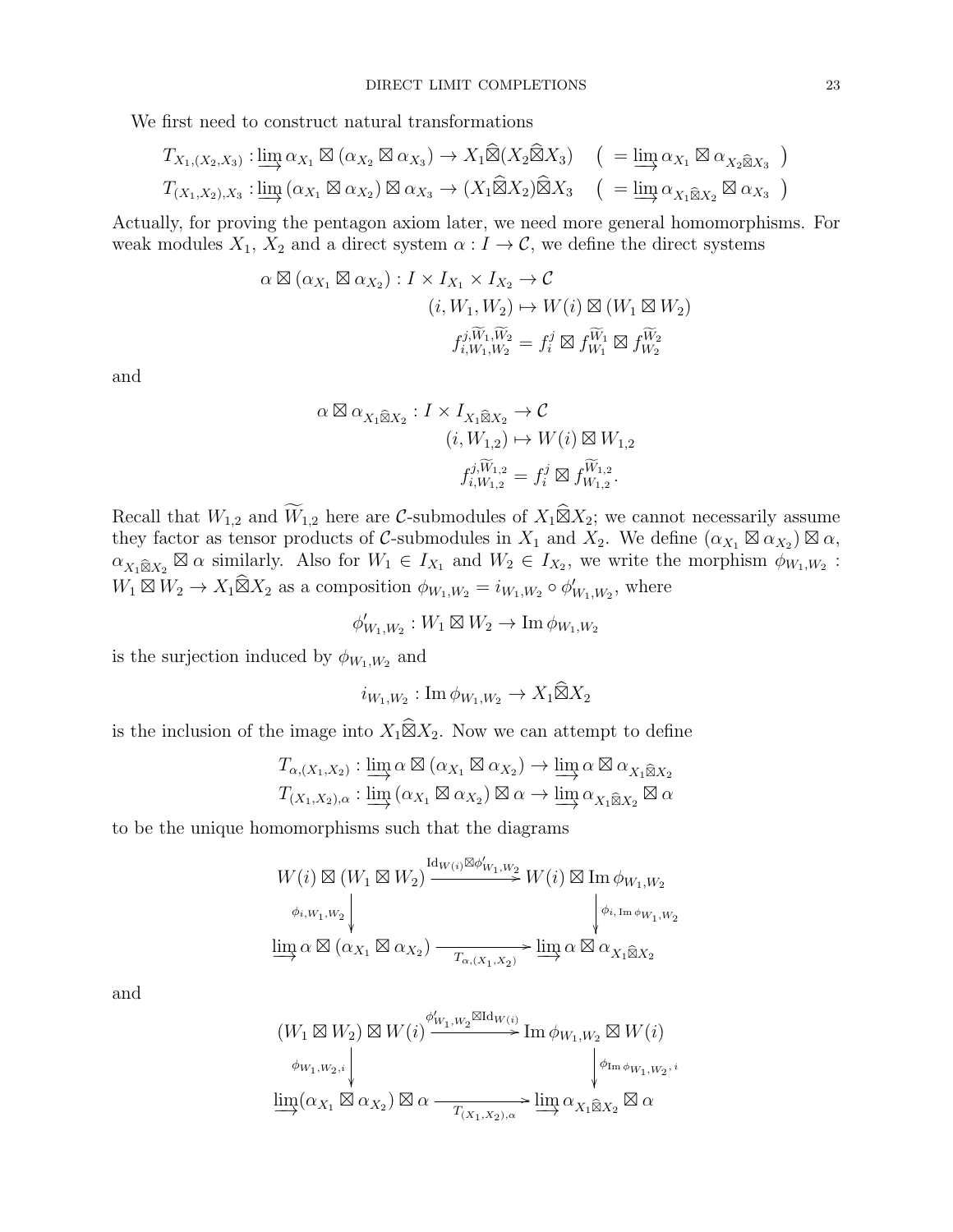commute for  $(i, W_1, W_2) \in I \times I_{X_1} \times I_{X_2}$ . To verify that  $T_{\alpha,(X_1,X_2)}$  exists, suppose  $i \leq j$  in I and  $W_k \subseteq W_k$  in  $I_{X_k}$  for  $k = 1, 2$ . Then

$$
\begin{split}\n\phi_{j,\operatorname{Im} \phi_{\widetilde{W}_{1},\widetilde{W}_{2}}} & \circ (\operatorname{Id}_{W(j)} \boxtimes \phi'_{\widetilde{W}_{1},\widetilde{W}_{2}}) \circ \left( f_{i}^{j} \boxtimes (f_{W_{1}}^{\widetilde{W}_{1}} \boxtimes f_{W_{2}}^{\widetilde{W}_{2}}) \right) \\
& = \phi_{j,\operatorname{Im} \phi_{\widetilde{W}_{1},\widetilde{W}_{2}}} \circ \left( f_{i}^{j} \boxtimes f_{\operatorname{Im} \phi_{W_{1},W_{2}}}^{\operatorname{Im} \phi_{\widetilde{W}_{1},\widetilde{W}_{2}}} \right) \circ (\operatorname{Id}_{W(i)} \boxtimes \phi'_{W_{1},W_{2}}) \\
& = \phi_{i,\operatorname{Im} \phi_{W_{1},W_{2}}} \circ (\operatorname{Id}_{W(i)} \boxtimes \phi'_{W_{1},W_{2}}),\n\end{split}
$$

where the first equality follows from

$$
i_{\widetilde{W}_1,\widetilde{W}_2} \circ \phi'_{\widetilde{W}_1,\widetilde{W}_2} \circ (f_{W_1}^{\widetilde{W}_1} \boxtimes f_{W_2}^{\widetilde{W}_2}) = \phi_{\widetilde{W}_1,\widetilde{W}_2} \circ (f_{W_1}^{\widetilde{W}_1} \boxtimes f_{W_2}^{\widetilde{W}_2})
$$
  
=  $\phi_{W_1,W_2} = i_{W_1,W_2} \circ \phi'_{W_1,W_2} = i_{\widetilde{W}_1,\widetilde{W}_2} \circ f_{\text{Im}\,\phi_{W_1,W_2}}^{\text{Im}\,\phi_{\widetilde{W}_1,\widetilde{W}_2}} \circ \phi'_{W_1,W_2}$ 

together with the injectivity of  $i_{\widetilde{W}_1,\widetilde{W}_2}$ . Now the universal property of the direct limit  $\underline{\lim} \alpha \boxtimes$  $(\alpha_{X_1} \boxtimes \alpha_{X_2})$  shows that  $T_{\alpha,(X_1,X_2)}$  exists, and  $T_{(X_1,X_2),\alpha}$  is well defined by a similar argument.

<span id="page-23-0"></span>**Proposition 5.4.** The homomorphisms  $T_{\alpha,(X_1,X_2)}$  and  $T_{(X_1,X_2),\alpha}$  are isomorphisms.

*Proof.* We give the prove for  $T_{\alpha,(X_1,X_2)}$ , and the proof for  $T_{(X_1,X_2),\alpha}$  is essentially the same. To show that  $T_{\alpha,(X_1,X_2)}$  is injective, suppose  $T_{\alpha,(X_1,X_2)}(b) = 0$  for some

$$
b = \phi_{i,W_1,W_2}(w) \in \varinjlim \alpha \boxtimes (\alpha_{X_1} \boxtimes \alpha_{X_2}),
$$

where  $i \in I$ ,  $W_1 \in I_{X_1}$ ,  $W_2 \in I_{X_2}$ , and  $w \in W(i) \boxtimes (W_1 \boxtimes W_2)$ . Thus

$$
\phi_{i,\operatorname{Im} \phi_{W_1,W_2}}\left((\operatorname{Id}_{W(i)} \boxtimes \phi'_{W_1,W_2})(w)\right) = 0.
$$

Then by Lemma [3.7,](#page-13-3) there exist  $j \geq i$  in I and  $W_{1,2} \supseteq \text{Im } \phi_{W_1,W_2}$  in  $I_{X_1 \widehat{\boxtimes} X_2}$  such that

$$
\left(f_i^j \boxtimes (f_{\text{Im}\,\phi_{W_1,W_2}}^{W_{1,2}} \circ \phi'_{W_1,W_2})\right)(w) = 0.
$$

Since Lemma [4.2](#page-14-2) implies that  $W_{1,2} \subseteq \text{Im } \phi_{\widetilde{W}_1,\widetilde{W}_2}$  for some  $W_1 \in I_{X_1}, W_2 \in I_{X_2}$ , and since

<span id="page-23-1"></span>
$$
f_{\operatorname{Im} \phi_{W_1,W_2}}^{\operatorname{Im} \phi_{\widetilde{W}_1,\widetilde{W}_2}}=f_{W_{1,2}}^{\operatorname{Im} \phi_{\widetilde{W}_1,\widetilde{W}_2}}\circ f_{\operatorname{Im} \phi_{W_1,W_2}}^{W_{1,2}},
$$

we get

(5.2) 
$$
\left(f_i^j \boxtimes (f_{\text{Im}\,\phi_{W_1,W_2}}^{\text{Im}\,\phi_{\widetilde{W}_1,\widetilde{W}_2}} \circ \phi'_{W_1,W_2})\right)(w) = 0.
$$

Now, by Lemma [4.3,](#page-14-3) Ker  $\phi_{\widetilde{W}_1,\widetilde{W}_2} = \text{Ker}(f_{\widetilde{W}_1}^{U_1})$  $W_1$  $\boxtimes$   $f_{\widetilde{\mathbf{w}}'}^{U_2}$  $\frac{U_2}{\widetilde{W}_2}$  for some  $U_1 \in I_{X_1}, U_2 \in I_{X_2}$ . Then because  $I_{X_1}$  and  $I_{X_2}$  are directed sets, we have  $U_1 \in I_{X_1}$  and  $U_2 \in I_{X_2}$  such that  $W_1, U_1 \subseteq U_1$ and  $W_2, U_2 \subseteq \widetilde{U}_2$ .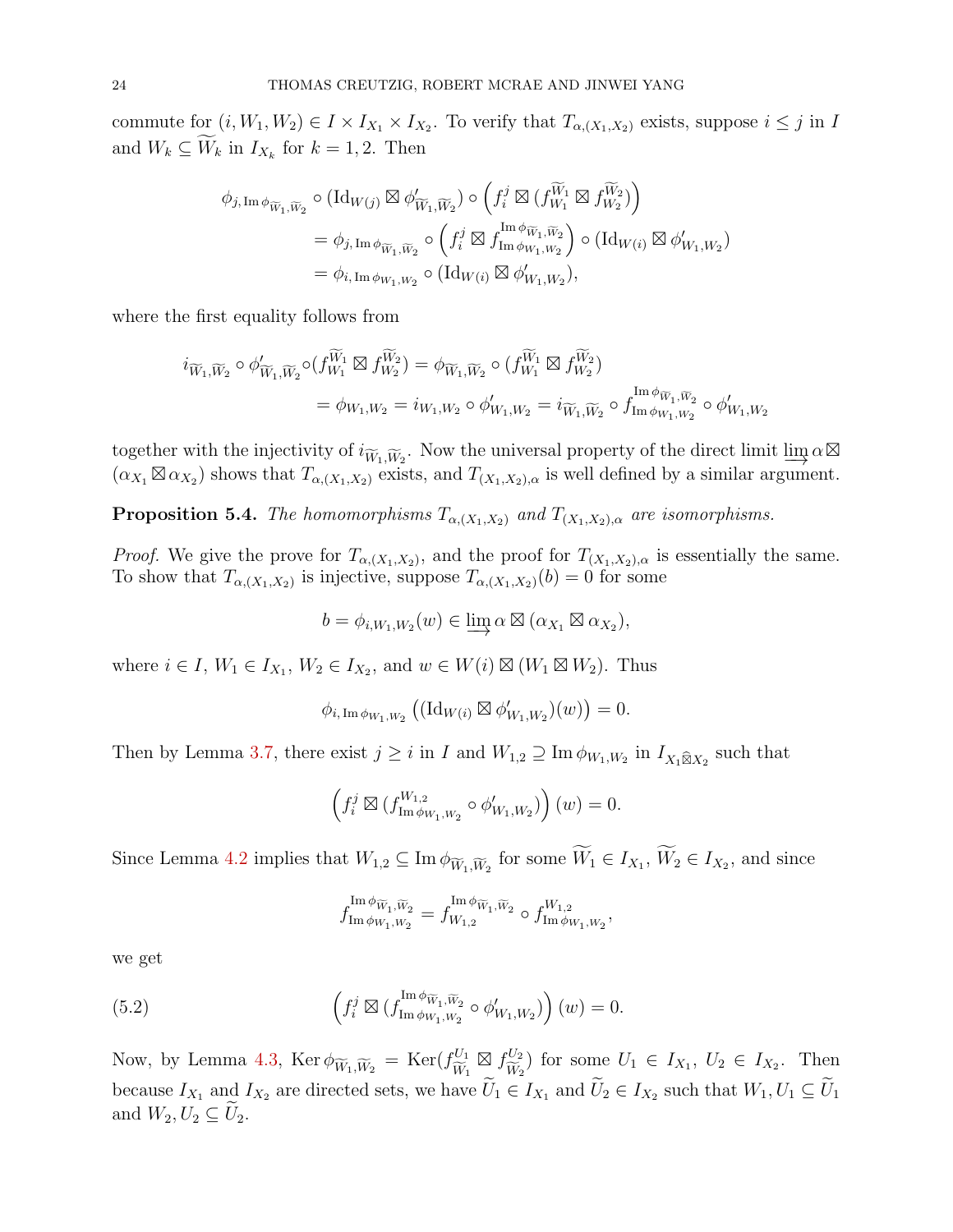We now have the following commutative diagram:



At this point, the key observation is that, because  $\text{Ker } \phi_{\widetilde{W}_1,\widetilde{W}_2} = \text{Ker}(f_{\widetilde{W}_1}^{U_1})$  $W_1$  $\boxtimes$   $f_{\widetilde{\mathbf{w}} }^{U_2}$  $W_2$ ), we have a homomorphism  $F: \text{Im } \phi_{\widetilde{W}_1, \widetilde{W}_2} \to U_1 \boxtimes U_2$  such that

<span id="page-24-0"></span>
$$
F \circ \phi'_{\widetilde{W}_1, \widetilde{W}_2} = f_{\widetilde{W}_1}^{U_1} \boxtimes f_{\widetilde{W}_2}^{U_2}.
$$

We claim that

(5.3)  $i_{\widetilde{W}_1,\widetilde{W}_2} = \phi_{U_1,U_2} \circ F.$ 

Indeed,

$$
i_{\widetilde{W}_1,\widetilde{W}_2} \circ \phi'_{\widetilde{W}_1,\widetilde{W}_2} = \phi_{\widetilde{W}_1,\widetilde{W}_2} = \phi_{U_1,U_2} \circ (f_{\widetilde{W}_1}^{U_1} \boxtimes f_{\widetilde{W}_2}^{U_2}) = \phi_{U_1,U_2} \circ F \circ \phi'_{\widetilde{W}_1,\widetilde{W}_2},
$$

so that [\(5.3\)](#page-24-0) holds by the surjectivity of  $\phi'_i$  $W_1, W_2$ .

The commutative diagram and [\(5.3\)](#page-24-0) together imply that

$$
\phi_{\widetilde{U}_1,\widetilde{U}_2} \circ (f_{W_1}^{\widetilde{U}_1} \boxtimes f_{W_2}^{\widetilde{U}_2}) = \phi_{\widetilde{U}_1,\widetilde{U}_2} \circ (f_{U_1}^{\widetilde{U}_1} \boxtimes f_{U_2}^{\widetilde{U}_2}) \circ F \circ f_{\text{Im}\,\phi_{W_1,W_2}}^{\text{Im}\,\phi_{\widetilde{W}_1,\widetilde{W}_2}} \circ \phi'_{W_1,W_2}
$$

Since  $i_{\tilde{U}_1,\tilde{U}_2}$  is injective, we can replace  $\phi_{\tilde{U}_1,\tilde{U}_2}$  with  $\phi'_{\tilde{U}_1,\tilde{U}_2}$  $U_1,U_2$ in this relation. Then Lemma [4.3](#page-14-3) again implies that Ker  $\phi_{\tilde{U}_1,\tilde{U}_2} = \text{Ker}(f_{\tilde{U}_1}^{V_1})$  $U_1$  $\boxtimes$   $f_{\widetilde{r}}^{V_2}$  $\widetilde{U}_2^{V_2}$  for some  $V_1 \in I_{X_1}$  and  $V_2 \in I_{X_2}$ . This means we have  $G: \text{Im } \phi_{\tilde{U}_1, \tilde{U}_2} \to V_1 \boxtimes V_2$  such that

$$
G \circ \phi'_{\widetilde{U}_1, \widetilde{U}_2} = f_{\widetilde{U}_1}^{V_1} \boxtimes f_{\widetilde{U}_2}^{V_2},
$$

and we conclude that

$$
f_{W_1}^{V_1} \boxtimes f_{W_2}^{V_2} = (f_{U_1}^{V_1} \boxtimes f_{U_2}^{V_2}) \circ F \circ f_{\text{Im} \phi_{W_1, W_2}}^{\text{Im} \phi_{\widetilde{W}_1, \widetilde{W}_2}} \circ \phi'_{W_1, W_2}
$$

But then using  $(5.2)$ ,

$$
\left(f_i^j \boxtimes \left(f_{W_1}^{V_1} \boxtimes f_{W_2}^{V_2}\right)\right)(w) = 0,
$$

so that

$$
b = \phi_{i,W_1,W_2}(w) = (\phi_{j,V_1,V_2} \circ (f_i^j \boxtimes (f_{W_1}^{V_1} \boxtimes f_{W_2}^{V_2}))) (w) = 0.
$$

Thus Ker  $T_{\alpha,(X_1,X_2)}=0$ .

Now to show that  $T_{\alpha,(X_1,X_2)}$  is surjective, take  $b \in \lim_{\alpha \to \infty} \alpha \boxtimes \alpha_{X_1 \boxtimes X_2}$ . We may assume  $b = \phi_{i,W_{1,2}}(w)$  for some  $i \in I$ ,  $W_{1,2} \in I_{X_1 \widehat{\boxtimes} X_2}$ , and  $w \in W(i) \stackrel{\sim}{\boxtimes} W'_{1,2}$ . By Lemma [4.2,](#page-14-2)  $W_{1,2} \subseteq \overline{\mathrm{Im} \, \phi_{W_1,W_2}}$  for some  $W_1 \in I_{X_1}, W_2 \in I_{X_2}$ . Now since  $W(i) \boxtimes \bullet$  is right exact,

$$
\mathrm{Id}_{W(i)} \boxtimes \phi'_{W_1, W_2}: W(i) \boxtimes (W_1 \boxtimes W_2) \to W(i) \boxtimes \mathrm{Im} \, \phi_{W_1, W_2}
$$

.

.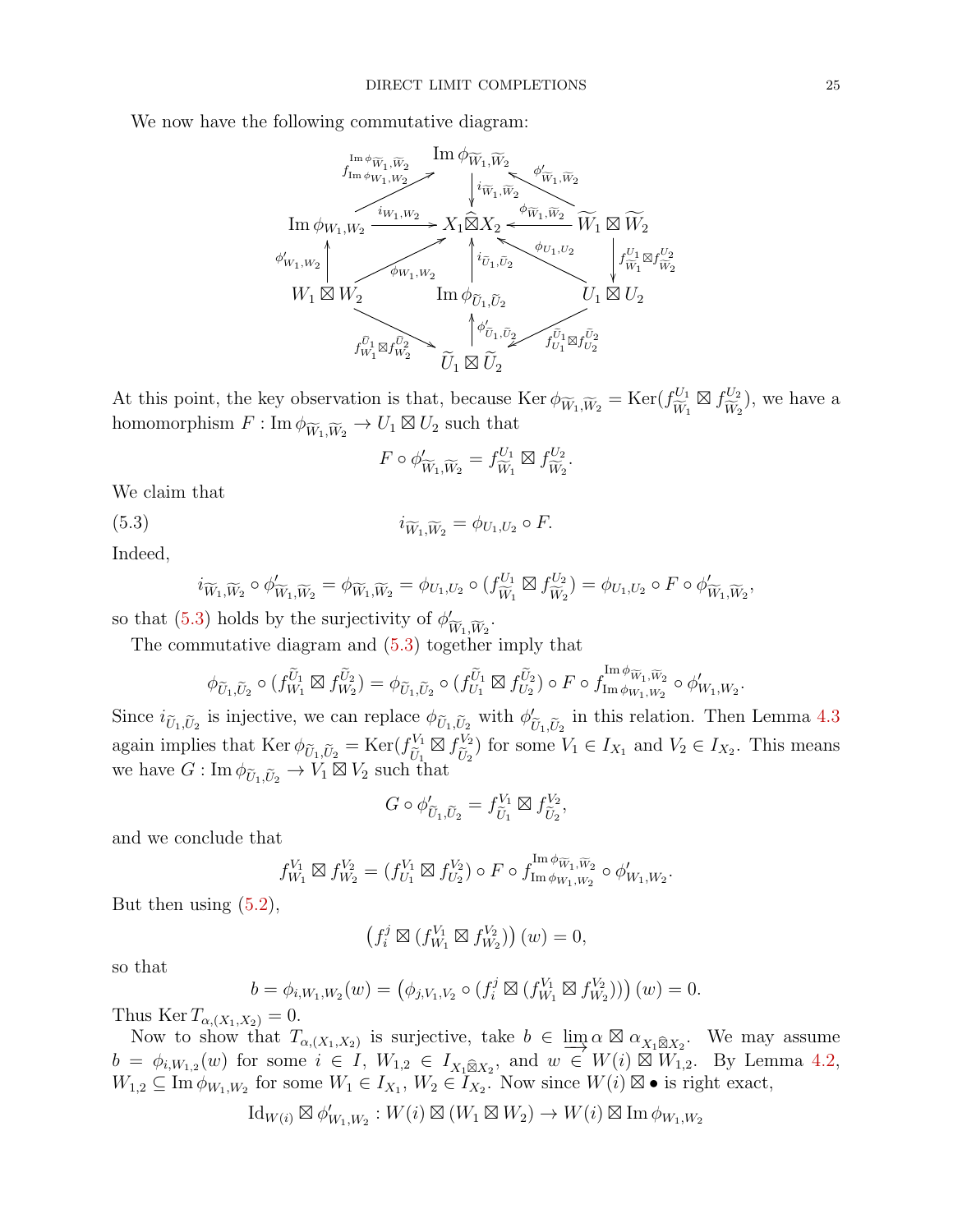is surjective, and there exists  $\widetilde{w} \in W(i) \boxtimes (W_1 \boxtimes W_2)$  such that

$$
(\mathrm{Id}_{W(i)} \boxtimes \phi'_{W_1,W_2})(\widetilde{w}) = (\mathrm{Id}_{W(i)} \boxtimes f_{W_{1,2}}^{\mathrm{Im} \phi_{W_1,W_2}})(w).
$$

Thus

$$
b = \phi_{i,W_{1,2}}(w) = \left(\phi_{i,\operatorname{Im} \phi_{W_1,W_2}} \circ (\operatorname{Id}_{W(i)} \boxtimes f_{W_{1,2}}^{\operatorname{Im} \phi_{W_1,W_2}})\right)(w)
$$
  
\n
$$
= \left(\phi_{i,\operatorname{Im} \phi_{W_1,W_2}} \circ (\operatorname{Id}_{W(i)} \boxtimes \phi'_{W_1,W_2})\right)(\widetilde{w}) = T_{\alpha,(X_1,X_2)}(\phi_{i,W_1,W_2}(\widetilde{w})),
$$
  
\ne conclude  $\operatorname{Im} T_{\alpha,(X_1,X_2)} = \operatorname{lim} \alpha \boxtimes \alpha_{X, \widehat{\boxtimes} X_2}.$ 

and we conclude  $\text{Im } T_{\alpha,(X_1,X_2)} = \varinjlim \alpha \boxtimes \alpha_{X_1 \widehat{\boxtimes} X_2}$ 

Now for weak modules  $X_1$ ,  $X_2$ , and  $X_3$ , we can define  $T_{X_1,(X_2,X_3)} = T_{\alpha_{X_1},(X_2,X_3)}$  and  $T_{(X_1,X_2),X_3} = T_{(X_1,X_2),\alpha_{X_3}}$ . To show that  $T_{\bullet,(\bullet,\bullet)}$  is a natural transformation, consider the following commutative diagrams for morphisms  $F_k : X_k \to \tilde{X}_k$ ,  $k = 1, 2, 3$ , in W:

$$
W_1 \boxtimes (W_2 \boxtimes W_3) \xrightarrow{\phi_{W_1, W_2, W_3}} \lim_{\phi_{W_1, \text{Im}\,\phi_{W_2, W_3}}} \lim_{\phi_{W_1, \text{Im}\,\phi_{W_2, W_3}}} \lim_{\phi_{W_1, \text{Im}\,\phi_{W_2, W_3}}} \lim_{\phi_{W_1, \text{Im}\,\phi_{W_2, W_3}}} \lim_{\phi_{W_1, \text{Im}\,\phi_{W_2, W_3}}} \lim_{\phi_{W_1, \text{Im}\,\phi_{W_2, W_3}}} \lim_{\phi_{W_1, \text{Im}\,\phi_{W_2, W_3}}} \lim_{\phi_{K_1} \boxtimes (F_2 \widehat{\boxtimes} F_3)} \lim_{\phi_{K_1} \boxtimes (F_2 \widehat{\boxtimes} F_3)} \lim_{\phi_{K_1} \boxtimes (F_2 \widehat{\boxtimes} F_3)} \lim_{\phi_{K_1} \boxtimes (F_2 \widehat{\boxtimes} F_3)} \lim_{\phi_{K_1} \boxtimes (\phi_{K_1} \boxtimes \phi_{W_2, W_3})} \lim_{\phi_{K_1} \boxtimes (\phi_{K_2} \boxtimes \widehat{\boxtimes} \chi_3)} \lim_{\phi_{K_1} \boxtimes (\phi_{K_2} \boxtimes \widehat{\boxtimes} F_3)} \lim_{\phi_{K_1} \boxtimes (\phi_{K_1} \boxtimes \phi_{W_2, W_3})} \lim_{\phi_{K_1} \boxtimes (\phi_{K_2} \boxtimes \widehat{\boxtimes} F_3)} \lim_{\phi_{K_1} \boxtimes (\phi_{K_1} \boxtimes \phi_{W_2, W_3})} \lim_{\phi_{K_1} \boxtimes (\phi_{K_2} \boxtimes \widehat{\boxtimes} F_3)} \lim_{\phi_{K_1} \boxtimes (\phi_{K_1} \boxtimes \phi_{W_2, W_3})} \lim_{\phi_{K_1} \boxtimes (\phi_{K_1} \boxtimes \phi_{W_3, W_3})} \lim_{\phi_{K_1} \boxtimes (\phi_{K_1} \boxtimes \phi_{W_3, W_3})} \lim_{\phi_{K_1} \boxtimes (\phi_{K_1} \boxtimes \phi_{W_3, W_3})} \lim_{\phi_{K_1} \boxtimes (\phi_{K_1} \boxtimes \phi_{W_3, W_3})} \lim_{\phi_{K_1} \boxtimes
$$

and

$$
W_1 \boxtimes (W_2 \boxtimes W_3) \xrightarrow{\phi_{W_1, W_2, W_3}} \lim_{\gamma} \alpha_{X_1} \boxtimes (\alpha_{X_2} \boxtimes \alpha_{X_3})
$$
  
\n
$$
F_1|_{W_1} \boxtimes (F_2|_{W_2} \boxtimes F_3|_{W_3}) \Big\downarrow_{\gamma}
$$
  
\n
$$
F_1(W_1) \boxtimes (F_2(W_2) \boxtimes F_3(W_3)) \xrightarrow{\phi_{F_1(W_1), F_2(W_2), F_3(W_3)}} \lim_{\gamma} \alpha_{\tilde{X}_1} \boxtimes (\alpha_{\tilde{X}_2} \boxtimes \alpha_{\tilde{X}_3})
$$
  
\n
$$
\xrightarrow{\text{Id}_{F_1(W_1)} \boxtimes \phi'_{F_2(W_2), F_3(W_3)}} \Big\downarrow_{\gamma} \xrightarrow{\phi_{F_1(W_1), \text{Im}\phi_{F_2(W_2), F_3(W_3)}} \lim_{\gamma} \alpha_{\tilde{X}_1} \boxtimes \alpha_{\tilde{X}_2} \boxtimes \tilde{X}_3}
$$

where  $(W_1, W_2, W_3) \in I_{X_1} \times I_{X_2} \times I_{X_3}$ . Since by definition

 $(F_2 \widehat{\boxtimes} F_3)|_{\text{Im}\,\phi_{W_2,W_3}} \circ \phi'_{W_2,W_3} = (F_2 \widehat{\boxtimes} F_3) \circ \phi_{W_2,W_3} = \phi_{F_2(W_2), F_3(W_3)} \circ (F_2|_{W_2} \boxtimes F_3|_{W_3}),$ the commutative diagrams show that

 $T_{\widetilde{X}_1,(\widetilde{X}_2,\widetilde{X}_3)} \circ F_1 \boxtimes \widehat{(F_2 \boxtimes F_3)} \circ \phi_{W_1,W_2,W_3} = (F_1 \widehat{\boxtimes} (F_2 \widehat{\boxtimes} F_3)) \circ T_{X_1,(X_2,X_3)} \circ \phi_{W_1,W_2,W_3}$ for all C-submodules  $W_k \subseteq X_k$ ,  $k = 1, 2, 3$ , and thus

$$
T_{\widetilde{X}_1,(\widetilde{X}_2,\widetilde{X}_3)} \circ F_1 \boxtimes \widehat{(F_2 \boxtimes F_3)} = (F_1 \widehat{\boxtimes} (F_2 \widehat{\boxtimes} F_3)) \circ T_{X_1, (X_2, X_3)}
$$

as required. The proof that  $T_{(\bullet,\bullet),\bullet}$  is a natural transformation is essentially the same.

We can now define a natural associativity isomorphism for the tensor product  $\widehat{\mathbb{Z}}$ , which we denote by  $\mathfrak{A}$ , using the natural isomorphisms  $T_{\bullet,(\bullet,\bullet)}$  and  $T_{(\bullet,\bullet),\bullet}$  combined with the natural isomorphism  $\widehat{\mathcal{A}}$  induced from the associativity isomorphisms in C:

$$
\mathfrak{A}_{X_1,X_2,X_3} = T_{(X_1,X_2),X_3} \circ \widehat{\mathcal{A}}_{X_1,X_2,X_3} \circ T^{-1}_{X_1,(X_2,X_3)}
$$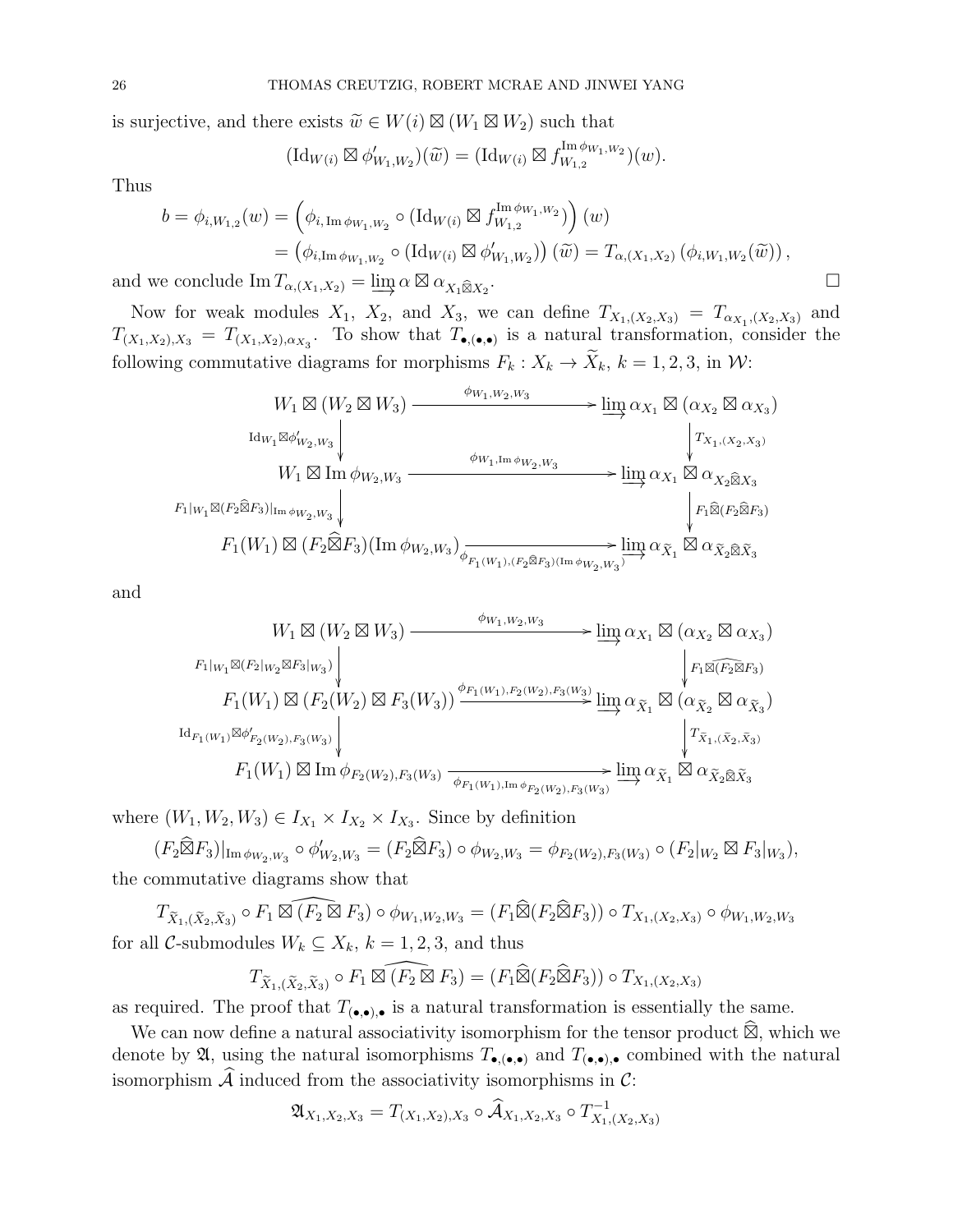for any weak modules  $X_1, X_2$ , and  $X_3$ . Note that  $\mathfrak{A}_{X_1,X_2,X_3}$  is defined and is an isomorphism even if  $X_1$ ,  $X_2$ , and  $X_3$  are not objects of Ind(C), although in this case both triple tensor products could well be 0.

Finally, we consider the braiding and twist. The natural braiding isomorphism  $\mathcal{R}: \mathbb{Z} \to$  $\boxtimes \circ \sigma$ , where  $\sigma$  is the permutation functor, induces a natural braiding isomorphism  $\widehat{\mathcal{R}} : \widehat{\boxtimes} \to \widehat{\mathcal{R}}$  $\widehat{\boxtimes} \circ \sigma$  such that

$$
W_1 \boxtimes W_2 \xrightarrow{\mathcal{R}_{W_1,W_2}} W_2 \boxtimes W_1
$$
  
\n
$$
\phi_{W_1,W_2} \downarrow \qquad \qquad \phi_{W_2,W_1}
$$
  
\n
$$
\underline{\lim}_{\Delta X_1} \boxtimes \alpha_{X_2} \xrightarrow{\widehat{\mathcal{R}}_{X_1,X_2}} \underline{\lim}_{\Delta X_2} \alpha_{X_2} \boxtimes \alpha_{X_1}
$$

commutes for objects  $(W_1, W_2) \in I_{X_1} \times I_{X_2}$ . Note that  $\mathcal{R}_{X_1, X_2}$  is an isomorphism even if  $X_1$  and  $X_2$  are not objects of Ind(C). Similarly, the twist  $\theta$  induces a natural isomorphism  $\hat{\theta}$ : Id<sub>c</sub>  $\rightarrow$  Id<sub>c</sub> such that

<span id="page-26-1"></span>

for  $W \in I_X$ . Restricting to Ind(C), we get a natural isomorphism  $\Theta : Id_{Ind(C)} \to Id_{Ind(C)}$ defined by  $\Theta_X = Q_X \circ \widehat{\theta}_X \circ Q_X^{-1}$  for generalized modules X in Ind(C). For any generalized module X in Ind(C) and  $W \in I_X$ , we claim that  $\Theta_X|_W = \theta_W$ , that is, the diagram

(5.4) 
$$
W \xrightarrow{i_W} W
$$

$$
i_W \downarrow \qquad \qquad i_W
$$

$$
X \xrightarrow{\Theta_X} X
$$

commutes. To prove this, we calculate

$$
\Theta_X \circ i_W = Q_X \circ \widehat{\theta}_X \circ Q_X^{-1} \circ i_W = Q_X \circ \widehat{\theta}_X \circ Q_X^{-1} \circ Q_X \circ \phi_W
$$
  
=  $Q_X \circ \widehat{\theta}_X \circ \phi_W = Q_X \circ \phi_W \circ \theta_W = i_W \circ \theta_W$ ,

using the definitions.

We can now prove that  $Ind(\mathcal{C})$  is a braided tensor category with twist:

**Theorem 5.5.** The structure  $(\text{Ind}(\mathcal{C}), \widehat{\mathbb{Z}}, V, \mathfrak{l}, \mathfrak{r}, \mathfrak{A}, \widehat{\mathcal{R}}, \Theta)$  is a  $\mathbb{C}\text{-linear braided tenor category}$ with twist.

*Proof.* We have already observed in Proposition [4.7](#page-16-1) that  $\text{Ind}(\mathcal{C})$  is a C-linear abelian category, but we still need to show that the tensor product of morphisms is bilinear. It is sufficient to show that for homomorphisms  $F_1, G: X_1 \to \widetilde{X}_1, F_2: X_2 \to \widetilde{X}_2$  in W and  $h \in \mathbb{C}$ ,

<span id="page-26-0"></span>(5.5) 
$$
(hF_1 + G)\widehat{\boxtimes} F_2 = h(F_1\widehat{\boxtimes} F_2) + G\widehat{\boxtimes} F_2.
$$

The proof for  $F_1\widehat{\boxtimes}(hF_2+G)$  will be essentially the same, or alternatively, use the natural braiding isomorphism  $\hat{\mathcal{R}}$  (plus bilinearity of composition).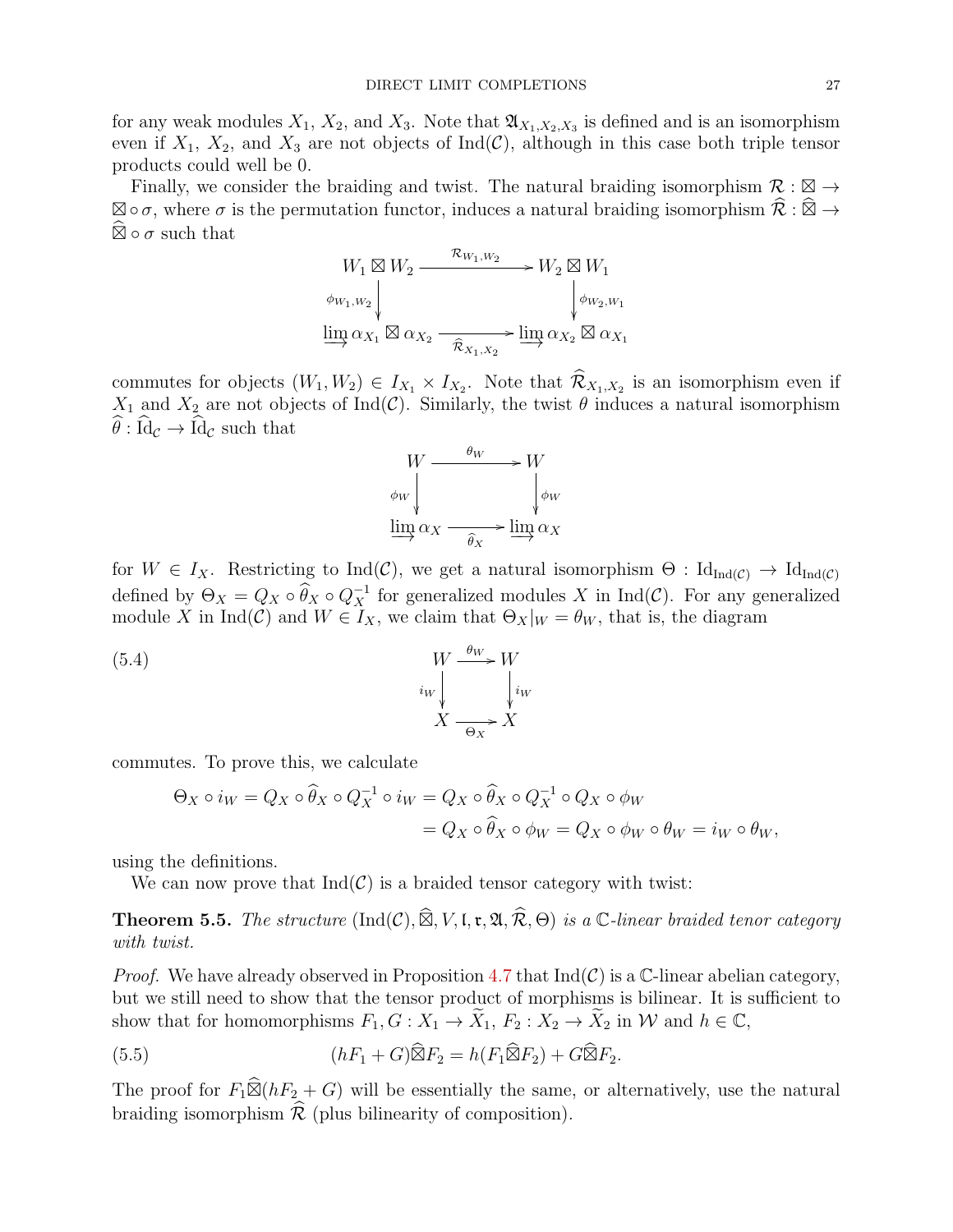To prove  $(5.5)$ , it is enough to show that

$$
((hF_1+G)\widehat{\boxtimes} F_2)\circ\phi_{W_1,W_2}=h(F_1\widehat{\boxtimes} F_2)\circ\phi_{W_1,W_2}+(G\widehat{\boxtimes} F_2)\circ\phi_{W_1,W_2}
$$

for all  $W_1 \in I_{W_1}, W_2 \in I_{W_2}$ . Take  $W_1 \in I_{\tilde{X}_1}$  such that  $F_1(W_1), G(W_1), (hF_1 + G)(W_1) \subseteq W_1$ (for example, take  $\widetilde{W}_1 = F_1(W_1) + G(W_1)$ ). Then we find

$$
((hF_1 + G)\widehat{\boxtimes} F_2) \circ \phi_{W_1,W_2} = \phi_{(hF_1 + G)(W_1), F_2(W_2)} \circ ((hF_1 + G)|_{W_1} \boxtimes F_2|_{W_2})
$$
  
\n
$$
= \phi_{\widetilde{W}_1, F_2(W_2)} \circ (f_{(hF_1 + G)(W_1)}^{\widetilde{W}_1} \boxtimes \mathrm{Id}_{F_2(W_2)}) \circ ((hF_1 + G)|_{W_1} \boxtimes F_2|_{W_2})
$$
  
\n
$$
= h\phi_{\widetilde{W}_1, F_2(W_2)} \circ (f_{F_1(W_1)}^{\widetilde{W}_1} \boxtimes \mathrm{Id}_{F_2(W_2)}) \circ (F_1|_{W_1} \boxtimes F_2|_{W_2})
$$
  
\n
$$
+ \phi_{\widetilde{W}_1, F_2(W_2)} \circ (f_{G(W_1)}^{\widetilde{W}_1} \boxtimes \mathrm{Id}_{F_2(W_2)}) \circ (G|_{W_1} \boxtimes F_2|_{W_2})
$$
  
\n
$$
= h\phi_{F_1(W_1), F_2(W_2)} \circ (F_1|_{W_1} \boxtimes F_2|_{W_2}) + \phi_{G(W_1), F_2(W_2)} \circ (G|_{W_1} \boxtimes F_2|_{W_2})
$$
  
\n
$$
= h(F_1 \widehat{\boxtimes} F_2) \circ \phi_{W_1, W_2} + (G \widehat{\boxtimes} F_2) \circ \phi_{W_1, W_2},
$$

where we have used the bilinearity of  $\boxtimes$  for the third equality.

Now we prove the triangle axiom. We need to show that for modules  $X_1$ ,  $X_2$  in Ind(C), the diagram

$$
X_1 \widehat{\boxtimes} (V \widehat{\boxtimes} X_2) \xrightarrow{\mathfrak{A}_{X_1, V, X_2}} (X_1 \widehat{\boxtimes} V) \widehat{\boxtimes} X_2
$$
  

$$
\downarrow_{\mathfrak{t}_{X_1} \widehat{\boxtimes} \mathfrak{t}_{X_2}} \searrow \qquad \downarrow_{\mathfrak{t}_{X_1} \widehat{\boxtimes} \mathfrak{t}_{X_2}} \qquad X_1 \widehat{\boxtimes} X_2
$$

commutes, or equivalently,

<span id="page-27-0"></span>(5.6) 
$$
(\mathrm{Id}_{X_1}\widehat{\boxtimes} \mathfrak{l}_{X_2}) \circ T_{X_1,(V,X_2)} = (\mathfrak{r}_{X_1}\widehat{\boxtimes} \mathrm{Id}_{X_2}) \circ T_{(X_1,V),X_2} \circ \widehat{\mathcal{A}}_{X_1,V,X_2}.
$$

Using the definitions, the left side here is characterized by the commutative diagram

$$
W_1 \boxtimes (U \boxtimes W_2) \xrightarrow{\mathrm{Id}_{W_1} \boxtimes \phi'_{U,W_2}} W_1 \boxtimes \mathrm{Im} \phi_{U,W_2} \xrightarrow{\mathrm{Id}_{W_1} \boxtimes I_{X_2} \mid \mathrm{Im} \phi_{U,W_2}} W_1 \boxtimes I_{X_2}(\mathrm{Im} \phi_{U,W_2})
$$
  
\n
$$
\phi_{W_1,U,W_2} \downarrow \phi_{W_1,\mathrm{Im} \phi_{U,W_2}} \downarrow \phi_{W_1,\mathrm{Im} \phi_{U,W_2}} \downarrow \phi_{W_1,\mathrm{I}_{X_2}(\mathrm{Im} \phi_{U,W_2})}
$$
  
\n
$$
\underline{\lim_{\longrightarrow}} \alpha_{X_1} \boxtimes (\alpha_V \boxtimes \alpha_{X_2}) \xrightarrow{T_{X_1,(V,X_2)}} \underline{\lim_{\longrightarrow}} \alpha_{X_1} \boxtimes \alpha_{V \widehat{\boxtimes} \alpha_{X_2}} \xrightarrow{\mathrm{Id}_{X_1} \widehat{\boxtimes} I_{X_2}} \underline{\lim_{\longrightarrow}} \alpha_{X_1} \boxtimes \alpha_{X_2}
$$

for  $W_1 \in I_{X_1}, U \in I_V$ , and  $W_2 \in I_{X_2}$ . The definition of  $\mathfrak{l}_{X_2}$  implies

$$
\mathfrak{l}_{X_2}|_{\text{Im}\,\phi_{U,W_2}}\circ\phi'_{U,W_2}=\mathfrak{l}_{X_2}\circ\phi_{U,W_2}=i_{W_2}\circ l_{W_2}\circ(i_U\boxtimes \text{Id}_{W_2}).
$$

In particular,  $\mathfrak{l}_{X_2}(\text{Im }\phi_{U,W_2}) \subseteq W_2$ , so

<span id="page-27-1"></span>
$$
\phi_{W_1, \mathfrak{l}_{X_2}(\text{Im}\,\phi_{U, W_2})} \circ (\text{Id}_{W_1} \boxtimes (\mathfrak{l}_{X_2}|_{\text{Im}\,\phi_{U, W_2}} \circ \phi'_{U, W_2}))
$$
\n
$$
= \phi_{W_1, W_2} \circ (\text{Id}_{W_1} \boxtimes f^{W_2}_{\mathfrak{l}_{X_2}(\text{Im}\,\phi_{U, W_2})}) \circ (\text{Id}_{W_1} \boxtimes (\mathfrak{l}_{X_2}|_{\text{Im}\,\phi_{U, W_2}} \circ \phi'_{U, W_2}))
$$
\n
$$
(5.7)
$$
\n
$$
= \phi_{W_1, W_2} \circ (\text{Id}_{W_1} \boxtimes l_{W_2}) \circ (\text{Id}_{W_1} \boxtimes (i_U \boxtimes \text{Id}_{W_2})).
$$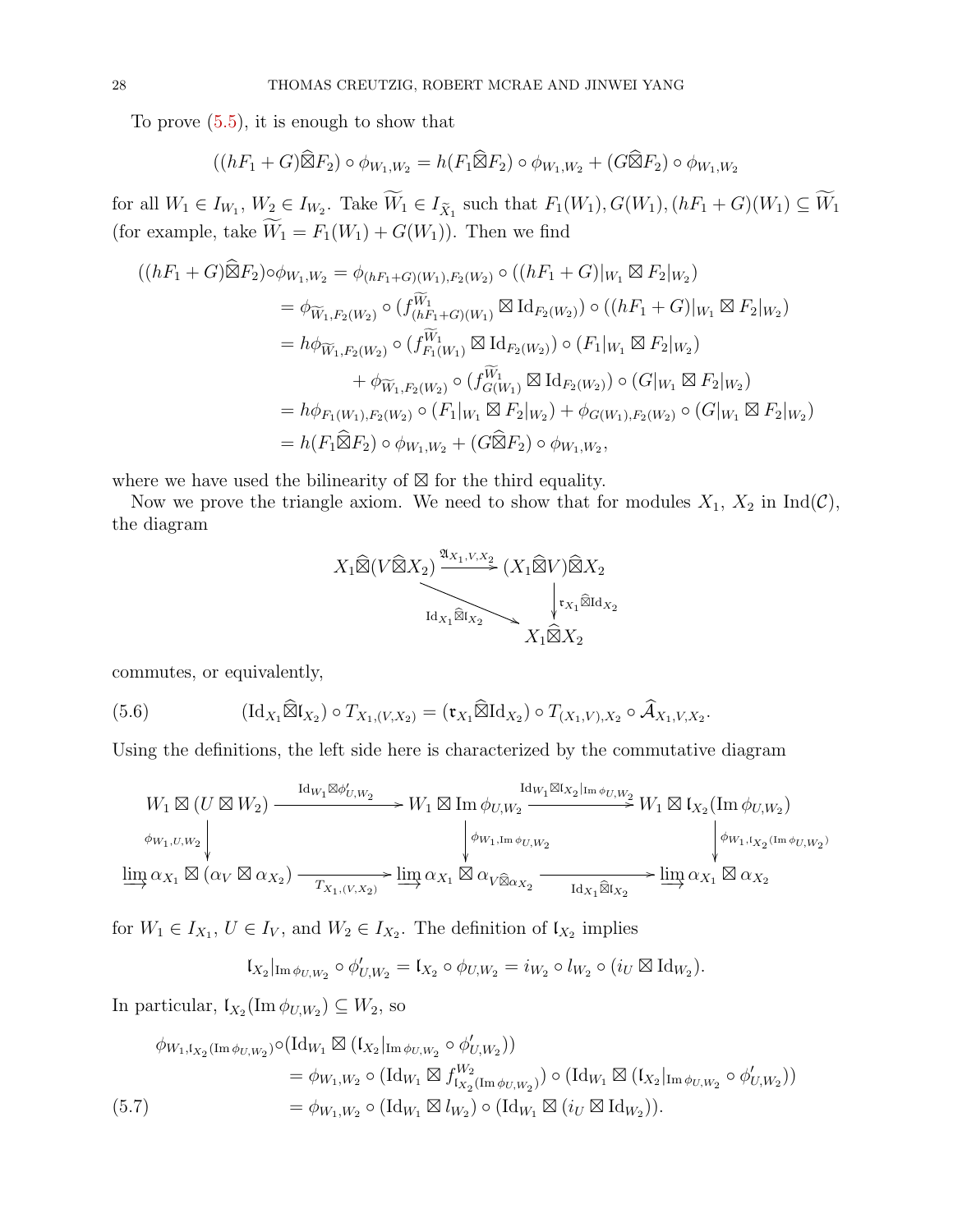On the other hand, the right side of  $(5.6)$  is characterized by the diagram

$$
W_1 \boxtimes (U \boxtimes W_2) \xrightarrow{\phi_{W_1,U,W_2}} \lim_{\partial X_1} \alpha_{X_1} \boxtimes (\alpha_V \boxtimes \alpha_{X_2})
$$
  
\n
$$
\downarrow^{\mathcal{A}_{W_1,U,W_2}} \qquad \qquad \downarrow^{\mathcal{A}_{X_1,V,X_2}}
$$
  
\n
$$
(W_1 \boxtimes U) \boxtimes W_2 \xrightarrow{\phi_{W_1,U,W_2}} \lim_{\partial Y_1} (\alpha_{X_1} \boxtimes \alpha_V) \boxtimes \alpha_{X_2}
$$
  
\n
$$
\downarrow^{\mathcal{A}_{X_1,V,X_2}}
$$
  
\n
$$
\lim_{\partial W_1,U} \boxtimes W_2 \xrightarrow{\phi_{\text{Im}\phi_{W_1,U},W_2}} \lim_{\partial X_1 \boxtimes V} \boxtimes \alpha_{X_2}
$$
  
\n
$$
\downarrow^{\mathbf{r}_{X_1} \boxtimes \mathbf{r}_{X_1}} \text{Var}_{W_2}
$$
  
\n
$$
\downarrow^{\mathbf{r}_{X_1} \boxtimes \mathbf{r}_{X_2}}
$$
  
\n
$$
\downarrow^{\mathbf{r}_{X_1} \boxtimes \mathbf{r}_{X_2}}
$$

As with the left unit isomorphisms, we calculate

$$
\phi_{\mathfrak{r}_{X_1}(\text{Im}\,\phi_{W_1,U}),W_2} \circ ((\mathfrak{r}_{X_1}|_{\text{Im}\,\phi_{W_1,U}} \circ \phi'_{W_1,U}) \boxtimes \text{Id}_{W_2}) \circ \mathcal{A}_{W_1,U,W_2}
$$
\n
$$
= \phi_{W_1,W_2} \circ (f_{\mathfrak{r}_{X_1}(\text{Im}\,\phi_{W_1,U})}^{W_1} \boxtimes \text{Id}_{W_2}) \circ ((\mathfrak{r}_{X_1}|_{\text{Im}\,\phi_{W_1,U}} \circ \phi'_{W_1,U}) \boxtimes \text{Id}_{W_2}) \circ \mathcal{A}_{W_1,U,W_2}
$$
\n
$$
= \phi_{W_1,W_2} \circ (r_{W_1} \boxtimes \text{Id}_{W_2}) \circ ((\text{Id}_{W_1} \boxtimes i_U) \boxtimes \text{Id}_{W_2}) \circ \mathcal{A}_{W_1,U,W_2}
$$
\n
$$
(5.8) \qquad = \phi_{W_1,W_2} \circ (r_{W_1} \boxtimes \text{Id}_{W_2}) \circ \mathcal{A}_{W_1,V,W_2} \circ (\text{Id}_{W_1} \boxtimes (i_U \boxtimes \text{Id}_{W_2})).
$$

<span id="page-28-0"></span>Now the triangle axiom for  $Ind(\mathcal{C})$  follows from [\(5.7\)](#page-27-1), [\(5.8\)](#page-28-0), and the triangle axiom in  $\mathcal{C}$ .

To prove the pentagon axiom, we first observe that the various quadruple tensoring functors  $\mathcal{C}^4 \to \mathcal{C}$  induce functors  $\mathcal{W}^4 \to \text{Ind}(\mathcal{C})$ , as in Section [4,](#page-14-0) which are all pairwise naturally isomorphic via suitable associativity isomorphisms. For example, we use

$$
(X_1, X_2, X_3, X_4) \mapsto \varinjlim \alpha_{X_1} \boxtimes (\alpha_{X_2} \boxtimes (\alpha_{X_3} \boxtimes \alpha_{X_4}))
$$

to denote the functor induced by

$$
(W_1, W_2, W_3, W_4) \mapsto W_1 \boxtimes (W_2 \boxtimes (W_3 \boxtimes W_4)).
$$

Now we claim that the following diagram commutes for modules  $X_1$ ,  $X_2$ ,  $X_3$ ,  $X_4$  in  $\text{Ind}(\mathcal{C})$ : (5.9)

<span id="page-28-1"></span>lim−→ <sup>α</sup><sup>X</sup><sup>1</sup> - (α<sup>X</sup><sup>2</sup> - (α<sup>X</sup><sup>3</sup> α<sup>X</sup><sup>4</sup> )) ∼= T1(2(34)) /lim−→ <sup>α</sup><sup>X</sup><sup>1</sup> - (α<sup>X</sup><sup>2</sup> α<sup>X</sup>3<sup>b</sup>X<sup>4</sup> ) Ab <sup>X</sup>1,X2,X3bX4 <sup>T</sup>X1,(X2,X3bX4) /X1b(X2b(X3<sup>b</sup>X4)) <sup>A</sup>X1,X2,X3bX4 lim−→(α<sup>X</sup><sup>1</sup> α<sup>X</sup><sup>2</sup> ) - (α<sup>X</sup><sup>3</sup> α<sup>X</sup><sup>4</sup> ) <sup>T</sup>αX<sup>1</sup> αX<sup>2</sup> ,(X3,X4) / ∼= <sup>T</sup>(X1,X2),αX<sup>3</sup> αX<sup>4</sup> <sup>+</sup> lim−→(α<sup>X</sup><sup>1</sup> α<sup>X</sup><sup>2</sup> ) α<sup>X</sup>3<sup>b</sup>X<sup>4</sup> <sup>T</sup>(X1,X2),X3<sup>b</sup>X<sup>4</sup>/(X1bX2)b(X3<sup>b</sup>X4) <sup>A</sup>X1bX2,X3,X4 lim−→((α<sup>X</sup><sup>1</sup> α<sup>X</sup><sup>2</sup> ) α<sup>X</sup><sup>3</sup> ) α<sup>X</sup><sup>4</sup> <sup>T</sup>((12)3)4 <sup>+</sup> lim−→ <sup>α</sup><sup>X</sup>1<sup>b</sup>X<sup>2</sup> - (α<sup>X</sup><sup>3</sup> α<sup>X</sup><sup>4</sup> ) Ab <sup>X</sup>1bX2,X3,X4 <sup>T</sup>X1bX2,(X3,X4) 4 ((X1bX2)bX3)<sup>b</sup>X<sup>4</sup> lim−→(α<sup>X</sup>1<sup>b</sup>X<sup>2</sup> α<sup>X</sup><sup>3</sup> ) α<sup>X</sup><sup>4</sup> <sup>T</sup>(X1bX2,X3),X4

Here we can define the homomorphisms  $T_{1(2(34))}$  and  $T_{((12)3)4}$  to be such that the corresponding squares commute; they are isomorphisms because  $T_{\alpha_{X_1} \boxtimes \alpha_{X_2}, (X_3, X_4)}$  and  $T_{(X_1, X_2), \alpha_{X_3} \boxtimes \alpha_{X_4}}$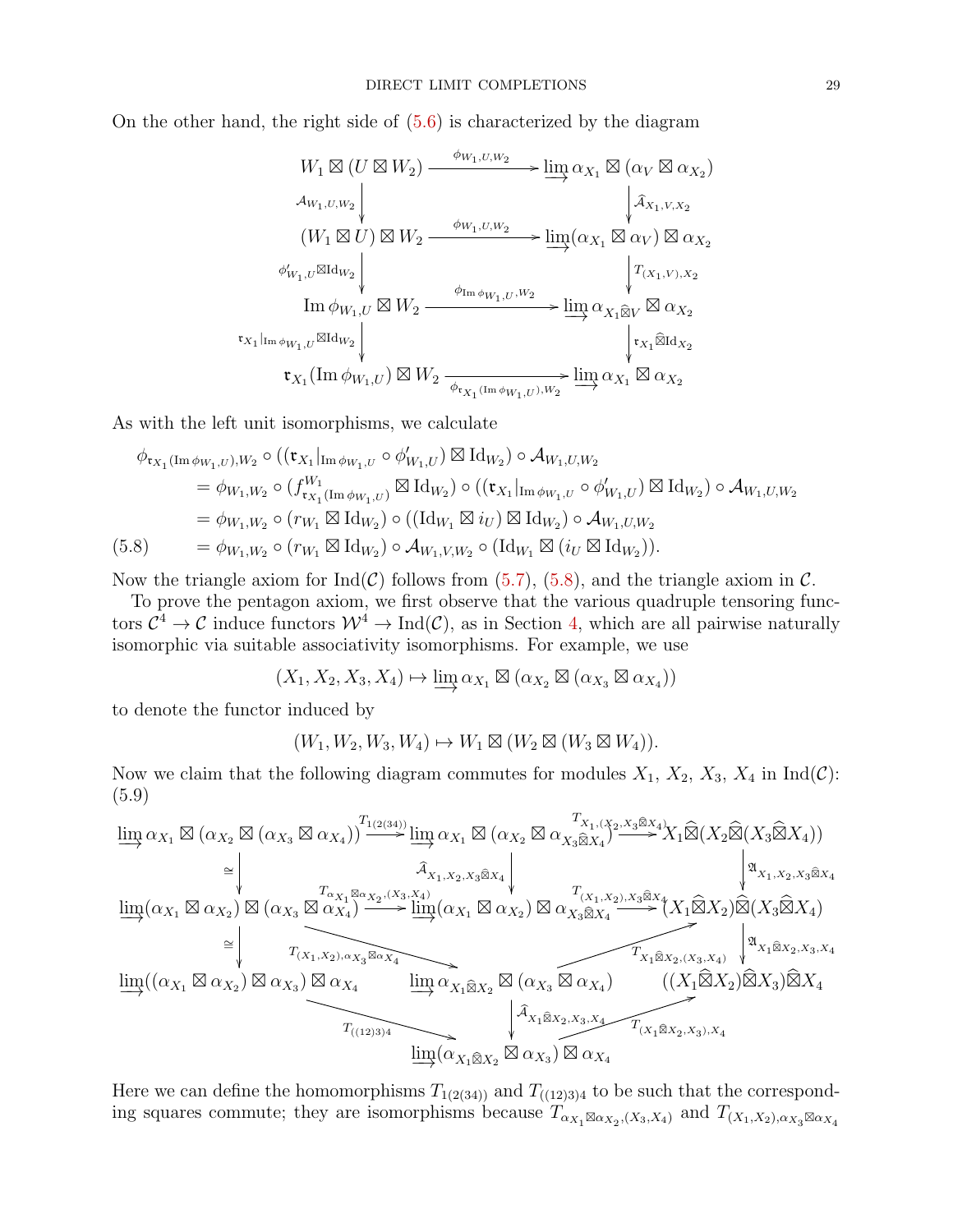are isomorphisms by Proposition [5.4.](#page-23-0) Thus to prove that [\(5.9\)](#page-28-1) commutes, we just need to check the square in the middle. Indeed, for  $W_k \in I_{X_k}$ ,  $k = 1, 2, 3, 4$ , we have

$$
T_{X_1 \otimes X_2, (X_3, X_4)} \circ T_{(X_1, X_2), \alpha_{X_3} \otimes \alpha_{X_4}} \circ \phi_{W_1, W_2, W_3, W_4}
$$
  
\n
$$
= T_{X_1 \otimes X_2, (X_3, X_4)} \circ \phi_{\text{Im} \phi_{W_1, W_2}, W_3, W_4} \circ (\phi'_{W_1, W_2} \boxtimes \text{Id}_{W_3 \boxtimes W_4})
$$
  
\n
$$
= \phi_{\text{Im} \phi_{W_1, W_2}, \text{Im} \phi_{W_3, W_4}} \circ (\text{Id}_{\text{Im}_{\phi_{W_1, W_2}}} \boxtimes \phi'_{W_3, W_4}) \circ (\phi'_{W_1, W_2} \boxtimes \text{Id}_{W_3 \boxtimes W_4})
$$
  
\n
$$
= \phi_{\text{Im} \phi_{W_1, W_2}, \text{Im} \phi_{W_3, W_4}} \circ (\phi'_{W_1, W_2} \boxtimes \text{Id}_{\text{Im} \phi_{W_3, W_4}}) \circ (\text{Id}_{W_1 \boxtimes W_2} \boxtimes \phi'_{W_3, W_4})
$$
  
\n
$$
= T_{(X_1, X_2), X_3 \otimes X_4} \circ \phi_{W_1, W_2, \text{Im} \phi_{W_3, W_4}} \circ (\text{Id}_{W_1 \boxtimes W_2} \boxtimes \phi'_{W_3, W_4})
$$
  
\n
$$
= T_{(X_1, X_2), X_3 \otimes X_4} \circ T_{\alpha_{X_1} \boxtimes \alpha_{X_2}, (X_3, X_4)} \circ \phi_{W_1, W_2, W_3, W_4}.
$$

We can also alternatively characterize  $T_{1(2(34))}$  as follows:

$$
T_{1(2(34))} \circ \phi_{W_1, W_2, W_3, W_4} = \hat{\mathcal{A}}_{X_1, X_2, X_3 \hat{\boxtimes} X_4}^{-1} \circ T_{\alpha_{X_1} \boxtimes \alpha_{X_2}, (X_3, X_4)} \circ \phi_{W_1, W_2, W_3, W_4} \circ \mathcal{A}_{W_1, W_2, W_3 \boxtimes W_4}
$$
  
\n
$$
= \hat{\mathcal{A}}_{X_1, X_2, X_3 \hat{\boxtimes} X_4}^{-1} \circ \phi_{W_1, W_2, \text{Im} \phi_{W_3, W_4}} \circ (\text{Id}_{W_1, \boxtimes W_2} \boxtimes \phi'_{W_3, W_4}) \circ \mathcal{A}_{W_1, W_2, W_3 \boxtimes W_4}
$$
  
\n
$$
= \phi_{W_1, W_2, \text{Im} \phi_{W_3, W_4}} \circ \mathcal{A}_{W_1, W_2, \text{Im} \phi_{W_3, W_4}}^{-1} \circ (\text{Id}_{W_1, \boxtimes W_2} \boxtimes \phi'_{W_3, W_4}) \circ \mathcal{A}_{W_1, W_2, W_3 \boxtimes W_4}
$$
  
\n
$$
= \phi_{W_1, W_2, \text{Im} \phi_{W_3, W_4}} \circ (\text{Id}_{W_1} \boxtimes (\text{Id}_{W_2} \boxtimes \phi'_{W_3, W_4}))
$$

for all  $W_k \in I_{X_k}$ ,  $k = 1, 2, 3, 4$ . Similarly,  $T_{((12)3)4}$  is characterized by

$$
T_{((12)3)4}\circ\phi_{W_1,W_2,W_3,W_4}=\phi_{\operatorname{Im}\phi_{W_1,W_2},W_3,W_4}\circ((\phi'_{W_1,W_2}\boxtimes\operatorname{Id}_{W_3})\boxtimes\operatorname{Id}_{W_4})
$$

for all  $W_k \in I_{X_k}$ .

We also claim the following diagram commutes:

<span id="page-29-0"></span>
$$
(5.10)
$$
\n
$$
\lim_{\longrightarrow} \alpha_{X_1} \boxtimes (\alpha_{X_2} \boxtimes (\alpha_{X_3} \boxtimes \alpha_{X_4})) \longrightarrow \lim_{T_{1(2(34))}} \alpha_{X_1} \boxtimes (\alpha_{X_2} \boxtimes \alpha_{X_3 \widehat{\boxtimes} X_4}) \longrightarrow X_1 \widehat{\boxtimes}(X_2 \widehat{\boxtimes}(X_3 \widehat{\boxtimes} X_4))
$$
\n
$$
\cong \bigvee_{\text{lim}} \alpha_{X_1} \boxtimes ((\alpha_{X_2} \boxtimes \alpha_{X_3}) \boxtimes \alpha_{X_4}) \longrightarrow \lim_{T_{1(2(34))}} \alpha_{X_1} \boxtimes (\alpha_{X_2 \widehat{\boxtimes} X_3} \boxtimes \alpha_{X_4}) \longrightarrow X_1 \widehat{\boxtimes}((X_2 \widehat{\boxtimes} X_3) \widehat{\boxtimes} X_4)
$$
\n
$$
\cong \bigvee_{\text{lim}} \alpha_{X_1} \boxtimes ((\alpha_{X_2} \boxtimes \alpha_{X_3})) \boxtimes \alpha_{X_4} \longrightarrow \lim_{T_{1(23)4}} \alpha_{X_1} \boxtimes (\alpha_{X_2 \widehat{\boxtimes} X_3} \boxtimes \alpha_{X_4}) \longrightarrow X_1 \widehat{\boxtimes}((X_2 \widehat{\boxtimes} X_3) \widehat{\boxtimes} X_4)
$$
\n
$$
\cong \bigvee_{\text{lim}} (\alpha_{X_1} \boxtimes (\alpha_{X_2} \boxtimes \alpha_{X_3})) \boxtimes \alpha_{X_4} \longrightarrow \lim_{T_{(1(23))4}} (\alpha_{X_1} \boxtimes \alpha_{X_2 \widehat{\boxtimes} X_3}) \boxtimes \alpha_{X_4} \longrightarrow (X_1 \widehat{\boxtimes}(X_2 \widehat{\boxtimes} X_3)) \widehat{\boxtimes} X_4
$$
\n
$$
\cong \bigvee_{\text{lim}} ((\alpha_{X_1} \boxtimes \alpha_{X_2}) \boxtimes \alpha_{X_3}) \boxtimes \alpha_{X_4} \longrightarrow \lim_{T_{(1(23)34}} (\alpha_{X_1 \widehat{\boxtimes} X_2} \boxtimes \alpha_{X_3}) \boxtimes \alpha_{X_4} \longrightarrow ((X_1 \widehat{\boxtimes} X_2) \widehat{\boxtimes} X_3) \widehat{\boxtimes} X_4
$$
\n
$$
\cong \bigvee_{\text
$$

Again, we define the isomorphisms  $T_{1((23)4)}$  and  $T_{(1(23))4}$  such that the corresponding hexagons in the diagram commute. It remains to prove that the square in the center left of the diagram commutes.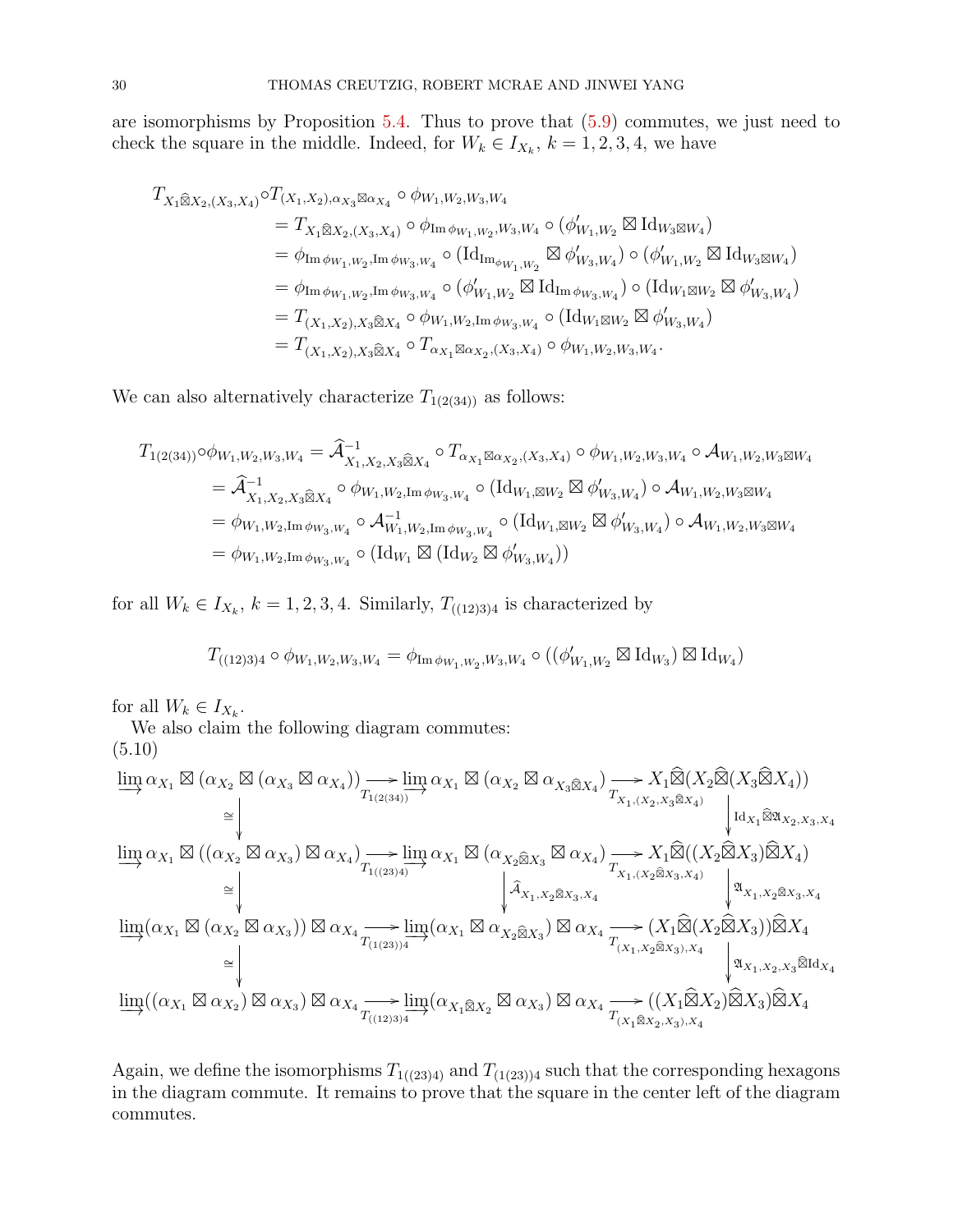We need an alternate description of 
$$
T_{1((23)4)}
$$
, so for  $W_k \in I_{X_k}$ ,  $k = 1, 2, 3, 4$ , we calculate:  
\n $T_{X_1,(X_2\widehat{\boxtimes}X_3,X_4)} \circ T_{1((23)4)} \circ \phi_{W_1,W_2,W_3,W_4}$   
\n $= (\mathrm{Id}_{X_1}\widehat{\boxtimes} \mathfrak{A}_{X_2,X_3,X_4}) \circ T_{X_1,(X_2,X_3\widehat{\boxtimes}X_4)} \circ T_{1(2(34))} \circ \phi_{W_1,W_2,W_3,W_4} \circ (\mathrm{Id}_{W_1} \boxtimes \mathcal{A}_{W_2,W_3,W_4}^{-1})$   
\n $= (\mathrm{Id}_{X_1}\widehat{\boxtimes} \mathfrak{A}_{X_2,X_3,X_4}) \circ T_{X_1,(X_2,X_3\widehat{\boxtimes}X_4)} \circ \phi_{W_1,W_2,\mathrm{Im}\,\phi_{W_3,W_4}} \circ$   
\n $\circ (\mathrm{Id}_{W_1} \boxtimes (\mathrm{Id}_{W_2} \boxtimes \phi'_{W_3,W_4})) \circ (\mathrm{Id}_{W_1} \boxtimes \mathcal{A}_{W_2,W_3,W_4}^{-1})$   
\n $= (\mathrm{Id}_{X_1}\widehat{\boxtimes} \mathfrak{A}_{X_2,X_3,X_4}) \circ \phi_{W_1,\mathrm{Im}\,\phi_{W_2,\mathrm{Im}\,\phi_{W_3,W_4}} \circ (\mathrm{Id}_{W_1} \boxtimes \mathcal{A}_{W_2,\mathrm{Im}\,\phi_{W_3,W_4}}^{-1})$   
\n $\circ (\mathrm{Id}_{W_1} \boxtimes (\mathrm{Id}_{W_2} \boxtimes \phi'_{W_3,W_4})) \circ (\mathrm{Id}_{W_1} \boxtimes \mathcal{A}_{W_2,W_3,W_4}^{-1})$   
\n $= \phi_{W_1,\mathfrak{A}_{X_2,X_3,X_4}(\mathrm{Im}\,\phi_{W_2,\mathrm{Im}\,\phi_{W_3,W_4}}) \circ (\mathrm{Id}_{W_1} \boxtimes \mathfrak{A}_{X_2,X_3,X_4}^{-1}|\mathrm{Im}\,\phi_{W_2,\mathrm{Im}\,\phi_{W_3,W_4}}) \circ (\mathrm{Id}_{W_1} \boxtimes \mathcal{A}_{W_2,W_3,W_4}^{-1})$   
\

Now,

$$
\mathfrak{A}_{X_2, X_3, X_4}|_{\text{Im}\,\phi_{W_2, \text{Im}\,\phi_{W_3, W_4}} \circ \phi'_{W_2, \text{Im}\,\phi_{W_3, W_4}} \circ (\text{Id}_{W_2} \boxtimes \phi'_{W_3, W_4})
$$
\n
$$
= T_{(X_2, X_3), X_4} \circ \widehat{A}_{X_2, X_3, X_4} \circ T_{X_2, (X_3, X_4)}^{-1} \circ \phi_{W_2, \text{Im}\,\phi_{W_3, W_4}} \circ (\text{Id}_{W_2} \boxtimes \phi'_{W_3, W_4})
$$
\n
$$
= T_{(X_2, X_3), X_4} \circ \widehat{A}_{X_2, X_3, X_4} \circ \phi_{W_2, W_3, W_4}
$$
\n
$$
= T_{(X_2, X_3), X_4} \circ \phi_{W_2, W_3, W_4} \circ \mathcal{A}_{W_2, W_3, W_4}
$$
\n
$$
= \phi'_{\text{Im}\,\phi_{W_2, W_3}, W_4} \circ (\phi'_{W_2, W_3} \boxtimes \text{Id}_{W_4}) \circ \mathcal{A}_{W_2, W_3, W_4}.
$$

So this means

$$
T_{X_1,(X_2\widehat{\boxtimes}X_3,X_4)} \circ T_{1((23)4)} \circ \phi_{W_1,W_2,W_3,W_4}
$$
  
=  $\phi_{W_1,\operatorname{Im} \phi_{\operatorname{Im} \phi_{W_2,W_3},W_4}} \circ (\operatorname{Id}_{W_1} \boxtimes \phi'_{\operatorname{Im} \phi_{W_2,W_3},W_4}) \circ (\operatorname{Id}_{W_1} \boxtimes (\phi'_{W_2,W_3} \boxtimes \operatorname{Id}_{W_4}))$   
=  $T_{X_1,(X_2\widehat{\boxtimes}X_3,X_4)} \circ \phi_{W_1,\operatorname{Im} \phi_{W_2,W_3},W_4} \circ (\operatorname{Id}_{W_1} \boxtimes (\phi'_{W_2,W_3} \boxtimes \operatorname{Id}_{W_4})).$ 

That is,  $T_{1((23)4)}$  is the unique homomorphism such that

$$
T_{1((23)4)} \circ \phi_{W_1,W_2,W_3,W_4} = \phi_{W_1,\operatorname{Im} \phi_{W_2,W_3},W_4} \circ (\operatorname{Id}_{W_1} \boxtimes (\phi'_{W_2,W_3} \boxtimes \operatorname{Id}_{W_4}))
$$

for all  $W_k \in I_{X_k}$ ,  $k = 1, 2, 3, 4$ . Similarly, we can prove that

$$
T_{(1(23))4} \circ \phi_{W_1,W_2,W_3,W_4} = \phi_{W_1,\operatorname{Im} \phi_{W_2,W_3},W_4} \circ ((\operatorname{Id}_{W_1} \boxtimes \phi'_{W_2,W_3}) \boxtimes \operatorname{Id}_{W_4})
$$

for  $W_k \in I_{X_k}$ .

Now we can prove that the center left square in [\(5.10\)](#page-29-0) commutes:

$$
\begin{split}\n\widehat{\mathcal{A}}_{X_1, X_2 \widehat{\boxtimes} X_3, X_4} \circ T_{1((23)4)} & \circ \phi_{W_1, W_2, W_3, W_4} \\
&= \widehat{\mathcal{A}}_{X_1, X_2 \widehat{\boxtimes} X_3, X_4} \circ \phi_{W_1, \text{Im} \phi_{W_2, W_3}, W_4} \circ (\text{Id}_{W_1} \boxtimes (\phi'_{W_2, W_3} \boxtimes \text{Id}_{W_4})) \\
&= \phi_{W_1, \text{Im} \phi_{W_2, W_3}, W_4} \circ \mathcal{A}_{W_1, \text{Im} \phi_{W_2, W_3}, W_4} \circ (\text{Id}_{W_1} \boxtimes (\phi'_{W_2, W_3} \boxtimes \text{Id}_{W_4})) \\
&= \phi_{W_1, \text{Im} \phi_{W_2, W_3}, W_4} \circ ((\text{Id}_{W_1} \boxtimes \phi'_{W_2, W_3}) \boxtimes \text{Id}_{W_4}) \circ \mathcal{A}_{W_1, W_2 \boxtimes W_3, W_4} \\
&= T_{(1(23))4} \circ \phi_{W_1, W_2, W_3, W_4} \circ \mathcal{A}_{W_1, W_2 \boxtimes W_3, W_4}\n\end{split}
$$

for all  $W_1, W_2, W_3, W_4$ , as required. Now the pentagon axiom for  $\mathfrak A$  follows from the commu-tative diagrams [\(5.9\)](#page-28-1) and [\(5.10\)](#page-29-0), the fact that  $T_{1(2(34))}$  and  $T_{X_1,(X_2,X_3\widehat{\boxtimes}X_4)}$  are isomorphisms, and the pentagon axiom for A.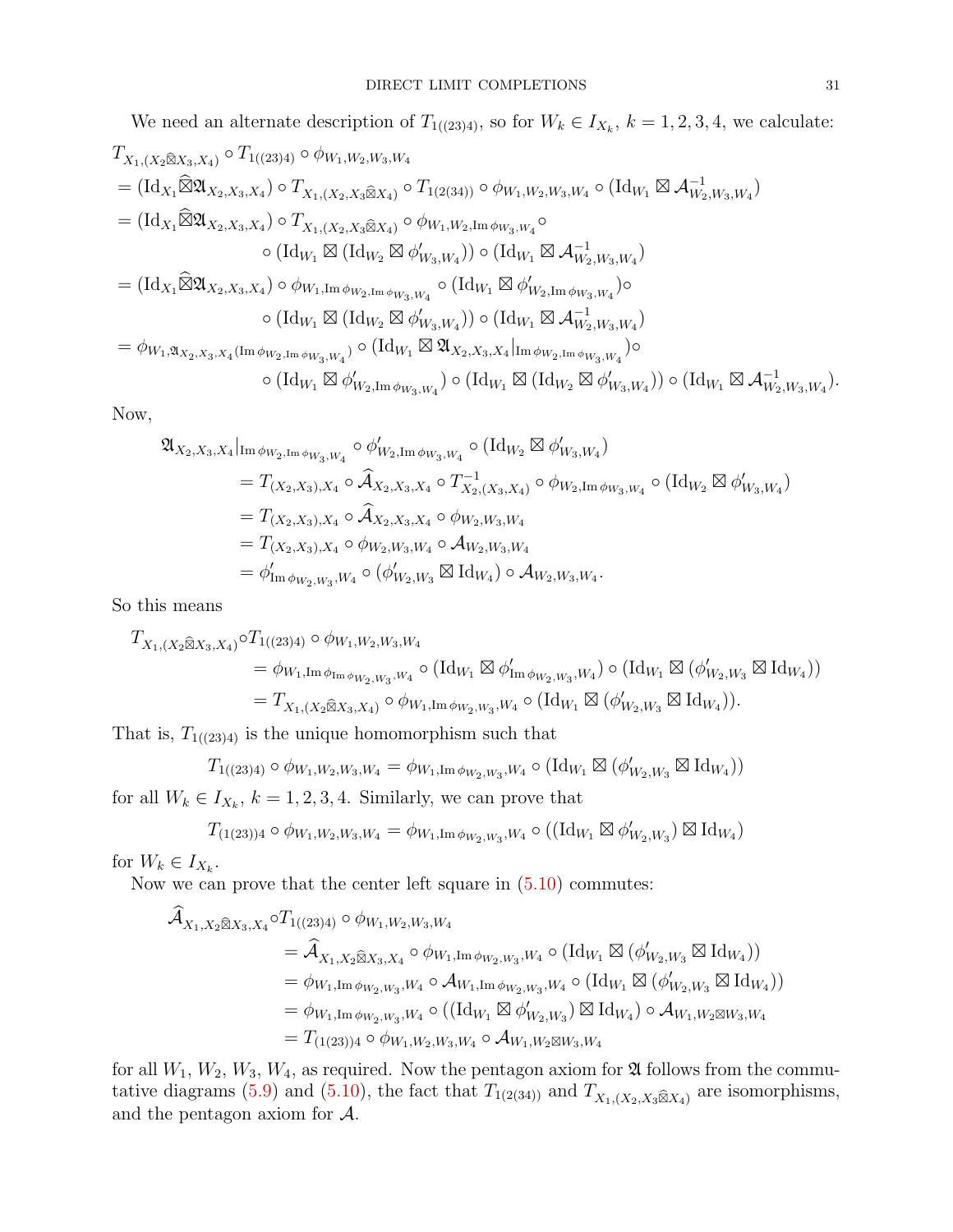Next, the hexagon axioms for  $\text{Ind}(\mathcal{C})$  follow from the hexagon axioms in  $\mathcal{C}$ , the fact that  $T_{X_1,(X_2,X_3)}$  is an isomorphism, and the following diagrams for modules  $X_1, X_2, X_3$  in  $\text{Ind}(\mathcal{C}),$ provided they commute:

$$
W_1 \boxtimes (W_2 \boxtimes W_3) \xrightarrow{\phi_{W_1, W_2, W_3}} \lim_{\lambda} \alpha_{X_1} \boxtimes (\alpha_{X_2} \boxtimes \alpha_{X_3}) \xrightarrow{T_{X_1, (X_2, X_3)}} \lim_{\lambda} \alpha_{X_1} \boxtimes \alpha_{X_2 \boxtimes X_3}
$$
  
\n
$$
\downarrow \hat{\lambda}_{X_1, X_2, X_3} \qquad \qquad \downarrow \hat{\lambda}_{X_1, X_2, X_3} \qquad \qquad \downarrow \hat{\lambda}_{X_1, X_2, X_3}
$$
  
\n
$$
(W_1 \boxtimes W_2) \boxtimes W_3 \xrightarrow{\phi_{W_1, W_2, W_3}} \lim_{\lambda} (\alpha_{X_1} \boxtimes \alpha_{X_2}) \boxtimes \alpha_{X_3} \xrightarrow{T_{(X_1, X_2), X_3}} \lim_{\lambda} \alpha_{X_1 \widehat{\boxtimes} X_2} \boxtimes \alpha_{X_3}
$$
  
\n
$$
\uparrow \hat{\lambda}_{X_1, X_2, X_3}
$$
  
\n
$$
\downarrow \hat{\lambda}_{X_1, X_2, X_3}
$$
  
\n
$$
\downarrow \hat{\lambda}_{X_1, X_2, X_3}
$$
  
\n
$$
\downarrow \hat{\lambda}_{X_1, X_2, X_3}
$$
  
\n
$$
\downarrow \hat{\lambda}_{X_1, X_2, X_3}
$$
  
\n
$$
\downarrow \hat{\lambda}_{X_1, X_2, X_3}
$$
  
\n
$$
\downarrow \hat{\lambda}_{X_1, X_2, X_3}
$$
  
\n
$$
\downarrow \hat{\lambda}_{X_2, X_1, X_2}
$$
  
\n
$$
\downarrow \hat{\lambda}_{X_3, X_1, X_2}
$$
  
\n
$$
\downarrow \hat{\lambda}_{X_3, X_1, X_2}
$$
  
\n
$$
\downarrow \hat{\lambda}_{X_3, X_1, X_2}
$$
  
\n
$$
\downarrow \hat{\lambda}_{X_3, X_1, X_2}
$$
  
\n
$$
\downarrow \hat{\lambda}_{X_3, X_1, X_2}
$$
  
\n
$$
\downarrow \hat{\lambda}_{X_3, X_1, X_2}
$$
  
\n
$$
\downarrow
$$

and

W<sup>1</sup> - (W<sup>2</sup> - W3) <sup>φ</sup>W1,W2,W<sup>3</sup> / IdW<sup>1</sup> -R±<sup>1</sup> lim−→ <sup>α</sup><sup>X</sup><sup>1</sup> - (α<sup>X</sup><sup>2</sup> α<sup>X</sup><sup>3</sup> ) TX1,(X2,X3) /lim−→ <sup>α</sup><sup>X</sup><sup>1</sup> α<sup>X</sup>2<sup>b</sup>X<sup>3</sup> IdX<sup>1</sup> bRb±<sup>1</sup> W<sup>1</sup> - (W<sup>3</sup> - W2) <sup>φ</sup>W1,W3,W<sup>2</sup> / AW1,W3,W<sup>2</sup> lim−→ <sup>α</sup><sup>X</sup><sup>1</sup> - (α<sup>X</sup><sup>3</sup> α<sup>X</sup><sup>2</sup> ) <sup>A</sup>bX1,X3,X<sup>2</sup> TX1,(X3,X2) /lim−→ <sup>α</sup><sup>X</sup><sup>1</sup> α<sup>X</sup>3<sup>b</sup>X<sup>2</sup> AX1,X3,X<sup>2</sup> (W<sup>1</sup> - W3) - W<sup>2</sup> <sup>φ</sup>W1,W3,W<sup>2</sup> / R±1-IdW<sup>2</sup> lim−→(α<sup>X</sup><sup>1</sup> α<sup>X</sup><sup>3</sup> ) α<sup>X</sup><sup>2</sup> <sup>T</sup>(X1,X3),X<sup>2</sup> /lim−→ <sup>α</sup><sup>X</sup>1<sup>b</sup>X<sup>3</sup> α<sup>X</sup><sup>2</sup> <sup>R</sup>b±1<sup>b</sup>IdX<sup>2</sup> (W<sup>3</sup> - W1) - W<sup>2</sup> φW3,W1,W<sup>2</sup> /lim−→(α<sup>X</sup><sup>3</sup> α<sup>X</sup><sup>1</sup> ) <sup>α</sup><sup>X</sup><sup>2</sup> <sup>T</sup>(X3,X1),X<sup>2</sup> /lim−→ <sup>α</sup><sup>X</sup>3<sup>b</sup>X<sup>1</sup> α<sup>X</sup><sup>2</sup>

for  $W_k \in I_{X_k}$ . We just need to consider the cycles in the diagrams that involve braiding isomorphisms. Indeed, we have

$$
\hat{\mathcal{R}}^{\pm 1} \circ T_{(X_1, X_2), X_3} \circ \phi_{W_1, W_2, W_3} = \hat{\mathcal{R}}^{\pm 1} \circ \phi_{\text{Im} \phi_{W_1, W_2}, W_3} \circ (\phi'_{W_1, W_2} \boxtimes \text{Id}_{W_3})
$$
  
\n
$$
= \phi_{W_3, \text{Im} \phi_{W_1, W_2}} \circ \mathcal{R}^{\pm 1} \circ (\phi'_{W_1, W_2} \boxtimes \text{Id}_{W_3})
$$
  
\n
$$
= \phi_{W_3, \text{Im} \phi_{W_1, W_2}} \circ (\text{Id}_{W_3} \boxtimes \phi'_{W_1, W_2}) \circ \mathcal{R}^{\pm 1}
$$
  
\n
$$
= T_{X_3, (X_1, X_2)} \circ \phi_{W_3, W_1, W_2} \circ \mathcal{R}^{\pm 1}
$$

and

$$
\begin{split} (\mathrm{Id}_{X_1} \widehat{\boxtimes} \widehat{\mathcal{R}}^{\pm 1}) \circ T_{X_1, (X_2, X_3)} \circ \phi_{W_1, W_2, W_3} &= (\mathrm{Id}_{X_1} \widehat{\boxtimes} \widehat{\mathcal{R}}^{\pm 1}) \circ \phi_{W_1, \mathrm{Im} \phi_{W_2, W_3}} \circ (\mathrm{Id}_{W_1} \boxtimes \phi'_{W_2, W_3}) \\ &= \phi_{W_1, \widehat{\mathcal{R}}^{\pm 1}(\mathrm{Im} \phi_{W_2, W_3})} \circ (\mathrm{Id}_{W_1} \boxtimes \widehat{\mathcal{R}}^{\pm 1}|_{\mathrm{Im} \phi_{W_2, W_3}}) \circ (\mathrm{Id}_{W_1} \boxtimes \phi'_{W_2, W_3}) \\ &= \phi_{W_1, \mathrm{Im} \phi_{W_3, W_2}} \circ (\mathrm{Id}_{W_1} \boxtimes \phi'_{W_3, W_2}) \circ (\mathrm{Id}_{W_1} \boxtimes \mathcal{R}^{\pm 1}) \\ &= T_{X_1, (X_3, X_2)} \circ \phi_{W_1, W_3, W_2} \circ (\mathrm{Id}_{W_1} \boxtimes \mathcal{R}^{\pm 1}). \end{split}
$$

Similarly,

$$
(\widehat{\mathcal{R}}^{\pm 1} \widehat{\boxtimes} \mathrm{Id}_{X_2}) \circ T_{(X_1, X_3), X_2} \circ \phi_{W_1, W_3, W_2} = T_{(X_3, X_1), X_2} \circ \phi_{W_3, W_1, W_2} \circ (\mathcal{R}^{\pm 1} \boxtimes \mathrm{Id}_{W_2}),
$$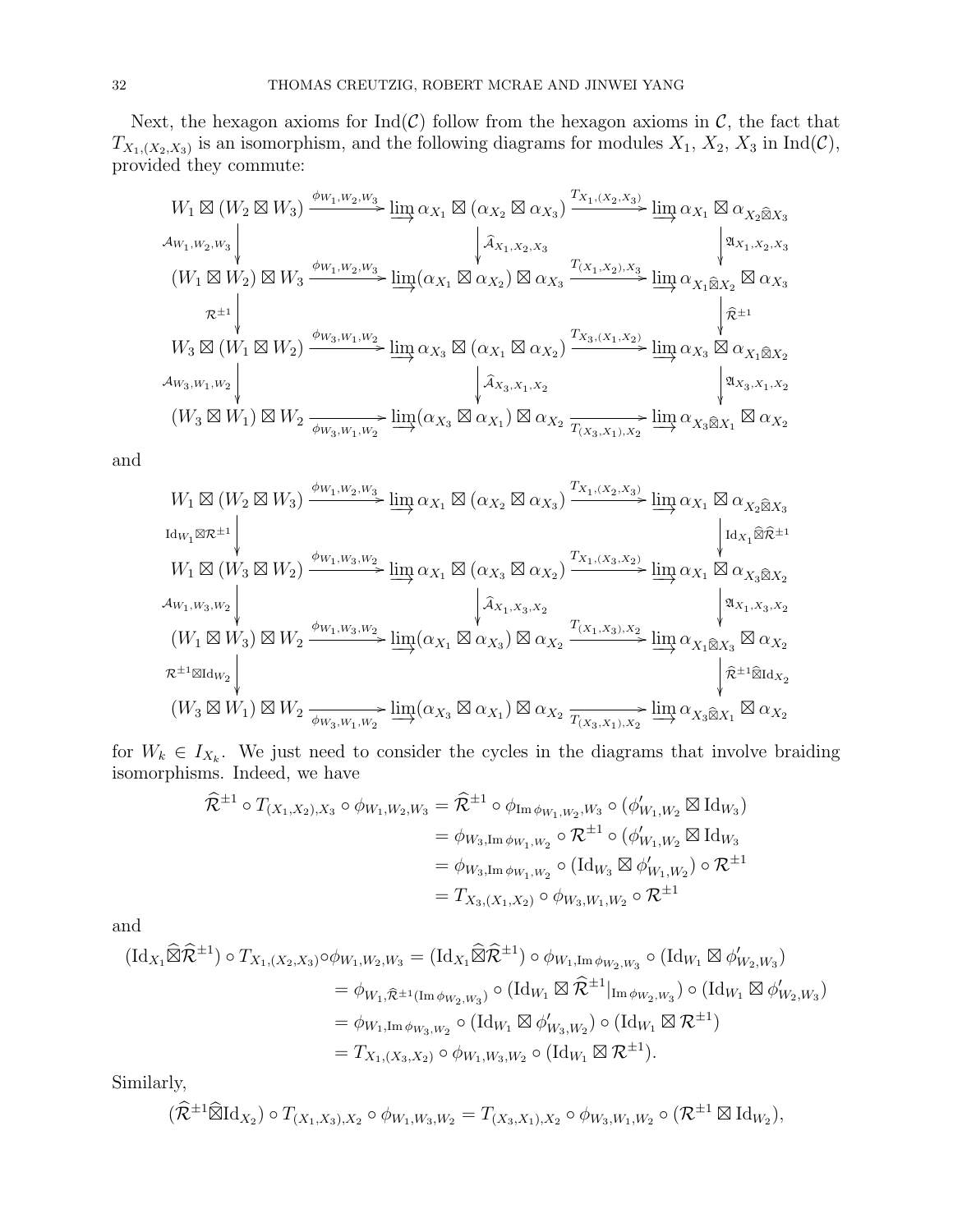so the hexagon axioms hold for  $\mathcal{R}$ .

Finally, we need to show that  $\Theta$  is a twist on Ind(C), that is,  $\Theta_V = \text{Id}_V$  and the balancing equation

$$
\Theta_{X_1\widehat{\boxtimes}X_2}=\widehat{\mathcal{R}}_{X_2,X_1}\circ \widehat{\mathcal{R}}_{X_1,X_2}\circ (\Theta_{X_1}\widehat{\boxtimes} \Theta_{X_2})
$$

holds for modules  $X_1$ ,  $X_2$  in Ind(C). Because  $\theta_V = \text{Id}_V$ , the definition shows that  $\theta_V =$ Id<sub>lim $\alpha_V$ </sub>. So  $\Theta_V = Q_V \circ Q_V^{-1} = \text{Id}_V$ . For the balancing equation, we need to show that

(5.11) 
$$
\Theta_{X_1\widehat{\boxtimes}X_2}\circ\phi_{W_1,W_2}=\widehat{\mathcal{R}}_{X_2,X_1}\circ\widehat{\mathcal{R}}_{X_1,X_2}\circ(\Theta_{X_1}\widehat{\boxtimes}\Theta_{X_2})\circ\phi_{W_1,W_2}
$$

for  $(W_1, W_2) \in I_{X_1} \times I_{X_2}$ . On the one hand, the definitions, [\(5.4\)](#page-26-1), and the balancing equation for  $\theta$  show

<span id="page-32-0"></span>
$$
\begin{split}\n\widehat{\mathcal{R}}_{X_2,X_1} \circ \widehat{\mathcal{R}}_{X_1,X_2} \circ (\Theta_{X_1} \widehat{\boxtimes} \Theta_{X_2}) \circ \phi_{W_1,W_2} \\
&= \widehat{\mathcal{R}}_{X_2,X_1} \circ \widehat{\mathcal{R}}_{X_1,X_2} \circ \phi_{\Theta_{X_1}(W_1),\Theta_{X_2}(W_2)} \circ (\Theta_{X_1}|_{W_1} \boxtimes \Theta_{X_2}|_{W_2}) \\
&= \widehat{\mathcal{R}}_{X_2,X_1} \circ \widehat{\mathcal{R}}_{X_1,X_2} \circ \phi_{W_1,W_2} \circ (\theta_{W_1} \boxtimes \theta_{W_2}) \\
&= \phi_{W_1,W_2} \circ \mathcal{R}_{W_2,W_1} \circ \mathcal{R}_{W_1,W_2} \circ (\theta_{W_1} \boxtimes \theta_{W_2}) \\
&= \phi_{W_1,W_2} \circ \theta_{W_1 \boxtimes W_2}.\n\end{split}
$$

On the other hand, since  $\text{Im } \phi_{W_1,W_2}$  is a C-submodule of  $X_1 \widehat{\boxtimes} X_2$ , we can use [\(5.4\)](#page-26-1) and the naturality of  $\theta$  to conclude

$$
\begin{aligned} \Theta_{X_1 \widehat{\boxtimes} X_2} \circ \phi_{W_1, W_2} &= \Theta_{X_1 \widehat{\boxtimes} X_2} \circ i_{\operatorname{Im} \phi_{W_1, W_2}} \circ \phi'_{W_1, W_2} \\ &= i_{\operatorname{Im} \phi_{W_1, W_2}} \circ \theta_{\operatorname{Im} \phi_{W_1, W_2}} \circ \phi'_{W_1, W_2} \\ &= i_{\operatorname{Im} \phi_{W_1, W_2}} \circ \phi'_{W_1, W_2} \circ \theta_{W_1 \boxtimes W_2} \\ &= \phi_{W_1, W_2} \circ \theta_{W_1 \boxtimes W_2}, \end{aligned}
$$

recalling that  $\phi'_{W_1,W_2}$  denotes the surjection  $W_1 \boxtimes W_2 \to \text{Im } \phi_{W_1,W_2}$  induced by  $\phi_{W_1,W_2}$ . This proves  $(5.11)$ .

Since C is a subcategory of  $Ind(\mathcal{C})$ , we should check that the braided tensor category structure on  $\text{Ind}(\mathcal{C})$  is actually an extension of the braided tensor category structure on  $\mathcal{C}$ :

**Theorem 5.6.** The embedding of C into  $Ind(C)$  is a braided tensor functor. In particular, the restriction of the braided tensor category structure with twist  $(Ind(C), \widehat{\boxtimes}, V, \mathfrak{l}, \mathfrak{r}, \mathfrak{A}, \widehat{\mathcal{R}}, \Theta)$ to C is equivalent to  $(C, \boxtimes, V, l, r, \mathcal{A}, \mathcal{R}, \theta)$ .

*Proof.* First observe from [\(5.4\)](#page-26-1) that  $\Theta_W = \theta_W$  for modules W in C.

<span id="page-32-1"></span>Now to show that the embedding of C into  $\text{Ind}(\mathcal{C})$  is a braided tensor functor, we need a natural isomorphism  $Q : \widehat{\boxtimes}\vert_{\mathcal{C}\times\mathcal{C}} \to \boxtimes$  such that the diagrams

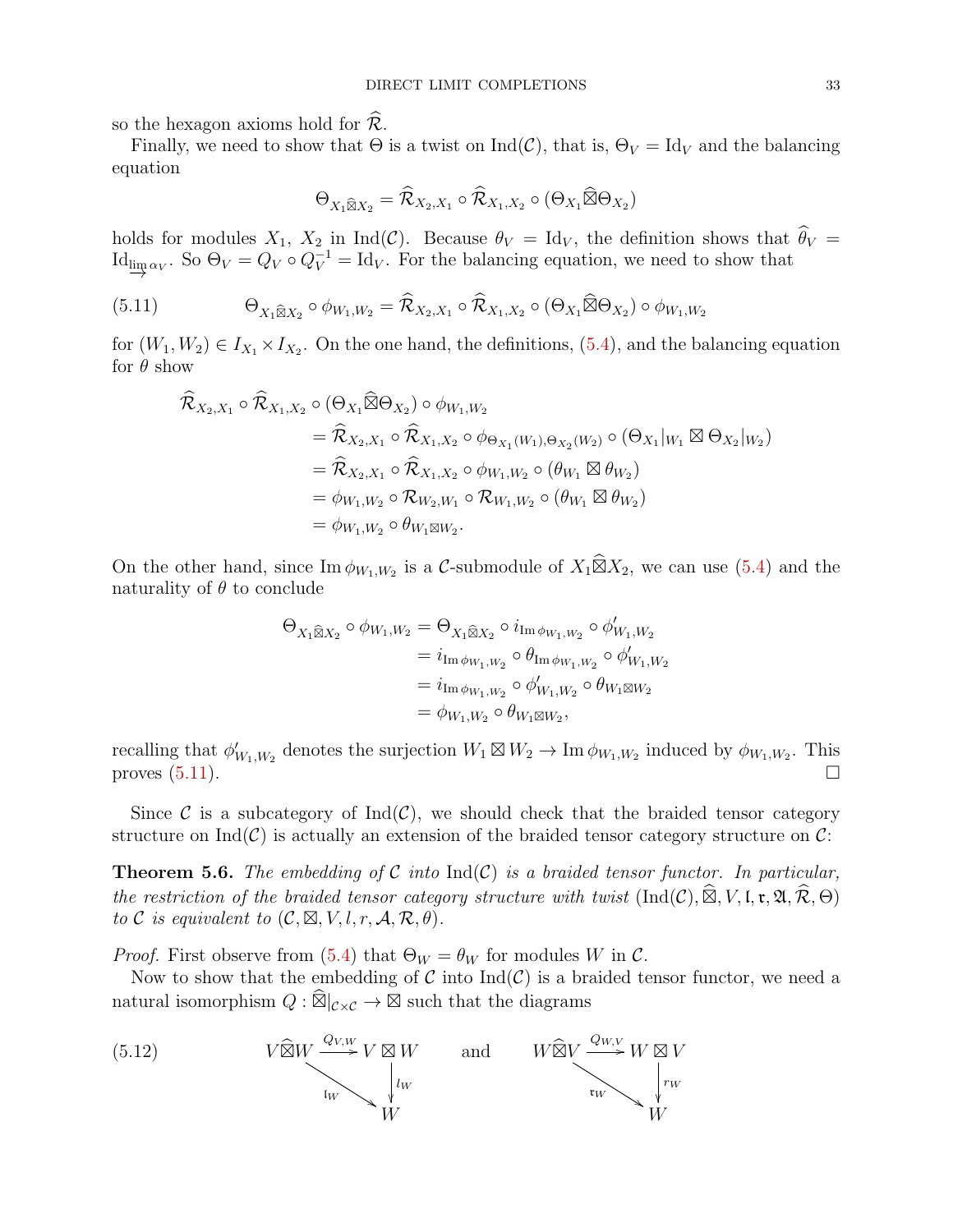commute for any module  $W$  in  $\mathcal{C}$ , the diagram

<span id="page-33-1"></span>(5.13)  
\n
$$
W_1 \widehat{\boxtimes} (W_2 \widehat{\boxtimes} W_3) \xrightarrow{\mathfrak{A}_{W_1, W_2, W_3}} (W_1 \widehat{\boxtimes} W_2) \widehat{\boxtimes} W_3
$$
\n
$$
W_1 \widehat{\boxtimes} (W_2 \boxtimes W_3) \xrightarrow{\mathfrak{A}_{W_1, W_2} \widehat{\boxtimes} \mathrm{Id}_{W_3}}
$$
\n
$$
W_1 \widehat{\boxtimes} (W_2 \boxtimes W_3) \xrightarrow{\mathfrak{A}_{W_1, W_2, W_3}} (W_1 \boxtimes W_2) \widehat{\boxtimes} W_3
$$
\n
$$
W_1 \boxtimes (W_2 \boxtimes W_3) \xrightarrow{\mathfrak{A}_{W_1, W_2, W_3}} (W_1 \boxtimes W_2) \boxtimes W_3
$$

commutes for any modules  $W_1$ ,  $W_2$ , and  $W_3$  in  $\mathcal{C}$ , and the diagram

(5.14) 
$$
W_{1} \widehat{\boxtimes} W_{2} \xrightarrow{\widehat{\mathcal{R}}_{W_{1},W_{2}}} W_{2} \widehat{\boxtimes} W_{1}
$$

$$
Q_{W_{1},W_{2}} \downarrow \qquad Q_{W_{2},W_{1}}
$$

$$
W_{1} \boxtimes W_{2} \xrightarrow{\widehat{\mathcal{R}}_{W_{1},W_{2}}} W_{2} \boxtimes W_{1}
$$

commutes for modules  $W_1$  and  $W_2$  in  $\mathcal{C}$ .

For modules  $W_1$  and  $W_2$  in  $\mathcal{C}$ , we define  $Q_{W_1,W_2}$  to be the unique morphism such that

<span id="page-33-2"></span>

commutes for all  $U_1 \in I_{W_1}$  and  $U_2 \in I_{W_2}$ . It is clear from the universal property of  $\lim_{n \to \infty} \alpha_{W_1} \boxtimes$  $\alpha_{W_2}$  that  $Q_{W_1,W_2}$  exists, and it is an isomorphism with inverse  $\phi_{W_1,W_2}$ . Indeed, the definition of  $Q_{W_1,W_2}$  shows that

$$
Q_{W_1,W_2} \circ \phi_{W_1,W_2} = \mathrm{Id}_{W_1} \boxtimes \mathrm{Id}_{W_2} = \mathrm{Id}_{W_1 \boxtimes W_2}.
$$

On the other hand, the diagram



for  $U_1 \in I_{W_1}$  and  $U_2 \in I_{W_2}$  shows that

<span id="page-33-0"></span>
$$
\phi_{W_1,W_2} \circ Q_{W_1,W_2} = \mathrm{Id}_{W_1 \widehat{\boxtimes} W_2}.
$$

(The triangle on the right side here commutes because  $i_{U_1} = f_{U_1}^{W_1}$  $U_1^{W_1}$  and  $i_{U_2} = f_{U_2}^{W_2}$  $\binom{W_2}{U_2}$ .) We also need to show that  $Q$  is a natural isomorphism, that is,

(5.15) 
$$
Q_{\widetilde{W}_1,\widetilde{W}_2} \circ (F_1 \widehat{\boxtimes} F_2) = (F_1 \boxtimes F_2) \circ Q_{W_1,W_2}
$$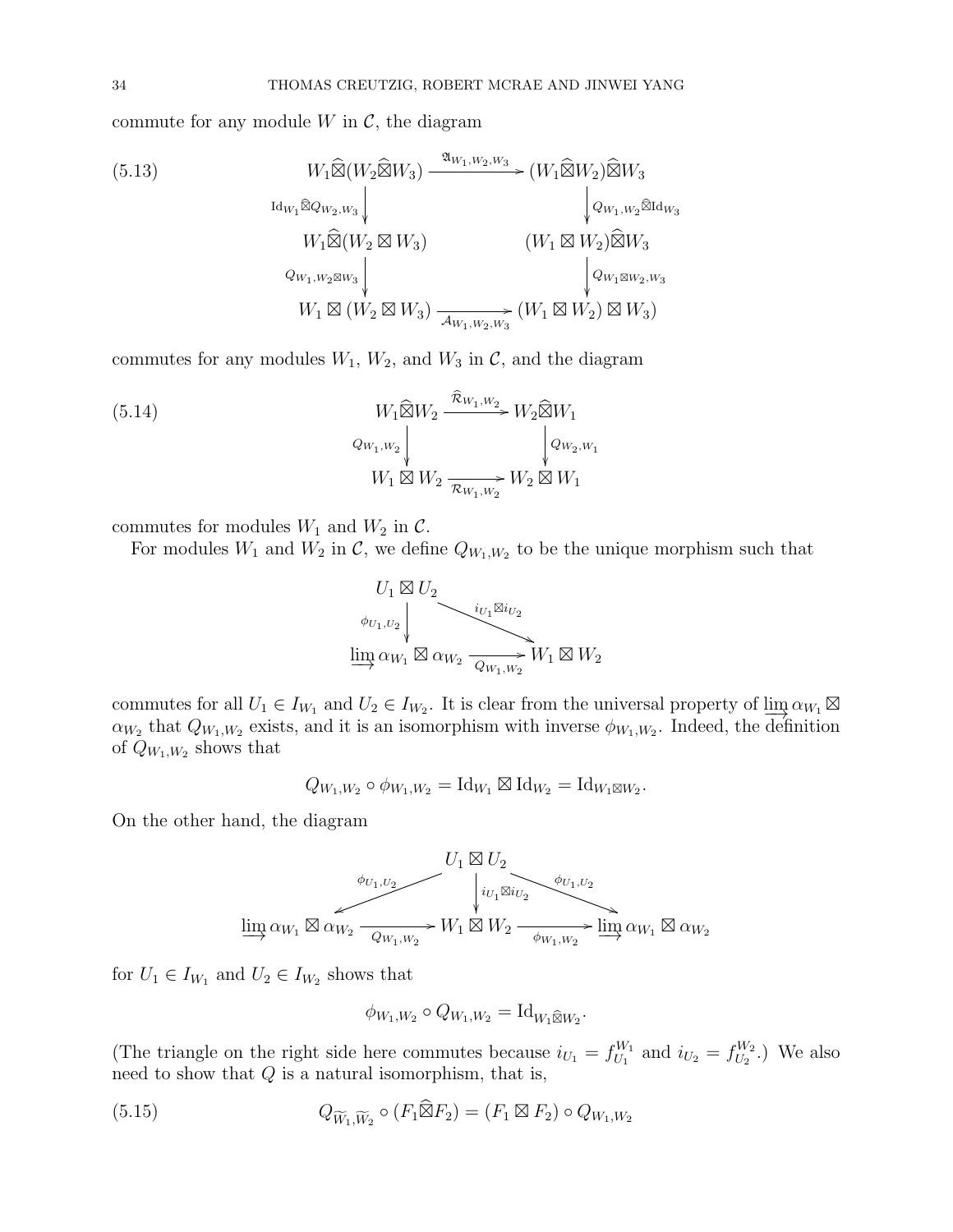for homomorphisms  $F_1: W_1 \to \widetilde{W}_1$  and  $F_2: W_2 \to \widetilde{W}_2$  in C. From the commutative diagram

$$
U_1 \boxtimes U_2 \xrightarrow{F_1|_{U_1} \boxtimes F_2|_{U_2}} F_1(U_1) \boxtimes F_2(U_2)
$$
\n
$$
\phi_{U_1, U_2} \downarrow \phi_{F_1(U_1), F_2(U_2)} \downarrow \phi_{F_1(U_1), F_2(U_2)}
$$
\n
$$
\underline{\lim_{\longrightarrow}} \alpha_{W_1} \boxtimes \alpha_{W_2} \xrightarrow{F_1 \widehat{\otimes} F_2} \underline{\lim_{\longrightarrow}} \alpha_{\widetilde{W}_1} \boxtimes \alpha_{\widetilde{W}_2} \xrightarrow{Q_{\widetilde{W}_1, \widetilde{W}_2}} \widetilde{W}_1 \boxtimes \widetilde{W}_2
$$

for  $U_1 \in I_{W_1}$  and  $U_2 \in I_{W_2}$ , we get

$$
Q_{\widetilde{W}_1, \widetilde{W}_2} \circ (F_1 \widehat{\boxtimes} F_2) \circ \phi_{U_1, U_2} = (i_{F_1(U_1)} \boxtimes i_{F_2(U_2)}) \circ (F_1|_{U_1} \boxtimes F_2|_{U_2})
$$
  
= 
$$
(F_1 \boxtimes F_2) \circ (i_{U_1} \boxtimes i_{U_2})
$$
  
= 
$$
(F_1 \boxtimes F_2) \circ Q_{W_1, W_2} \circ \phi_{U_1, U_2}.
$$

This proves [\(5.15\)](#page-33-0).

Now the diagrams in [\(5.12\)](#page-32-1) commute as a consequence of the definitions of  $\mathfrak{l}_W$  and  $\mathfrak{r}_W$ together with the diagrams

$$
\begin{array}{c}\nU \boxtimes \widetilde{U} \xrightarrow{iv \boxtimes \mathrm{Id}_{\widetilde{U}}} V \boxtimes \widetilde{U} \xrightarrow{l_{\widetilde{U}}} \widetilde{U} \\
\phi_{U, \widetilde{U}} \downarrow \\
V \widehat{\boxtimes} W \xrightarrow{iv \boxtimes i_{\widetilde{U}}} V \boxtimes W \xrightarrow{l_{W} \boxtimes i_{\widetilde{U}}} \begin{matrix} l_{\widetilde{U}} \\
i_{\widetilde{U}} \\
\hline\n\end{matrix} \\
V \widehat{\boxtimes} W \xrightarrow{Q_{V, W}} V \boxtimes W \xrightarrow{l_{W}} W\n\end{array}
$$

and

$$
\begin{array}{c}\n\widetilde{U} \boxtimes U \xrightarrow{\mathrm{Id}_{\widetilde{U}} \boxtimes i_U} \widetilde{U} \boxtimes V \xrightarrow{\phantom{U} \widetilde{v} } \widetilde{U} \\ \n\phi_{\widetilde{U},U} \Big\downarrow \qquad \qquad i_{\widetilde{U}} \boxtimes i_U \Big\downarrow \qquad \qquad i_{\widetilde{U}} \boxtimes \mathrm{Id}_V \qquad \qquad i_{\widetilde{U}} \\ \nW \widehat{\boxtimes} V \xrightarrow{\phantom{U} \widetilde{Q}_{W,V}} W \boxtimes V \xrightarrow{\phantom{U} \widetilde{r}_W} W \end{array}
$$

for  $U \in I_V$ ,  $\widetilde{U} \in I_W$ , which commute by the naturality of the unit isomorphisms in  $\mathcal{C}$ . For the diagram [\(5.13\)](#page-33-1), we need to show that

$$
\mathcal{A}_{W_1,W_2,W_3} \circ Q_{W_1,W_2 \boxtimes W_3} \circ (\mathrm{Id}_{W_1} \widehat{\boxtimes} Q_{W_2,W_3}) \circ T_{W_1,(W_2,W_3)}
$$
\n
$$
= Q_{W_1 \boxtimes W_2,W_3} \circ (Q_{W_1,W_2} \widehat{\boxtimes} \mathrm{Id}_{W_3}) \circ T_{(W_1,W_2),W_3} \circ \widehat{\mathcal{A}}_{W_1,W_2,W_3}
$$

as morphisms in W from  $\underline{\lim}_{\alpha_{W_1}} \boxtimes (\alpha_{W_2} \boxtimes \alpha_{W_3})$  to  $(W_1 \boxtimes W_2) \boxtimes W_3$ . This follows from the calculations

$$
\begin{split}\n& \mathcal{A}_{W_1,W_2,W_3} \circ Q_{W_1,W_2 \boxtimes W_3} \circ (\mathrm{Id}_{W_1} \widehat{\boxtimes} Q_{W_2,W_3}) \circ T_{W_1,(W_2,W_3)} \circ \phi_{U_1,U_2,U_3} \\
&= \mathcal{A}_{W_1,W_2,W_3} \circ Q_{W_1,W_2 \boxtimes W_3} \circ (\mathrm{Id}_{W_1} \widehat{\boxtimes} Q_{W_2,W_3}) \circ \phi_{U_1,\mathrm{Im} \phi_{U_2,U_3}} \circ (\mathrm{Id}_{U_1} \boxtimes \phi'_{U_2,U_3}) \\
&= \mathcal{A}_{W_1,W_2,W_3} \circ Q_{W_1,W_2 \boxtimes W_3} \circ \phi_{U_1,Q_{W_2,W_3}(\mathrm{Im} \phi_{U_2,U_3})} \circ (\mathrm{Id}_{U_1} \boxtimes Q_{W_2,W_3}|_{\mathrm{Im} \phi_{U_2,U_3}}) \circ (\mathrm{Id}_{U_1} \boxtimes \phi'_{U_2,U_3}) \\
&= \mathcal{A}_{W_1,W_2,W_3} \circ Q_{W_1,W_2 \boxtimes W_3} \circ \phi_{U_1,\mathrm{Im}(i_{U_2} \boxtimes i_{U_3})} \circ (\mathrm{Id}_{U_1} \boxtimes (i_{U_2} \boxtimes i_{U_3})') \\
&= \mathcal{A}_{W_1,W_2,W_3} \circ (i_{U_1} \boxtimes (i_{U_2} \boxtimes i_{U_3})) \\
&= ((i_{U_1} \boxtimes i_{U_2}) \boxtimes i_{U_3}) \circ \mathcal{A}_{U_1,U_2,U_3}\n\end{split}
$$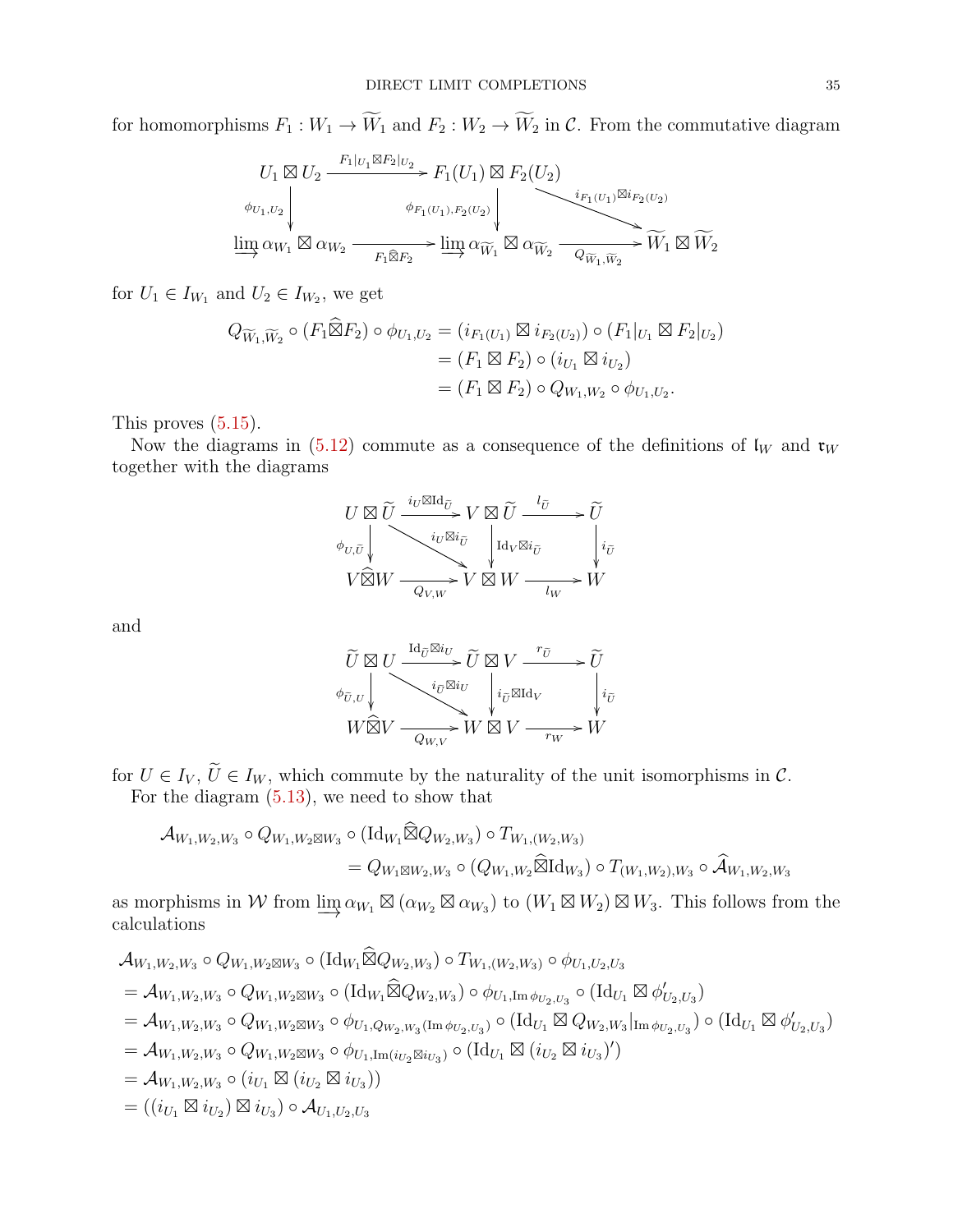and

$$
Q_{W_1 \boxtimes W_2, W_3} \circ (Q_{W_1, W_2} \widehat{\boxtimes} \mathrm{Id}_{W_3}) \circ T_{(W_1, W_2), W_3} \circ \widehat{\mathcal{A}}_{W_1, W_2, W_3} \circ \phi_{U_1, U_2, U_3}
$$
  
\n
$$
= Q_{W_1 \boxtimes W_2, W_3} \circ (Q_{W_1, W_2} \widehat{\boxtimes} \mathrm{Id}_{W_3}) \circ T_{(W_1, W_2), W_3} \circ \phi_{U_1, U_2, U_3} \circ \mathcal{A}_{U_1, U_2, U_3}
$$
  
\n
$$
= Q_{W_1 \boxtimes W_2, W_3} \circ (Q_{W_1, W_2} \widehat{\boxtimes} \mathrm{Id}_{W_3}) \circ \phi_{\mathrm{Im} \phi_{U_1, U_2, U_3}} \circ (\phi'_{U_1, U_2} \boxtimes \mathrm{Id}_{U_3}) \circ \mathcal{A}_{U_1, U_2, U_3}
$$
  
\n
$$
= Q_{W_1 \boxtimes W_2, W_3} \circ \phi_{Q_{W_1, W_2}(\mathrm{Im} \phi_{U_1, U_2}), U_3} \circ (Q_{W_1, W_2}|_{\mathrm{Im} \phi_{U_1, U_2}} \boxtimes \mathrm{Id}_{U_3}) \circ (\phi'_{U_1, U_2} \boxtimes \mathrm{Id}_{U_3}) \circ \mathcal{A}_{U_1, U_2, U_3}
$$
  
\n
$$
= Q_{W_1 \boxtimes W_2, W_3} \circ \phi_{\mathrm{Im}(i_{U_1} \boxtimes i_{U_2}), U_3} \circ ((i_{U_1} \boxtimes i_{U_2})' \boxtimes \mathrm{Id}_{U_3}) \circ \mathcal{A}_{U_1, U_2, U_3}
$$
  
\n
$$
= ((i_{U_1} \boxtimes i_{U_2}) \boxtimes i_{U_3}) \circ \mathcal{A}_{U_1, U_2, U_3}
$$

for objects  $U_j \in I_{W_j}$ ,  $j = 1, 2, 3$ . Here  $(i_{U_1} \boxtimes i_{U_2})' : U_1 \boxtimes U_2 \to \text{Im}(i_{U_1} \boxtimes i_{U_2})$  is the surjection induced by  $i_{U_1} \boxtimes i_{U_2}$ , and  $(i_{U_2} \boxtimes i_{U_3})'$  is similar.

Finally, [\(5.14\)](#page-33-2) commutes as a result of the calculation

$$
Q_{W_2,W_1} \circ \mathcal{R}_{W_1,W_2} \circ \phi_{U_1,U_2} = Q_{W_2,W_1} \circ \phi_{U_2,U_1} \circ \mathcal{R}_{U_1,U_2}
$$
  
=  $(i_{U_2} \boxtimes i_{U_1}) \circ \mathcal{R}_{U_1,U_2}$   
=  $\mathcal{R}_{W_1,W_2} \circ (i_{U_1} \boxtimes i_{U_2})$   
=  $\mathcal{R}_{W_1,W_2} \circ Q_{W_1,W_2} \circ \phi_{U_1,U_2}$ 

<span id="page-35-0"></span>for objects  $U_1 \in I_{W_1}$  and  $U_2 \in I_{W_2}$ .

# 6. The direct limit completion as a vertex tensor category

Although the last section shows that braided tensor category structure on  $\mathcal C$  extends to braided tensor category structure on  $\text{Ind}(\mathcal{C})$ , we have not yet shown that this braided tensor category structure on  $\text{Ind}(\mathcal{C})$  is the correct vertex algebraic structure. Especially, we have not yet related this braided tensor category structure to intertwining operators. In this section, we complete the proof of Theorem [1.1;](#page-1-0) the remaining conditions for this theorem that we need to impose now are the following:

<span id="page-35-1"></span>**Assumption 6.1.** The category  $\mathcal C$  of grading-restricted generalized V-modules satisfies:

- (1) The braided tensor category structure on  $\mathcal C$  is induced from vertex tensor category structure as described in Section [2.](#page-3-0)
- (2) For any intertwining operator  $\mathcal Y$  of type  $\binom{X}{W_1 W_2}$  where  $W_1, W_2$  are modules in  $\mathcal C$  and X is a generalized module in  $\text{Ind}(\mathcal{C})$ , the image  $\text{Im }\mathcal{Y} \subseteq X$  is a module in  $\mathcal{C}$ .

Using these conditions, as well as the assumptions of the previous sections, we first prove:

<span id="page-35-2"></span>**Theorem 6.2.** Let  $X_1$  and  $X_2$  be modules in  $\text{Ind}(\mathcal{C})$ .

(1) There is an intertwining operator  $\mathcal{Y}_{X_1,X_2}$  of type  $\binom{X_1\widehat{\otimes}X_2}{X_1X_2}$  such that if  $W_1 \subseteq X_1$  and  $W_2 \subseteq X_2$  are any C-submodules, then

$$
\mathcal{Y}_{X_1,X_2} \circ (i_{W_1} \otimes i_{W_2}) = \phi_{W_1,W_2} \circ \mathcal{Y}_{W_1,W_2},
$$

where  $i_{W_1}: W_1 \to X_1$ ,  $i_{W_2}: W_2 \to X_2$  are the inclusions and  $\mathcal{Y}_{W_1,W_2}$  is the tensor product intertwining operator of type  $\binom{W_1 \boxtimes W_2}{W_1 \oplus W_2}$  $\frac{W_1\boxtimes W_2}{W_1\,W_2}$  in C.

(2) For any weak module  $X_3$  in  $\text{Ind}(\mathcal{C})$ , the linear map

$$
\text{Hom}_V(X_1 \widehat{\boxtimes} X_2, X_3) \to \mathcal{V}^{X_3}_{X_1, X_2}
$$
\n
$$
F \mapsto F \circ \mathcal{Y}_{X_1, X_2}
$$

. В последните последните последните последните последните последните последните последните последните последн<br>В 1990 година от селото на селото на селото на селото на селото на селото на селото на селото на селото на сел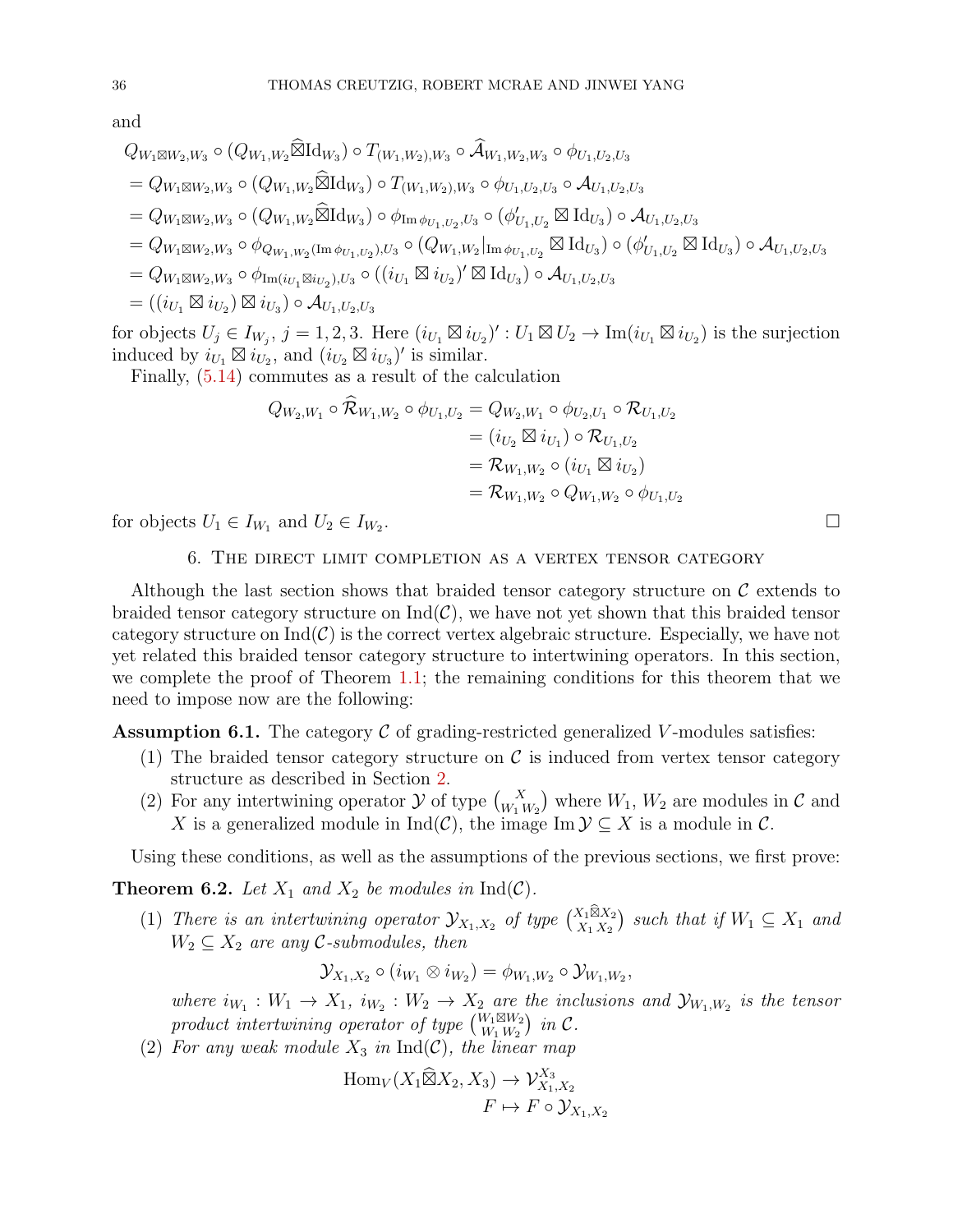#### is an isomorphism.

*Proof.* To construct  $\mathcal{Y}_{X_1,X_2}$ , we first need to show that  $(X_1 \otimes X_2, \{i_{W_1} \otimes i_{W_2}\}_{(W_1,W_2) \in I_{X_1} \times I_{X_2}})$ is a direct limit (in the category of vector spaces) of the inductive system

$$
\alpha_{X_1} \otimes \alpha_{X_2} : I_{X_1} \times I_{X_2} \to \mathcal{V}ec
$$

defined by

$$
(\alpha_{X_1} \otimes \alpha_{X_2})(W_1, W_2) = W_1 \otimes W_2
$$

for  $W_1 \in I_{X_1}, W_2 \in I_{X_2}$ , and by

$$
f_{W_1,W_2}^{\widetilde{W}_1,\widetilde{W}_2}=f_{W_1}^{\widetilde{W}_1}\otimes f_{W_2}^{\widetilde{W}_2}.
$$

In fact, since  $(X_1 \otimes X_2, \{i_{W_1} \otimes i_{W_2}\}_{(W_1, W_2) \in I_{X_1} \times I_{X_2}})$  is a target of  $\alpha_{X_1} \otimes \alpha_{X_2}$ , there is a unique linear map

$$
F_{X_1,X_2} : \varinjlim \alpha_{X_1} \otimes \alpha_{X_2} \to X_1 \otimes X_2
$$

such that  $F_{X_1,X_2} \circ \phi_{W_1,W_2} = i_{W_1} \otimes i_{W_2}$  for  $W_1 \in I_{X_1}, W_2 \in I_{X_2}$ . The map  $F_{X_1,X_2}$  is surjective because  $X_1$  and  $X_2$  are both the unions of their C-submodules. To show that  $F_{X_1,X_2}$  is also injective, we use the injectivity of  $i_{W_1} \otimes i_{W_2}$ , which follows from the exactness of the tensor product on Vec: If  $F_{X_1,X_2}(i_{W_1,W_2}(\tilde{w})) = 0$  for some  $\tilde{w} \in W_1 \otimes W_2$ , then  $(i_{W_1} \otimes i_{W_2})(\tilde{w}) = 0$ <br>as well so that  $\tilde{w} = 0$ . Thus  $F_{X_1,X_2}(i_{W_1,W_2}(\tilde{w}))$  is an isomorphism that identifies  $(X_1 \otimes X_2, i_{W_$ as well, so that  $\widetilde{w} = 0$ . Thus  $F_{X_1, X_2}$  is an isomorphism that identifies  $(X_1 \otimes X_2, \{i_{W_1} \otimes$ <br>in  $\downarrow$  we set all with the direct limit of  $\alpha_X \otimes \alpha_Y$  $i_{W_2}\}_{(W_1, W_2) \in I_{X_1} \times I_{X_2}}$  with the direct limit of  $\alpha_{X_1} \otimes \alpha_{X_2}$ .

Now by the universal property of direct limits in  $\mathcal{V}ec$ , there is a unique linear map

$$
\mathcal{Y}_{X_1,X_2}(\cdot,x)\cdot:X_1\otimes X_2\to (X_1\widehat{\boxtimes}X_2)[\log x]\{x\}
$$

such that the diagram

$$
W_1 \otimes W_2 \xrightarrow{\mathcal{Y}_{W_1,W_2}} (W_1 \boxtimes W_2) [\log x] \{x\}
$$
  

$$
i_{W_1 \otimes i_{W_2}} \downarrow \qquad \qquad \downarrow \phi_{W_1,W_2}
$$
  

$$
X_1 \otimes X_2 \xrightarrow{\mathcal{Y}_{X_1,X_2}} (X_1 \widehat{\boxtimes} X_2) [\log x] \{x\}
$$

commutes for all  $W_1 \in I_{X_1}$  and  $W_2 \in I_{X_2}$ . Indeed,  $\mathcal{Y}_{X_1,X_2}$  is well defined because

$$
\phi_{\widetilde{W}_1,\widetilde{W}_2}\circ \mathcal{Y}_{\widetilde{W}_1,\widetilde{W}_2}\circ (f_{W_1}^{\widetilde{W}_1}\otimes f_{W_2}^{\widetilde{W}_2})=\phi_{\widetilde{W}_1,\widetilde{W}_2}\circ (f_{W_1}^{\widetilde{W}_1}\boxtimes f_{W_2}^{\widetilde{W}_2})\circ \mathcal{Y}_{W_1,W_2}=\phi_{W_1,W_2}\circ \mathcal{Y}_{W_1,W_2},
$$

by definition of the tensor product of morphisms in  $\mathcal{C}$ . Then  $\mathcal{Y}_{X_1,X_2}$  is an intertwining operator because each  $\mathcal{Y}_{W_1,W_2}$  is an intertwining operator and because  $X_j$  for  $j=1,2$  is the union of its C-submodules. For example,  $\mathcal{Y}_{X_1,X_2}$  satisfies the  $L(-1)$ -derivative property because

$$
\frac{d}{dx}\mathcal{Y}_{X_1,X_2}(i_{W_1}(w_1),x)i_{W_2}(w_2) = \phi_{W_1,W_2}\left(\frac{d}{dx}\mathcal{Y}_{W_1,W_2}(w_1,x)w_2\right)
$$
\n
$$
= \phi_{W_1,W_2}\left(\mathcal{Y}_{W_1,W_2}(L_{W_1}(-1)w_1,x)w_2\right)
$$
\n
$$
= \mathcal{Y}_{X_1,X_2}(i_{W_1}(L_{W_1}(-1)w_1),x)i_{W_2}(w_2)
$$
\n
$$
= \mathcal{Y}_{X_1,X_2}(L_{X_1}(-1)i_{W_1}(w_1),x)i_{W_2}(w_2)
$$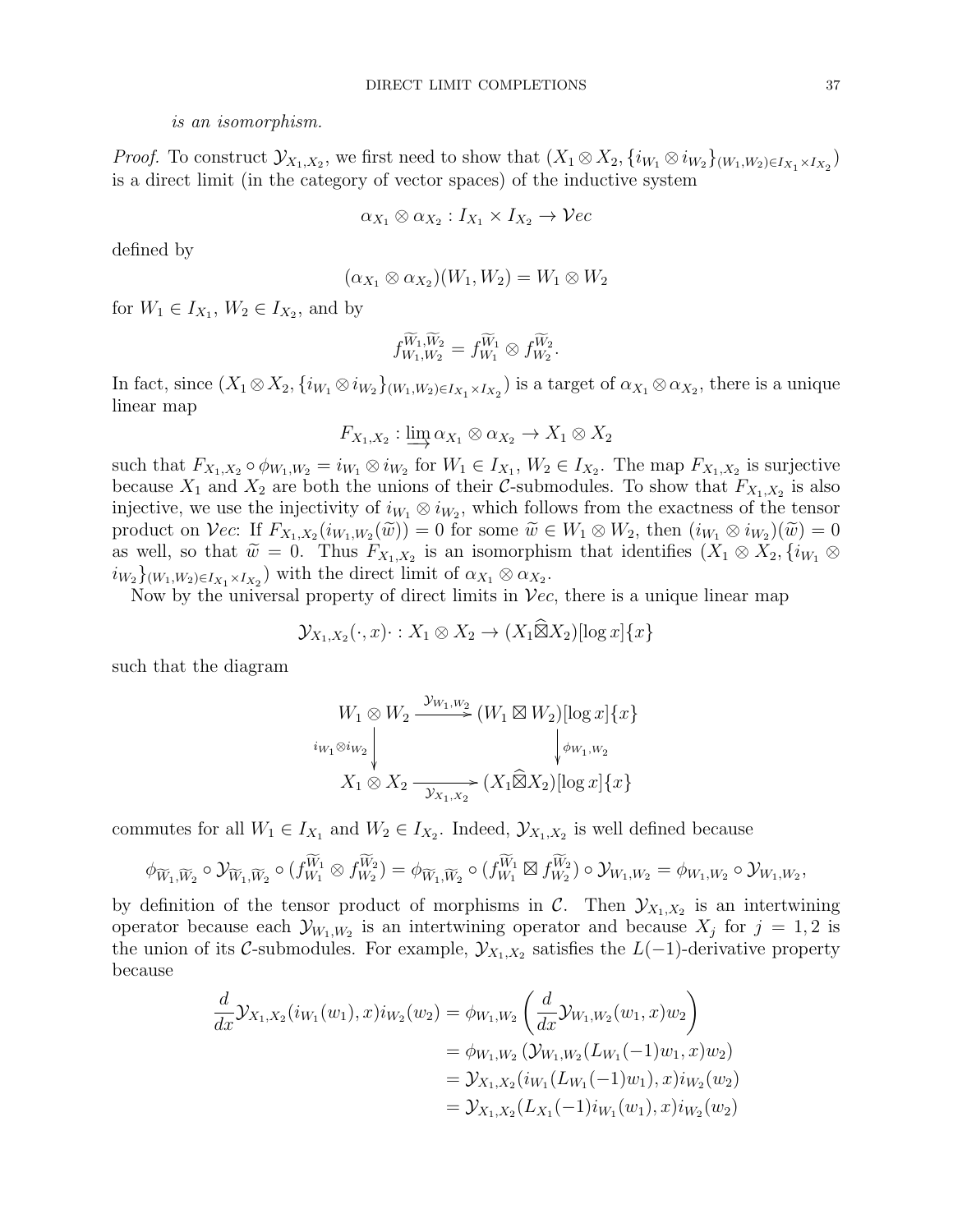for  $W_1 \in I_{X_1}, W_2 \in I_{X_2}, w_1 \in W_1$ , and  $w_2 \in W_2$ . Similarly, the Jacobi identity follows from the relations

$$
Y_{X_1\widehat{\boxtimes}X_2}(v,x_1)\mathcal{Y}_{X_1,X_2}(i_{W_1}(w_1),x_2)i_{W_2}(w_2)
$$
  
\n
$$
= Y_{X_1\widehat{\boxtimes}X_2}(v,x_1)\phi_{W_1,W_2}(\mathcal{Y}_{W_1,W_2}(w_1,x_2)w_2)
$$
  
\n
$$
= \phi_{W_1,W_2}(Y_{W_1\boxtimes W_2}(v,x_1)\mathcal{Y}_{W_1,W_2}(w_1,x_2)w_2),
$$
  
\n
$$
\mathcal{Y}_{X_1,X_2}(i_{W_1}(w_1),x_2)Y_{X_2}(v,x_1)i_{W_2}(w_2)
$$
  
\n
$$
= \mathcal{Y}_{X_1,X_2}(i_{W_1}(w_1),x_2)i_{W_2}(Y_{W_2}(v,x_1)w_2)
$$
  
\n
$$
= \phi_{W_1,W_2}(\mathcal{Y}_{W_1,W_2}(w_1,x_2)Y_{W_2}(v,x_1)w_2),
$$
  
\n
$$
\mathcal{Y}_{X_1,X_2}(Y_{X_1}(v,x_0)i_{W_1}(w_1),x_2)i_{W_2}(w_2)
$$
  
\n
$$
= \mathcal{Y}_{X_1,X_2}(i_{W_1}(Y_{W_1}(v,x_0)w_1),x_2)i_{W_2}(w_2)
$$
  
\n
$$
= \phi_{W_1,W_2}(\mathcal{Y}_{W_1,W_2}(Y_{W_1},v,x_0)w_1,x_2)w_2)
$$

and the fact that  $\mathcal{Y}_{W_1,W_2}$  satisfies the Jacobi identity. This proves part (1) of the theorem.

For part (2), we need to show that if  $\mathcal Y$  is an intertwining operator of type  $\binom{X_3}{X_1 X_2}$ , then there is a unique weak V-module homomorphism  $F: X_1 \widehat{\boxtimes} X_2 \to X_3$  such that  $F \circ \mathcal{Y}_{X_1, X_2} = \mathcal{Y}$ . For each  $W_1 \in I_{X_1}$  and  $W_2 \in I_{X_2}$ ,  $\mathcal{Y} \circ (i_{W_1} \otimes i_{W_2})$  is an intertwining operator of type  $\binom{X_3}{W_1 W_2}$ , so by Assumption [6.1\(](#page-35-1)2), Im  $\mathcal{Y} \circ (i_{W_1} \otimes i_{W_2})$  is an object of C. Then by the universal property of the tensor product in C, there is a unique V-module homomorphism  $F_{W_1,W_2}: W_1 \boxtimes W_2 \to X_3$ such that

<span id="page-37-0"></span>
$$
\mathcal{Y}\circ(i_{W_1}\otimes i_{W_2})=F_{W_1,W_2}\circ\mathcal{Y}_{W_1,W_2}.
$$

By the universal property of the direct limit  $X_1 \widehat{\boxtimes} X_2 = \varinjlim \alpha_{X_1} \boxtimes \alpha_{X_2}$ , there is then a unique weak V-module homomorphism  $F: X_1 \widehat{\boxtimes} X_2 \to X_3$  such that  $F \circ \phi_{W_1,W_2} = F_{W_1,W_2}$ , provided

(6.1) 
$$
F_{\widetilde{W}_1,\widetilde{W}_2} \circ (f_{W_1}^{\widetilde{W}_1} \boxtimes f_{W_2}^{\widetilde{W}_2}) = F_{W_1,W_2}
$$

for all  $W_1 \subseteq W_1$  in  $I_{X_1}$  and  $W_2 \subseteq W_2$  in  $I_{X_2}$ . To show this, we calculate

$$
F_{\widetilde{W}_1, \widetilde{W}_2} \circ (f_{W_1}^{\widetilde{W}_1} \boxtimes f_{W_2}^{\widetilde{W}_2}) \circ \mathcal{Y}_{W_1, W_2} = F_{\widetilde{W}_1, \widetilde{W}_2} \circ \mathcal{Y}_{\widetilde{W}_1, \widetilde{W}_2} \circ (f_{W_1}^{\widetilde{W}_1} \otimes f_{W_2}^{\widetilde{W}_2})
$$
  
=  $\mathcal{Y} \circ (i_{\widetilde{W}_1} \otimes i_{\widetilde{W}_2}) \circ (f_{W_1}^{\widetilde{W}_1} \otimes f_{W_2}^{\widetilde{W}_2})$   
=  $\mathcal{Y} \circ (i_{W_1} \otimes i_{W_2})$   
=  $F_{W_1, W_2} \circ \mathcal{Y}_{W_1, W_2}.$ 

Then [\(6.1\)](#page-37-0) follows from the surjectivity of  $\mathcal{Y}_{W_1,W_2}$ . This shows that F exists. Then for  $W_1 \in I_{X_1}, W_2 \in I_{X_2}$ , we have

$$
F \circ \mathcal{Y}_{X_1, X_2} \circ (i_{W_1} \otimes i_{W_2}) = F \circ \phi_{W_1, W_2} \circ \mathcal{Y}_{W_1, W_2}
$$
  
=  $F_{W_1, W_2} \circ \mathcal{Y}_{W_1, W_2}$   
=  $\mathcal{Y} \circ (i_{W_1} \otimes i_{W_2}).$ 

Since  $X_1 \otimes X_2$  is the union of the images of such  $i_{W_1} \otimes i_{W_2}$ , we get  $F \circ \mathcal{Y}_{X_1,X_2} = \mathcal{Y}$ . Finally, the uniqueness of F follows from surjectivity of the intertwining operator  $\mathcal{Y}_{X_1,X_2}$ . This surjectivity is a consequence of the definition of  $\mathcal{Y}_{X_1,X_2}$ , since  $X_1 \widehat{\boxtimes} X_2$  is spanned by the images of  $\phi_{W_1,W_2}$  for  $W_1 \in I_{X_1}$  and  $W_2 \in I_{X_2}$ , and since each  $\mathcal{Y}_{W_1,W_2}$  is surjective.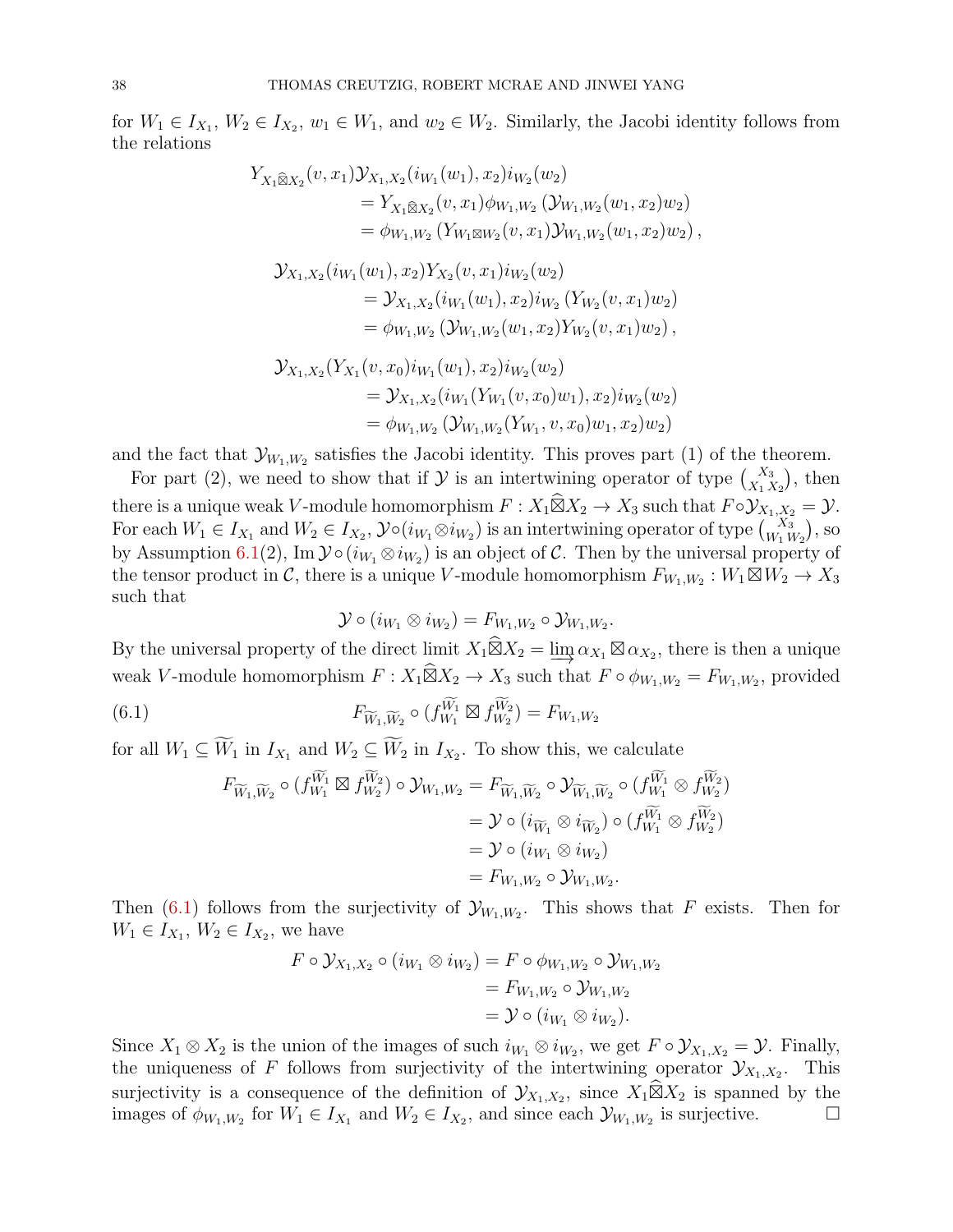We will use the intertwining operators  $\mathcal{Y}_{X_1,X_2}$  of the preceding theorem to describe the tensor category structure on  $\text{Ind}(\mathcal{C})$ . For describing the associativity isomorphisms, we will use the fact that every weak module X in  $\text{Ind}(\mathcal{C})$  is a generalized V-module, so that the contragredient  $X' = \bigoplus_{h \in \mathbb{C}} X_{[h]}^*$  exists, though not necessarily as a module in Ind(C). Note that the full vector space dual  $(X')^*$  contains the algebraic completion  $\overline{X} = \prod_{h \in \mathbb{C}} X_{[h]}$ , but these two vector spaces are not equal unless all the  $X_{[h]}$  are finite dimensional. A gradingpreserving linear map  $f: W \to X$  between two generalized V-modules extends to a linear map  $\overline{f}: \overline{W} \to \overline{X}$  in the obvious way. It also induces a grading-preserving linear map

$$
f^*: X' \to W'
$$

that satisfies

$$
\langle f^*(b'), \overline{w} \rangle = \langle b', \overline{f}(\overline{w}) \rangle
$$

for  $b' \in X'$  and  $\overline{w} \in \overline{W}$ .

<span id="page-38-2"></span>**Theorem 6.3.** Under Assumptions [4.1,](#page-14-1) [5.1,](#page-19-1) and [6.1,](#page-35-1) the braided tensor category with twist structure on  $\mathrm{Ind}(\mathcal{C})$  is given as follows:

(1) The tensor product of objects  $X_1$  and  $X_2$  in  $\text{Ind}(\mathcal{C})$  is  $X_1 \widehat{\boxtimes} X_2$  and the tensor product of morphisms  $F_1: X_1 \to \widetilde{X}_1$  and  $F_2: X_2 \to \widetilde{X}_2$  is characterized by

$$
(F_1 \widehat{\boxtimes} F_2) \left(\mathcal{Y}_{X_1, X_2}(b_1, x) b_2\right) = \mathcal{Y}_{\widetilde{X}_1, \widetilde{X}_2}(F_1(b_1), x) F_2(b_2)
$$

for  $b_1 \in X_1, b_2 \in X_2$ .

(2) The unit object of  $Ind(C)$  is V, and for a module X in  $Ind(C)$  the unit isomorphisms are given by

$$
\mathfrak{l}_X\left(\mathcal{Y}_{V,X}(v,x)b\right) = Y_X(v,x)b \quad and \quad \mathfrak{r}_X\left(\mathcal{Y}_{X,V}(b,x)v\right) = e^{xL(-1)}Y_X(v,-x)b
$$

for  $v \in V$ ,  $b \in X$ .

(3) For modules  $X_1$ ,  $X_2$ , and  $X_3$  in Ind(C), for vectors  $b_1 \in X_1$ ,  $b_2 \in X_2$ , and  $b_3 \in X_3$ , and for  $r_1, r_2 \in \mathbb{R}$  such that  $r_1 > r_2 > r_1 - r_2 > 0$ , the series

(6.2) 
$$
\sum_{h \in \mathbb{C}} \mathcal{Y}_{X_1, X_2 \widehat{\boxtimes} X_3}(b_1, e^{\ln r_1}) \pi_h \left( \mathcal{Y}_{X_2, X_3}(b_2, e^{\ln r_2}) b_3 \right)
$$

of vectors in  $X_1 \widehat{\boxtimes} (X_2 \widehat{\boxtimes} X_3)$  converges absolutely to a vector

$$
\mathcal{Y}_{X_1, X_2 \widehat{\boxtimes} X_3}(b_1, e^{\ln r_1}) \mathcal{Y}_{X_2, X_3}(b_2, e^{\ln r_2}) b_3 \in \overline{X_1 \widehat{\boxtimes} (X_2 \widehat{\boxtimes} X_3)} \subseteq ((X_1 \widehat{\boxtimes} (X_2 \widehat{\boxtimes} X_3))')^*,
$$

and the series

<span id="page-38-0"></span>(6.3) 
$$
\sum_{h \in \mathbb{C}} \mathcal{Y}_{X_1 \widehat{\boxtimes} X_2, X_3} \left( \pi_h \left( \mathcal{Y}_{X_1, X_2} (b_1, e^{\ln(r_1 - r_2)}) b_2 \right), e^{\ln r_2} \right) b_3
$$

of vectors in  $(X_1 \widehat{\boxtimes} X_2) \widehat{\boxtimes} X_3$  converges absolutely to a vector

$$
\mathcal{Y}_{X_1\widehat{\boxtimes}X_2,X_3}(\mathcal{Y}_{X_1,X_2}(b_1,e^{\ln(r_1-r_2)})b_2,e^{\ln r_2})b_3 \in \overline{(X_1\widehat{\boxtimes}X_2)\widehat{\boxtimes}X_3} \subseteq (((X_1\widehat{\boxtimes}X_2)\widehat{\boxtimes}X_3)')^*.
$$
  
Moreover,

<span id="page-38-1"></span>(6.4) 
$$
\overline{\mathcal{A}_{X_1,X_2,X_3}} \left( \mathcal{Y}_{X_1,X_2 \hat{\boxtimes} X_3} (b_1, e^{\ln r_1}) \mathcal{Y}_{X_2,X_3} (b_2, e^{\ln r_2}) b_3 \right) \n= \mathcal{Y}_{X_1 \hat{\boxtimes} X_2,X_3} \left( \mathcal{Y}_{X_1,X_2} (b_1, e^{\ln (r_1 - r_2)}) b_2, e^{\ln r_2} \right) b_3.
$$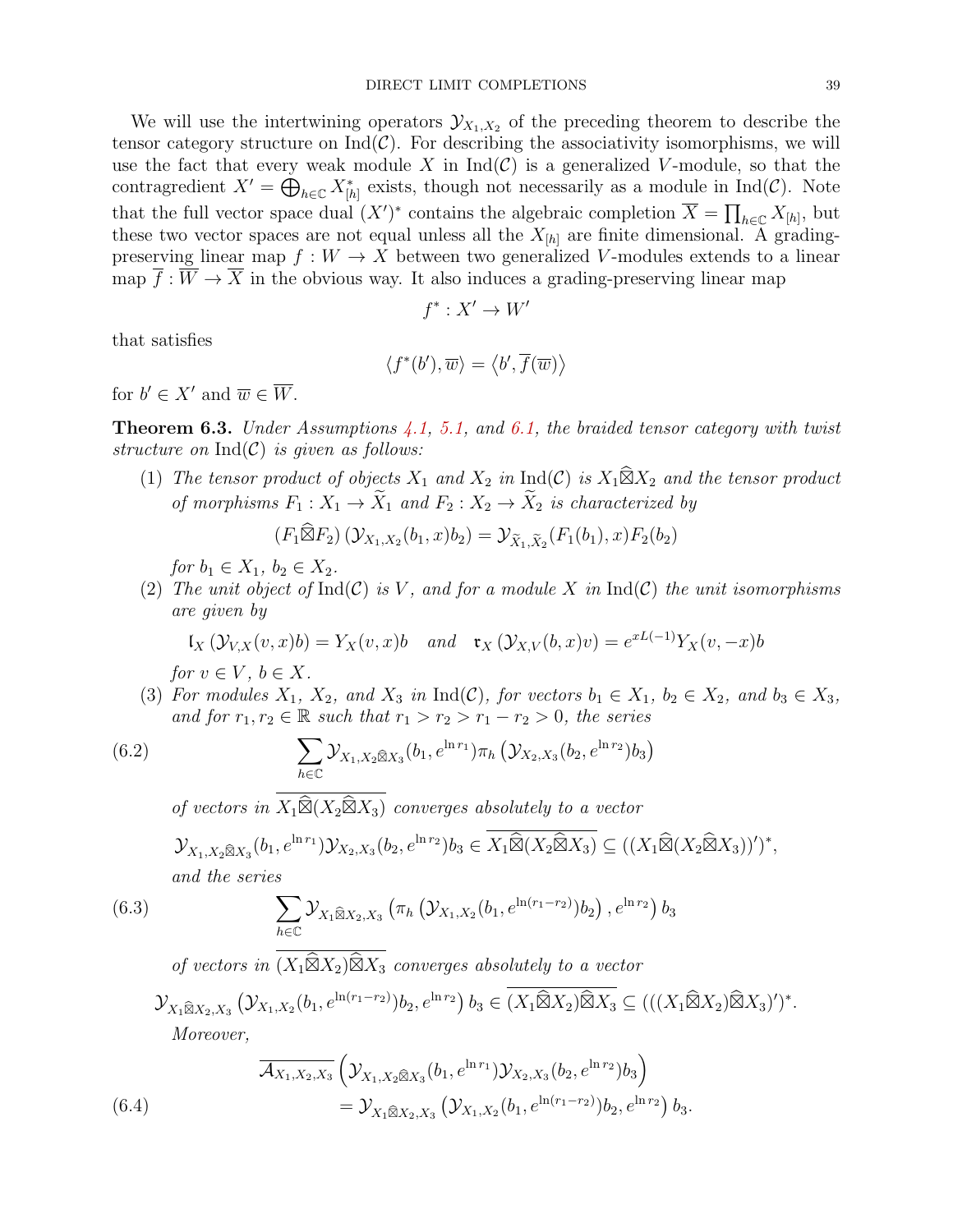(4) For modules  $X_1$  and  $X_2$  in  $\text{Ind}(\mathcal{C})$ , the braiding isomorphism  $\mathcal{R}_{X_1,X_2}$  satisfies

$$
\widehat{\mathcal{R}}_{X_1, X_2} \left( \mathcal{Y}_{X_1, X_2} (b_1, x) b_2 \right) = e^{xL(-1)} \mathcal{Y}_{X_2, X_1} (b_2, e^{\pi i} x) b_1
$$

for  $b_1 \in X_1$ ,  $b_2 \in X_2$ . (5) For a module X in Ind(C),  $\Theta_X = e^{2\pi i L(0)}$ .

In particular,  $\text{Ind}(\mathcal{C})$  is a braided tensor category with twist as described in Section [2.](#page-3-0)

*Proof.* For morphisms  $F_1 : X_1 \to X_1$  and  $F_2 : X_2 \to X_2$  in  $\text{Ind}(\mathcal{C})$ , we may assume  $b_1 =$  $i_{W_1}(w_1)$  for some  $W_1 \in I_{W_1}$ ,  $w_1 \in W_1$  and  $b_2 = i_{W_2}(w_2)$  for some  $W_2 \in I_{W_2}$ ,  $w_2 \in W_2$ . Then by the definitions,

$$
(F_1 \widehat{\boxtimes} F_2) (\mathcal{Y}_{X_1, X_2}(b_1, x) b_2) = (F_1 \widehat{\boxtimes} F_2) (\mathcal{Y}_{X_1, X_2}(i_{W_1}(w_1), x) i_{W_2}(w_2))
$$
  
\n
$$
= ((F_1 \widehat{\boxtimes} F_2) \circ \phi_{W_1, W_2}) (\mathcal{Y}_{W_1, W_2}(w_1, x) w_2)
$$
  
\n
$$
= (\phi_{F_1(W_1), F_2(W_2)} \circ (F_1|_{W_1} \boxtimes F_2|_{W_2})) (\mathcal{Y}_{W_1, W_2}(w_1, x) w_2)
$$
  
\n
$$
= \phi_{F_1(W_1), F_2(W_2)} (\mathcal{Y}_{F_1(W_1), F_2(W_2)}(F_1(i_{W_1}(w_1)), x) F_2(i_{W_2}(w_2)))
$$
  
\n
$$
= \mathcal{Y}_{\widetilde{X}_1, \widetilde{X}_2}(F_1(b_1), x) F_2(b_2)
$$

as required.

For the unit isomorphisms  $\mathfrak{l}_X$  and  $\mathfrak{r}_X$ , we may assume that  $b \in X$  is given by  $b = i_W(w)$ for some  $W \in I_X$  and  $w \in W$ . Then

$$
\begin{aligned} \mathfrak{l}_X \left( \mathcal{Y}_{V,X}(v,x)b \right) &= \mathfrak{l}_X \left( \mathcal{Y}_{V,X}(i_V(v),x) i_W(w) \right) \\ &= \left( \mathfrak{l}_X \circ \phi_{V,W} \right) \left( \mathcal{Y}_{V,W}(v,x)w \right) \\ &= \left( i_W \circ l_W \right) \left( \mathcal{Y}_{V,W}(v,x)w \right) \\ &= i_W \left( Y_W(v,x)w \right) \\ &= Y_X(v,x) i_W(w) = Y_X(v,x)b \end{aligned}
$$

and

$$
\mathfrak{r}_X(\mathcal{Y}_{X,V}(b,x)v) = \mathfrak{r}_X(\mathcal{Y}_{X,V}(iw(w), x)i_V(v))
$$
  
\n
$$
= (\mathfrak{r}_X \circ \phi_{W,V})(\mathcal{Y}_{W,V}(w, x)v)
$$
  
\n
$$
= (i_W \circ r_W)(\mathcal{Y}_{W,V}(w, x)v)
$$
  
\n
$$
= i_W(e^{xL(-1)}Y_W(v, -x)w)
$$
  
\n
$$
= e^{xL(-1)}Y_X(v, -x)i_W(w) = e^{xL(-1)}Y_X(v, -x)b
$$

by the definition of the unit isomorphisms in  $\mathcal{C}$ .

For the associativity isomorphism  $\mathcal{A}_{X_1,X_2,X_3}$ , take  $b_1 \in X_1$ ,  $b_2 \in X_2$ , and  $b_3 \in X_3$ . For  $j = 1, 2, 3$ , we may assume that  $b_j = i_{W_j}(w_j)$  for some  $W_j \in I_{X_j}$  and  $w_j \in W_j$ . Then for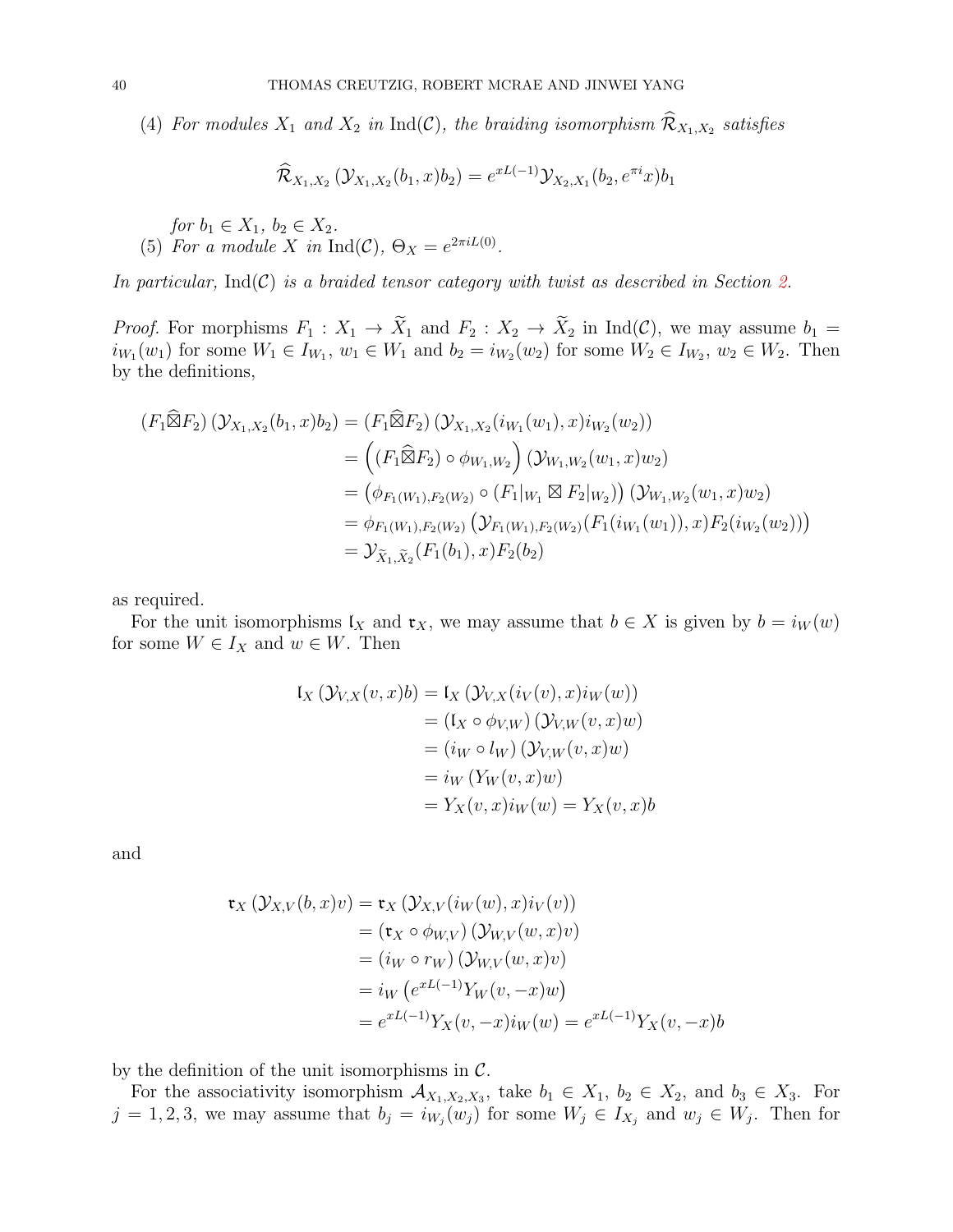$b' \in (X_1 \widehat{\boxtimes} (X_2 \widehat{\boxtimes} X_3))^{\prime}$  and  $h \in \mathbb{C}$ , we use the definitions to get

$$
\langle b', \mathcal{Y}_{X_1, X_2 \otimes X_3}(b_1, e^{\ln r_1}) \pi_h \left( \mathcal{Y}_{X_2, X_3}(b_2, e^{\ln r_2}) b_3 \right) \rangle
$$
  
\n
$$
= \langle b', \mathcal{Y}_{X_1, X_2 \otimes X_3}(i_{W_1}(w_1), e^{\ln r_1}) \pi_h \left( \mathcal{Y}_{X_2, X_3}(i_{W_2}(w_2), e^{\ln r_2}) i_{W_3}(w_3) \right) \rangle
$$
  
\n
$$
= \langle b', \mathcal{Y}_{X_1, X_2 \otimes X_3}(i_{W_1}(w_1), e^{\ln r_1}) (\pi_h \circ \overline{\phi_{W_2, W_3}}) \left( \mathcal{Y}_{W_2, W_3}(w_2, e^{\ln r_2}) w_3 \right) \rangle
$$
  
\n
$$
= \langle b', \mathcal{Y}_{X_1, X_2 \otimes X_3}(i_{W_1}(w_1), e^{\ln r_1}) (\phi_{W_2, W_3} \circ \pi_h) \left( \mathcal{Y}_{W_2, W_3}(w_2, e^{\ln r_2}) w_3 \right) \rangle
$$
  
\n
$$
= \langle b', \overline{\phi_{W_1, \text{Im} \phi_{W_2, W_3}}} \left( \mathcal{Y}_{W_1, \text{Im} \phi_{W_2, W_3}}(w_1, e^{\ln r_1}) (\phi'_{W_2, W_3} \circ \pi_h) \left( \mathcal{Y}_{W_2, W_3}(w_2, e^{\ln r_2}) w_3 \right) \right) \rangle
$$
  
\n
$$
= \langle b', \overline{\phi_{W_1, \text{Im} \phi_{W_2, W_3}}} \circ (\text{Id}_{W_1} \boxtimes \phi'_{W_2, W_3}) \left( \mathcal{Y}_{W_1, W_2 \boxtimes W_3}(w_1, e^{\ln r_1}) \pi_h \left( \mathcal{Y}_{W_2, W_3}(w_2, e^{\ln r_2}) w_3 \right) \right) \rangle
$$
  
\n
$$
= \langle (\phi_{W_1, \text{Im} \phi_{W_2, W_3}} \circ (\text{Id}_{W_1} \boxtimes \phi'_{W_2, W_3}))^
$$

Now the convergence of products of intertwining operators in  $C$  implies that the sum over  $h\in\mathbb{C}$  converges absolutely to some

$$
\mathcal{Y}_{X_1, X_2\widehat{\boxtimes} X_3}(b_1, e^{\ln r_1}) \mathcal{Y}_{X_2, X_3}(b_2, e^{\ln r_2}) b_3 \in ((X_1\widehat{\boxtimes} (X_2\widehat{\boxtimes} X_3)))')^*.
$$

Moreover,

$$
\mathcal{Y}_{X_1, X_2 \widehat{\boxtimes} X_3}(b_1, e^{\ln r_1}) \mathcal{Y}_{X_2, X_3}(b_2, e^{\ln r_2}) b_3
$$
\n
$$
= \langle (\phi_{W_1, \text{Im}\,\phi_{W_2, W_3}} \circ (\text{Id}_{W_1} \boxtimes \phi'_{W_2, W_3}))^*(\cdot), \mathcal{Y}_{W_1, W_2 \boxtimes W_3}(w_1, e^{\ln r_1}) \mathcal{Y}_{W_2, W_3}(w_2, e^{\ln r_2}) w_3 \rangle
$$
\n
$$
= \overline{\phi_{W_1, \text{Im}\,\phi_{W_2, W_3}}} \circ (\text{Id}_{W_1} \boxtimes \phi'_{W_2, W_3}) (\mathcal{Y}_{W_1, W_2 \boxtimes W_3}(w_1, e^{\ln r_1}) \mathcal{Y}_{W_2, W_3}(w_2, e^{\ln r_2}) w_3)
$$
\n
$$
\in \text{Im}\,\overline{\phi_{W_1, \text{Im}\,\phi_{W_2, W_3}}} \circ (\text{Id}_{W_1} \boxtimes \phi'_{W_2, W_3}) \subseteq \overline{X_1} \widehat{\boxtimes} (\overline{X_2} \widehat{\boxtimes} \overline{X_3}).
$$

Similarly, the series in [\(6.3\)](#page-38-0) converges absolutely to

$$
\mathcal{Y}_{X_1 \widehat{\boxtimes} X_2, X_3} \left( \mathcal{Y}_{X_1, X_2} (b_1, e^{\ln(r_1 - r_2)}) b_2, e^{\ln r_2} \right) b_3
$$
\n
$$
= \overline{\phi_{\text{Im} \phi_{W_1, W_2}, W_3} \circ (\phi'_{W_1, W_2} \boxtimes \text{Id}_{W_3})} \left( \mathcal{Y}_{W_1 \boxtimes W_2, W_3} \left( \mathcal{Y}_{W_1, W_2} (w_1, e^{\ln(r_1 - r_2)}) w_2, e^{\ln r_2} \right) w_3 \right)
$$
\n
$$
\in \overline{(X_1 \widehat{\boxtimes} X_2) \widehat{\boxtimes} X_3}.
$$

Then since

$$
\begin{split} \mathfrak{A}_{X_1,X_2,X_3} \circ \phi_{W_1,\operatorname{Im} \phi_{W_2,W_3}} \circ (\operatorname{Id}_{W_1} \boxtimes \phi'_{W_2,W_3}) &= \mathfrak{A}_{X_1,X_2,X_3} \circ T_{X_1,(X_2,X_3)} \circ \phi_{W_1,W_2,W_3} \\ &= T_{(X_1,X_2),X_3} \circ \widehat{\mathcal{A}}_{X_1,X_2,X_3} \circ \phi_{W_1,W_2,W_3} \\ &= T_{(X_1,X_2),X_3} \circ \phi_{W_1,W_2,W_3} \circ \mathcal{A}_{W_1,W_2,W_3} \\ &= \phi_{\operatorname{Im} \phi_{W_1,W_2},W_3} \circ (\phi'_{W_1,W_2} \boxtimes \operatorname{Id}_{W_3}) \circ \mathcal{A}_{W_1,W_2,W_3}, \end{split}
$$

 $(6.4)$  now follows from the definition of the associativity isomorphisms in C.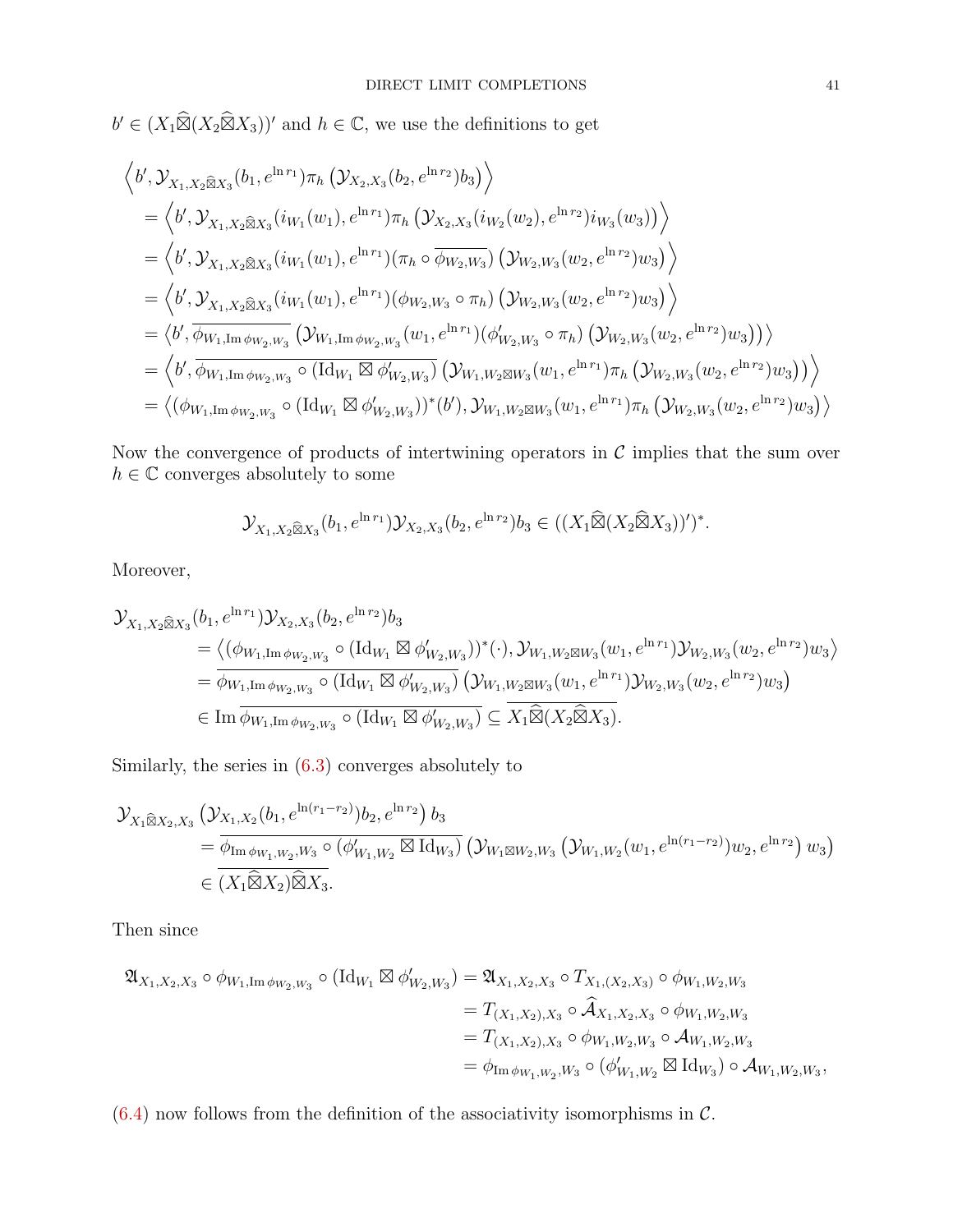For the braiding isomorphism  $\mathcal{R}_{X_1,X_2}$ , take  $b_1 \in X_1$ ,  $b_2 \in X_2$  such that for  $j = 1,2$ ,  $b_j = i_{W_j}(w_j)$  for some  $W_j \in I_{X_j}$  and  $w_j \in W_j$ . Then

$$
\mathcal{R}_{X_1,X_2}(\mathcal{Y}_{X_1,X_2}(b_1,x)b_2) = \mathcal{R}_{X_1,X_2}(\mathcal{Y}_{X_1,X_2}(i_{W_1}(w_1),x)i_{W_2}(w_2))
$$
  
\n
$$
= (\widehat{\mathcal{R}}_{X_1,X_2} \circ \phi_{W_1,W_2})(\mathcal{Y}_{W_1,W_2}(w_1,x)w_2)
$$
  
\n
$$
= (\phi_{W_2,W_1} \circ \mathcal{R}_{W_1,W_2})(\mathcal{Y}_{W_1,W_2}(w_1,x)w_2)
$$
  
\n
$$
= \phi_{W_2,W_1}(e^{xL(-1)}\mathcal{Y}_{W_2,W_1}(w_2,e^{\pi i}x)w_1)
$$
  
\n
$$
= e^{xL(-1)}\mathcal{Y}_{X_2,X_1}(i_{W_2}(w_2),e^{\pi i}x)i_{W_1}(w_1) = e^{xL(-1)}\mathcal{Y}_{X_2,X_1}(b_2,e^{\pi i}x)b_1
$$

by the definition of the braiding isomorphisms in  $\mathcal{C}$ .

Finally, for an object X in Ind(C) and  $b = i_W(w) \in X$ ,

$$
\Theta_X(b) = \Theta_X(i_W(w)) = i_W(\theta_W(w)) = i_W(e^{2\pi i L(0)}w) = e^{2\pi i L(0)}i_W(w) = e^{2\pi i L(0)}b
$$

by [\(5.4\)](#page-26-1) and the fact that  $i_W$  is a homomorphism of generalized V-modules.

The previous theorem completes the proof of Theorem [1.1,](#page-1-0) except for the assertion in Theorem [1.1](#page-1-0) that Ind(C) has the  $P(z)$ -vertex tensor category structure of [\[HLZ1\]](#page-49-1)-[\[HLZ8\]](#page-50-0) extending that on C. The existence of  $P(z)$ -vertex tensor category structure on  $\text{Ind}(\mathcal{C})$  can be proved exactly as in [\[CKM1,](#page-49-4) Section 3.5]. In particular, for generalized modules  $X_1$ ,  $X_2$  in Ind(C) and  $z \in \mathbb{C}^\times$ , we can take the  $P(z)$ -tensor product  $X_1 \widehat{\boxtimes}_{P(z)} X_2$  to be  $X_1 \widehat{\boxtimes} X_2$ equipped with the  $P(z)$ -intertwining map  $\mathcal{Y}_{X_1,X_2}(\cdot, e^{\log z})$  for some choice of branch  $\log z$  of logarithm. Although the module category considered in [\[CKM1\]](#page-49-4) is different (it is the local module category  $\text{Rep}^0 A$  of a vertex operator superalgebra extension of a vertex operator subalgebra  $V$ ), the tensor product and all structure isomorphisms in the category of  $[CKM1]$ are characterized by intertwining operators exactly as in Theorem [6.3.](#page-38-2) So the construction of  $P(z)$ -tensor products and parallel transport, unit, associativity, and braiding isomorphisms of the  $P(z)$ -vertex tensor category structure works the same for  $\text{Ind}(\mathcal{C})$  as it does for Rep<sup>0</sup> A.

Finally, the assertion that the  $P(z)$ -vertex tensor category structure on Ind(C) extends that on C amounts to the assertion that the embedding  $C \hookrightarrow \text{Ind}(\mathcal{C})$  is a "vertex tensor functor" in the sense of [\[CKM1,](#page-49-4) Section 3.6]. This is proved in exactly the same way as [\[CKM1,](#page-49-4) Theorem 3.68] (where the functor under consideration is the induction functor into the local module category  $\text{Rep}^0 A$  of a vertex operator (super)algebra extension); see also [\[McR1,](#page-50-4) Remark 2.7].

# 7. Examples and applications

<span id="page-41-0"></span>In this section, we give examples of vertex operator algebra module categories that satisfy the conditions of Theorem [1.1:](#page-1-0) the basic examples are  $C_1$ -cofinite module categories for Virasoro and affine vertex operator algebras. We then apply extension theory [\[CKM1\]](#page-49-4) to demonstrate the existence of braided tensor categories of generalized modules for certain infinite-order extensions of Virasoro and affine vertex operator algebras, such as singlet vertex operator algebras.

For a vertex operator algebra V, the category  $\mathcal{C}_V^1$  of  $C_1$ -cofinite grading-restricted general-ized V-modules will satisfy the conditions of Theorem [1.1,](#page-1-0) provided it satisfies the hypothesis of Theorem [2.10:](#page-8-2)

<span id="page-41-1"></span>**Theorem 7.1.** Suppose the category  $\mathcal{C}_V^1$  of  $C_1$ -cofinite grading-restricted generalized modules for a vertex operator algebra V is closed under contragredient modules. Then  $\mathcal{C}_{V}^{1}$  satisfies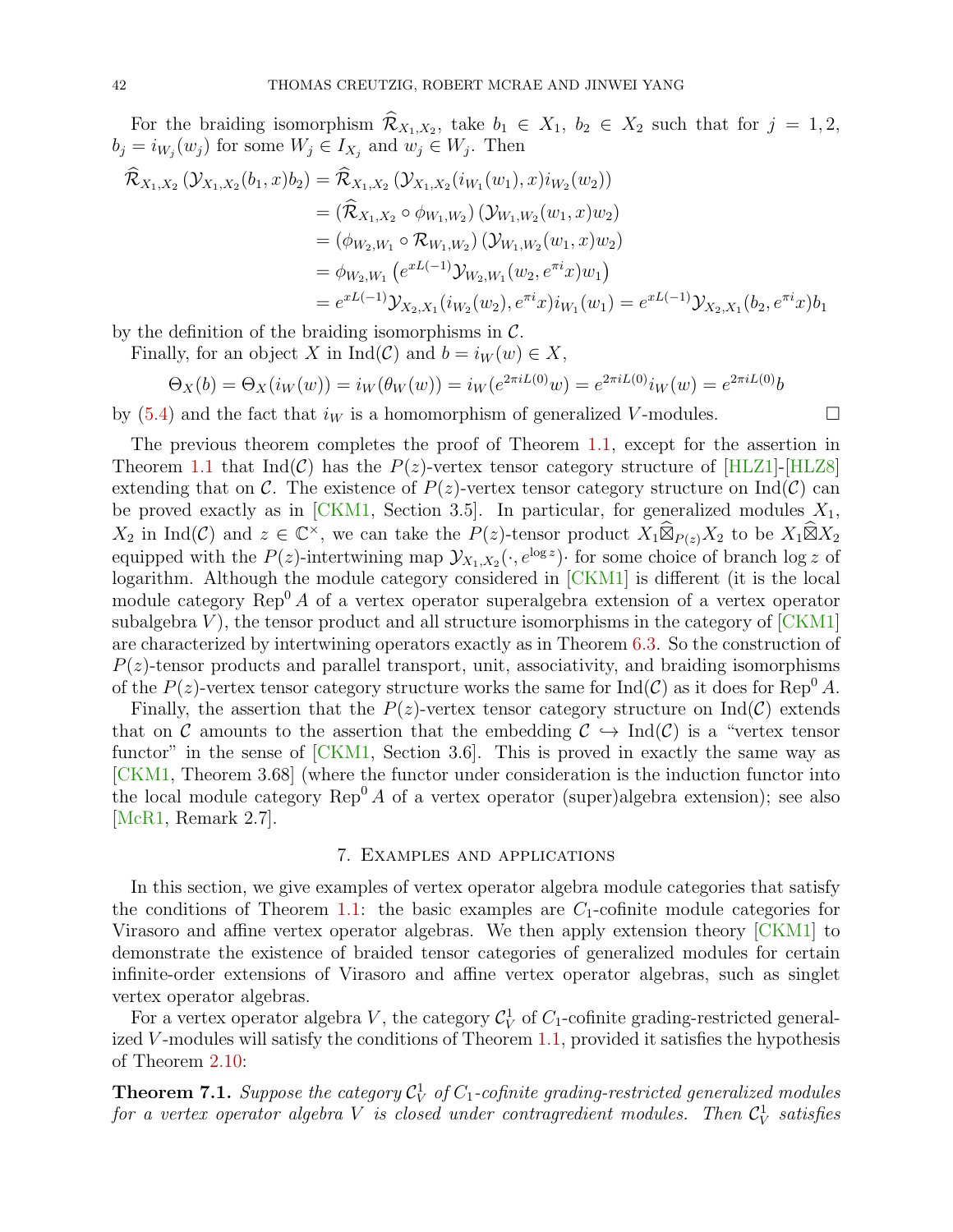$\Box$ 

the conditions of Theorem [1.1,](#page-1-0) so that  $\text{Ind}(\mathcal{C}_V^1)$  admits vertex and braided tensor category structures extending those on  $\mathcal{C}_V^1$ .

Proof. We verify the conditions of Theorem [1.1](#page-1-0) one by one:

- (1) V is an object of  $C_V^1$ : Since  $v_{-1}$ **1** = v for any  $v \in V$ ,  $C_1(V)$  contains  $\bigoplus_{n\geq 1} V_{(n)}$ . Then the grading-restriction conditions on V imply that dim  $V/C_1(V) < \infty$ .
- (2)  $\mathcal{C}_V^1$  is closed under submodules, quotients, and finite direct sums: It is easy to see that quotients and finite direct sums of  $C_1$ -cofinite modules are  $C_1$ -cofinite. For submodules, we use the fact that a submodule of a  $V$ -module  $W$  is the contragredient of a quotient of  $W'$ , together with the assumption that contragredients of  $C_1$ -cofinite modules are  $C_1$ -cofinite.
- (3) Every module in  $C_V^1$  is finitely generated by Proposition [2.11.](#page-8-1)
- (4) The category  $\mathcal{C}_V^1$  admits  $P(z)$ -vertex and braided tensor category structures as described in Section [2](#page-3-0) by Theorem [2.10.](#page-8-2)
- (5) The intertwining operator condition of Theorem [1.1](#page-1-0) follows from Corollary [2.14.](#page-11-3)

Perhaps the first candidates for vertex operator algebras which satisfy the conditions of Theorem [7.1](#page-41-1) are simple Virasoro and affine vertex operator algebras:

**Example 7.2.** For any central charge  $c \in \mathbb{C}$ , it is shown in [\[CJORY\]](#page-49-2) that the category  $\mathcal{C}_c^1$  of  $C_1$ -cofinite modules for the simple Virasoro vertex operator algebra  $L(c, 0)$  is equal to the category of finite-length  $L(c, 0)$ -modules that have  $C_1$ -cofinite composition factors. In particular,  $\mathcal{C}_c^1$  is closed under contragredients, so Theorem [7.1](#page-41-1) implies that  $\text{Ind}(\mathcal{C}_c^1)$  has vertex and braided tensor category structures extending those on  $\mathcal{C}_c^1$ .

**Example 7.3.** Now consider the simple vertex operator (super)algebra  $V_k(\mathfrak{g})$  associated to a finite-dimensional Lie (super)algebra  $\mathfrak g$  at non-critical level k. The category of  $C_1$ -cofinite grading-restricted generalized modules is called the Kazhdan-Lusztig category  $KL_k(\mathfrak{g})$ ; it is not hard to show that it is also the category of finitely-generated grading-restricted generalized  $V_k(\mathfrak{g})$ -modules. (Proposition [2.11](#page-8-1) shows that  $C_1$ -cofinite modules are finitely generated. On the other hand, the grading restriction conditions imply that a finitely-generated grading-restricted generalized module is also finitely generated as a  $U(\hat{\mathfrak{g}}_{-})$ -module, which implies C<sub>1</sub>-cofiniteness.) For  $\mathfrak g$  a simple Lie algebra, it is known that  $KL_k(\mathfrak g)$  is closed under contragredients when  $k \in \mathbb{C} \setminus \mathbb{Q}$  (in which case  $KL_k(\mathfrak{g})$  is semisimple), when  $k + h^{\vee} \in \mathbb{Q}_{< 0}$ [\[KL2\]](#page-50-5), when k is admissible  $[Ar]$ , and for certain non-admissible k such that  $k + h^{\vee} \in \mathbb{Q}_{>0}$ [\[CY\]](#page-49-7). For h an abelian Lie algebra,  $V_k(\mathfrak{h})$  for  $k \neq 0$  is a Heisenberg vertex operator algebra; modules in  $KL_k(\mathfrak{h})$  are finite-length extensions of irreducible Fock modules and thus  $KL_k(\mathfrak{h})$ is closed under contragredients. In all these cases, Theorem [7.1](#page-41-1) shows that  $\text{Ind}(KL_k(\mathfrak{g}))$  has vertex and braided tensor category structures extending those on  $KL_k(\mathfrak{g})$ .

Now the reason we want vertex and braided tensor category structures on categories such as  $\text{Ind}(\mathcal{C}_c^1)$  and  $\text{Ind}(KL_k(\mathfrak{g}))$  is that we want to apply the extension theory of [\[CKM1\]](#page-49-4) to infinite-order extensions of vertex operator algebras. An extension of a vertex operator algebra V is a vertex operator algebra A that contains V as a vertex operator subalgebra. In particular, V and A have the same conformal vector, so that V conformally embeds into A. For example, any vertex operator algebra V of central charge c contains a Virasoro vertex operator subalgebra. Although V will not usually be  $C_1$ -cofinite as a Virasoro module, V might be an object of  $\text{Ind}(\mathcal{C}_c^1)$ . In this case, we would like to view V as a commutative algebra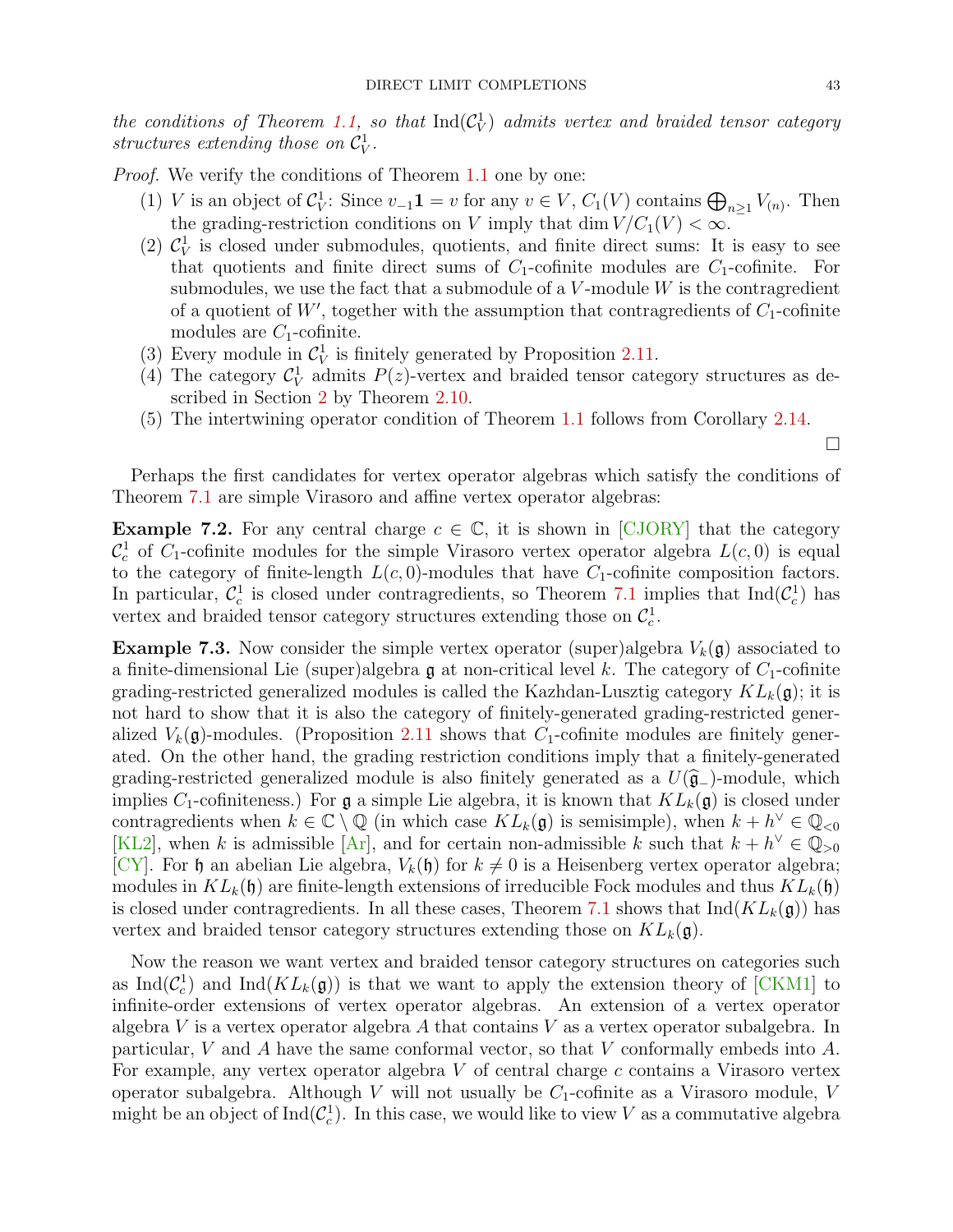in the braided tensor category  $\text{Ind}(\mathcal{C}_c^1)$  (as in [\[HKL\]](#page-49-3)) and then apply [\[CKM1\]](#page-49-4) to obtain vertex and braided tensor category structures on the category of generalized V-modules in  $\text{Ind}(\mathcal{C}_c^1)$ .

We recall the definition of commutative algebra in a braided tensor category:

**Definition 7.4.** Let  $(C, \boxtimes, 1, l, r, \mathcal{A}, \mathcal{R})$  be a braided tensor category. A commutative algebra in C is an object A equipped with a multiplication morphism  $\mu_A$ :  $A \boxtimes A \rightarrow A$  and a unit morphism  $\iota_A : \mathbf{1} \to A$  that satisfy the following properties:

- (1) Unit:  $\mu_A \circ (\iota_A \boxtimes \mathrm{Id}_A) = l_A$
- (2) Associativity:  $\mu_A \circ (\mathrm{Id}_A \boxtimes \mu_A) = \mu_A \circ (\mu_A \boxtimes \mathrm{Id}_A) \circ A_{A,A,A}$
- (3) Commutativity:  $\mu_A = \mu_A \circ \mathcal{R}_{A,A}$ .

The following result is a version of Theorem 3.2 (and Remark 3.3) of [\[HKL\]](#page-49-3) that is relevant for our setting, although the statement differs somewhat from  $[HKL, Theorem 3.2]$  $[HKL, Theorem 3.2]$  since here we choose to avoid the implicit assumption in [\[HKL\]](#page-49-3) that the unit  $\iota_A$  is injective. In the statement, Y represents the vertex operators for the vertex operator algebras  $V$  and  $A$ , while  $Y_A: V \otimes A \to A((x))$  is the vertex operator for A as a V-module.

<span id="page-43-0"></span>**Theorem 7.5.** Let  $(V, Y, 1, \omega)$  be a vertex operator algebra and C a category of gradingrestricted generalized V -modules that satisfies the conditions of Theorem [1.1.](#page-1-0) Then the following two categories are isomorphic:

- (1) Vertex operator algebras  $(A, Y, \mathbf{1}_A, \omega_A)$  such that:
	- A is a V-module in  $\mathrm{Ind}(\mathcal{C}),$
	- $Y_A(v, x) = Y(v_{-1}\mathbf{1}_A, x)$  for  $v \in V$ , and
	- $\omega_A = L(-2) \mathbf{1}_A$   $( = \omega_{-1} \mathbf{1}_A).$
- (2) Commutative algebras  $(A, \mu_A, \iota_A)$  in the braided tensor category Ind(C) such that A is  $\mathbb{Z}$ -graded by  $L(0)$ -eigenvalues and satisfies the grading restriction conditions.

*Proof.* The proof is essentially the same as that of  $[HKL, Theorem 3.2]$  $[HKL, Theorem 3.2]$ , so we will just briefly indicate how the isomorphism of categories goes. Given a vertex operator algebra A as in the statement of the theorem, the grading of A by  $L(0)$ -eigenvalues as a V-module must agree with the  $\mathbb{Z}$ -grading of A as a vertex operator algebra since

$$
Y_A(\omega, x) = Y(L(-2)\mathbf{1}_A, x) = Y(\omega_A, x).
$$

In particular, A is  $\mathbb{Z}$ -graded by  $L(0)$ -eigenvalues and satisfies the grading restriction conditions. The algebra unit  $\iota_A : V \to A$  is defined by  $\iota_A(v) = v_{-1}1_A$ . This is a V-module homomorphism by [\[LL,](#page-50-2) Proposition 4.7.7], since  $\mathbf{1}_A$  is a vacuum-like vector for V:

$$
Y_A(v,x)\mathbf{1}_A = Y(v_{-1}\mathbf{1}_A, x)\mathbf{1}_A \in A[[x]]
$$

for  $v \in V$ . (In fact,  $\iota_A$  is also a homomorphism of vertex operator algebras.) The algebra multiplication  $\mu_A : A\widehat{\boxtimes}A \to A$  is the unique V-module homomorphism, guaranteed by Theorem [6.2\(](#page-35-2)2), such that  $\mu_A \circ \mathcal{Y}_{A,A} = Y$ ; note that Y is indeed a V-module intertwining operator of type  $A_A$  since  $Y_A = Y \circ (\iota_A \otimes \mathrm{Id}_A)$  and  $L(-1)$  agrees with  $L_A(-1) = (\omega_A)_{-1}$ on A. Using Theorem [6.3,](#page-38-2)  $\mu_A$  is commutative and associative exactly as in [\[HKL,](#page-49-3) Theorem 3.2], and the unit axiom follows from

$$
(\mu_A \circ (\iota_A \widehat{\boxtimes} \mathrm{Id}_A)) (\mathcal{Y}_{V,A}(v,x)a) = Y(v_{-1}\mathbf{1}_A, x)a = Y_A(v,x)a = \mathfrak{l}_A (\mathcal{Y}_{V,A}(v,x)a)
$$

for  $v \in V$ ,  $a \in A$ .

On the other hand, if  $(A, \mu_A, \iota_A)$  is a commutative associative algebra in Ind(C) with a restricted  $\mathbb{Z}$ -grading by  $L(0)$ -eigenvalues, then A is a vertex operator algebra with vertex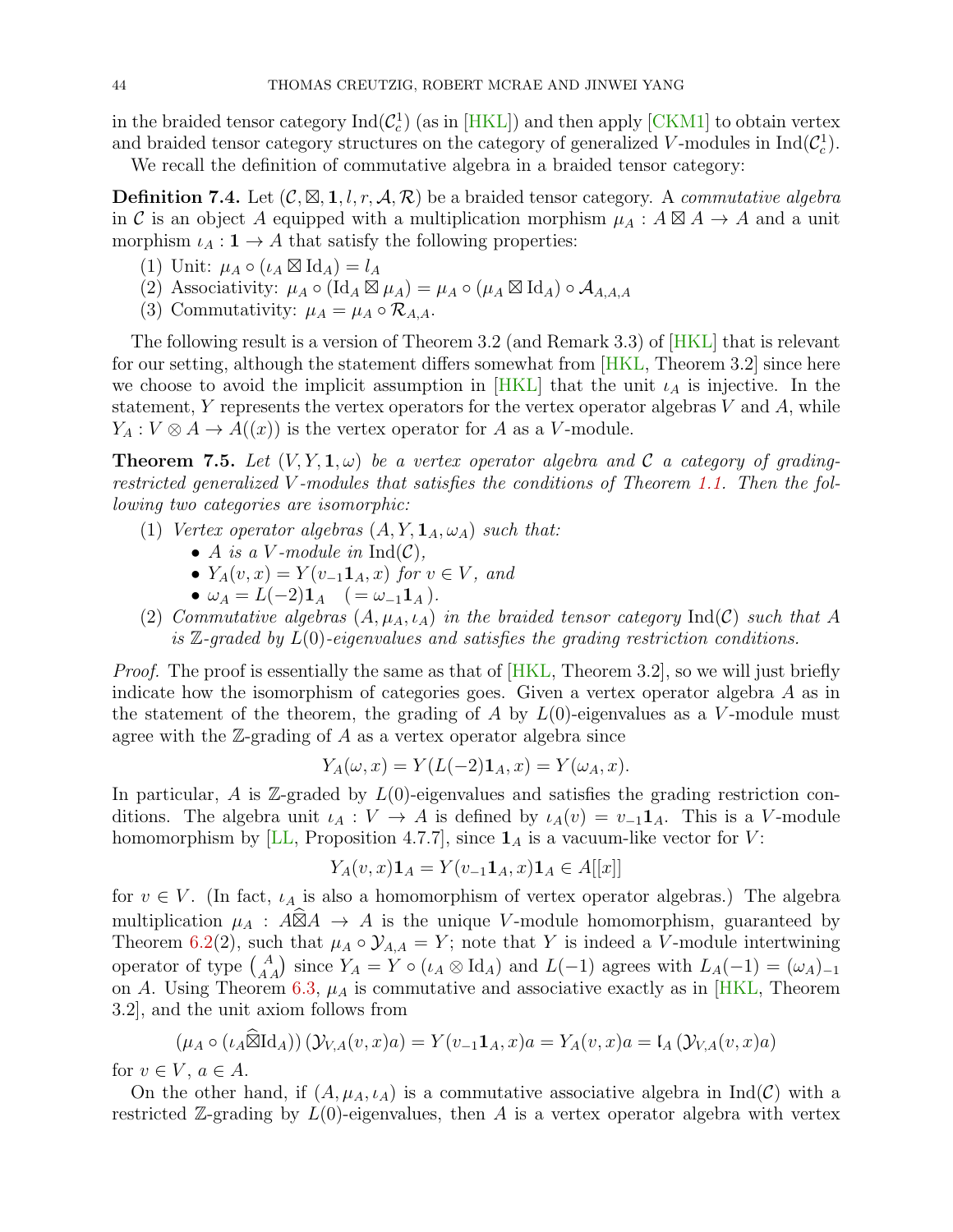operator  $Y = \mu_A \circ \mathcal{Y}_{A,A}$ , vacuum  $\mathbf{1}_A = \iota_A(\mathbf{1})$ , and conformal vector  $\omega_A = \iota_A(\omega)$ , just as in  $[HKL,$  Theorem 3.2,  $\Box$ 

Remark 7.6. The notion of commutative algebra generalizes to superalgebra, that is, an object graded by parity for which the multiplication is supercommutative (see [\[CKL,](#page-49-16) Definition 2.14]). Commutative superalgebras correspond precisely to vertex superalgebra extensions [\[CKL,](#page-49-16) Theorem 3.13], and similar to the above theorem, the argument also works in the direct limit completion.

Theorem [7.5](#page-43-0) means that we can use the methods of braided tensor categories to study suitable (possibly infinite-order) extensions of a vertex operator algebra  $V$ . In fact, we can apply the extension theory developed in  $[CKM1]$  with the braided tensor category  $\mathcal C$ replaced by  $\text{Ind}(\mathcal{C})$ : although it was assumed in  $\text{[CKM1]}$  $\text{[CKM1]}$  $\text{[CKM1]}$  that the generalized V-modules under consideration were grading-restricted, this assumption was not used in any of the proofs. So [\[CKM1,](#page-49-4) Theorem 3.65] applies to our setting:

<span id="page-44-0"></span>**Theorem 7.7.** Let V be a vertex operator algebra, C a category of grading-restricted generalized V -modules that satisfies the conditions of Theorem [1.1,](#page-1-0) A a vertex operator algebra that satisfies the conditions of Theorem [7.5\(](#page-43-0)1), and  $\text{Rep}^0 A$  the category of generalized A-modules X which are objects of Ind(C) as V-modules with respect to the vertex operator  $Y_X(\iota_A(\cdot), x)$ . Then  $\text{Rep}^0 A$  has vertex and braided tensor category structures as described in Section [2.](#page-3-0)

We conclude by applying Theorem [7.7](#page-44-0) to several vertex operator algebras A:

**Example 7.8.** The lattice vertex operator algebra  $V_L$  with  $L =$  $\sqrt{2}\mathbb{Z}$  and its irreducible module  $V_{\frac{1}{\sqrt{2}}+L}$  are objects in the Virasoro direct limit completion  $\text{Ind}(\mathcal{C}_1^1)$  at central charge 1. Since  $\hat{V}_L$  is a strongly rational vertex operator algebra, Theorem [7.7](#page-44-0) does not give any new information about  $V_L$ . However, Theorem [7.7](#page-44-0) does imply that any intermediate subalgebra  $L(1,0) \subseteq A \subseteq V_L$  has a braided tensor category of generalized modules that includes at least those A-modules occurring in the decomposition of  $V_{\frac{1}{\sqrt{2}}\mathbb{Z}}$  as an A-module.

For example, consider the fixed-point subalgebras of automorphism groups of  $V<sub>L</sub>$ . Since Aut( $V_L$ ) contains  $SO(3)$ , all finite subgroups of  $SO(3)$ , especially the alternating group  $A_5$ , act on  $V_L$ . It is expected that the fixed-point subalgebra  $V_L^{A_5}$  should be strongly rational, but since  $A_5$  is non-abelian simple, the results of  $[Mi2, CM]$  $[Mi2, CM]$  $[Mi2, CM]$  do not apply. In any case, Theorem [7.7](#page-44-0) now implies that at least  $V_L^{A_5}$  has a braided tensor category of modules that includes the irreducible  $V_L^{A_5}$ -modules occurring in the decomposition of  $V_L$ . By [\[McR1,](#page-50-4) Corollary 4.8, these irreducible  $V_L^{A_5}$ -modules generate a tensor subcategory that is braided tensor equivalent to Rep  $A_5$ ; in particular, this braided tensor subcategory is rigid. It would be interesting to see whether this rigid symmetric tensor category of  $V_L^{A_5}$ -modules might be L useful for proving that  $V_L^{A_5}$  is  $C_2$ -cofinite; by [\[McR2,](#page-50-7) Main Theorem 2], this would be enough for showing that  $V_L^{A_5}$  is strongly rational.

**Example 7.9.** For an integer  $p \geq 2$ , let  $\mathcal{M}(p)$  denote the singlet vertex operator algebra: this is a subalgebra of the rank-one Heisenberg vertex operator algebra with a modified conformal vector. It was shown in [\[Ad1\]](#page-48-1) that  $\mathcal{M}(p)$  is an infinite direct sum of irreducible C<sub>1</sub>-cofinite modules for its Virasoro subalgebra  $L(c_p, 0)$ , where  $c_p = 13 - 6p - 6p^{-1}$ . Thus  $\mathcal{M}(p)$  is an algebra in the braided tensor category  $\text{Ind}(\mathcal{C}_{c_p}^1)$  and we can use Theorem [7.7](#page-44-0) to conclude that  $\text{Rep}^0 \mathcal{M}(p)$  has vertex and braided tensor category structures.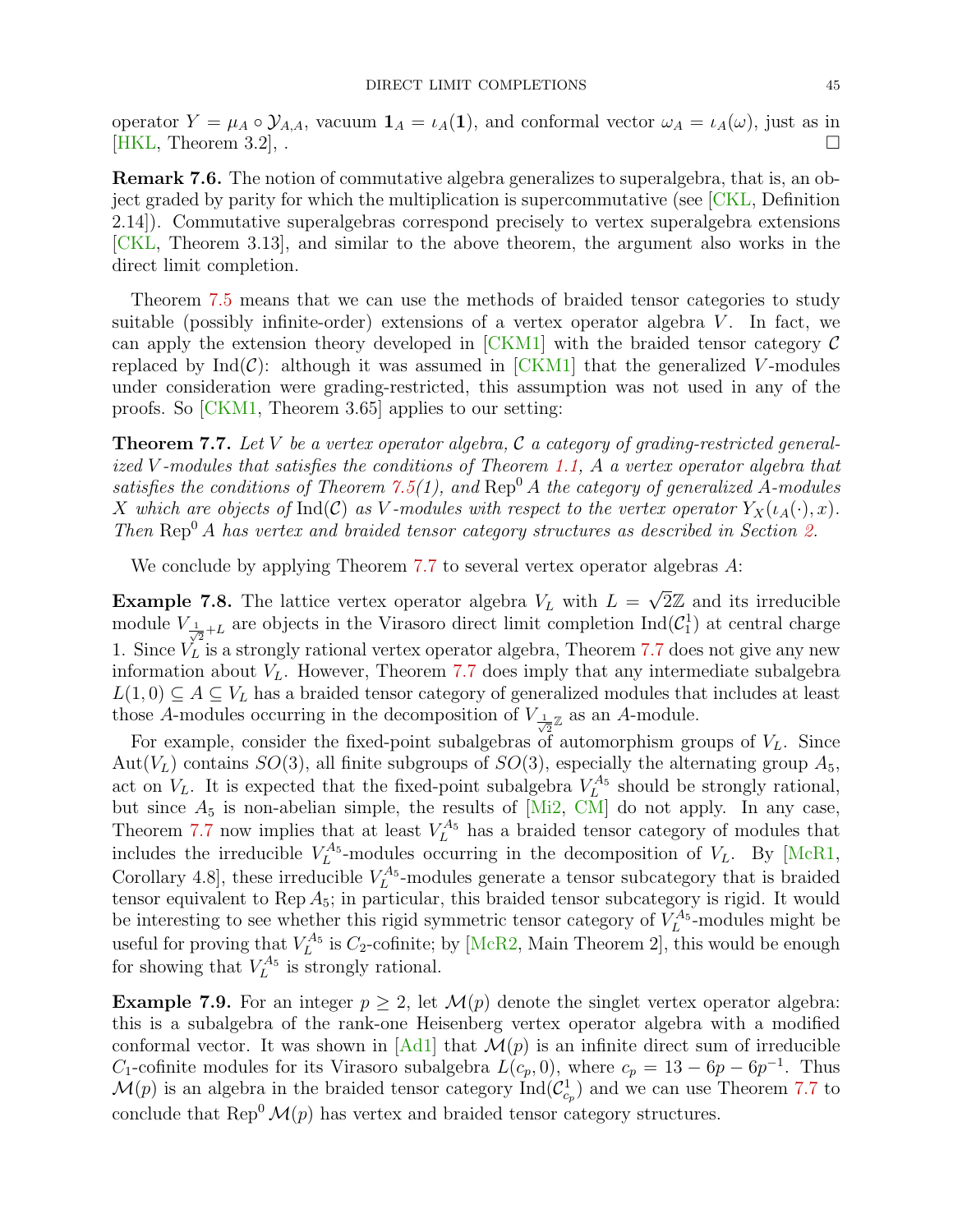The braided tensor category  $\text{Rep}^0 \mathcal{M}(p)$  is too large since it includes generalized modules with infinite-dimensional conformal weight spaces. However, it contains interesting subcategories that are closed under the tensor product. For example, Corollary [2.14](#page-11-3) implies that  $\mathcal{C}^1_{\mathcal{M}(p)} \cap \text{Rep}^0 \mathcal{M}(p)$  is a braided monoidal subcategory of  $\text{Rep}^0 \mathcal{M}(p)$  (it will also be an abelian category if it is closed under submodules). The tensor structure of modules in this subcategory will be studied in detail in [\[CMY\]](#page-49-9). The existence of braided monoidal category structure on  $\mathcal{C}^1_{\mathcal{M}(p)} \cap {\rm Rep}^0 \, \mathcal{M}(p)$  partially resolves a conjecture from [\[CMR\]](#page-49-17); however, we have not shown here that the full category  $\mathcal{C}^1_{\mathcal{M}(p)}$  has braided tensor category structure. This is because the so-called "typical" irreducible  $\mathcal{M}(p)$ -modules are  $C_1$ -cofinite as  $\mathcal{M}(p)$ -modules by [\[CMR,](#page-49-17) Theorem 16], but they do not decompose as sums of  $C_1$ -cofinite  $L(c_p, 0)$ -modules and thus are not objects of  $\text{Ind}(\mathcal{C}_{c_p}^1)$ .

**Example 7.10.** The  $\mathcal{B}_p$  algebras introduced in [\[CRW\]](#page-49-18) are extensions of the tensor product of  $\mathcal{M}(p)$  with a rank-one Heisenberg vertex operator algebra. They are subregular W-algebras of type A (when  $p > 2$ ) at certain boundary admissible level, and they are also chiral algebras of Argyres-Douglas theories in physics [\[ACGY\]](#page-48-8). The first two examples are the  $\beta\gamma$ vertex algebra ( $p = 2$ ) and the affine vertex algebra  $V_{-4/3}(sI_2)$  ( $p = 3$ ) [\[Ad2\]](#page-48-9). Aside from work of Allen and Wood on the  $\beta\gamma$  vertex algebra [\[AW\]](#page-48-3), establishing rigid vertex tensor category structure beyond ordinary modules is completely open for affine vertex algebras and W-algebras. But now, using the previous example, we can show that there is a full rigid braided tensor category of  $\mathcal{B}_p$ -modules that contains relaxed highest-weight modules. Most of the braided tensor category structure on relaxed highest-weight modules for  $\mathcal{B}_p$  algebras has been conjectured [\[ACKR\]](#page-48-10), based on expected relationships between the representation theories of singlet algebras and of unrolled unrestricted quantum groups of  $\mathfrak{sl}_2$  [\[CGP\]](#page-48-11). Now with the existence of rigid braided tensor categories for  $\mathcal{B}_p$  algebras, one can partially prove these conjectures.

<span id="page-45-0"></span>**Example 7.11.** For a simple Lie algebra  $\mathfrak{g}$ , the category  $KL_k(\mathfrak{g})$  of finitely-generated grading-restricted generalized modules for the universal affine vertex operator algebra  $V^k(\mathfrak{g})$ at level k has vertex tensor category structure if  $k + h^{\vee} \notin \mathbb{Q}_{\geq 0}$  [\[KL1\]](#page-50-8)-[\[KL5\]](#page-50-9). Let  $V^k(\lambda)$  denote the generalized Verma module of level  $k$  whose lowest conformal weight space is the irreducible highest-weight g-module with highest weight  $\lambda$ . There are many interesting vertex operator (super)algebra extensions.

Take as simplest example  $\mathfrak{g} = \mathfrak{sl}_2$  and set  $k = \frac{2-3t}{2t-1}$  $\frac{2-3t}{2t-1}$ ,  $c_t = 13 - 6t - 6t^{-1}$ ,  $s = 2k + 3$  (so that  $2t - 1 = s^{-1}$ ,  $c_s = \frac{15}{2} - 3s - 3s^{-1}$ ,  $\lambda_r = (r - 1)\omega$  with  $\omega$  the fundamental weight of  $\mathfrak{sl}_2$ . Also take the simple Virasoro vertex operator algebra  $L(c_t, 0)$  at central charge  $c_t$ , which has C<sub>1</sub>-cofinite irreducible modules  $L(c_t, h_{r,s})$  for  $r, s \in \mathbb{Z}_+$  with lowest conformal weights

$$
h_{r,s} = \frac{r^2 - 1}{4}t - \frac{rs - 1}{2} + \frac{s^2 - 1}{4}t^{-1}.
$$

We use the same notation for the simple Virasoro vertex operator algebra at central charge  $c_{k+2} = 13 - 6(k+2) - 6(k+2)^{-1}.$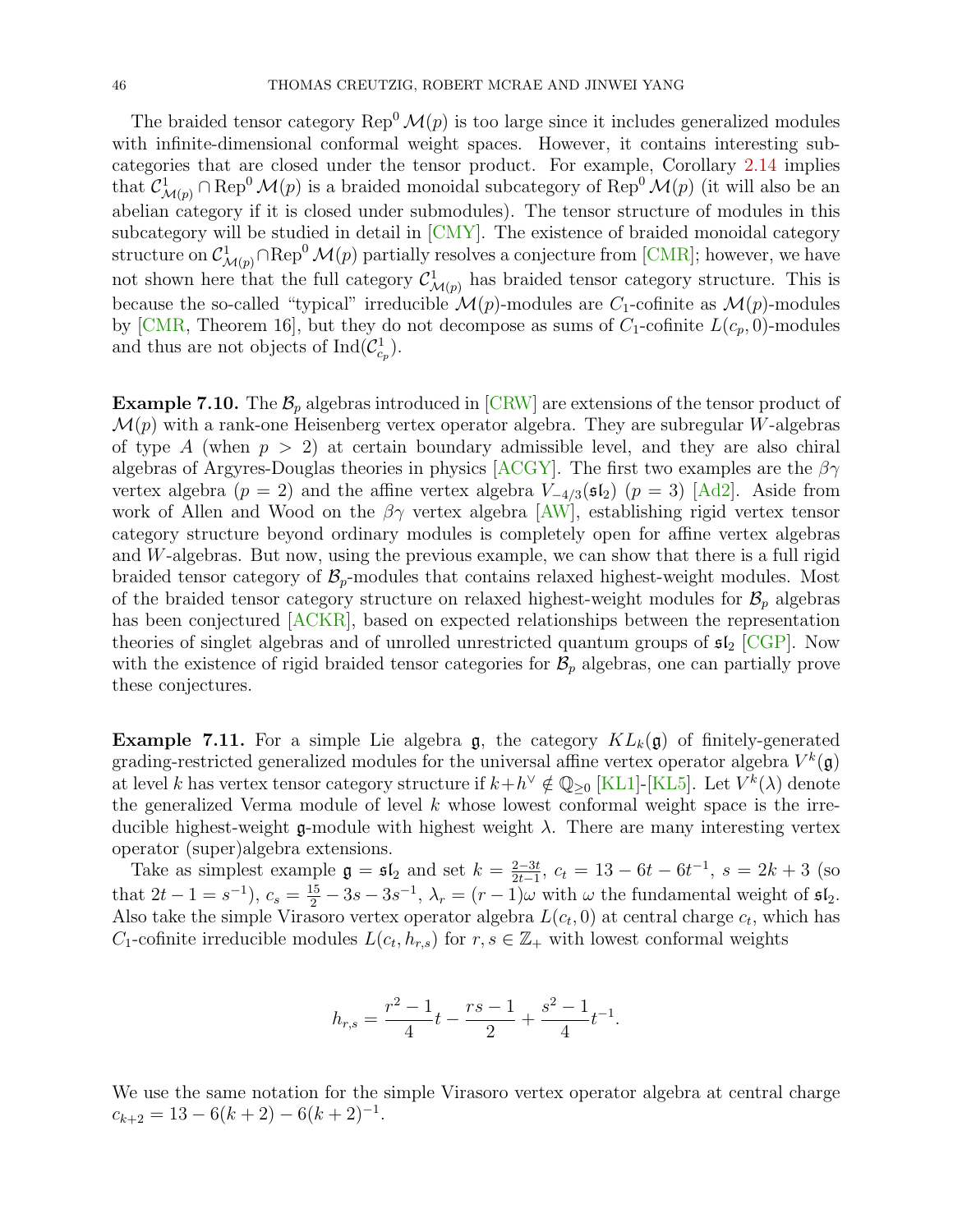Corollary 2.6 together with Theorem 2.10 of  $\overline{CGL}$  say that for generic k (that is, as vertex algebras over a localization of the polynomial ring in  $k$ ),

<span id="page-46-0"></span>(7.1)  

$$
V^k(\mathfrak{osp}_{1|2}) \cong \bigoplus_{r=1}^{\infty} V^k(\lambda_r) \otimes L(c_t, h_{1,r})
$$

$$
S(c_s, 0) \otimes F \cong \bigoplus_{r=1}^{\infty} L(c_{k+2}, h_{1,r}) \otimes L(c_t, h_{1,r})
$$

with  $V^k(\mathfrak{osp}_{1|2})$  the universal vertex operator superalgebra of  $\mathfrak{osp}_{1|2}$  at level k,  $S(c_s, 0)$  the  $N = 1$  super Virasoro algebra at central charge  $c_s$ , and F the free fermion vertex superalgebra at central charge  $\frac{1}{2}$ . Thus for generic k, these are commutative superalgebras in the completions  $\text{Ind}(KL_k(\mathfrak{sl}_2) \boxtimes \mathcal{C}_{c_t}^1)$ ,  $\text{Ind}(\mathcal{C}_{c_{k+2}}^1 \boxtimes \mathcal{C}_{c_t}^1)$  of the Deligne products of the underlying categories. Assuming  $k \notin \mathbb{Q}$ , both  $KL_k(\mathfrak{sl}_2)$  and the Virasoro categories are semisimple, so the Deligne product categories are semisimple and Theorems 5.2 and 5.5 of [\[CKM2\]](#page-49-19) imply that they have vertex tensor category structure. Moreover, the direct limit completions are semisimple; this means that their Deligne product subcategories are the same as their subcategories of  $C_1$ -cofinite modules, and then it follows from Corollary [2.14](#page-11-3) that condition (5) of Theorem [1.1](#page-1-0) is also satisfied.

We now study  $S(c_s, 0)$ -modules using the induction functor

$$
\mathcal{F}: \mathcal{C}^1_{c_{k+2}} \boxtimes \mathcal{C}^1_{c_t} \to \text{Rep } S(c_s,0) \otimes F
$$

from [\[CKM1\]](#page-49-4). By [\[CKM1,](#page-49-4) Proposition 2.65], an  $L(c_{k+2},0) \otimes L(c_t,0)$ -module induces to a local module, in Rep<sup>0</sup>  $S(c_s, 0) \otimes F$ , if and only if its monodromy with  $S(c_s, 0) \otimes F$  is trivial. To calculate monodromies, we use the fusion rules

$$
L(c, h_{r,1}) \boxtimes L(c, h_{1,s}) \cong L(c, h_{r,s})
$$

from [\[CJORY,](#page-49-2) Theorem 5.2.4], valid for any  $c \notin \mathbb{Q}$ , and the balancing equation with twist  $\theta = e^{2\pi i L(0)}$ :

$$
\mathcal{R}_{L(c,h_{1,s}),L(c,h_{r,1})} \circ \mathcal{R}_{L(c,h_{r,1}),L(c,h_{1,s})} = \theta_{L(c,h_{r,s})} \circ (\theta_{L(c,h_{r,1})}^{-1} \boxtimes \theta_{L(c,h_{1,s})}^{-1})
$$
  
=  $e^{2\pi i (h_{r,s} - h_{r,1} - h_{1,s})} \mathrm{Id}_{L(c,h_{r,s})} = e^{\pi i (r+s-rs-1)} \mathrm{Id}_{L(c,h_{r,s})}.$ 

From this together with [\(7.1\)](#page-46-0), we see that  $L(c_{k+2}, h_{n,1}) \otimes L(c_t, h_{m,1})$  induces to a local  $S(c_s, 0) \otimes F$ -module if and only if  $m + n$  is even. As an  $L(c_{k+2}, 0) \otimes L(c_t, 0)$ -module, we have

$$
\mathcal{F}(L(c_{k+2},h_{n,1})\otimes L(c_t,h_{m,1}))\cong \bigoplus_{r=1}^{\infty}L(c_{k+2},h_{n,r})\otimes L(c_t,h_{m,r}).
$$

The minimum conformal weight of this module occurs in the summand with  $r = \frac{n+m}{2}$  $rac{+m}{2}$  and takes the value

$$
\Delta_{n,m} = \frac{n^2 - 1}{8}s + \frac{m^2 - 1}{8}s^{-1} - \frac{mn - 1}{4}.
$$

Define  $S(c_s, \Delta_{n,m})$  by  $S(c_s, \Delta_{n,m}) \otimes F = \mathcal{F}(L(c_{k+2}, h_{n,1}) \otimes L(c_t, h_{m,1})).$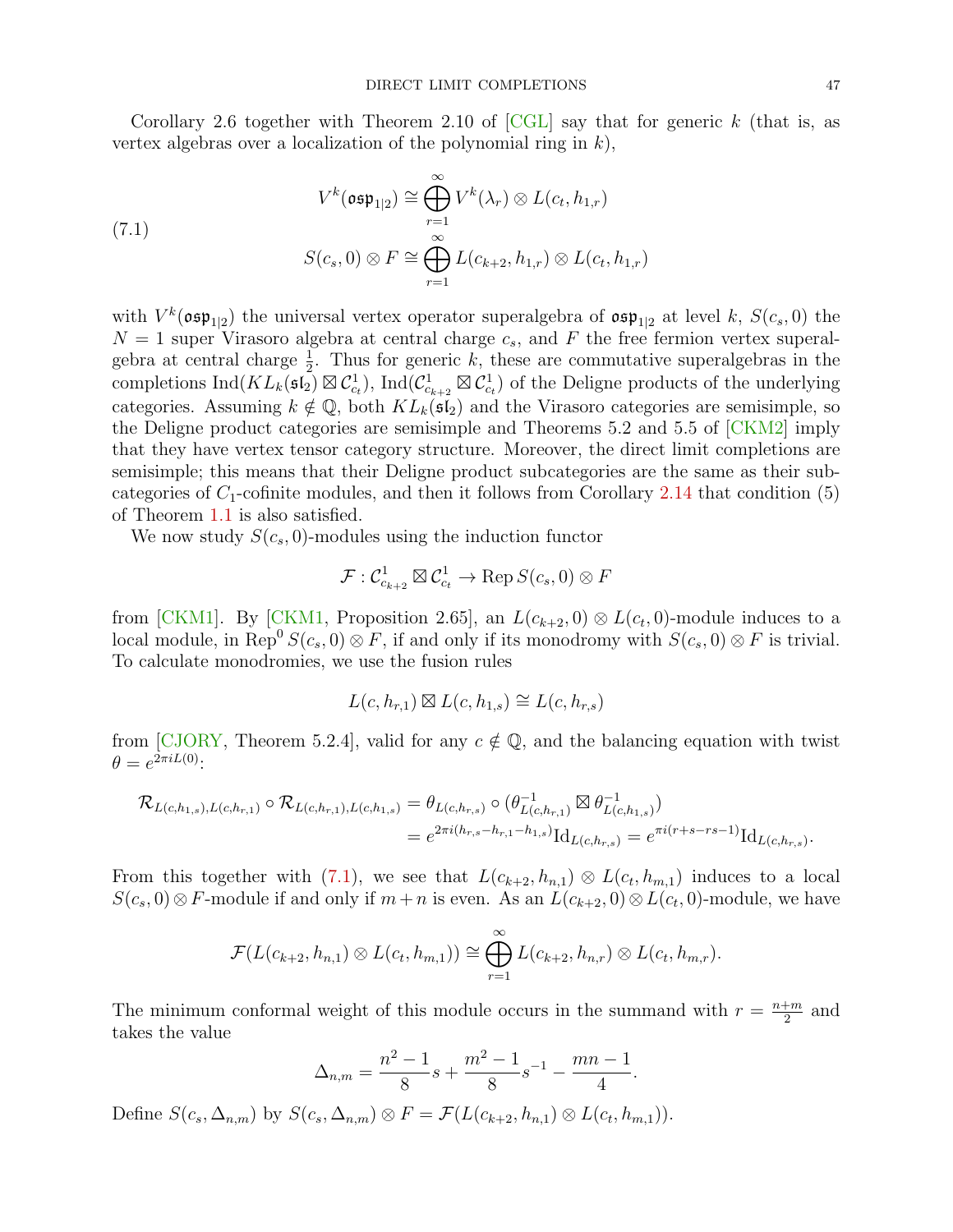Since induction is a monoidal functor, the fusion rules for the modules  $S(c_s, \Delta_{n,m})$  are obtained from those of the Virasoro algebra computed in [\[FZ\]](#page-49-20):

$$
S(c_s, \Delta_{n,m}) \boxtimes S(c_s, \Delta_{n',m'}) \cong \bigoplus_{\substack{n''=|n-n'|+1 \\ n+n'+n'' \text{ odd }m+m'+m'' \text{ odd}}}^{n+n'-1} S(c_s, \Delta_{n'',m''}).
$$

The modules  $S(c_s, \Delta_{n,m})$  are simple by [\[CKM1,](#page-49-4) Proposition 4.4], whose proof is valid for superalgebras in a direct limit completion. They are also non-isomorphic since by Frobenius reciprocity [\[KO,](#page-50-10) [CKM1\]](#page-49-4) we have

$$
\delta_{n,n'}\delta_{m,m'}\mathbb{C} \cong \text{Hom}_{\mathcal{C}_{c_{k+2}}^1 \boxtimes \mathcal{C}_{c_t}^1} (L(c_{k+2}, h_{n,1}) \otimes L(c_t, h_{m,1}), L(c_{k+2}, h_{n',1}) \otimes L(c_t, h_{m',1}))
$$
  
\n
$$
\cong \text{Hom}_{\text{Ind}(\mathcal{C}_{c_{k+2}}^1 \boxtimes \mathcal{C}_{c_t}^1)} (L(c_{k+2}, h_{n,1}) \otimes L(c_t, h_{m,1}), L(c_{k+2}, h_{n',1}) \otimes L(c_t, h_{m',1}))
$$
  
\n
$$
\cong \text{Hom}_{\text{Ind}(\mathcal{C}_{c_{k+2}}^1 \boxtimes \mathcal{C}_{c_t}^1)} \left( L(c_{k+2}, h_{n,1}) \otimes L(c_t, h_{m,1}), \bigoplus_{r=1}^{\infty} L(c_{k+2}, h_{n',r}) \otimes L(c_t, h_{m',r}) \right)
$$
  
\n
$$
\cong \text{Hom}_{\text{Rep }S(c_s, 0) \otimes F} (\mathcal{F}(L(c_{k+2}, h_{n,1}) \otimes L(c_t, h_{m,1})), \mathcal{F}(L(c_{k+2}, h_{n',1}) \otimes L(c_t, h_{m',1})))
$$
  
\n
$$
\cong \text{Hom}_{\text{Rep }S(c_s, 0) \otimes F} (S(c_s, \Delta_{n,m}) \otimes F, S(c_s, \Delta_{n',m'}) \otimes F)
$$
  
\n
$$
\cong \text{Hom}_{\text{Rep }S(c_s, 0)} (S(c_s, \Delta_{n,m}), S(c_s, \Delta_{n',m'}))).
$$

Let  $\mathcal{C}_c^{1,L}$  denote the full tensor subcategory of  $\mathcal{C}_c^1$  whose simple objects are the  $L(c, h_{n,1})$  for  $n \in \mathbb{Z}_{\geq 1}$ , and let  $(\mathcal{C}^{1, L}_{c_{k+2}} \boxtimes \mathcal{C}^{1, L}_{c_t})_0$  be the subcategory of  $\mathcal{C}^{1, L}_{c_{k+2}} \boxtimes \mathcal{C}^{1, L}_{c_t}$  whose simple objects are the  $L(c_{k+2}, h_{n,1}) \otimes L(c_t, h_{m,1})$  with  $n+m$  even. Then because the  $S(c_s, \Delta_{n,m})$  are simple and distinct,

$$
\mathcal{F}: (\mathcal{C}^{1, L}_{c_{k+2}} \boxtimes \mathcal{C}^{1, L}_{c_t})_0 \to \text{Rep}^0 S(c_s, 0) \otimes F
$$

is fully faithful and so its image is braided tensor equivalent to  $(\mathcal{C}_{c_{k+2}}^{1,L} \otimes \mathcal{C}_{c_t}^{1,L})_0$  (see [\[CKM1,](#page-49-4) Theorem 2.67]). In particular, the image is rigid by [\[CJORY,](#page-49-2) Theorem 5.5.3].

Next we verify that our braided tensor category of  $S(c_s, 0)$ -modules is non-degenerate, that is, has trivial Müger center. If  $S_{n,m} = S(c_s, \Delta_{n,m})$  is transparent, then in particular it centralizes  $S(c_s, \Delta_{2,2})$ . The fusion product is

$$
S_{2,2} \boxtimes S_{n,m} \cong S_{n-1,m-1} \oplus S_{n-1,m+1} \oplus S_{n+1,m-1} \oplus S_{n+1,m+1}
$$

with the convention  $S_{0,m} = 0 = S_{n,0}$ . As monodromy is determined by conformal weight due to balancing, the monodromy restricted to the summand  $S_{n+\epsilon,m+\epsilon'}$  acts by the scalar  $e^{2\pi i(\Delta_{n+\epsilon,m+\epsilon'}-\Delta_{n,m}-\Delta_{2,2})}$ . Suppose that

$$
\Delta_{n+\epsilon,m+\epsilon'} - \Delta_{n,m} - \Delta_{2,2} = \frac{s}{4}(n\epsilon - 1) + \frac{s^{-1}}{4}(m\epsilon' - 1) - \frac{1}{4}(n\epsilon' + m\epsilon - 3 + \epsilon\epsilon')
$$

is an integer N for some  $(n, m) \neq (1, 1)$  and  $\epsilon, \epsilon' \in \{\pm 1\}$ , assuming without loss of generality  $n \neq 1$ . Then

$$
\Delta_{n-\epsilon,m+\epsilon'} - \Delta_{n,m} - \Delta_{2,2} = N - \frac{s}{2}n\epsilon + \frac{1}{2}(m\epsilon + \epsilon\epsilon')
$$

is clearly not an integer, so  $S_{n,m}$  is not transparent and we have verified non-degeneracy.

In conclusion, we have shown that the  $S(c_s, 0)$ -modules  $S(c_s, \Delta_{m,n})$  are the simple objects of a semisimple non-degenerate rigid braided tensor category that is braided tensor equivalent to  $(\mathcal{C}_{c_{k+2}}^{1,L}\boxtimes \mathcal{C}_{c_t}^{1,L})_0$ . Note that  $e^{2\pi i L(0)}$  does not quite define a twist on this category since  $S(c_s, 0)$ is  $\frac{1}{2}\mathbb{Z}$ -graded. Instead, we get a twist by setting  $\theta_X = P_Xe^{2\pi iL(0)}$ , where  $P_X$  is the parity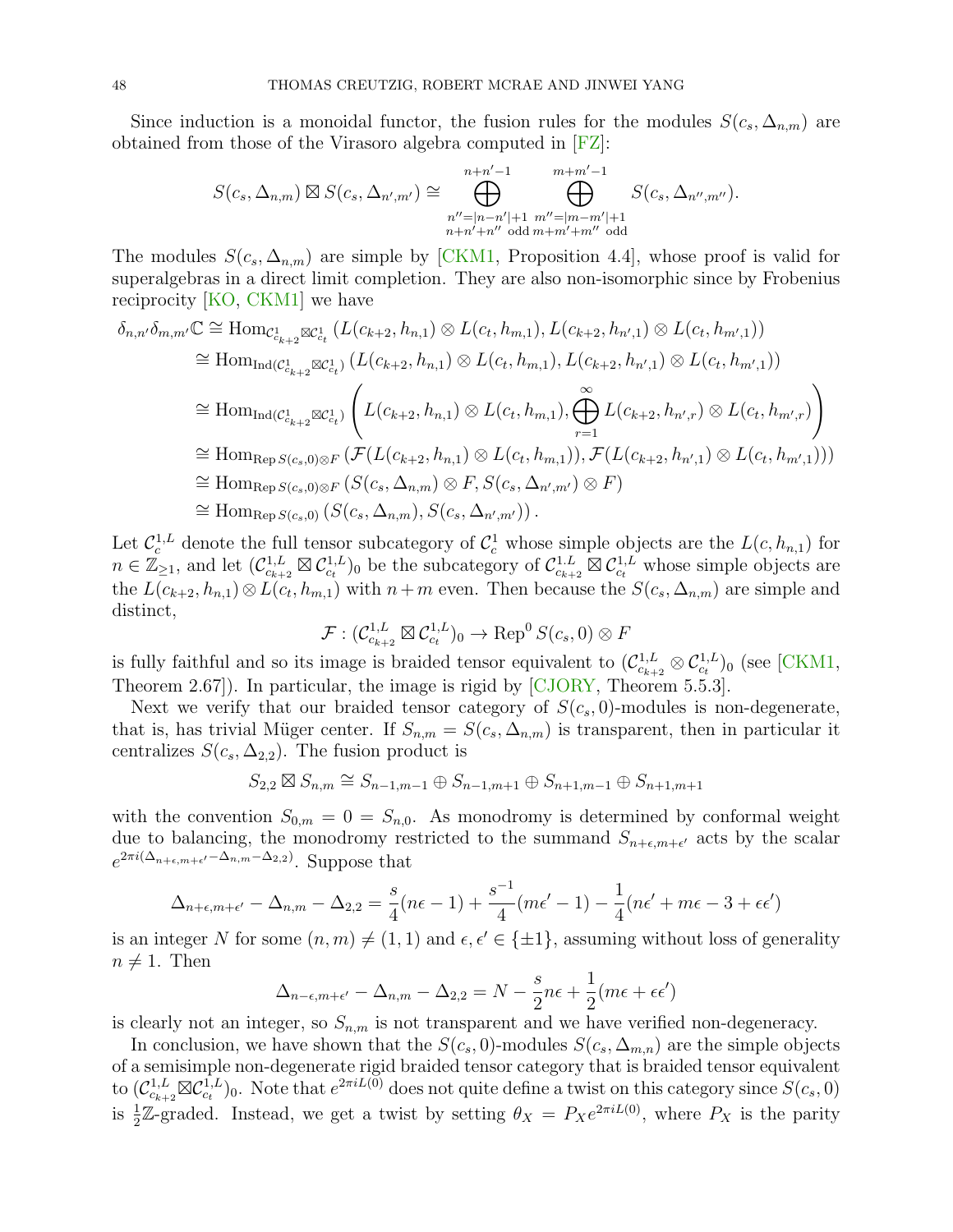involution on an  $S(c_s, 0)$ -module X. With this twist, F restricted to  $(\mathcal{C}_{c_{k+2}}^{1,L} \boxtimes \mathcal{C}_{c_t}^{1,L})_0$  becomes an equivalence of braided ribbon categories.

We turn to  $V^k(\mathfrak{osp}_{1|2})$  next. The idea of studying affine  $\mathfrak{osp}(1|2)$  via coset extensions was used at admissible level in [\[CFK,](#page-49-21) [CKLR\]](#page-49-22); our results here are the generic-level analogue of those in [\[CFK\]](#page-49-21). Using  $\mathcal G$  to denote the induction functor for  $V^k(\mathfrak{osp}_{1|2})$ , we define

$$
M^{k}(n) = \mathcal{G}(V^{k}(\mathfrak{sl}_{2}) \otimes L(c_{t}, h_{n,1})) \cong \bigoplus_{r=1}^{\infty} V^{k}(\lambda_{r}) \otimes L(c_{t}, h_{n,r}).
$$

This is a local module, in Rep<sup>0</sup>  $V^k(\mathfrak{osp}_{1|2})$ , if and only if n is odd. The summands for  $r = \frac{n+1}{2}$ 2 have lowest conformal weight, equal to  $\frac{n^2-1}{8c}$  $\frac{2-1}{8s}$ ; the highest  $\mathfrak{sl}_2$ -weight in these top spaces is n−1  $\frac{-1}{2}\omega$ . The  $M^k(n)$  are simple by [\[CKM1,](#page-49-4) Proposition 4.4], and since induction is monoidal the fusion rules are

$$
M^{k}(n) \boxtimes M^{k}(n') \cong \bigoplus_{\substack{n''=|n-n'|+1\\n+n'+n'' \text{ odd}}}^{n+n'-1} M^{k}(n'').
$$

The subcategory  $(C_{c_t}^{1,L})_0 \subseteq C_{c_t}^{1,L}$  with simple objects  $L(c_t, h_{n,1}), n$  odd, embeds as a braided tensor subcategory of  $KL_k(\mathfrak{sl}_2) \boxtimes \mathcal{C}^1_{c_t}$  via  $L(c_t, h_{n,1}) \mapsto V^k(\mathfrak{sl}_2) \otimes L(c_t, h_{n,1})$ . Then by Frobenius reciprocity as in the  $N=1$  super Virasoro case, the restriction of  $\mathcal G$  to  $(\mathcal C_{c_t}^{1,L})_0$  is fully faithful, so its image is braided tensor equivalent to  $(\mathcal{C}_{c_t}^{1,L})_0$  and is in particular rigid. Non-degeneracy is easily verified as before, and in this case  $e^{2\pi i L(0)}$  does define a twist on our category of  $V^k(\mathfrak{osp}_{1|2})$ -modules. We conclude that the  $V^k(\mathfrak{osp}_{1|2})$ -modules  $M^k(n)$  for n odd are the simple objects of a semisimple non-degenerate braided ribbon category equivalent to  $(\mathcal{C}_{c_t}^{1,L})_0$ as a braided ribbon category.

#### <span id="page-48-0"></span>**REFERENCES**

- <span id="page-48-1"></span>[Ad1] D. Adamović, Classification of irreducible modules of certain subalgebras of free boson vertex algebra, J. Algebra 270 (2003), no. 1, 115–132.
- <span id="page-48-9"></span>[Ad2] D. Adamović, A construction of admissible  $A_1^{(1)}$ -modules of level  $-\frac{4}{3}$ , J. Pure Appl. Algebra 196 (2005), no. 2-3, 119–134.
- <span id="page-48-8"></span>[ACGY] D. Adamović, T. Creutzig, N. Genra and J. Yang, The vertex algebras  $\mathcal{R}^{(p)}$  and  $\mathcal{V}^{(p)}$ , arXiv: 2001.08048.
- <span id="page-48-3"></span>[AW] R. Allen and S. Wood, Bosonic ghostbusting – The bosonic ghost vertex algebra admits a logarithmic module category with rigid fusion, arXiv:2001.05986.
- <span id="page-48-6"></span>[Ar] T. Arakawa, Rationality of admissible affine vertex algebras in the category O, Duke Math. J. 165 (2016), no. 1, 67–93.
- <span id="page-48-10"></span>[ACKR] J. Auger, T. Creutzig, S. Kanade and M. Rupert, Braided tensor categories related to  $\mathcal{B}_p$  vertex algebras, Comm. Math. Phys. 378 (2020), no. 1, 219–260.
- <span id="page-48-5"></span>[ACR] J. Auger, T. Creutzig and D. Ridout, Modularity of logarithmic parafermion vertex algebras, Lett. Math. Phys. 108 (2018), no. 12, 2543–2587.
- <span id="page-48-2"></span>[AR] J. Auger and M. Rupert, On infinite order simple current extensions of vertex operator algebras, Vertex Algebras and Geometry, 143–168, Contemp. Math., 711, Amer. Math. Soc., Providence, RI, 2018.
- <span id="page-48-7"></span>[CM] S. Carnahan and M. Miyamoto, Regularity of fixed-point vertex operator algebras, arXiv: 1603.05645.
- <span id="page-48-11"></span>[CGP] F. Costantino, N. Geer and B. Patureau-Mirand, Some remarks on the unrolled quantum group of sl(2), J. Pure Appl. Algebra 219 (2015), no. 8, 3238–3262.
- <span id="page-48-4"></span>[Cr] T. Creutzig, Fusion categories for affine vertex algebras at admissible levels, Selecta Math. (N.S.) 25 (2019), no. 2, Paper No. 27, 21 pp.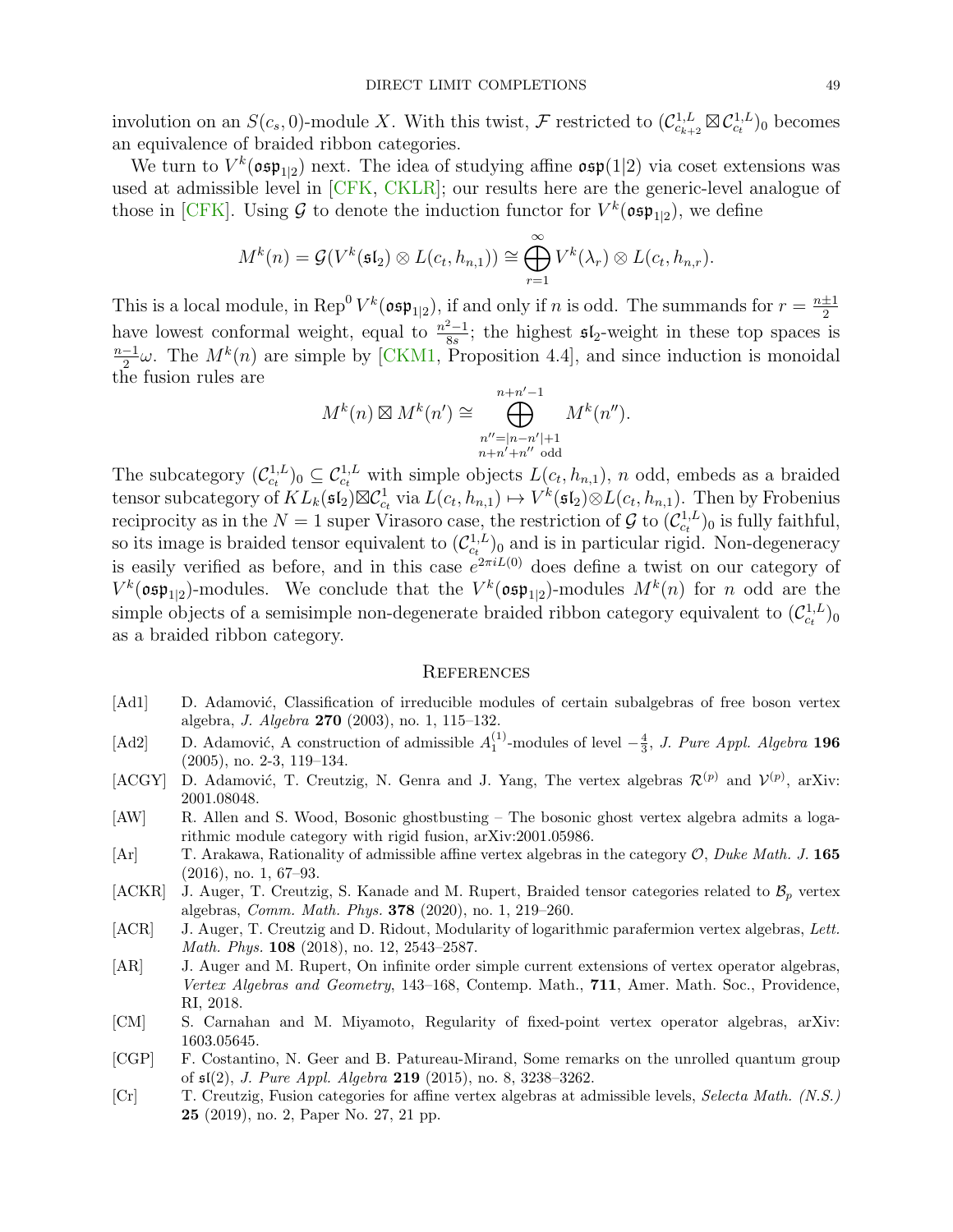- <span id="page-49-21"></span>[CFK] T. Creutzig, J. Frohlich and S. Kanade, Representation theory of  $L_k(\mathfrak{osp}(1|2))$  from vertex tensor categories and Jacobi forms, Proc. Amer. Math. Soc. 146 (2018), no. 11, 4571–4589.
- <span id="page-49-10"></span>[CGL] T. Creutzig, D. Gaiotto and A. Linshaw, S-duality for the large  $N = 4$  superconformal algebra, Comm. Math. Phys. 374 (2020), no. 3, 1787–1808.
- <span id="page-49-8"></span>[CHY] T. Creutzig, Y.-Z. Huang and J. Yang, Braided tensor categories of admissible modules for affine Lie algebras, Comm. Math. Phys. 362 (2018), no. 3, 827–854.
- <span id="page-49-2"></span>[CJORY] T. Creutzig, C. Jiang, F. Orosz Hunziker, D. Ridout and J. Yang, Tensor categories arising from the Virasoro algebra, Adv. Math. 380 (2021), 107601, 35 pp.
- <span id="page-49-16"></span>[CKL] T. Creutzig, S. Kanade and A. Linshaw, Simple current extensions beyond semi-simplicity, Commun. Contemp. Math 22 (2020), no. 1, 1950001, 49 pp.
- <span id="page-49-22"></span>[CKLR] T. Creutzig, S. Kanade, T. Liu and D. Ridout, Cosets, characters and fusion for admissible-level  $\mathfrak{osp}(1|2)$  minimal models, *Nucl. Phys. B* 938 (2019), 22–55.
- <span id="page-49-4"></span>[CKM1] T. Creutzig, S. Kanade and R. McRae, Tensor categories for vertex operator superalgebra extensions, arXiv:1705.05017.
- <span id="page-49-19"></span>[CKM2] T. Creutzig, S. Kanade and R. McRae, Gluing vertex algebras, arXiv:1906.00119.
- <span id="page-49-9"></span>[CMY] T. Creutzig, R. McRae and J. Yang, On ribbon categories for singlet vertex algebras, arXiv: 2007.12735.
- <span id="page-49-17"></span>[CMR] T. Creutzig, A. Milas and M. Rupert, Logarithmic link invariants of  $\overline{U}_q^H$  $\frac{1}{q}$  ( $\mathfrak{sl}_2$ ) and asymptotic dimensions of singlet vertex algebras, J. Pure Appl. Algebra 222 (2018), no. 10, 3224-3247.
- <span id="page-49-18"></span>[CRW] T. Creutzig, D. Ridout and S. Wood, Coset constructions of logarithmic  $(1, p)$  models, Lett. Math. Phys. 104 (2014), no. 5, 553–583.
- <span id="page-49-7"></span>[CY] T. Creutzig and J. Yang, Tensor categories of affine Lie algebras beyond admissible level, arXiv:2002.05686.
- <span id="page-49-5"></span>[EGNO] P. Etingof, S. Gelaki, D. Nikshych and V. Ostrik, Tensor Categories, Mathematical Surveys and Monographs, 205, American Mathematical Society, Providence, RI, 2015, xvi+343 pp.
- <span id="page-49-13"></span>[FHL] I. Frenkel, Y.-Z. Huang and J. Lepowsky, On axiomatic approaches to vertex operator algebras and modules, Mem. Amer. Math. Soc.  $104$  (1993), no. 494, viii+64 pp.
- <span id="page-49-11"></span>[FLM] I. Frenkel, J. Lepowsky and A. Meurman, Vertex Operator Algebras and the Monster, Pure and Applied Mathematics, 134, Academic Press, Inc., Boston, MA, 1988, liv+508 pp.
- <span id="page-49-20"></span>[FZ] I. Frenkel, M. Zhu, Vertex algebras associated to modified regular representations of the Virasoro algebra, Adv. Math. 229 (2012), no. 6, 3468-3507.
- <span id="page-49-14"></span>[Hu] Y.-Z. Huang, Differential equations and intertwining operators, Commun. Contemp. Math. 7 (2005), no. 3, 375–400.
- <span id="page-49-3"></span>[HKL] Y.-Z. Huang, A. Kirillov, Jr. and J. Lepowsky, Braided tensor categories and extensions of vertex operator algebras, Comm. Math. Phys. 337 (2015), no. 3, 1143–1159.
- <span id="page-49-0"></span>[HL1] Y.-Z. Huang and J. Lepowsky, Tensor products of modules for a vertex operator algebra and vertex tensor categories, Lie Theory and Geometry, 349–383, Progr. Math., 123, Birkhäuser Boston, Boston, MA, 1994.
- <span id="page-49-12"></span>[HL2] Y.-Z. Huang and J. Lepowsky, Tensor categories and the mathematics of rational and logarithmic conformal field theory, J. Phys. A 46 (2013), 494009, 21 pp.
- <span id="page-49-1"></span>[HLZ1] Y.-Z. Huang, J, Lepowsky and L. Zhang, Logarithmic tensor category theory for generalized modules for a conformal vertex algebra, I: Introduction and strongly graded algebras and their generalized modules, Conformal Field Theories and Tensor Categories, 169–248, Math. Lect. Peking Univ., Springer, Heidelberg, 2014.
- <span id="page-49-15"></span>[HLZ2] Y.-Z. Huang, J. Lepowsky and L. Zhang, Logarithmic tensor category theory for generalized modules for a conformal vertex algebra, II: Logarithmic formal calculus and properties of logarithmic intertwining operators, arXiv:1012.4196.
- <span id="page-49-6"></span>[HLZ3] Y.-Z. Huang, J. Lepowsky and L. Zhang, Logarithmic tensor category theory for generalized modules for a conformal vertex algebra, III: Intertwining maps and tensor product bifunctors, arXiv:1012.4197.
- [HLZ4] Y.-Z. Huang, J. Lepowsky and L. Zhang, Logarithmic tensor category theory for generalized modules for a conformal vertex algebra, IV: Constructions of tensor product bifunctors and the compatibility conditions, arXiv:1012.4198.